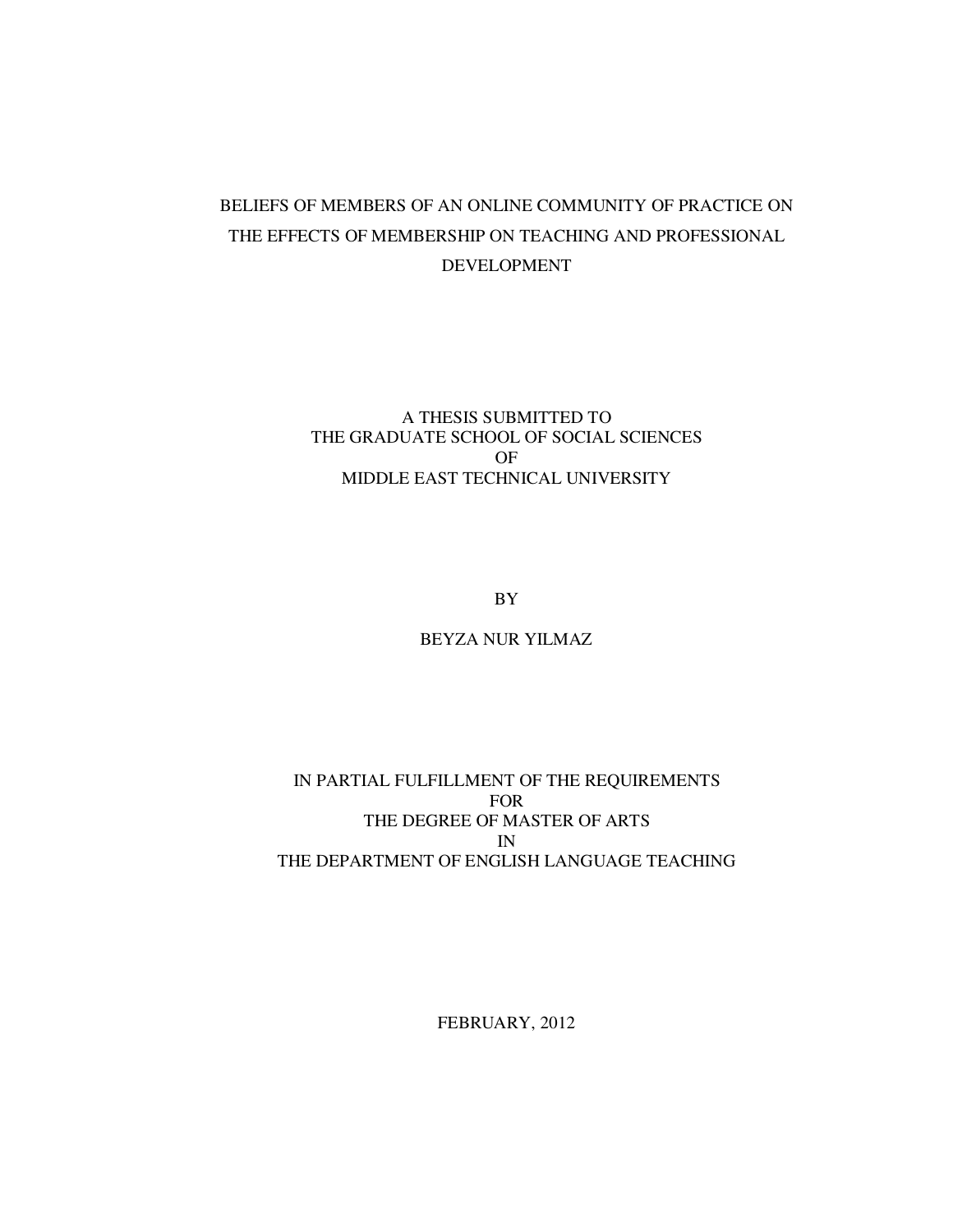Approval of the Graduate School

 Prof. Dr. Meliha Altunışık Director

I certify that this thesis satisfies all the requirements as a thesis for the degree of Master of Arts.

> Prof. Dr. Wolf Konig Head of Department

This is to certify that we have read this thesis and that in our opinion it is fully adequate, in scope and quality, as a thesis for the degree of Master of Arts.

> Assoc. Prof. Dr. Gölge Seferoğlu Supervisor

| <b>Examining Committee Members</b>          |  |
|---------------------------------------------|--|
| Prof. Dr. Arif ALTUN (HACETTEPE UNIV. CEIT) |  |
| Assoc.Prof. Dr. Gölge SEFEROĞLU (METU FLE)  |  |
| Dr. Deniz SALLI COPUR (METU FLE)            |  |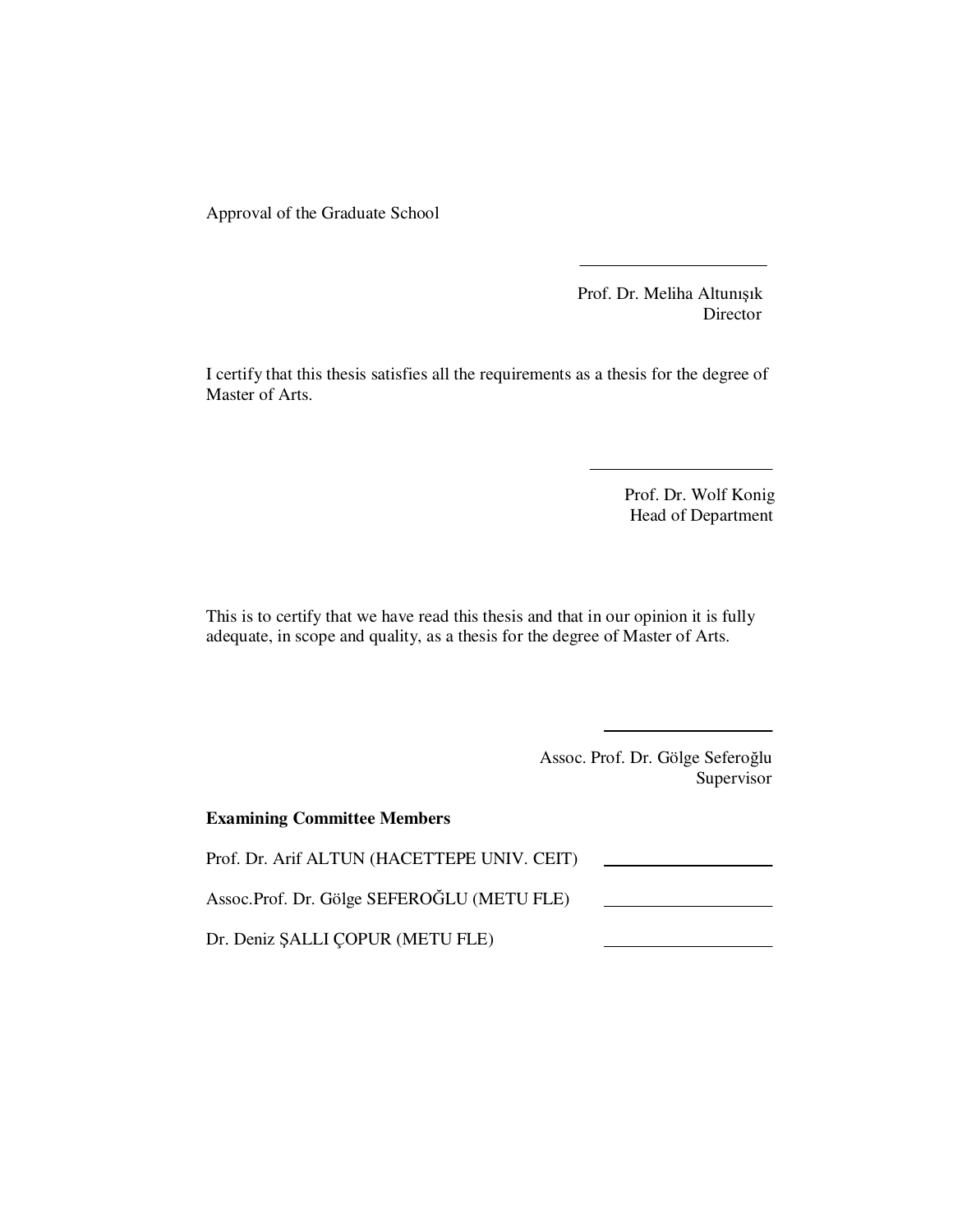**I hereby declare that all information in this document has been obtained and presented in accordance with academic rules and ethical conduct. I also declare that, as required by these rules and conduct, I have fully cited and referenced all material and results that are not original to this work.** 

Name, Last name: Beyza Nur Yılmaz

Signature :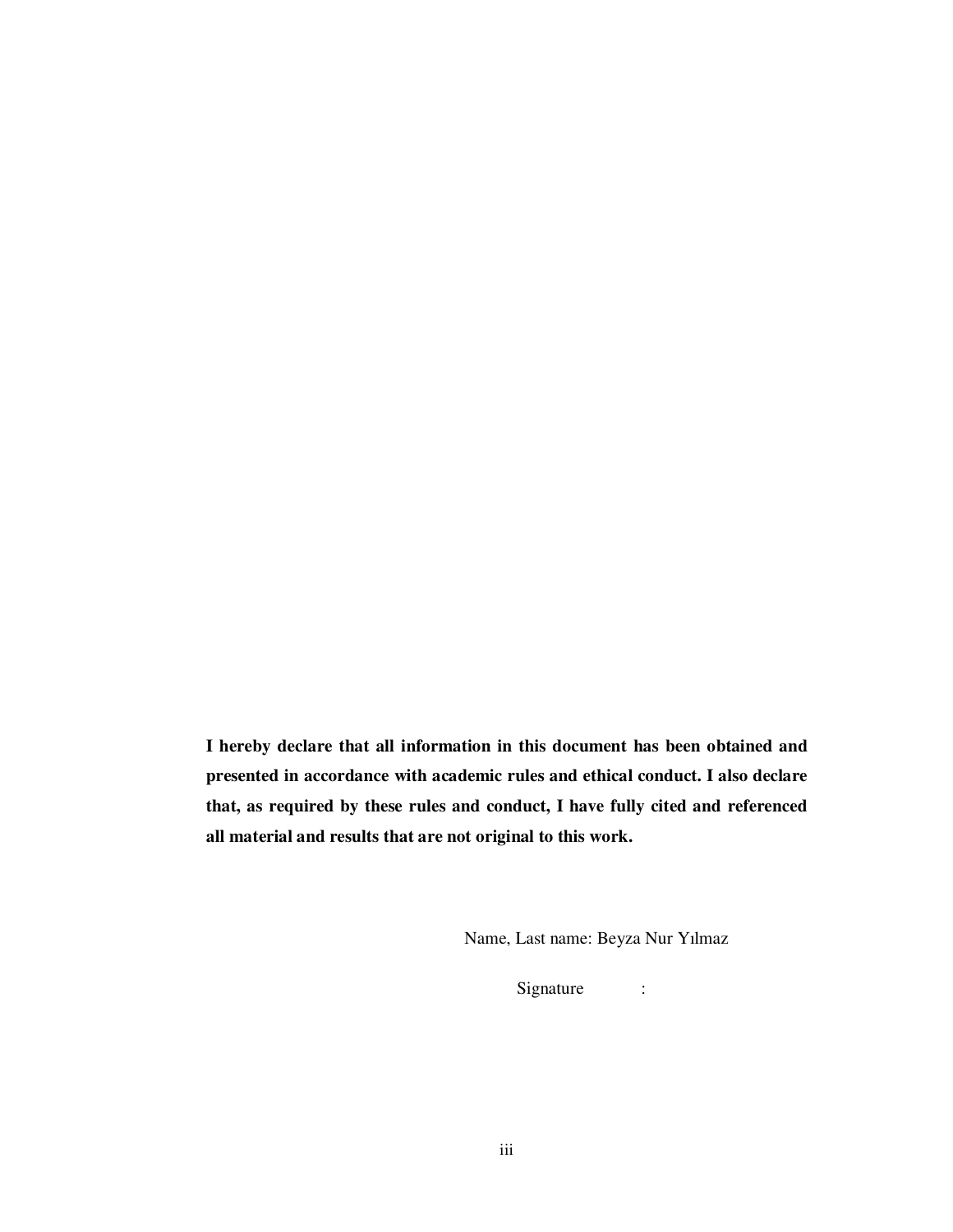## **ABSTRACT**

# BELIEFS OF MEMBERS OF AN ONLINE COMMUNITY OF PRACTICE ON THE EFFECTS OF MEMBERSHIP ON TEACHING AND PROFESSIONAL DEVELOPMENT

Yılmaz, Beyza Nur

M.A, Department of Foreign Language Education

Supervisor: Assoc. Prof Dr. Gölge Seferoğlu

February 2012, 102 pages

This study investigated beliefs of members of an online Community of Practice (WIA) on the role of the community on professional development, teaching, and on Web 2.0 use. Through the analyses of the questionnaire, it was aimed at finding out the members' ideas about the group as an online CoP and benefits of belonging to an online CoP.

The data were collected from seventy nine members of the Webheads in Action from various countries by using an online questionnaire. Then, the responses to the multiple choice items were analyzed using PASSW. The data collected from the last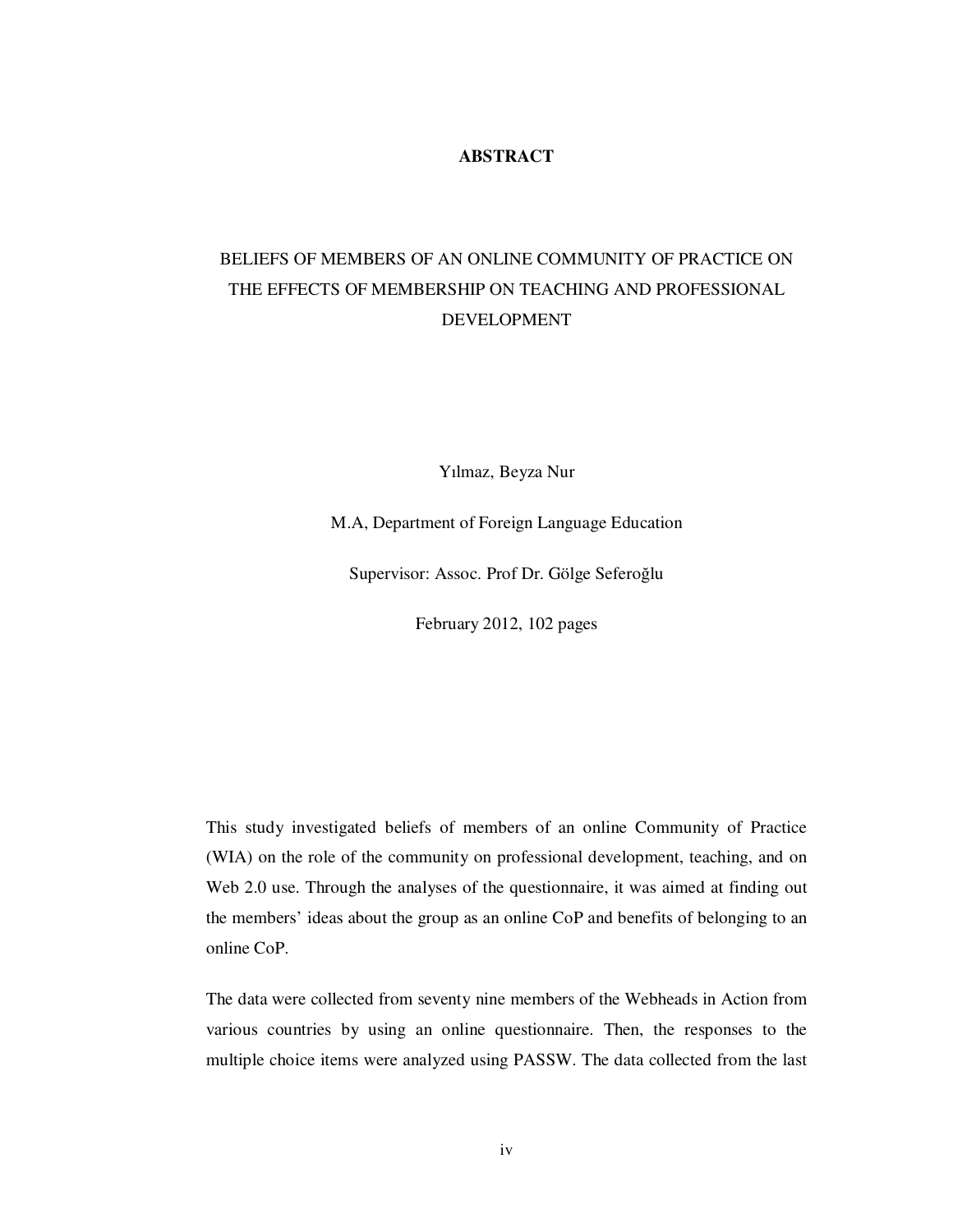section of the questionnairre were analyzed through content analysis and pattern coding.

The findings revealed that the members believe that WIA plays an important role in the process of developing multiltiteracies skills and the Web 2.0 tools used in classroom teaching and for professional development. The findings further revealed that the participants believe that being a WIA member leads to motivation, collaboration and discovery. These beliefs are thought to provide insights about the advantages and disadvantages of learning in online CoPs and their effects on the members' Web 2.0 use.

The findings can also be beneficial for researchers, teacher trainers, and teachers wishing to join CoPs for professional development. They can understand the advantages and disadvantages, and the participation process in more detail. Moreover, these findings can indicate that online CoPs can provide a medium for coping with the increasing amount of information thanks to the recent technological developments, and acquiring new skills.

Key Words: Community of Practice (CoP), Online Community of Practice (OCoP), Computer Assisted Language Learning (CALL), Teacher Development, Web 2.0 Tools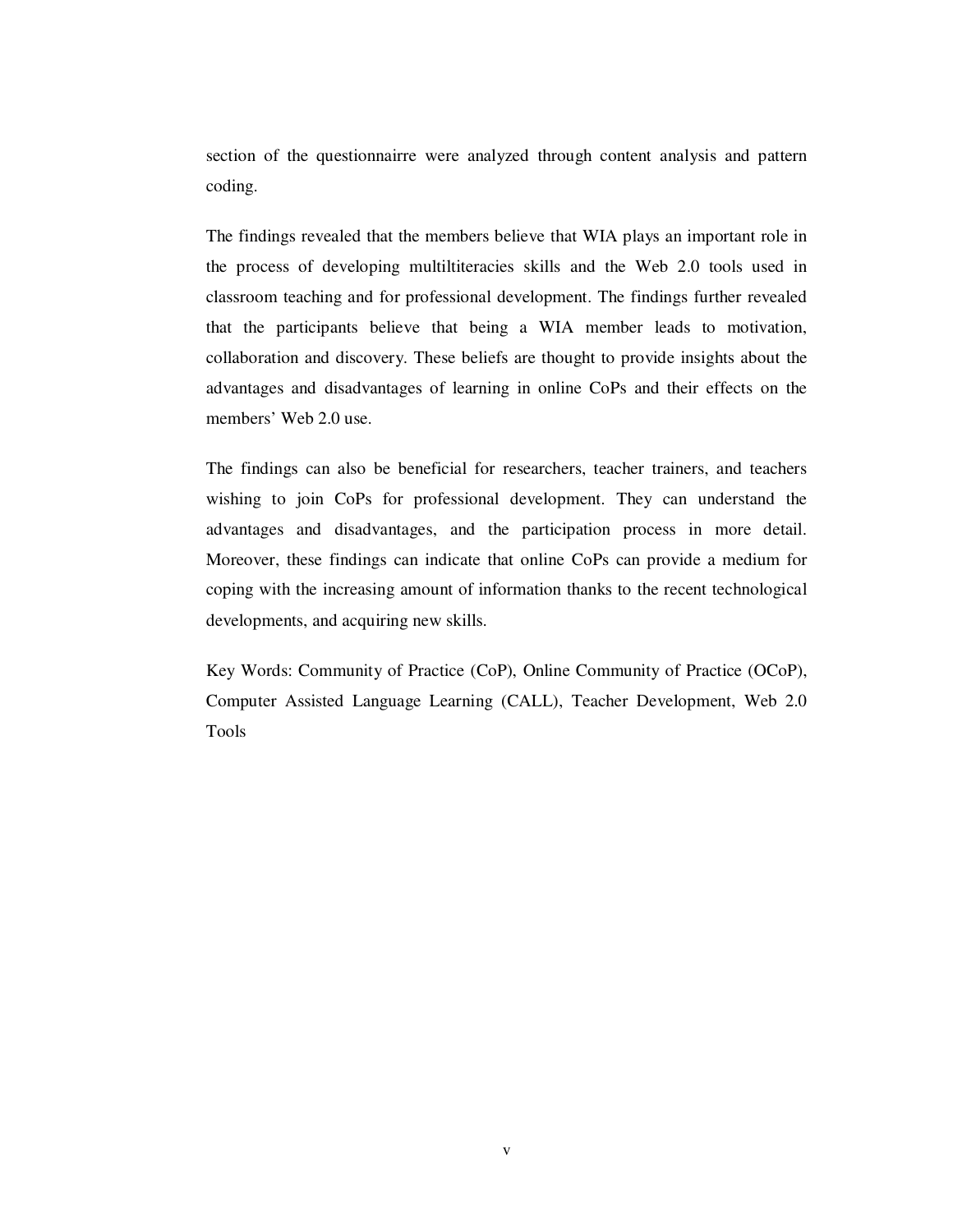# CEVRİMİCİ BİR UYGULAMA TOPLULUĞUNUN TOPLULUK ÜYELİĞİNİN ÖĞRETİM VE PROFESYONEL GELİSİME ETKİLERİ HAKKINDAKİ FİKİRLERİ

Yılmaz, Beyza Nur Yüksek Lisans, Yabancı Diller Eğitimi Bölümü Tez Yöneticisi : Doç. Dr. Gölge Seferoğlu

Şubat 2012, 102 sayfa

Bu çalışmada "Webheads in Action" (WIA) adlı çevrimiçi bir uygulama topluluğunun üyelerinin topluluğun kendilerinin profesyonel gelişimleri, öğretimleri, ve Web 2.0 araçlarını kullanmaları üzerindeki rolü hakkındaki fikirlerinin belirlenmesi amaçlanmıştır. Betimsel nitelikli bu çalışmada, anket yöntemi kullanılarak nicel ve nitel veriler elde edilmiştir. Anket yanıtlarının istatistik olarak analizi yoluyla topluluk üyelerinin, grubu çevrimiçi bir uygulama topluluğu olarak nasıl değerlendiklerinin bulunması amaçlanmıştır.

Veri toplama sürecinde, "Webheads in Action "adlı uygulama topluluğuna üye olan farklı ülkelerden 79 öğretmen çalışmaya katılmıştır. Katılımcılara çeşitli soru tipleri içeren çevrimiçi bir anket gönderilmiş ve bu yolla toplanan veri çevrimiçi olarak kaydedilmiştir. Daha sonrasında, anketin çoktan seçmeli sorularına verilen yanıtları PASS-W kullanılarak incelenmiştir. Açık uçlu sorulara verilen yanıtlar içerik analizi yoluyla çözümlenmiştir.

Bulgular WIA üyelerinin WIA uygulama topluluğunun çoklu okuryazarlık geliştirme sürecinde ve derslerde ve profesyonel gelişimde kullanılan Web 2.0 araçlarını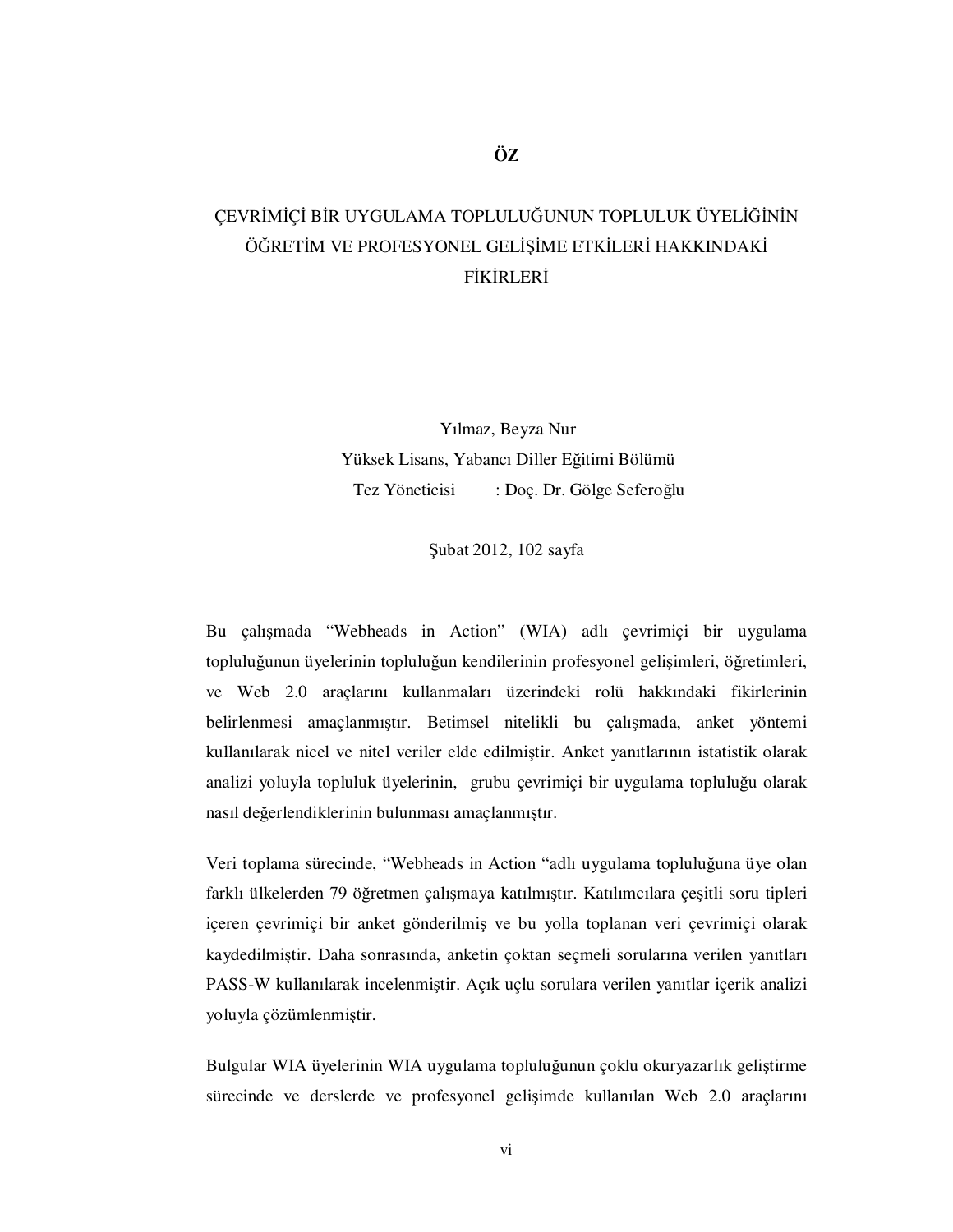kullanmada etkin bir rol oynadığını ortaya çıkarmıştır. Ortaya çıkan bu sonuçlar çevrimiçi bir uygulama topluluğuna üye olmanın avantajlarını ve dezavantajlarını, ve katılımcıların üzerine etkilerini ortaya çıkarmıştır.

Bu çalışma bulguları araştırmacılara, öğretmen eğiticilerine ve uygulama toplulukları yoluyla kendini geliştirmek isteyen öğretmenlere yardımcı olabilir. Bu toplulukların avantaj ve dezavantajlarını, işleyişlerini, ve katılım sürecini daha iyi anlayabilirler. Dahası, bu bulgular çevrimiçi uygulama topluluklarının yirmi birinci yüzyılda gelişen teknoloji ve internet sayesinde artan bilgi miktarıyla başa çıkmak ve öğretmenlerden beklenen bilgi ve becerileri edinmeleri için ortam sunduğu söylenilebilir.

Anahtar Kelimeler: Uygulama Topluluğu, Çevrimiçi Uygulama Topluluğu, Öğretmen Gelişimi, Bilgisayar Destekli Dil Öğretimi, Web 2.0 Araçları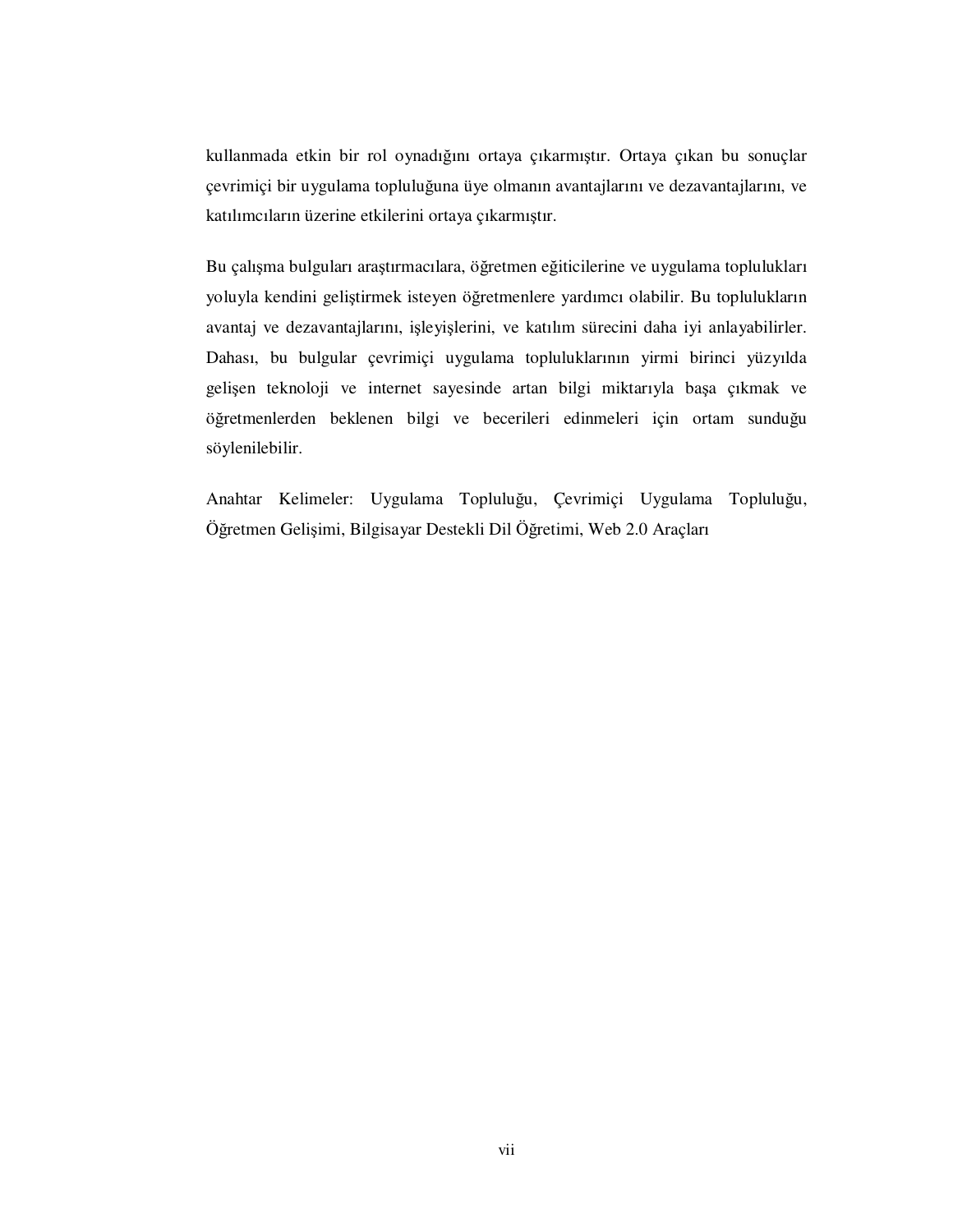To my dear parents, Gülsen and Recep Yılmaz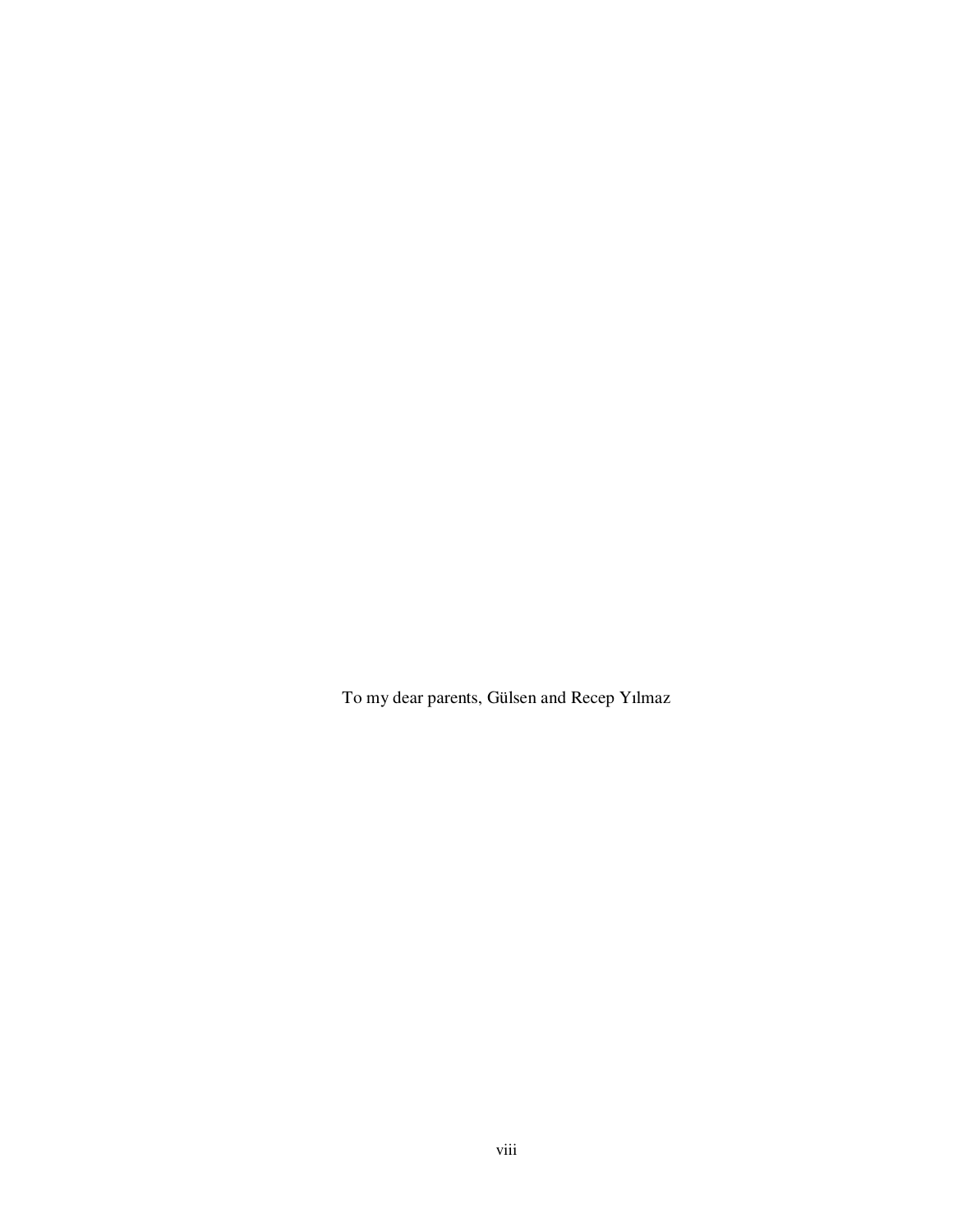#### **ACKNOWLEDGEMENTS**

There are a number of people that I owe a debt of gratitude for the invaluable help and support I received throughout the painstaking time spent in writing this study. Without them, this Master's thesis would not have been possible.

First and foremost, I am heartily thankful to my supervisor, Assoc. Prof. Dr. Gölge SEFEROĞLU, whose encouragement, supervision and support from the preliminary to the concluding level enabled me to develop an understanding of the subject. Without her enlightening remarks, encouraging feedback, her friendly attitude all year long, this thesis would not come into being. I would also like to thank my committee members Prof. Dr. Arif ALTUN, and Dr. Deniz ŞALLI ÇOPUR for their sincere support, guidance and invaluable feedback, throughout this thesis study. Furthermore, it is my pleasure to thank Prof. Dr. Özcan DEMİREL and Asst. Prof. Kamile HAMILOĞLU, for their valuable contributions in the process of my MA studies. I would also like to thank Sedat AKAYOĞLU whom I owe my renewed interest into academic life. Without his support, it would be impossible for me to carry on my studies. Here, I would like to thank Vance STEVENS specially as he had also accepted to work with me for my articles and workshops, and encouraged me to be more productive. He has always been a model for me as an and he has guided me in the field of Computer Assisted Language Learning and teacher development.

I am also grateful to my colleagues and friends Nergis AKBAY, Aslı ALAN, Carla ARENA, Tulip ATINİZ, Işıl BOY, Müslüme DEMİR, Sibel DIĞIN, Nurgül KESKIN, Rahşan KOÇOĞLU, Ayşegül LEBLEBİCİOĞLU, Luke MEDDINGS, Hilal OĞUZAY, Petra POINTNER, Kristina SMITH, Çerağ ŞAHİN, Zeynep TASKIN, Nimet TANYELI, as I needed their great support, inspiring ideas and their comments on the findings of this dissertation. I would not have made it without them

Also, special thanks go to the members of Webheads in Action who have participated in this study willingly and motivated me during the processes of planning, piloting, and collecting the data. I cannot go without thanking the members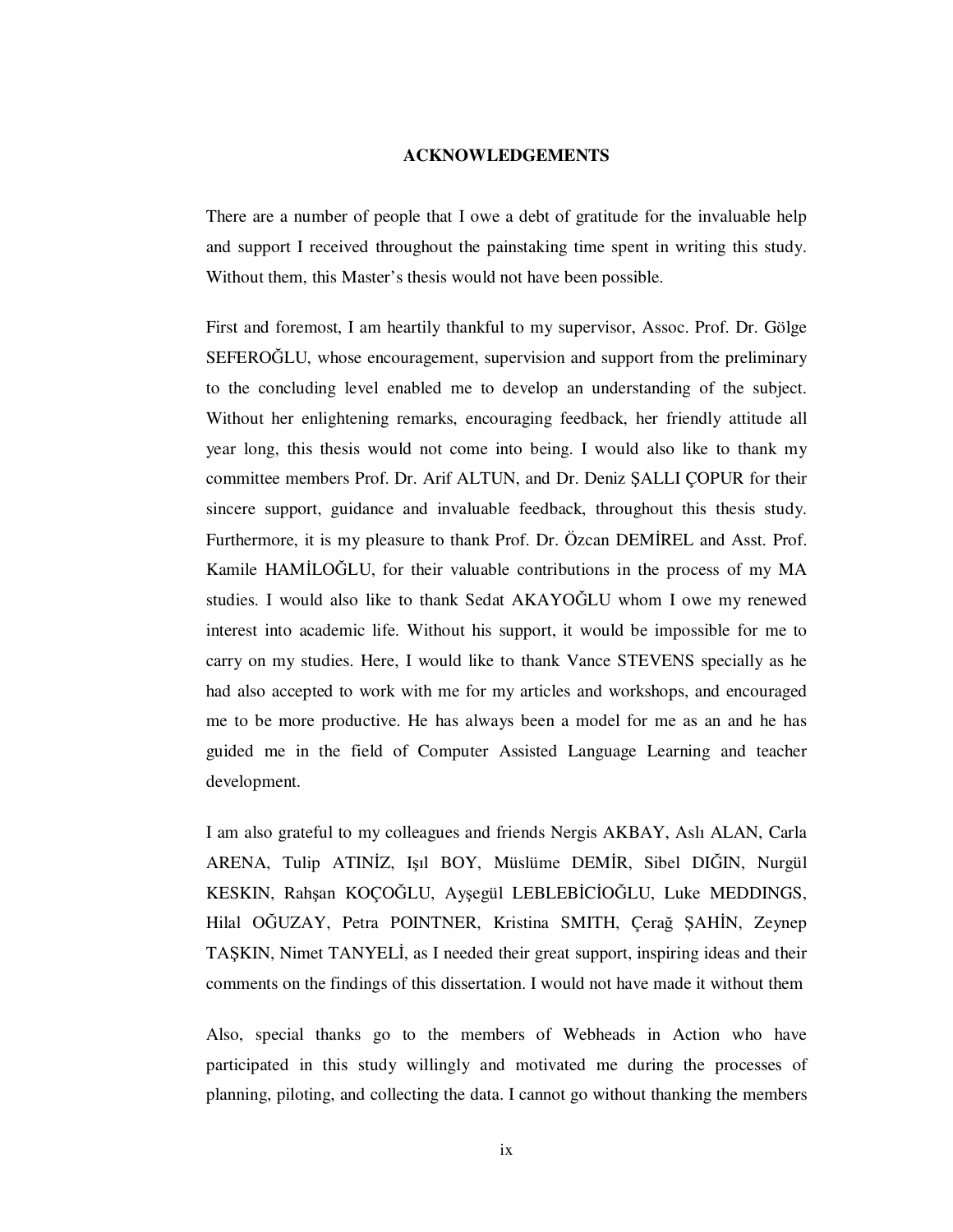of my Personal Learning Network (PLN) who are my virtual family. I have always felt their emotional support with me in the process of writing this thesis.

The last but not the least, the most special thanks belong to my family members, for their understanding, selfless love and support and encouragement and company during the preparation of this thesis. Without them, my life would be incomplete and meaningless.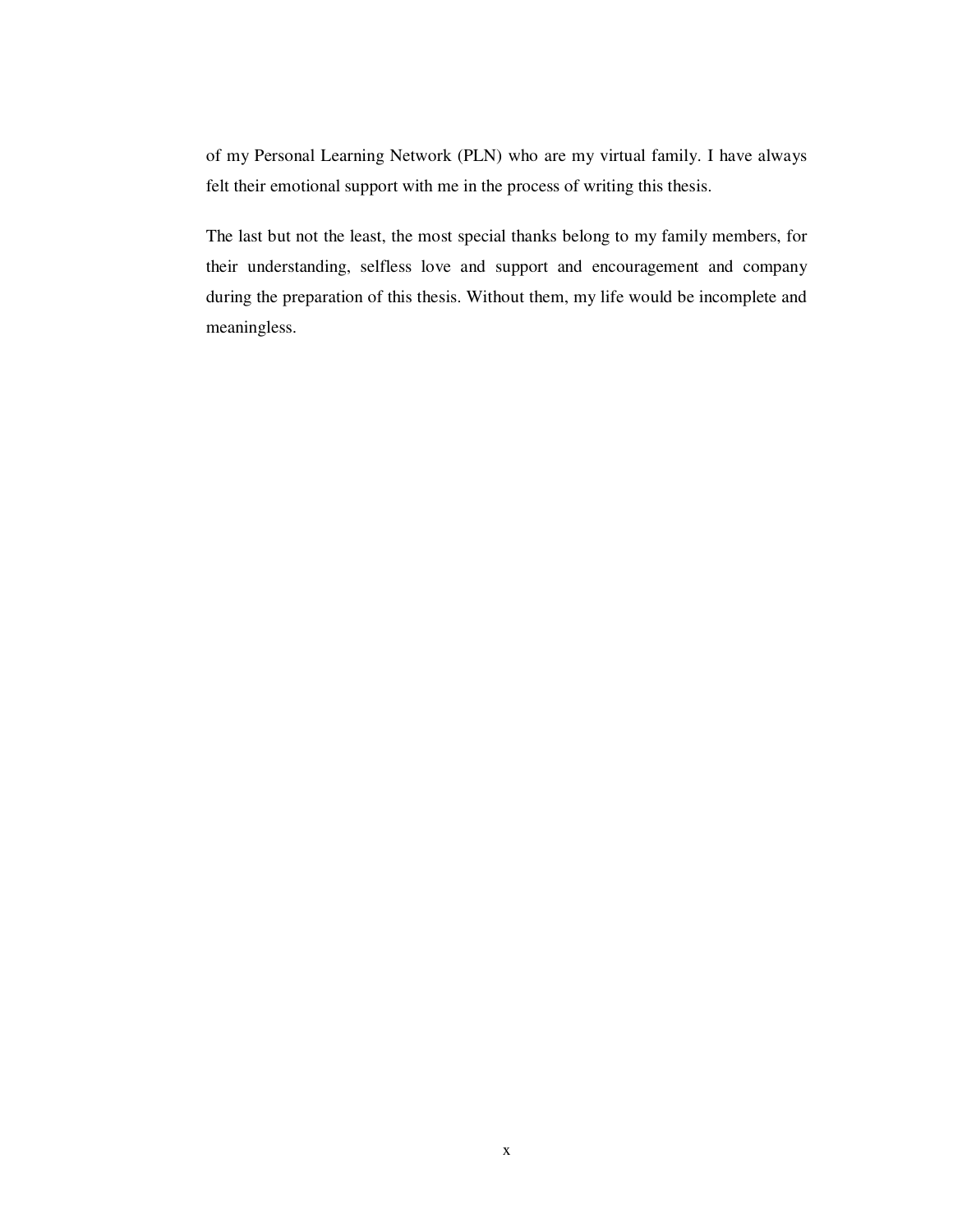# **TABLE OF CONTENTS**

| <b>CHAPTERS</b>                                                                |
|--------------------------------------------------------------------------------|
|                                                                                |
|                                                                                |
|                                                                                |
|                                                                                |
|                                                                                |
|                                                                                |
|                                                                                |
|                                                                                |
|                                                                                |
|                                                                                |
|                                                                                |
|                                                                                |
| 2.4. Expectations From Foreign Language Teachers in the Twenty First Century12 |
|                                                                                |
|                                                                                |
| 2.5.2 Participation, Roles, and Membership in Communities of Practice 21       |
|                                                                                |
| 2.7. The Importance of Webheads in Action and Online Communites of Practice in |
| 2.8. Research on Online Communities of Practice and Webheads in Action         |
|                                                                                |
|                                                                                |
|                                                                                |
|                                                                                |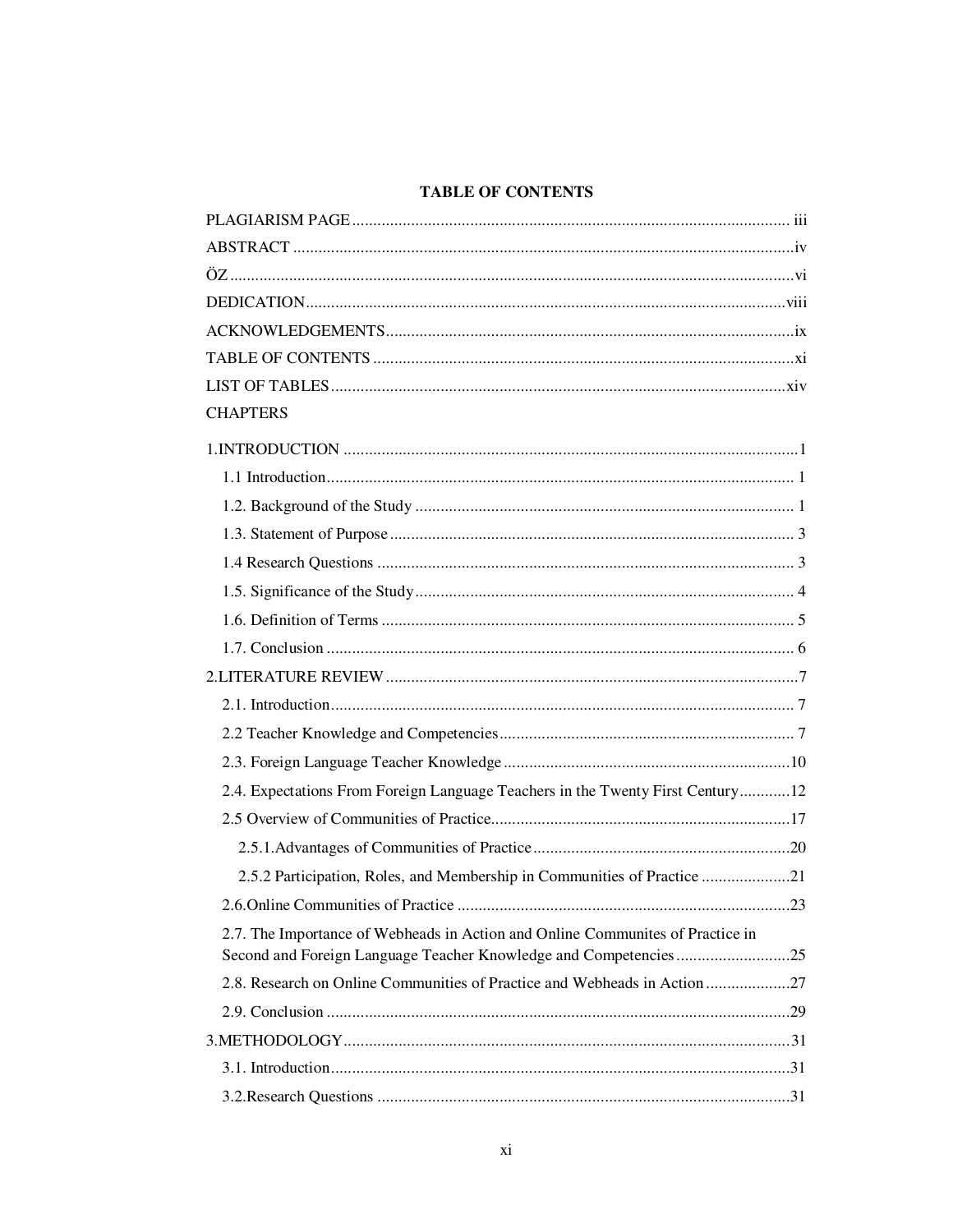| 4.2. The Participants' Beliefs Regarding Necessary Skills for Twenty First Century<br>Teachers, Member Expectations, Benefits and Disadvantages of WIA Membership41 |
|---------------------------------------------------------------------------------------------------------------------------------------------------------------------|
| 4.2.1. The Participants' Beliefs Regarding Necessary Skills for the Teachers in the                                                                                 |
| 4.2.2. The Participants' Beliefs Regarding Their Expectations from WIA48                                                                                            |
| 4.2.3. The Participants' Beliefs Regarding Being a WIA Member51                                                                                                     |
| 4.2.4. The Participants' Beliefs Regarding Benefits of Being a WIA Member54                                                                                         |
| 4.2.5. The Participants' Beliefs Regarding Disadvantages of Being a WIA Member  57                                                                                  |
| 4.3. WIA Members' Beliefs on The Effect of Membership on Their Classroom Teaching                                                                                   |
| 4.3.1. Beliefs of WIA Members on The Effect of Membership on Classroom Teaching                                                                                     |
| 4.3.2. Beliefs of WIA Members on The Effect of Membership on Professional                                                                                           |
|                                                                                                                                                                     |
| 4.5. The Web 2.0. Tools Used by The Participants in Classroom Teaching and for                                                                                      |
| 4.5.1. The Web 2.0. Tools Used by The Participants in Classroom Teaching63                                                                                          |
| 4.5.2. The Web 2.0 Tools Used by The Participants for Professional Development 64                                                                                   |
| Beliefs on The Impact of WIA Membership on Their<br>4.6. WIA Members'                                                                                               |
|                                                                                                                                                                     |
|                                                                                                                                                                     |
|                                                                                                                                                                     |
|                                                                                                                                                                     |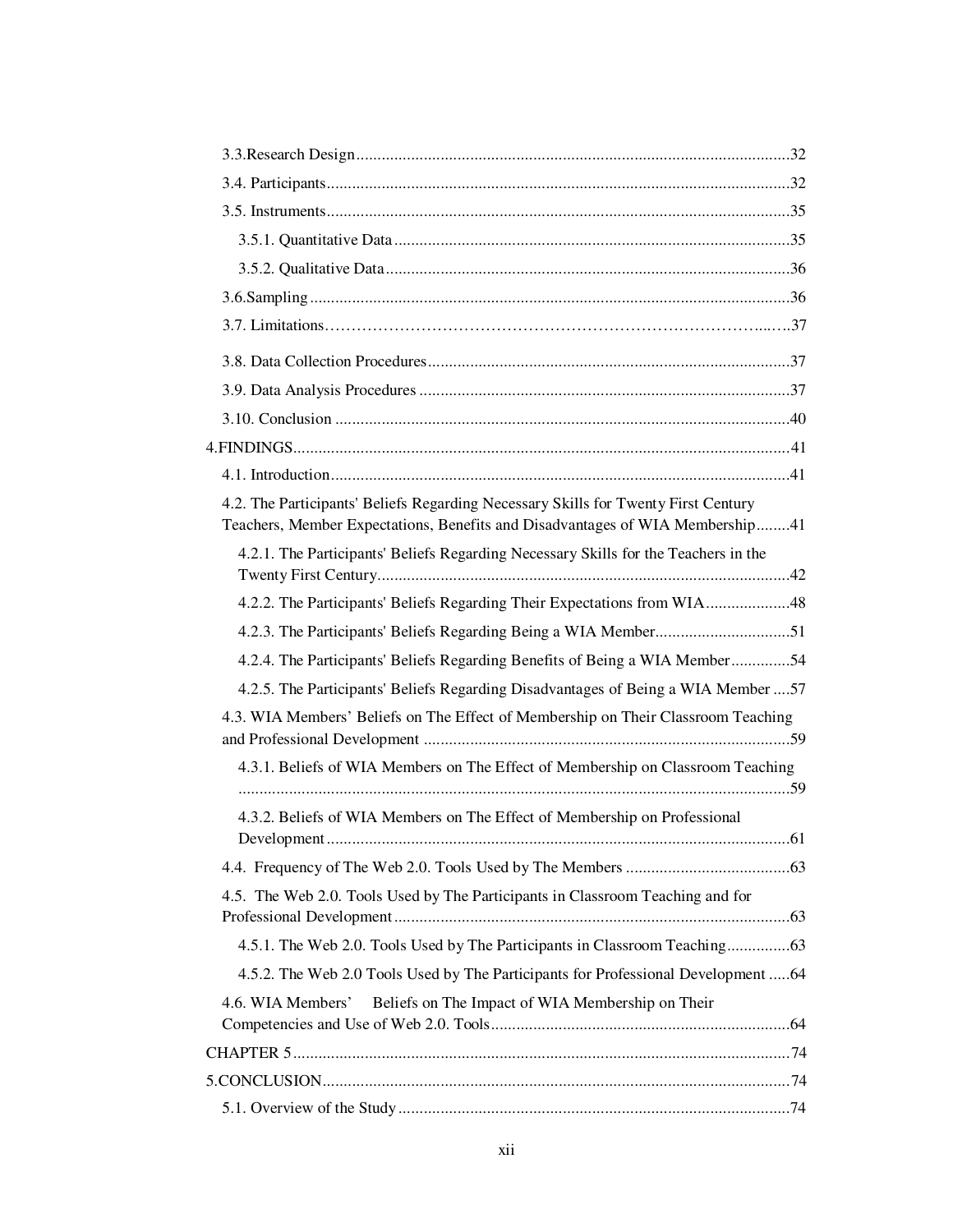| B. WEB 2.0 TOOLS USED BY THE PARTICIPANTS IN |  |
|----------------------------------------------|--|
|                                              |  |
| C. WEB 2.0 TOOLS USED BY THE PARTICIPANTS IN |  |
|                                              |  |
|                                              |  |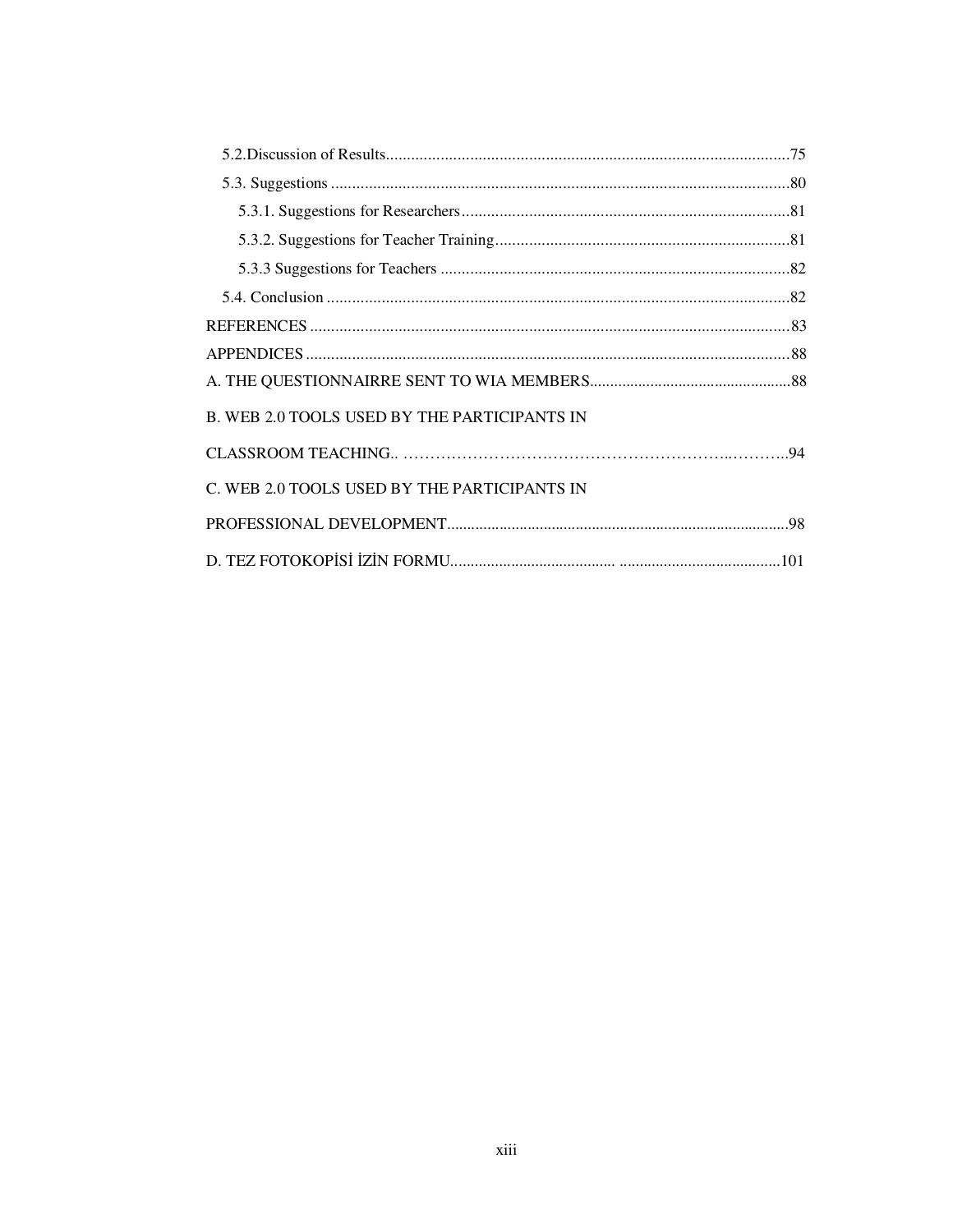# **LIST OF TABLES**

## TABLES

| Table 3: Ideas about the Skills Necessary for the Twenty First Century 43               |  |
|-----------------------------------------------------------------------------------------|--|
|                                                                                         |  |
| Table 5: Ideas about Ways of Acquiring the Skills Challenging Them 47                   |  |
|                                                                                         |  |
|                                                                                         |  |
|                                                                                         |  |
|                                                                                         |  |
|                                                                                         |  |
|                                                                                         |  |
|                                                                                         |  |
|                                                                                         |  |
|                                                                                         |  |
|                                                                                         |  |
|                                                                                         |  |
|                                                                                         |  |
|                                                                                         |  |
|                                                                                         |  |
|                                                                                         |  |
|                                                                                         |  |
|                                                                                         |  |
|                                                                                         |  |
| Table 24: Ideas about Progress in the Use Web 2.0 Tools as a Result of Interaction with |  |
| $WIA$                                                                                   |  |
|                                                                                         |  |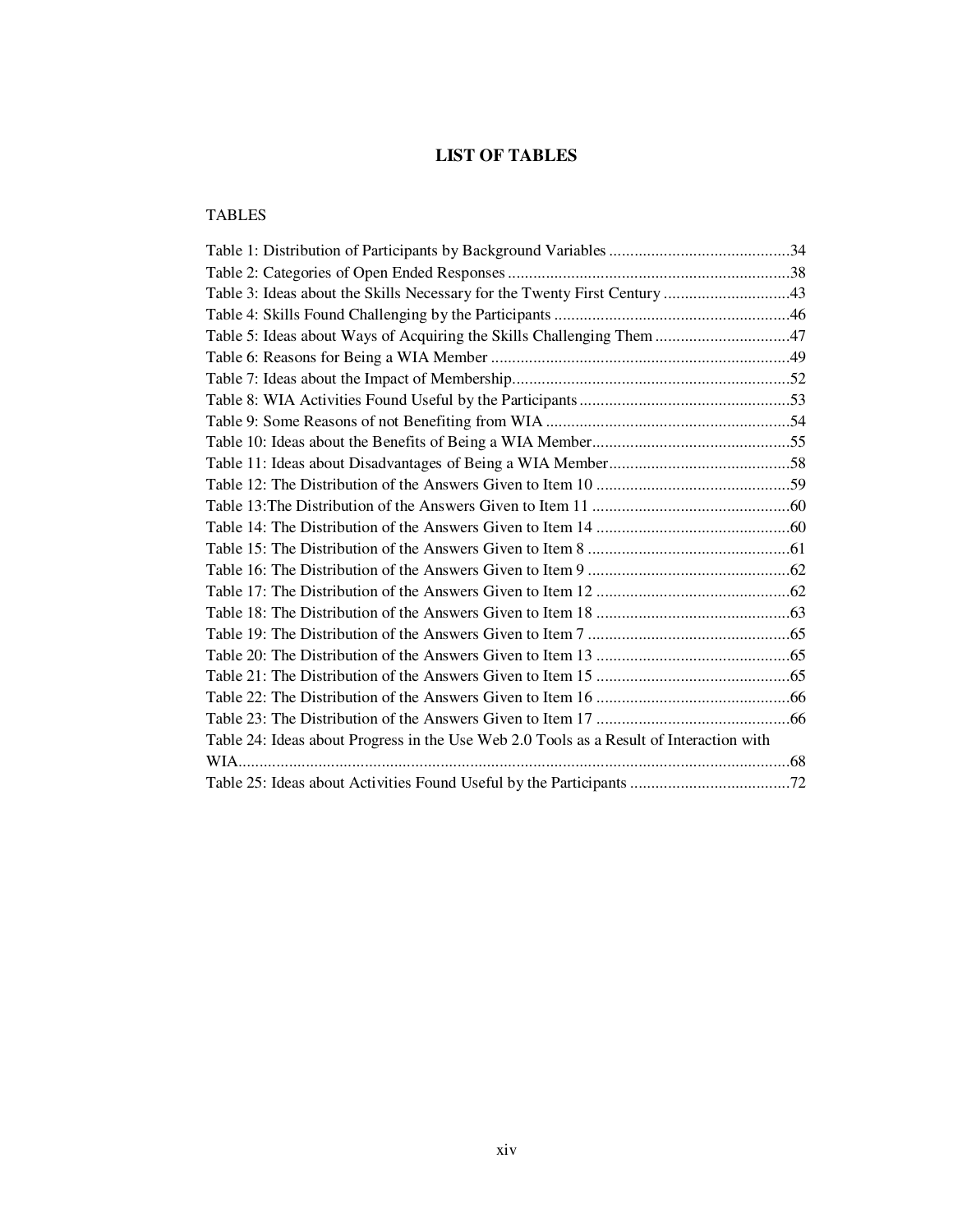#### **CHAPTER 1**

#### **INTRODUCTION**

## **1.1 Introduction**

As changes occur in the life of human beings, it is normal to observe some shifts in learning as well. While learning was regarded as a passive, teacher imposed process in the past, the dynamic nature of it has been realized and cognitive, social, aspects of learning have been prioritized. Communities of Practice can be seen as a movement parallel to this shift in the perception of learning.

Communities of Practice (CoPs) are becoming more and more common and changing the way people learn as well as teacher training. They are defined as groups of people sharing a concern for doing something and learning how to do it better by interacting regularly by Wenger (2007). In other words, they are groups taking advantage of collective learning opportunities in a shared domain. Thanks to the Internet, they have moved to the web which enables people living in different parts of the world to collaborate, share their ideas and find solutions to their problems.

The purpose of this study is to reveal the beliefs of members of an online CoP called "Webheads in Action" (WIA) on the role of the group in their professional development, teaching, along with their Web 2.0 use. Through the analyses of the questionnairre, it was aimed at finding out whether the members have positive or negative attitudes towards the CoP along with their reasons for being a member. These beliefs and reasons are thought to provide insights about the benefits and disadvantages of learning in an online CoP and their effects on the members' Web 2.0 use.

#### **1.2. Background of the Study**

Being a teacher has always been a job requiring different levels ofcompetencies and skills. Being pedagogically competent, knowledge about content, social skills, communication skills, knowledge of different methods and techniques can be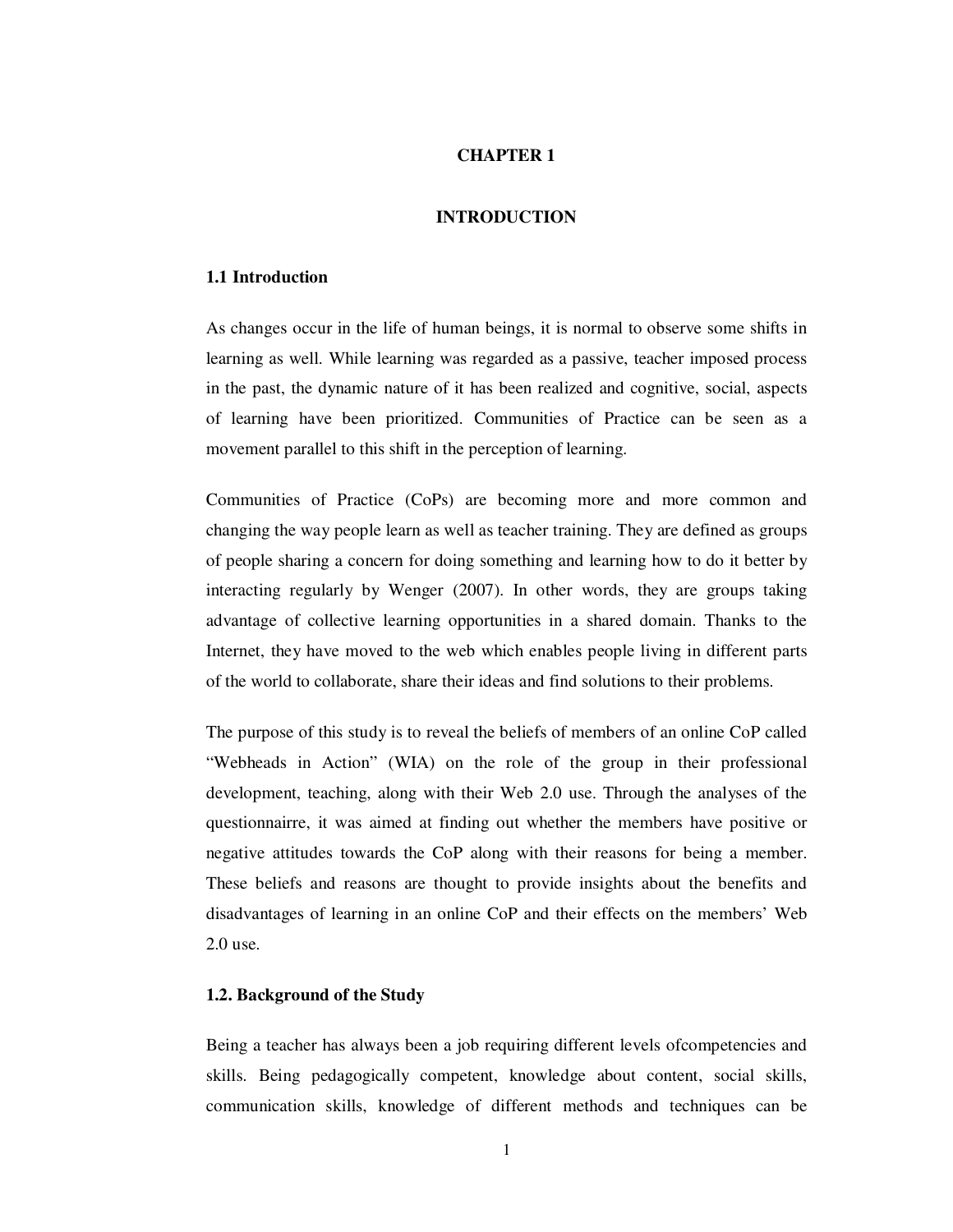considered the basic ones. If the needs of language teachers are considered, it can be seen that the required competencies increase. Language competency, and cultural awareness can be regarded as some of the extra skills needed to become a language teacher. More specifically, if the teacher is an English teacher, being tolerant to variety, and communicating become more crucial as English is a global language putting people from various countries in touch.

Recently, thanks to the developments in technology, many people have the chance to access the internet which makes the world "flattened" as it enables people to get in touch with like minded people from different locations and exchange ideas no matter where they are without constrained by time. This process is getting more and more common every single day. As a result of these developments of computer technology, many new web tools are coming out and it seems almost impossible to catch up with their potential uses. Moreover, new learners are getting used to these different environments. While language teachers are immigrating into these new digital environments, new learners are born into these environments and therefore most of them tend to use these very skillfully. For this reason, it may be possible to call today's teachers as 'digitalimmigrants' and the learners as 'digital natives' using two terms coined by Prensky (2001). This increases the number of skills to be possessed by educators in the twenty first century. Consequently, there seems a need for language teachers to be aware of the potential uses of these tools in addition to other basic competencies. This requires different kind of teacher and learner training opportunities

This current situation gives rise to ways of obtaining and utilizing new information. The inclusion of these new dimensions has led the educators, researchers and students to become independent and to get used to new ways and modes of learning. This can also help teachers to improve their skills and pick up new ones required by the twenty first century which may not be easy for educators to handle. CoPs can be seen as a solution for obtaining such kind of information and expertise. It is, then, not surprising to come across studies on CoPs and distributed CoPs which shed light on various aspects of this type of learning process.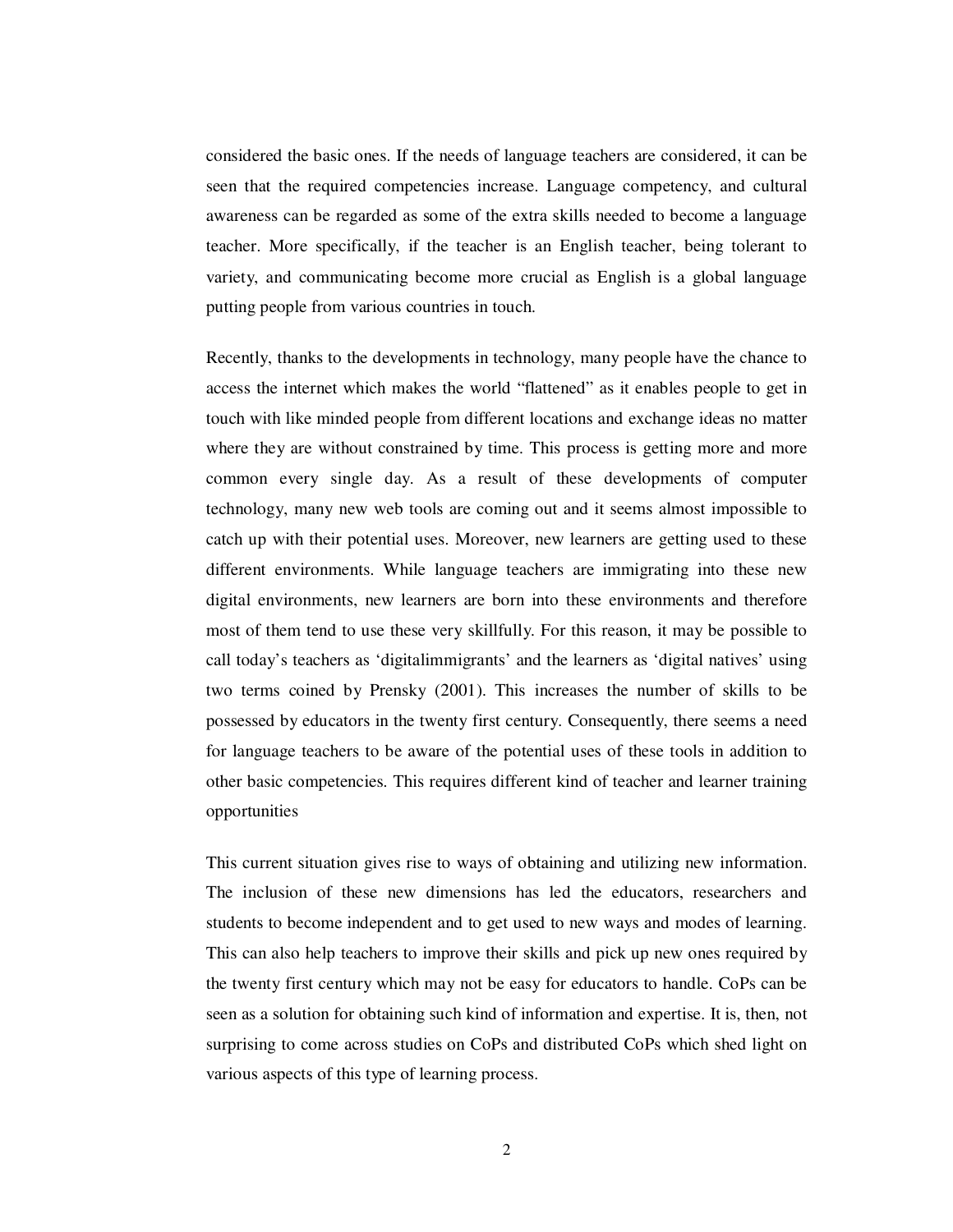The focus of studies on online CoPs in language teaching have been on characteristics of CoPS, their form, content and guidelines for successful online COPs and the roles of the participants along with the discourse of these communities.

In the first group of studies related to online communities of practice, the researchers aimed at determining the characteristics of online groups both in form andcontent. The second dimension which was researched about the online communities aims at suggesting guidelines for creating effective online communities. To summarize, the communities of practice still draw researchers' attention in order to describe its characteristics to create an online community of practice which scaffolds the learning process.

As online CoPs can be regarded as a relatively new area for teacher training and education and each and every CoP possesses unique characteristics, it can be thought that member beliefs and attitudes have still not been discovered in detail.

#### **1.3. Statement of Purpose**

The aim of the present study is to investigate the members' beliefs about the role of the CoP in their teaching and professional development, identify the web 2.0 tools they employ not only in teaching but also in their professional development as a result of their involvement in WIA. This will help to see the attitudes of the members of a specific distributed community, shed light on different dimensions of being a member from the members' point of view and reveal the Web 2.0 tools used as a result of their interaction with the members of WIA and its various activities. Since this study is concerned with the beliefs, how the role of WIA in professional development is regarded by the members will be analyzed by means of the analysis of a questionnaire including various question types such as open ended questions through PASS-W program. In order to reveal these aspects in detail, responses to the open ended questions will be subjected to content analysis.

### **1.4 Research Questions**

The following research questions were investigated in this thesis study: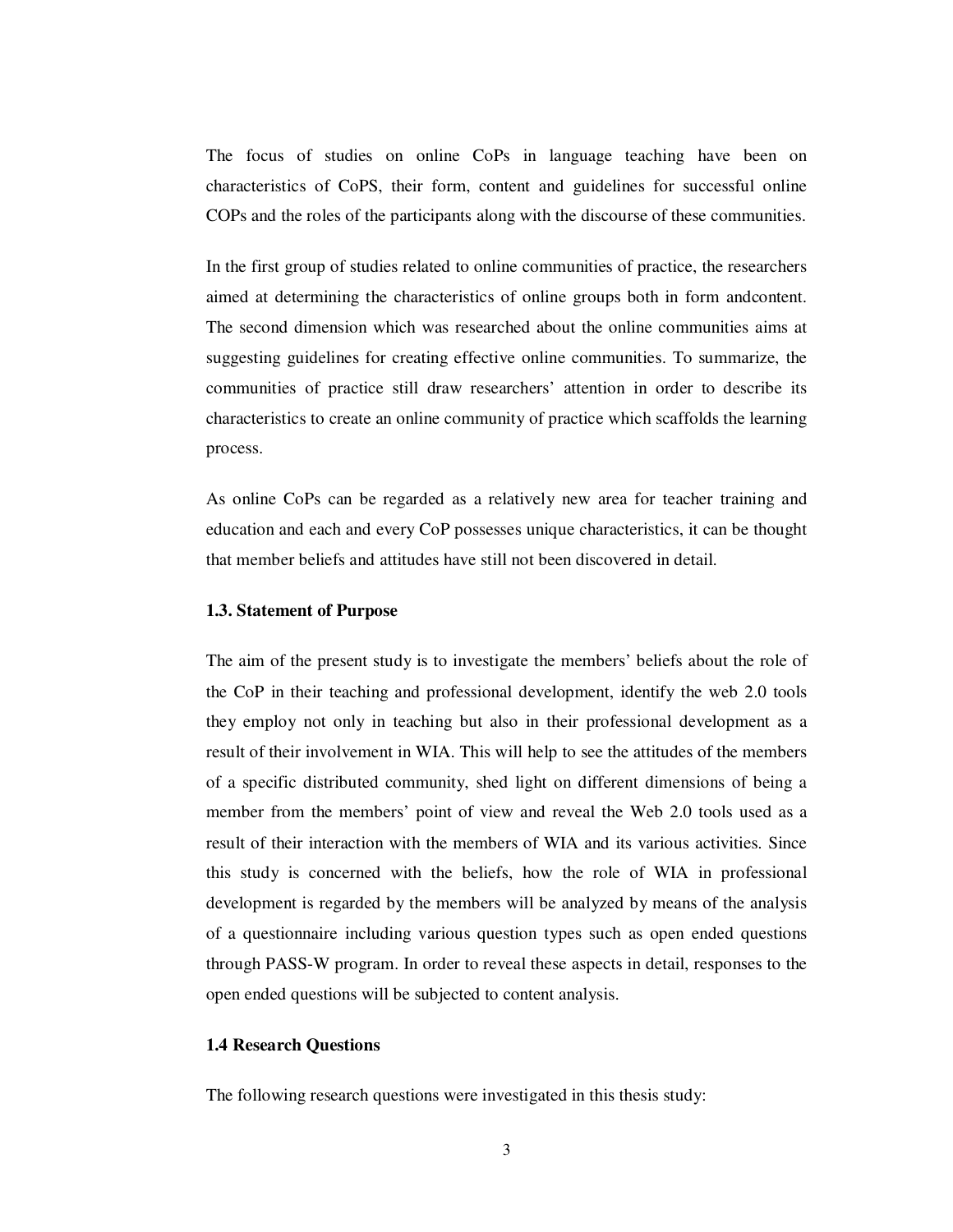- 1. What are the participants' beliefs regarding
	- a. necessary skills for language teachers in the 21st century?
	- b. their expectations before being a member of WIA?
	- c. being a member of WIA?
	- d. benefits of being a member of WIA?
	- e. disadvantages of being a member of WIA?

2. What are the beliefs of WIA members on the effect of membership on their classroom teaching and professional development?

3. How frequently do the participants use Web 2.0 tools?

- 4. What Web 2.0 tools do the participants use in their
	- a. classroom teaching?
	- b. professional development?

5. Do they believe that WIA has an impact on their beliefs and use related to these Web 2.0 tools?

#### **1.5. Significance of the Study**

The study is significant in revealing EFL teachers' attitudes towards belonging to an online CoP and their ideas about the role of the group in developing the skills to be possessed as educators in the twenty first century. Although many studies revealed that EFL teachers are aware of the need to change roles so as to adapt to the new insights in education and the use of the Internet, there does not seem to be enough studies conducted on teachers' beliefs on the effects of an online CoP membership on their teaching, professional development, and Web 2.0 use. Therefore, this study, attempts to shed light on a different aspect of online CoPs along with the frequencies of the commonly used Web 2.0 tools.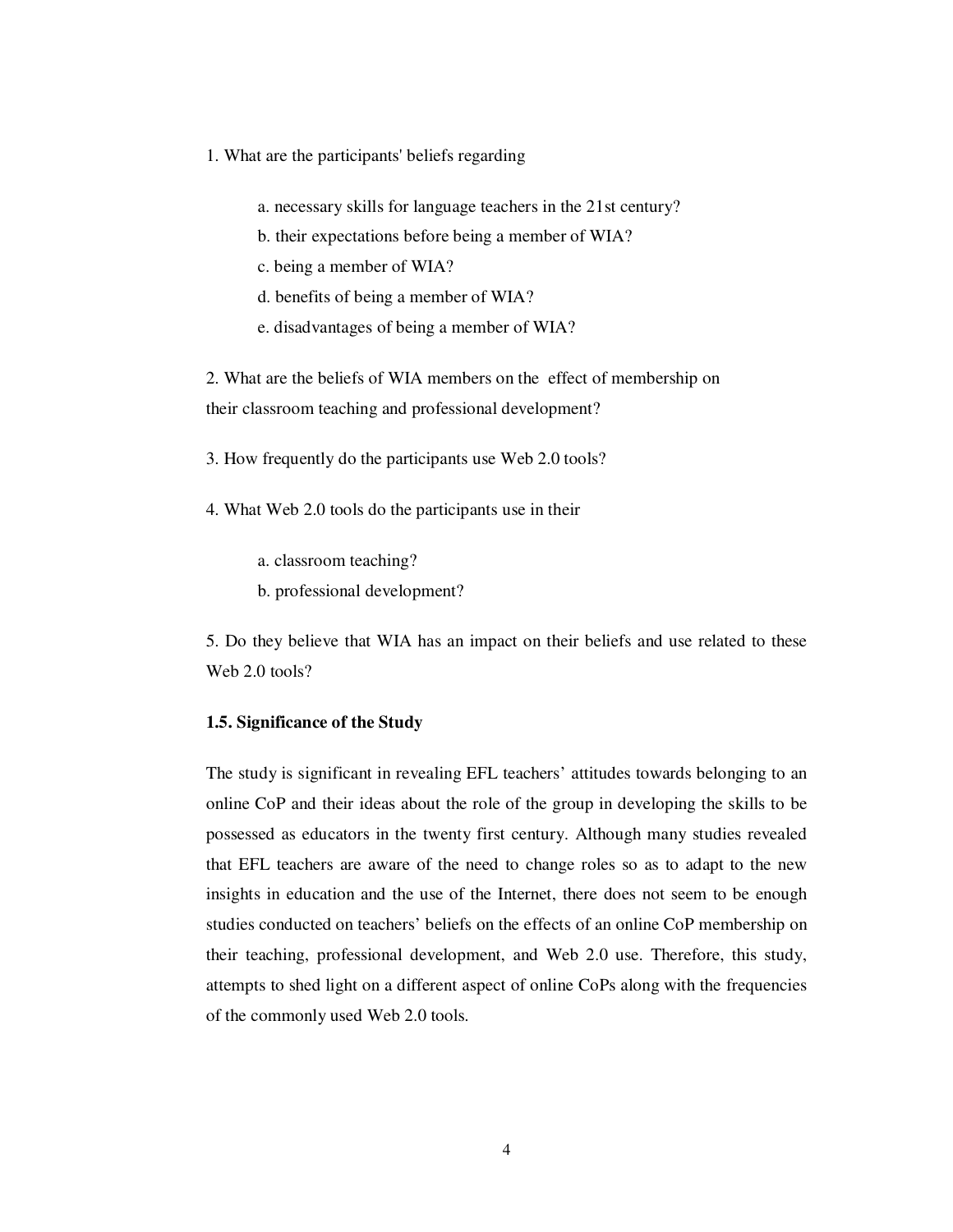#### **1.6. Definition of Terms**

**Computer Assisted Language Learning (CALL**): Using the Internet, software programs and computers for language learning and teaching.

**Community of Practice (CoP):** A group of individuals sharing a repertoire of knowledge about and ways of addressing similar problems and purposes by interacting regularly.

**Online Community of Practice (OCoP):** A group of individuals sharing a repertoire of knowledge about and ways of addressing similar problems and purposes by interacting regularly using on line platforms.

**Teacher Development:** Continious teacher training so as to keep up with changes and innovation.

**Web 2.0 Tools:** Web applications facilitating participatory information sharing and collaboration on the Internet.

**Blog:** A personal journal published on the Internet shown in reverse chronological order.

Wiki: A website whose users can change its content using a web browser.

**Podcast:** A type of digital media consisting of episodic series of audio or video files which can be subscribed and downloaded from the Internet.

**Facebook:** A social networking service for sharing photos, videos, files, and interacting with friends and acquaintances.

**Content Management System (CMS):** A system used to manage work and information flow in a collaborative environment.

**Forum:** An online platform where its users can discuss issues by posting messages.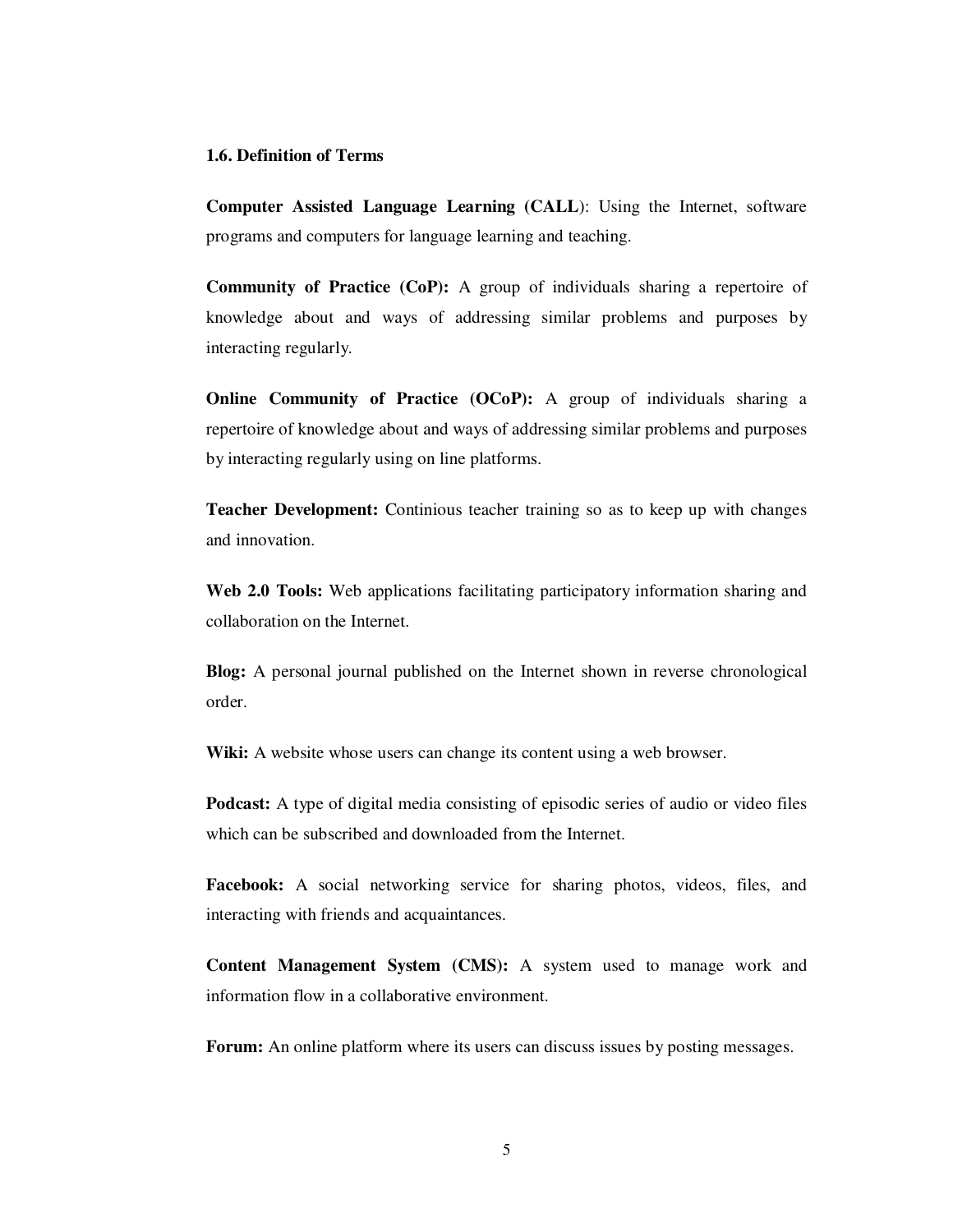**E-mail Group:** A special use of e-mail allowing distribution of information to many Internet users.

**Class Backchannel Tool**: Tools enabling teachers to use networked computers and the Internet for real time online conversation with other users.

**Social Bookmarking Service:** A method for users of the Internet to organize, manage and search for bookmarks of online resources.

**RSS Feed Reader:** A web application aggregating syndicated content on the Internet for viewing them easily.

**RSS Portal:** A webpage with RSS blocks that keep pulling in content such as iGoogle and Pageflakes.

## **1.7. Conclusion**

In this chapter the background of the study, the statement of purpose, research questions, significance of the study, and definition of terms were described. In the next chapter, the literature related to this study will be reviewed. In the third chapter, methodology, detailed information about the research design, participants, instruments and the data collection procedure will be described. In the next chapter the results will be presented and, conclusions will be made.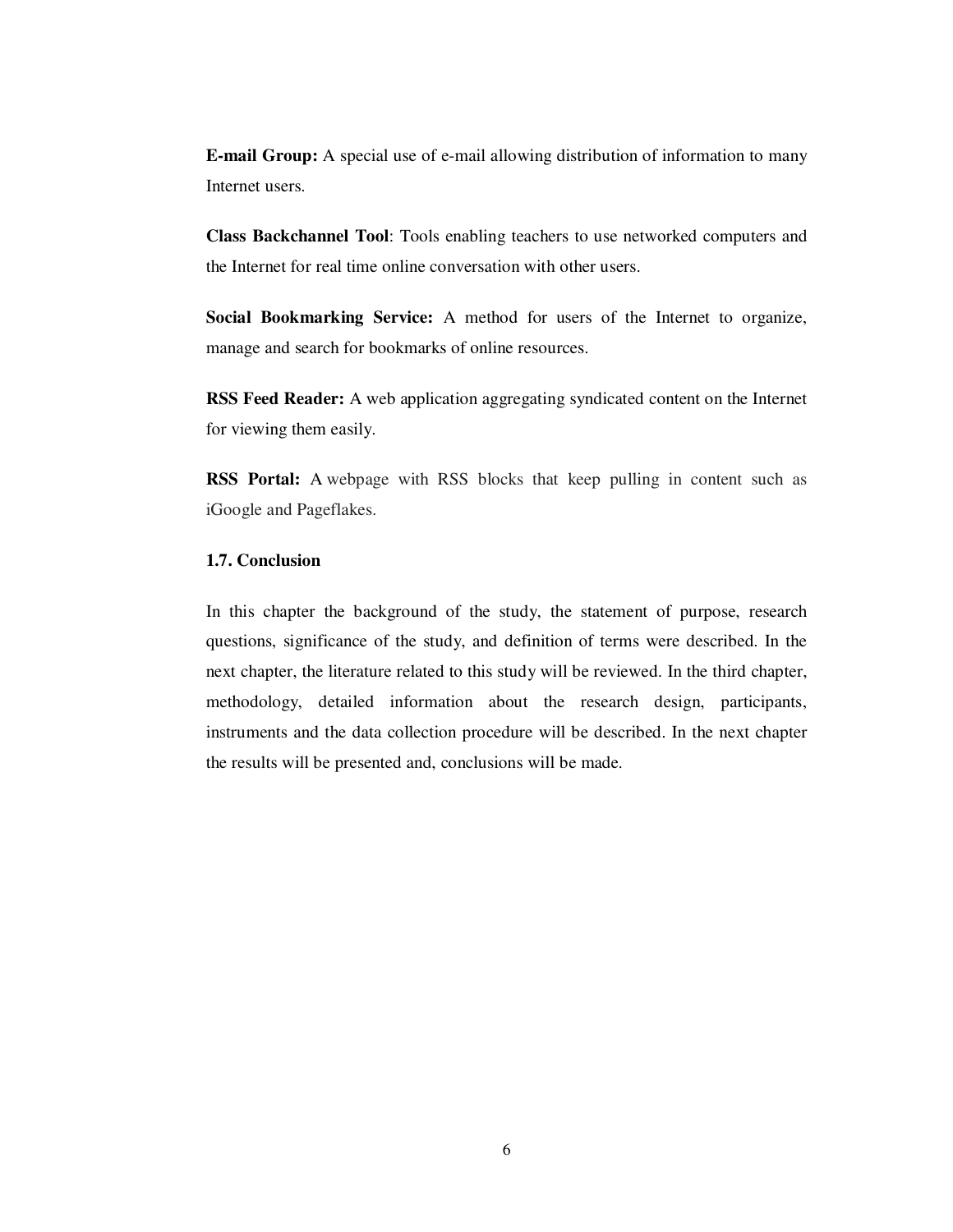#### **CHAPTER 2**

## **LITERATURE REVIEW**

## **2.1. Introduction**

In this chapter, knowledge and competencies are described, needs of educators in the twenty first century are clarified, the theoretical framework of this study is introduced and the role of CoPs in teacher training is explained. Secondly, Webheads in Action (WIA), studies on CoPs and WIA have been outlined

#### **2.2 Teacher Knowledge and Competencies**

As changes occur in education and learners in the twenty first century, it is normal to observe that there have been some changes in expectations from the educators and their competencies. In order to understand the shifts, it will be necessary to look at how the teacher knowledge was regarded in the past and how it is viewed now along with the basic competencies. This may underline the importance of keeping up to date so as to adapt to the new ways of knowing and being competent without losing the old ones.

In the 1970's subject matter knowledge of teachers seems to be the one and the most crucial one among the other ones. As underlined by Ban (2006), the notion of teacher knowledge was limited to subject matter knowledge in the 1970s. Shulman (1986), reports that there were some tests in the USA to measure teacher knowledge. He also adds that only 50 items out of 1000, were related to pedagogical aspects. By the 1980's there seems to be a change in this perception as the definition of teacher knowledge was based on educational research on teacher effectiveness rather than subject matter knowledge. As stated by Darling-Hammond (1996), the underlying belief of this era was that quality teaching was the result of only one effective practice which would result in student learning.

In the early 1980s, matter, form, content, and pedagogy was strictly separated from each other. Therefore, Shulman (1986), tried to redefine teacher knowledge using three main categories of teacher knowledge: subject matter pedagogical content, and curricular knowledge.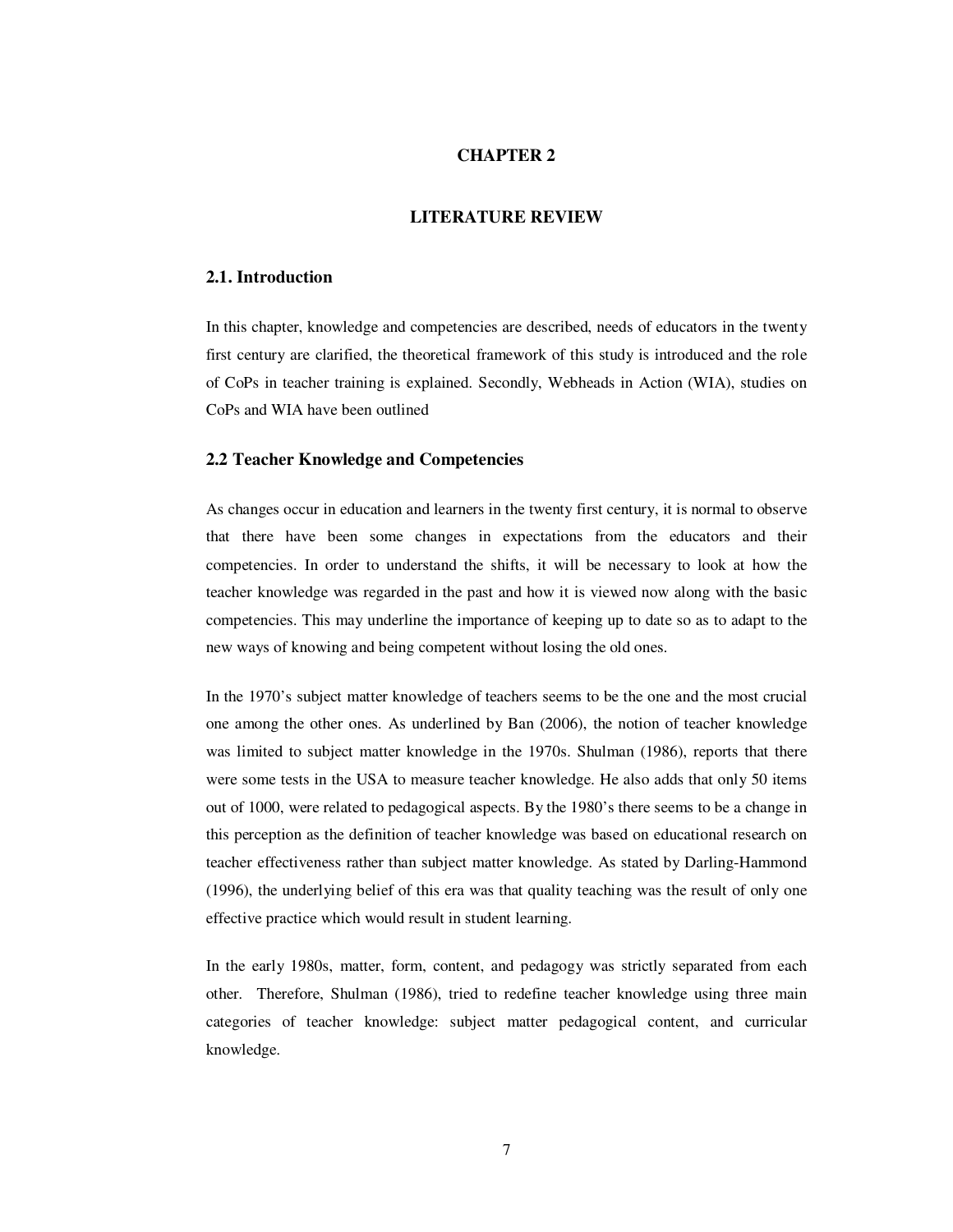The term Content Knowledge was used by Shulman (1986) to refer to the facts about the subject matter representing the truths of an area or domain. Shulman (1986) also states that content knowledge must be able to explain the links between the truths or facts in and outside the domain. Ban (2006), points out that this type of knowledge can be helpful for the teacher to explain why one aspect of the domain is valued more than another. As underlined by Shulman (1986), teachers having content knowledge have to explain how controversies are resolved and explain the logic behind it.

*Pedagogical content knowledge* was described by Shulman (1986) as the knowledge consisting of ways of representing, demonstrating, and illustrating the content by making it comprehensible and easy to learn to the others. It also implies that teachers should know which aspects are more learnable for students along with the misunderstandings that can be caused.

*Curricular knowledge* was described as the perception of how the content fits within the curriculum. It is also related to ways of teaching a given aspect of the subject to a a certain age group, grade, or level. Dealing with the integration of other subjects to content areas is also related to this aspect of teacher knowledge.

Other researchers also had similar ideas when describing the knowledge types to be possessed by educators. As underlined by various researchers (e.g., Borko & Putnam,1996;Cochran-Smith & Zeichner, 2005; Darling-Hammond, 1999; Darling-Hammond & Bransford, 2005; Kagan, 1992; Richardson & Roosevelt, 2004), becoming a teacher is a complex process-regardless of the subject matter of specialization. There seems to be a need for them to develop is *content knowledge*  which includes the knowledge of the subject matter. In addition to *content knowledge, pedagogical knowledge* referring to the knowledge of pedagogical theories is also required. The combination of these two types of knowledge is coined by Shulman (1986), as *pedagogical content knowledge*. Secondly, skills like assessing student learning, lesson planning, and classroom management are required from educators. These different forms of teacher knowledge are represented within the concept of teacher knowledge. Shulman (1986) also proposed three more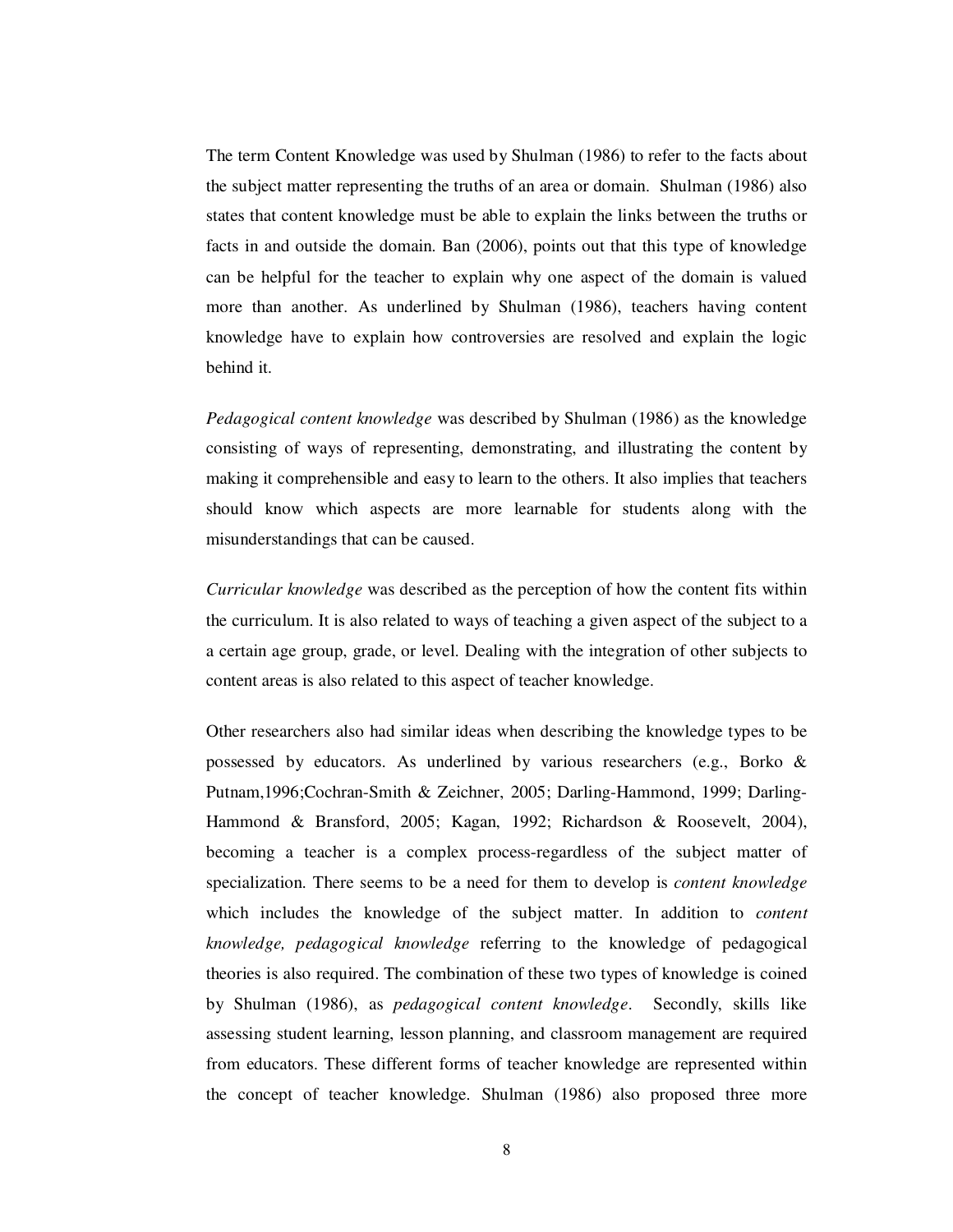domains and categories of teacher knowledge and forms of representation of this knowledge: propositional, case and strategic knowledge. He underlined that *propositional knowledge* includes research on learning and teaching and its implications for practice. He used *case knowledge* to make a point for a theoretical claim and *strategic knowledge* as the knowledge formed by bringing the propositional and the case knowledge.

At the same time, a heuristic was proposed by Zahorik (1986) for examining teaching skills comprised of three main categories which are: *science-research, theory-philospohy,* and *art craft conceptions.* Zahorik (1986) used science research skills to refer to using the methods and techniques used by effective teachers, *theoryphilosophy* for implementing a theoretical and a philosophical model of good teaching. Art craft skills*,* refer to performing in resourceful creative ways. After questioning how teacher education can help teachers develop these skills, he concluded that it is necessary for teacher education to focus on certain teaching skills at different times in a teacher's career for them to become "more skillful and thoughtful in their work" (Zahorik, 1986, p.24).

Shulman (2002), proposed a table including: a) engagement and motivation; b) knowledge and understanding; c) performance and action; d) reflection and critique; e)judgment and design and f) committment and identity. He explains the relationship between components like this:

> Learning comes with student engagement, which in turn leads to knowledge and understanding. Once someone understands, he or she becomes capable of performance or action. Critical reflection on one's practice and understanding leads to higher order thinking in the form of a capacity to exercise judgment in the face of uncertainity and to create designs in the presence of constraints and unpredictability. Ultimately, the exercise of judgment makes possible the development of commitment. In commitment, we become capable of professing our understandings and values, or faith and our love, or our skepticism and our doubts, internalizing those attitudes and making them integral to our identities. These commitments, in turn, make new engagements possible and even necessary. (Shulman, 2002, p.38)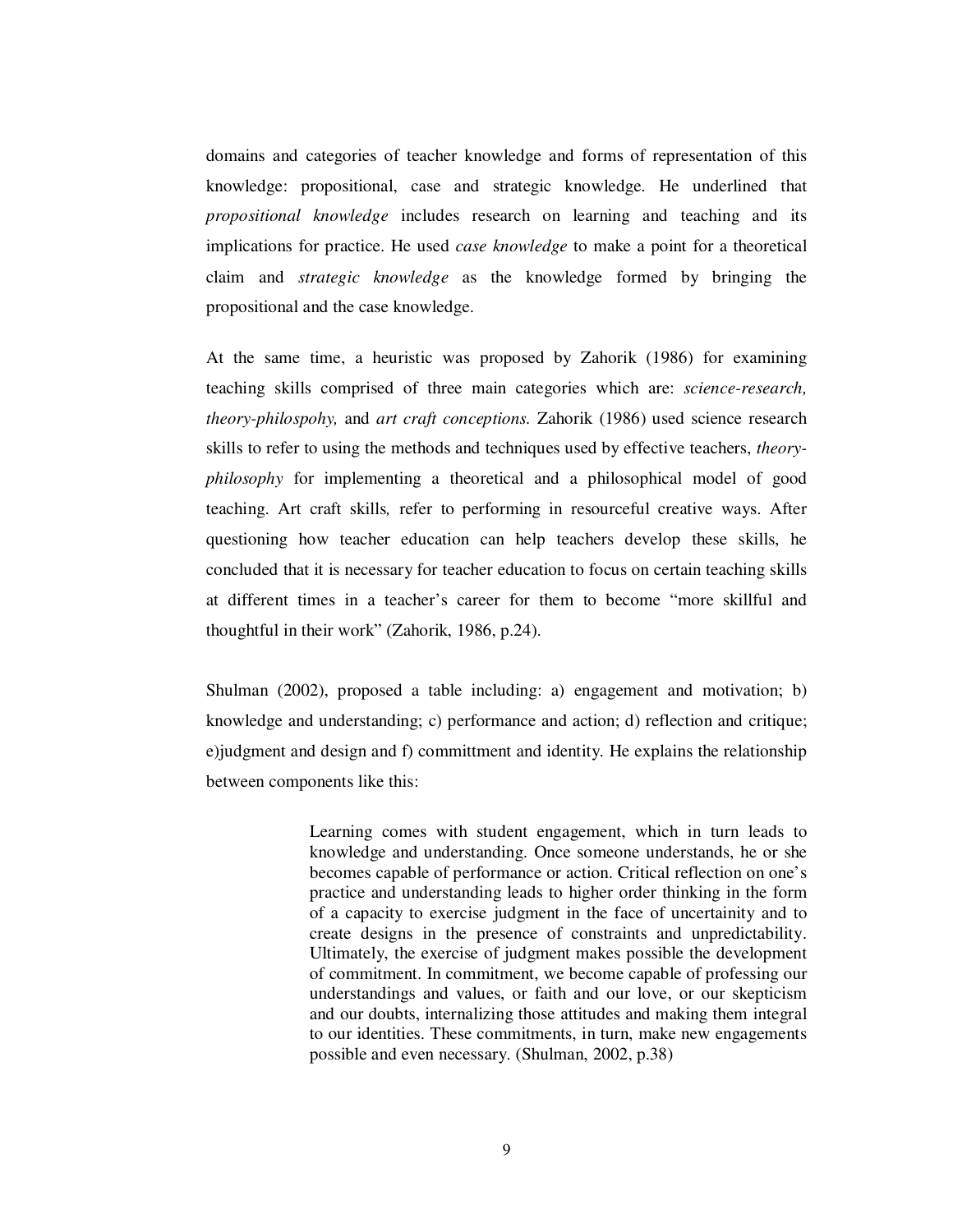As stated above, commitment to this process help teachers to engage more in their profession. Moreover, this brings researchers and teacher trainers to a point requiring them to think about the processes teachers go through in their professional development paths and also in becoming reflective practitioners.

#### **2.3. Foreign Language Teacher Knowledge**

It is interesting that the knowledge expected to be possessed by foreign language teachers in the late 1980s is similar to the teacher knowledge suggested by Shulman (1986). On the other hand, the role of student in language learning process was questioned by Larsen Freeman in the early 1990s. Freeman (1998) also states that there is a confusion about components of good foreign language teaching because of lack of research into teacher education.

The need for the awareness of reflective practices and carrying out classroom research to understand the link between teaching and learning process has been underlined by various researchers in the same period (Barlet, 1990; Larsen Freeman, 1990; Richard Amato, 1996; Richards & Nunan, 1990). Richards and Nunan (1990), also point out the need for more research into foreign language teacher education, especially on teaching methods and techniques. Foreign language teaching was viewed as the acquisition of skills including easily defined and observed competencies. Richards and Nunan (1990), underlines that examination of how beliefs, knowledge, attitudes, and thinking of teachers inform teacher practice were also related to foreign language teaching at this time. Richards (2000), also points out to the necessity of focusing more on teacher education than teacher training. He proposed six domains reflecting this view. These domains included:

- 1. Teaching theories and teachers' understanding of classroom practices,
- 2. Teacher knowledge about achieving a balance of accuracy, fluency, error treatment, organization, and enabling communicative interaction effectively,
- 3. Communication skills which consist of decision making, contextual knowledge, communication ability, and language skills,
- 4. Subject matter knowledge,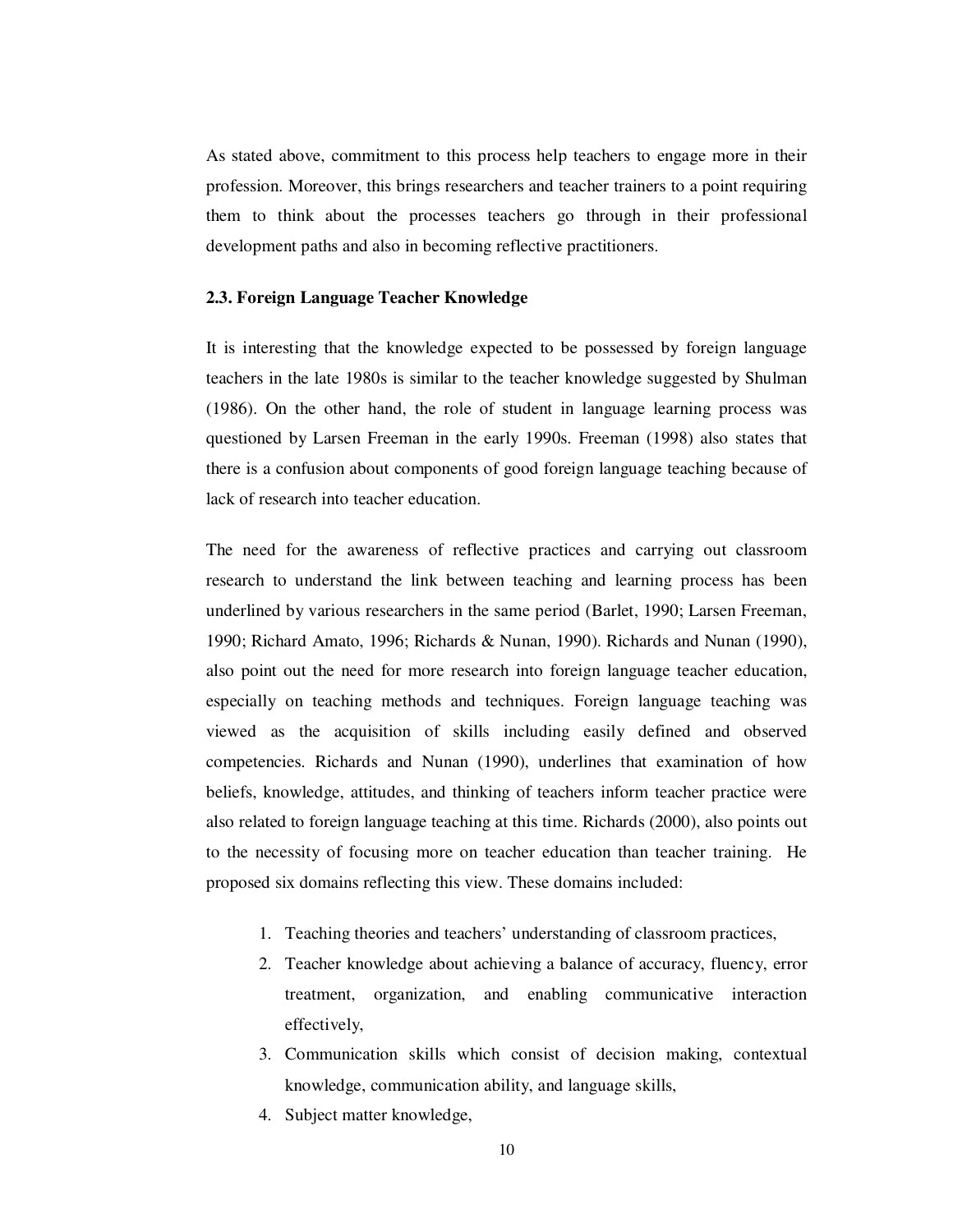- 5. Pedagogical skills and reasoning including cognitive skills such as preparation, representation, material selection and making decisions about instruction,
- 6. Conceptual knowledge which is about comprehension of the role of context.

Ban (2006) proposes that the way Richards (2000) relates all these domains can be regarded as a change in understanding foreign language teacher knowledge. This conceptualization of knowledge to be possessed by teachers is related to two main aspects which are: a) understanding of teaching and b) teacher's teaching philosophy. This can be regarded as a change in the understanding of teacher knowledge as multiple dimensions were added.

Freeman and Johnson (1998, 2005) state that the existing foreign language teacher knowledge base need to be redefined. They further pointed out that teacher education was central to the knowledge possessed by teachers. They also underlined the importance of teacher context and proposing that it should be considered while defining foreign language teacher knowledge. This can be regarded as an indication of inclusion of teacher perspective in the process and it adds more elements such as engagement and motivation, knowledge and understanding, performance and action, reflection and critique, judgement and design, and commitment and identity to this understanding foreign language teacher knowledge.

After Freeman and Johnson's (1998) proposal suggesting that training teachers should be component of teacher knowledge, Alwright (2001) came up with the concept of *exploratory practice* suggesting that there is a need for teachers to "bring work to life" by being careful about the logical progression of the following elements: a)noticing the events happening around us; b) relate noticing to understanding, c) reflecting upon how we go about noticing and understanding d) realization of how our understanding may cause us to want to change things; e) being aware of the fact that not everyone will be interested in this noticing and understanding. Ban (2006) underlined that the aim of exploratory practice is that it serves as a forum where professional understanding can enable teachers to make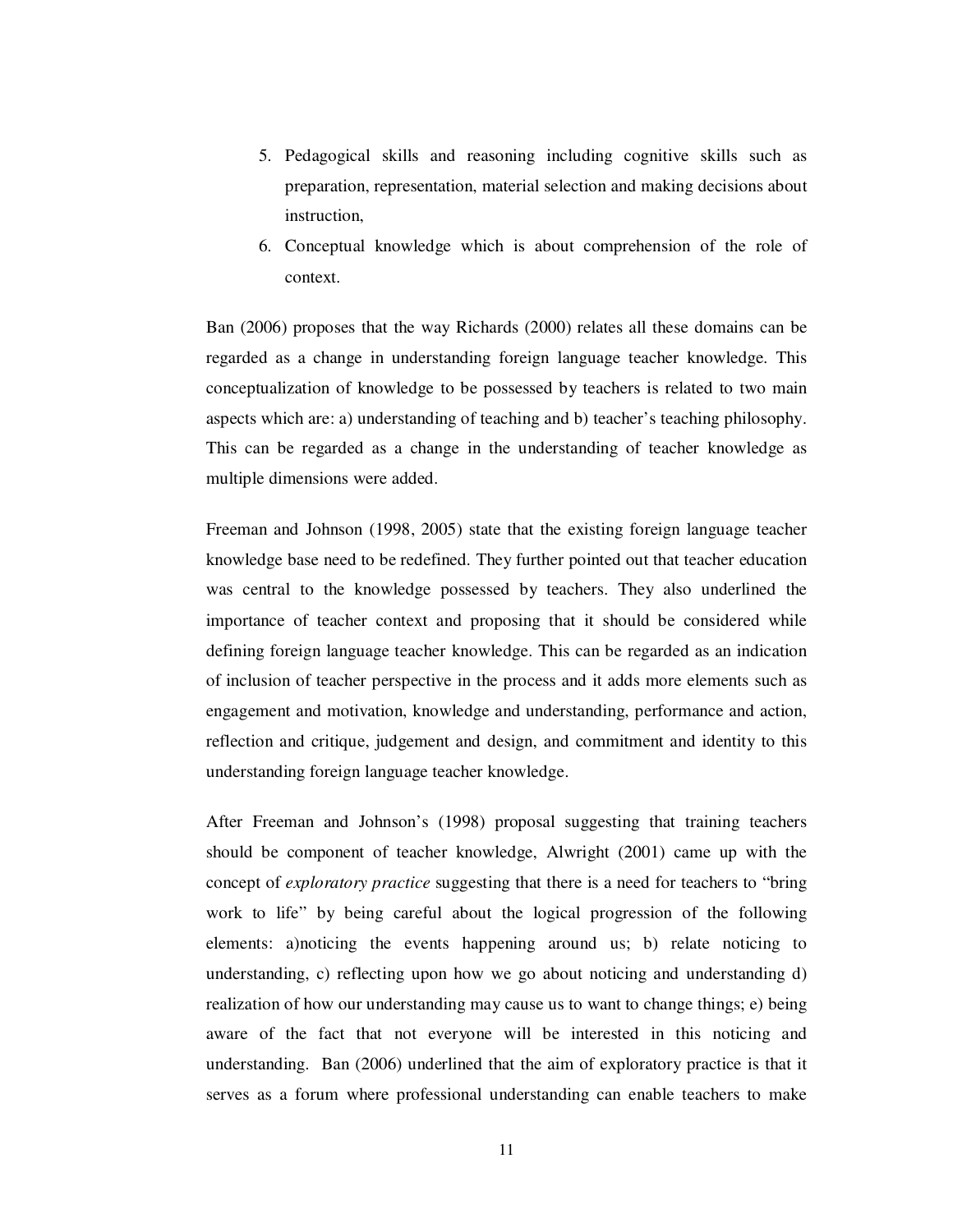decisions about whether change is needed or not. The most significant concepts of reflective practice are listed as understanding and integration. This kind of understanding requires teachers to focus on sustainable effort, mutual development, making work relevant to guarantee the maximum benefit, and working in a collegial manner.

As it can be seen in this chapter, there seems to be a tendency to re-conceptualize foreign language teacher knowledge putting the learning process and reflective practice at the heart of teacher knowledge. This new view can enrich teacher learning since each and every teacher possess different beliefs, expertise, and perspectives because of social, cultural, and historical differences

# **2.4. Expectations From Foreign Language Teachers in the Twenty First Century**

As time passes by it is normal to expect some changes both in the perspectives of foreign language teachers and learners along with the methods and techniques employed. Moreover, the internet has become a necessary aspect of life and that has lead to the development and implementation of new educational technologies in foreign language teaching allowing learners to practice language in realistic contexts, in their own pace. Therefore it is common to come across terms like Computer Assisted Language Learning (CALL) and Computer Mediated Communication (CMC), and Personal Learning Networks (PLN).

The future of education seems to be closely connected with technology. It is an undeniable fact that educational technology offers endless benefits both to language learners and teachers. Shawcross (2004), found out that 'greater availability, accessibility, and flexibility, integration of media and linguistic skills, constant access to authentic material, reaching larger and remote populations, speech samples and accents, appropriate content matter, feedback and monitoring, enhanced learner involvement and motivation, new classroom dynamics' (p.2) are the main advantages of the inclusion of educational technology.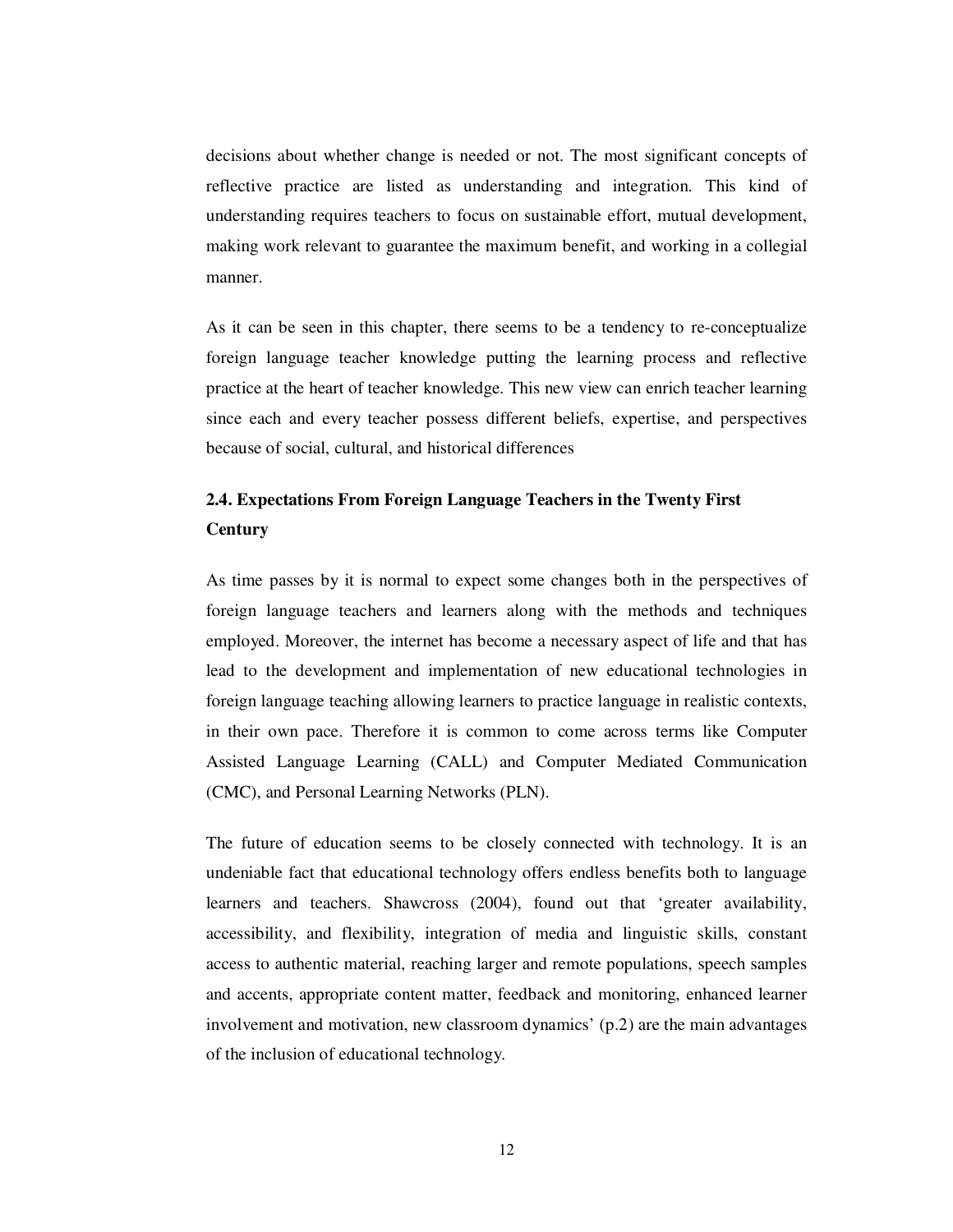As stated by Fischer (1999), teachers put a lot effort to integrate CALL and the internet into their own classrooms so as to cope with the effects of this revolution such as methodology and roles of students and teachers in the process of language learning. It is, therefore, not surprising that these shifts can have a bigger impact on language teaching in the future.

Ideas of researchers on the role of technology and the internet in language learning are parallel to the beliefs about the Internet. Various researchers underline the fact that they offer a great potential for improving language learning significantly (Chapelle, 2001, pp.1-3; Salaberry, 2001). However, as there are many different tools increasing in quantity and each and every learning context can differ from each other, more and more research projects need to be carried out so as to make the most out of educational technology and the Internet. As a result, it is normal to find more and more studies on the use of them.

Researchers also agree that some teachers interpret the utilization of technology differently as they automatically assume that educational technology always causes positive changes and regard it as a method. Kern (2006) points out that how technology affects education is related to the tools used, people using them and how they are used. Garret's (1991) underlined that "the use of computer does not constitute a method" and considered it as a 'medium in which a variety of methods, approaches, and pedagogical philosophies may be implemented'(Garret, 1991, p. 75). This concern of researchers is described by Schrum (2000) as follows:

> We're all familiar with the extravagant promises of technology: It will make our students smarter -- and it will do it faster and cheaper than ever before. Moreover, the promise suggests, this miracle will occur almost by osmosis. We need only place a computer in a room, stand back, and watch the magic take place. If only life were that simple and learning that easy!

It is obvious that the use of educational technology is required from language teachers as well as the other competencies listed previously. However, this can be perceived as a process as it can be unnatural to expect that good practices in language teaching happen instantly. An awareness of this is also required from language teachers in the twenty first century, as well.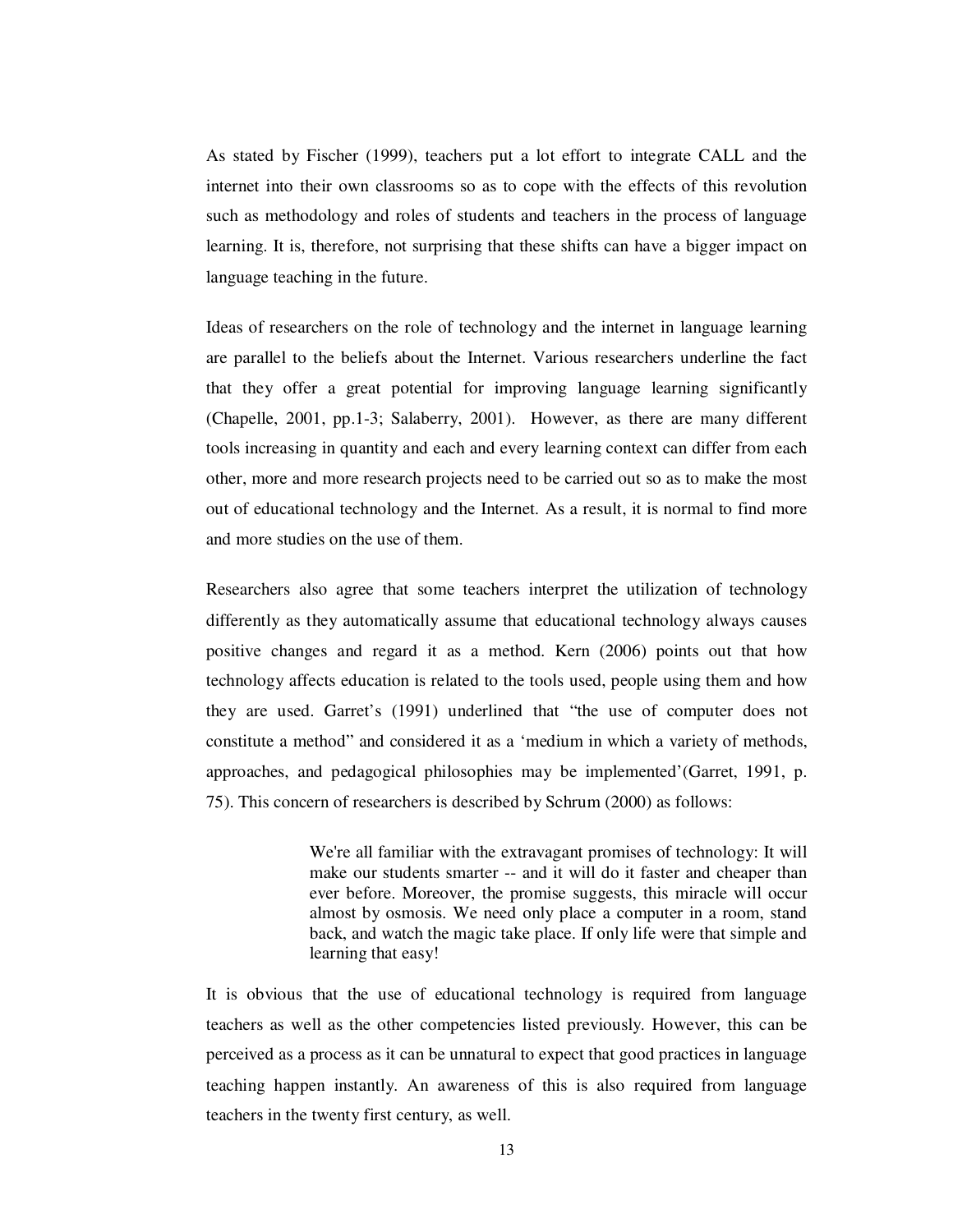In addition to the competencies from language teachers listed previously, there seems to be a need for developing other competencies for filtering information, decision making, and utilizing the information in the most appropriate context for the right types of learners. The Internet contributes to this proliferation even as it facilitates access to information. The challenge is to filter and extract from this vast sea of information without being drowned in it. Therefore, there is a need for educators to question how much people learn just by receiving this information, considering that it is often interactive, and constantly changing in quantity, quality, and modality. Accordingly, educators, need to be selective about what to include in school curricula along with the media to be used. Print literacy as a conduit for this plethora of information is losing its primacy. Thus, another necessary skill becomes prominent. Educators have to help learners access, understand, and create academic media requiring multiliteracy skills, and in order to do this they face two challenges: that of developing their own 21st century learning skills sets and staying current by learning and using current practices.

As the world becomes increasingly interconnected, it is inevitable that there is change not only in the way information is obtained and transferred but in how learning takes place. Prensky (2001) suggested that today's learners were born into an environment in which technology is used much more extensively than in the world in which their teachers were born; consequently, traditional educational systems do not engage them (Prensky, 2005). Indeed, many learners are technologically savvy; their daily activities include surfing the net, sending text messages very quickly, voice chatting using VOIP, using social media, and playing computer games. However, traditional classroom settings tend to exclude such activities although, it is known by educators that students perform best when their needs and interests are addressed. These needs are neglected in traditional classroom environments. In order to do this, twenty first century skills are required. That is, if learning technologies should be incorporated into school curricula, teachers, teacher educators, materials developers and other people involved in education sector need to keep current in their use of learning technologies. In addition, multiliteracy skills are needed for teachers and students to make the most appropriate uses of these technologies, to be aware of the strategies to manage, process, and interpret the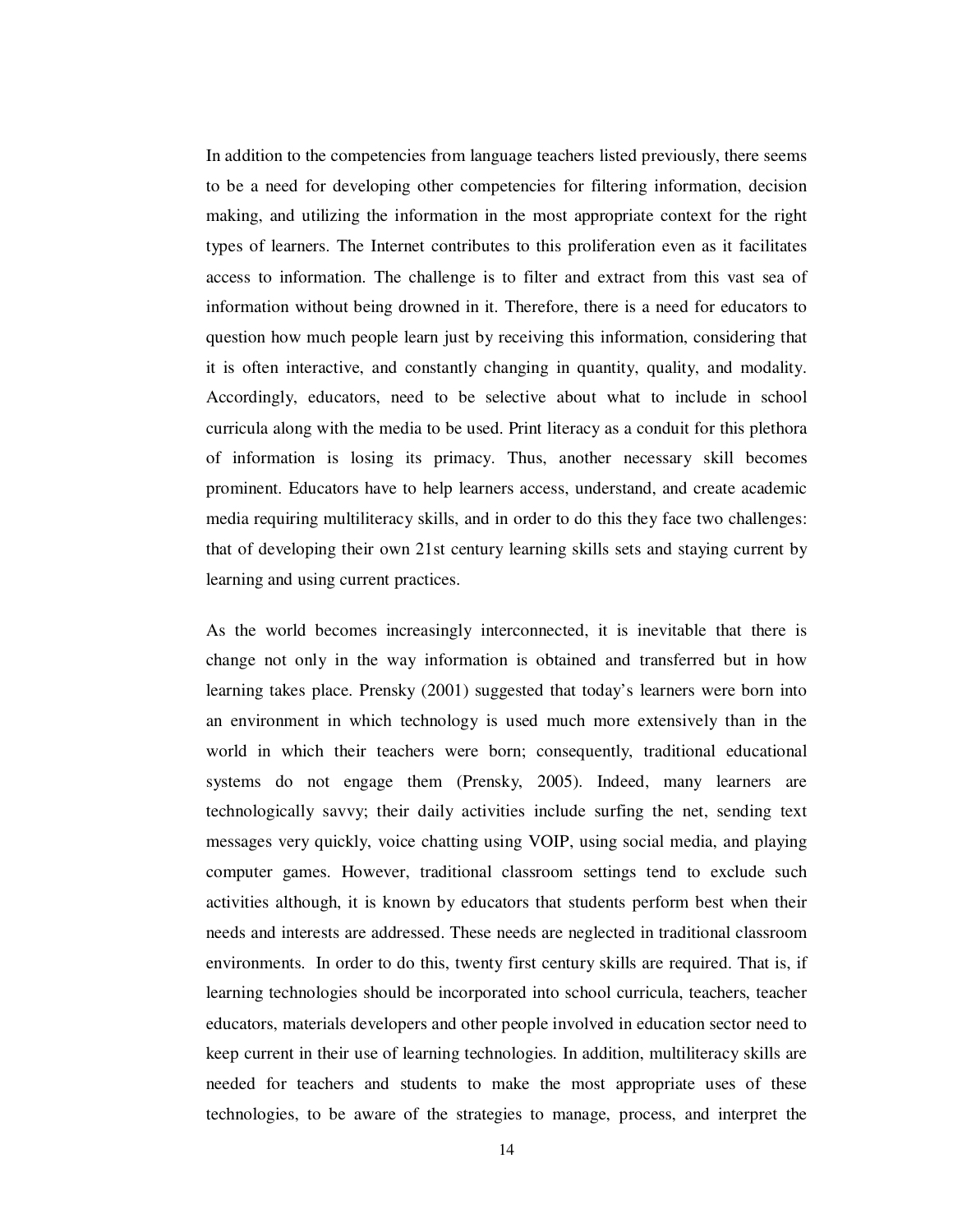constant influx of information and filter what is useful from what is not. If today's youth learn differently from how their teachers learned, there seems to be a need for educators to adapt so as to overcome the gap between them as educators and the digital natives. These competencies also require language teachers to be reform minded. As pointed out by Luehmann (2008), reform minded educators need to reconcile a reform based instruction with their beliefs on the subject matter gained through expertise, manage emotional aspects of personal development, place themselves within a larger cultural and political community of practice, and integrate, and reconcile a wide variety of sources of theory and experiences of practice, and develop self confidence.

As underlined by Luehmann (2007), the acquisition of all these skills, can be better perceived if researchers regard it as developing a new professional identity. This brings educators to the necessity of having a sense of identity for such strategies and competencies mentioned previously. The focus of teacher education is also criticized as a result of the current situtation. Alsup (2006), stated that the only focus on knowledge, understanding, or other purely cognitive constructs in teacher training has been criticized since the novice teacher is left alone to find how s/he can develop, integrate, and reconcile feelings and physical aspects with the perceptions involved in becoming a teacher.

Identity has been defined by various researchers in a number of different ways (e.g., Enyedy, Goldberg, & Welsh, 2006; Helms, 1998; Lave &Wenger, 1991; Lemke, 2000; Sfard & Prusak, 2005). Gee (2001) defines it as being recognized by self or others as a certain kind of teacher. As also pointed out by Gee (2001), this recognition has to happen in the interpretations of common everyday experiences. As each and every interpretation can differ from each other, there seems to be a need for educators to share their own understandings with colleagues. This brings educators to the necessity of joining communities or other professional discourses. Belonging to a Community of Practice can therefore be helpful for the development of teacher identities.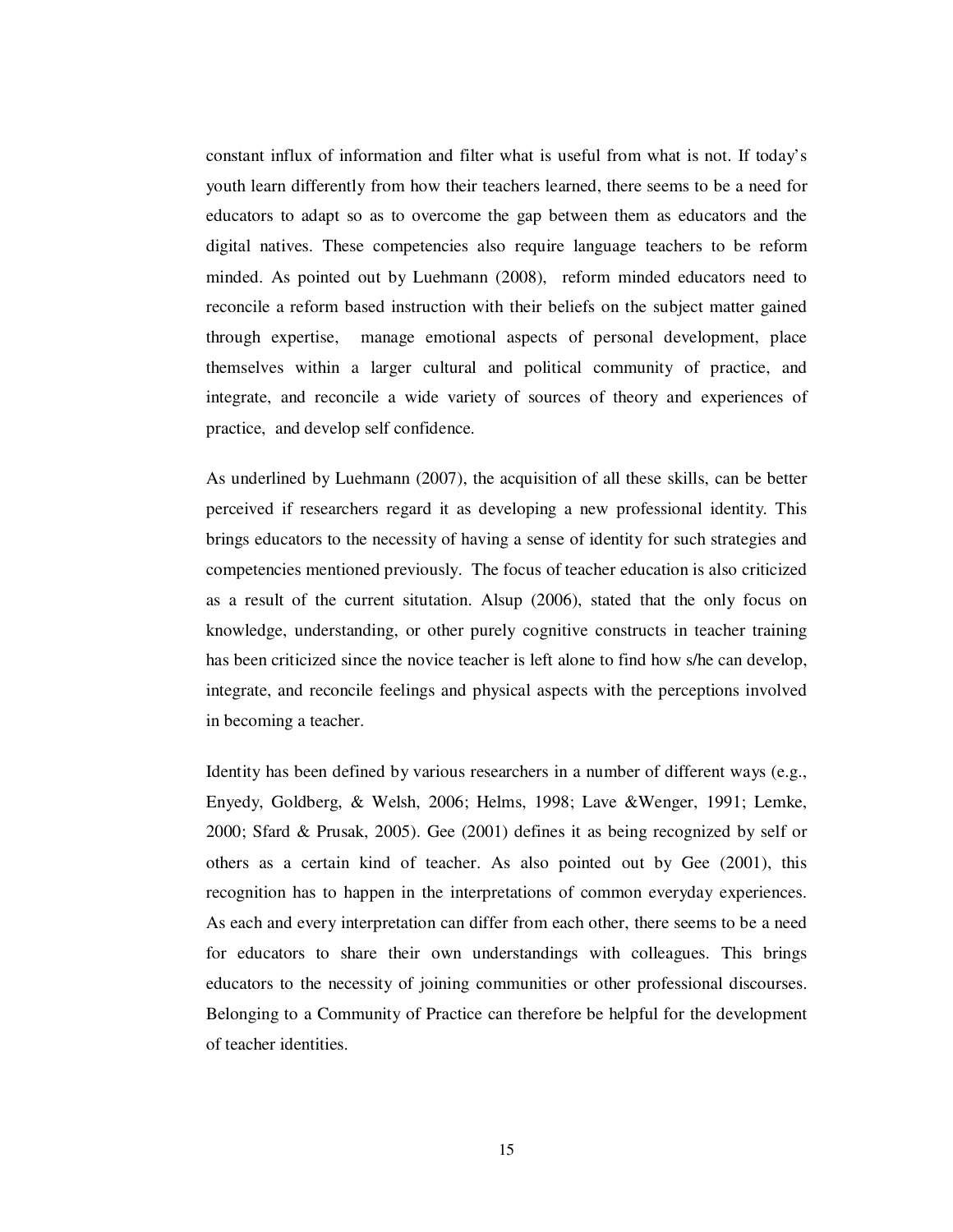Reflection, and its role in teacher training is also an issue to be clarified here. It is regarded as a skill to be possesed by each and every educator wishing to advance their teaching and identities. Ng, Lan, and Thye (2004) state that a professional educator regularly reflects on his or her teaching through critical thinking. Dewey (1933), defines reflective thinking as "the kind of thinking that consists of turning a subject over in the mind and giving it serious and consecutive consideration" (p. 3). Burnett and Lingam (2007) underline the role of critical reflection by stating that thanks to critical reflection, teachers and administrators reconsider the aims of education and reshape the programs in order to meet needs of their students. Sockman and Sharma (2008) point out that teachers can uncover the obstacles and realize the necessity of changing their beliefs related to teaching so as to utilize transformative teaching strategies by peer feedback. As a result, reflective practice and critical thinking aids educators to develop guidelines for setting new goals and making new plans about their teaching and professional development as well as sharing them with other educators and contributing to their development processes. To sum up, becoming critical and reflective educators is a crucial aspect of teacher development. As stated by Lester & Mayher (1987) and Mule, (2006), this can equip them with the capability of continious professional development which can be seen as a solution for the increasing amount of information. Lester and Mayher (1987), also underline that being a professional means being able to reflect tentative solutions and collaborating with other professionals on the possible available avenues and also making mistakes as they are "an inevitable part of building new roads" (p.209)

As a result of the increasing demands and requirements, the need for continuous professional development seems obvious. In addition, because of the requirements from the educators by the new-age learners and basic competencies to be possessed, there seems to be a need for a shift in teacher training as well. Although educators were aware of this necessity, they did not have as many alternatives as they have now as they did not have access to the Internet. This brings educators to a point which requires them to consider other means of professional development combined with the old ones. This can also involve blending them with other professional development opportunities. When compared to the past, in order to keep themselves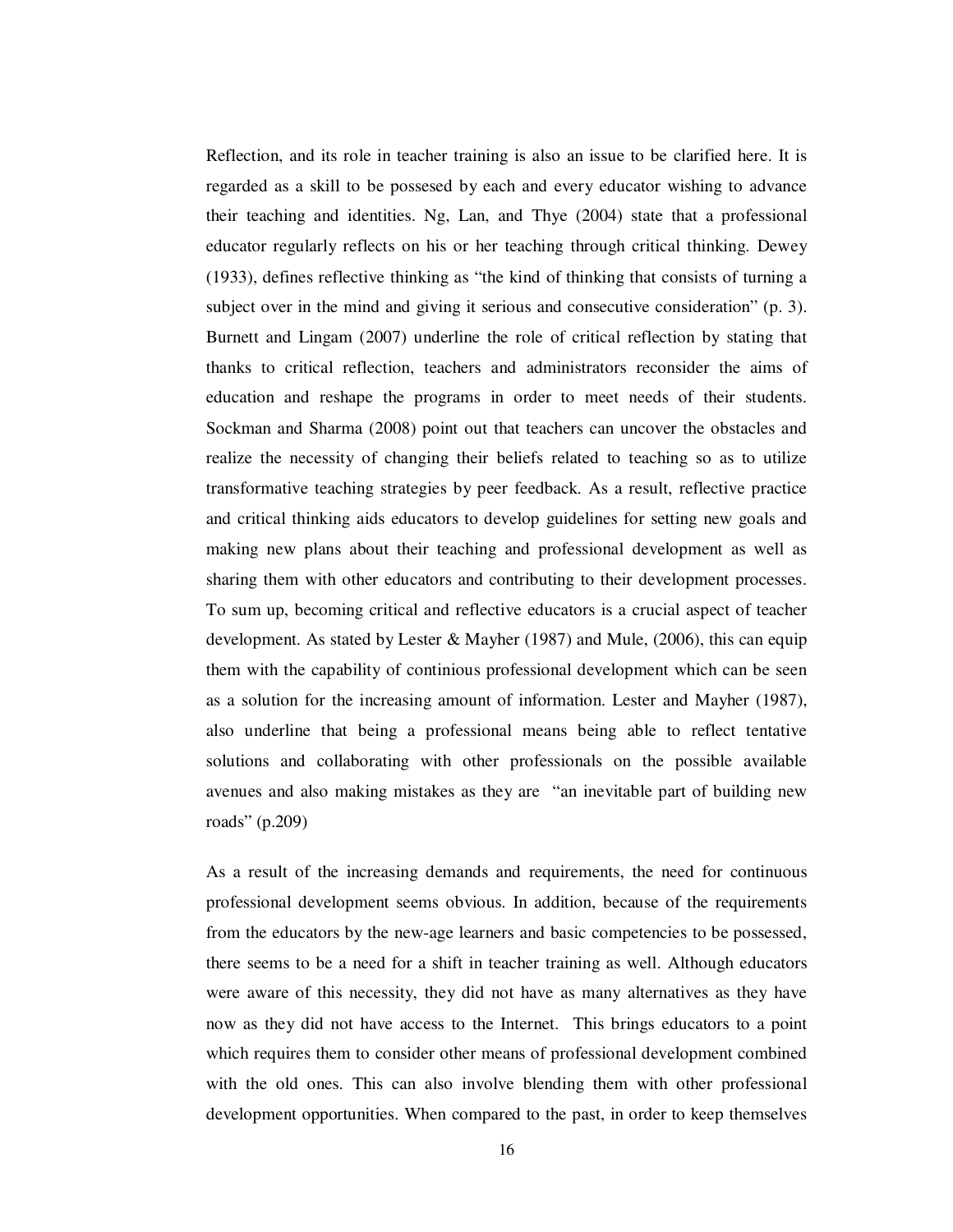up to date, language teachers, prefer alternative ways of professional development such using social media rather than attending conferences, workshops, and teacher training courses. Belonging to a Community of Practice (CoP), can be regarded as one of these alternative ways of professional development.

#### **2.5 Overview of Communities of Practice**

Change is an inevitable aspect in life. The way people learn and obtain information has changed along with the development of different ideas and inclusion of new elements. While some educational theories on the transmission of information, some others such as social constructivism prioritized social aspects and human beings along with the processes gone through in learning. Community of Practice (CoP) can be regarded as a concept stemming from the latter group of approaches.

*Community of Practice* (CoP), is a term coined by Jean Lave and Etienne Wenger (Lave and Wenger, 1991), although the concept it refers to is not necessarily new. It is a model of learning as a social endeavor which can effectively be the result of social interaction. Wenger (1991), based this model of learning on an apprenticeship learning style which can be applied both to business and education. As stated by Darling-Hammond (1996), Lave and Wenger's (1991) apprenticeship model fit with the ideas of educators on how to become professionals. In order to observe the application of this perspective, researchers looked at how new teachers begin as peripheral participants in communities of practice and move further on (Lave & Wenger,1991).

CoPs have been defined by various researchers. As defined by Wenger (2006), CoPs are groups of people sharing a concern or a passion forsomething they do and learn how to do it better as they interact regularly. CoPs are also defined as the entities that emerge and evolve for the purposes of learning and solving authentic problems by Liedtka (1999) Wick (2000) and Wenger (1998). As Johnson (2005) stated, CoPs emerge for learning and advancement of knowledge in a specific area. Wenger's (1998) definition of the relation between learning and communities is based on the following aspects: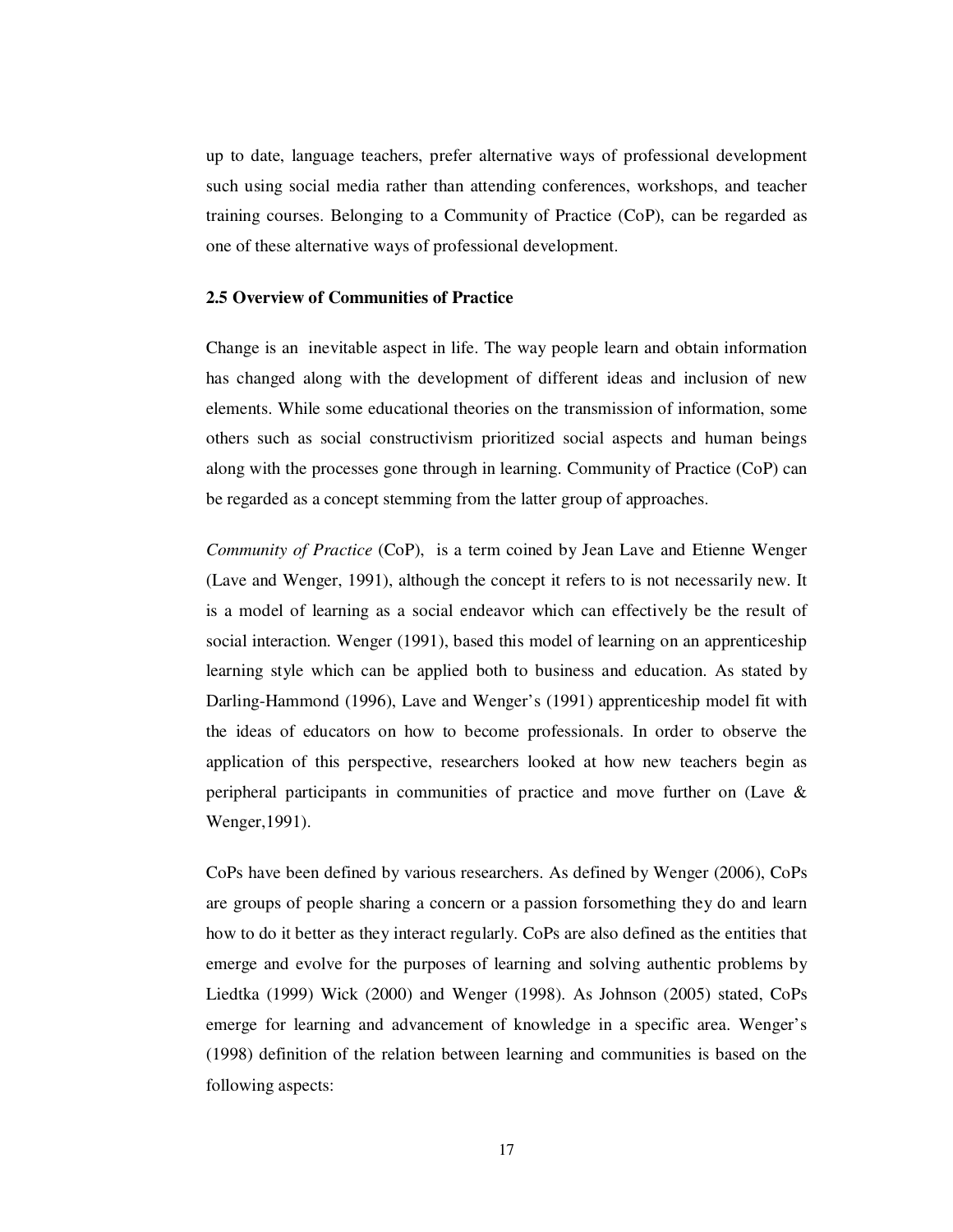1. Learning is a social endeavor as humans are social beings.

2. Knowledge in a social environment requires being competent at activities valued within the community.

3. Through participation in the activities of the community, active engagement in the community develops knowledge.

Wenger (1998) also underlines that meaning, practice, community and identity which are considered as four key components of social participation characterize social theory of learning. As Johnson (2005) states that, participation means that members of a community have a repertoire of social identities, which are appropriate for various different social skills. Saville-Troike (2002) point out that, the determining factor in defining community participation and identity is the common mode of communication.

CoPs draw on social constructivism and Vygotsky's (1978) theory of social cognition underlining the significance in learning of social interaction and peer collaboration and guidance. The constructivist learning principles important in the formation of CoPs can be listed as collaboration, negotiated meaning, facilitation, and shared goals (Hung, 2002, Lave & Wenger, 1991; Wolfson & Willinsky, 1998). As stated by Johnson (2005), ill-structured problems are addressed by social constructivist learning. Herrington & Oliver (2000), point out that authentic problems are ill structured, by nature and therefore need to be solved using nonlinear approaches. Regarding the overwhelming sea of information educators now face, Wenger, McDermott, and Snyder (2002: 6) promote the CoP model as an antidote to the fact that "increasing complexity of knowledge requires greater…collaboration; whereas…the half life of knowledge is getting shorter.". In other words, considering the number of available Web 2.0 tools and the new developments, it is possible to regard collaboration of EFL teachers for sharing information and experiences as an ill structured problem to be solved using nonlinear approaches.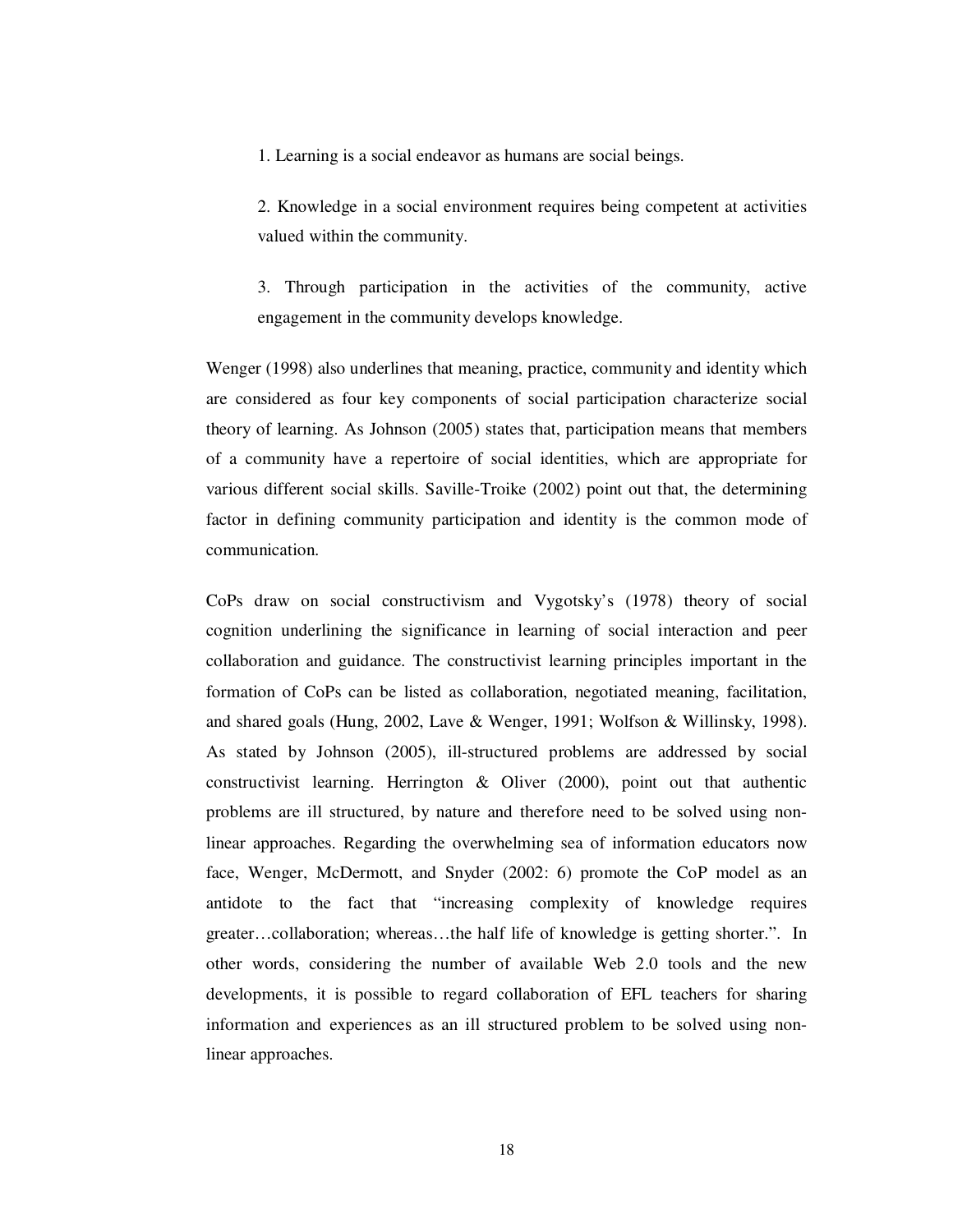Wenger (2006) warns that not every community is a CoP as a CoP has to possess some common characteristics. According to Wenger (2006), a group becomes a CoP when it exhibits three main characteristics:

- 1. A shared domain of interest;
- 2. A community sharing a passion to learn about that domain;
- 3. A practice; i.e. the collaborative actions of people sharing the same domain of interest

As underlined by Wenger (2006), the first main characteristic of a CoP is a shared domain of interest which defines a CoP's identity. He also adds that this shared domain means that members are committed to the domain, and possess a shared competence distinguishing them from the people who are not members of that CoP. The identity is thought to be collective and learning form each other from this collective identity is seen as a natural phenomenon in this definition.

The second crucial characteristic of a CoP pointed out by Wenger (2006), is the community possessing a passion to learn about the domain. He states that members take part in discussions and joint activities, assist each other and share information when they pursue their interest in their domain. He also adds that new relationships are built between group members which lead them to learn from each other and benefit from that passion.

Wenger (2006) lists the final main characteristic of a CoP as the practice. He clarifies that a CoP differs from a community of interest in that the members of a CoP are practicioners. In other words, they do some collaborative actions and develop a shared repertoire of resources, experiences, stories, tools, and ways of addressing recurring problems. Wenger (2006) warns us that, this process can take time and continious interaction and also that the development of a shared practice may not be very self conscious.

Smith (2009), states that the characteristics of CoPs vary by underlining that degree of formality may be different in organizations. Smith (2009), also points out that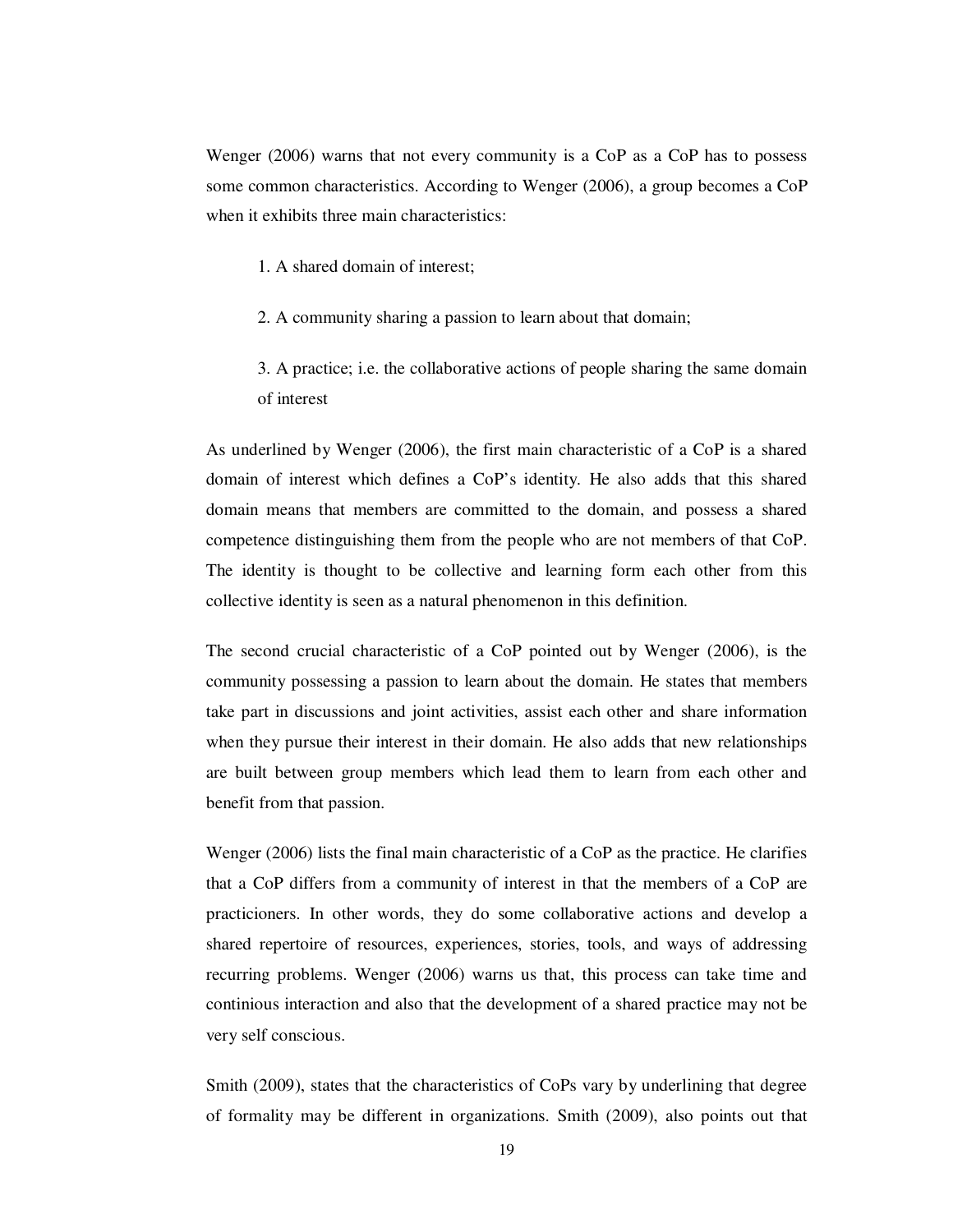CoPs having an informal organization, are fluid. However, common activities unite the members. Wenger (1998), emphasizes that, what brings the members together is 'what they have learned through mutual engagement in common activities'. This makes CoPs different from communities of interest or other communities involving shared practice.

Considering the characteristics of CoPs, it may be possible to say that collaboration, sharing ideas and utilizing the new information gained as a result of interaction with community members are the cornerstones of CoPs revealing the social dimension of being a CoP member.

#### **2.5.1.Advantages of Communities of Practice**

It is obvious from the CoP literature that they offer various advantages to their members as well as contributing to the subject area. As Johnson (2005),underlines that CoPs not only advance the knowledge of their participants, but also the knowledge in the subject area with which the community is concerned. This can be regarded as an innovative aspect of CoPs in terms of knowledge advancement and the necessity of cultivating and establishing such environments becomes obvious as a result of this innovative nature.

Wenger (1998) states that CoPs have always existed and they will be present even under the most adverse situations by underlining that they can be helpful for accomplishing problem solving and learning. Implementation of CoPs in organizations are cited as a way for knowledge advancement, as they add flexibility to the hierarchical structures of these organizations. Marti (2006), states that CoPs make the learning process fun and exciting. McDermot, Synder, and Wenger (2002) lists the main advantages as providing a different approach to learning, having both tangible and intangible outcomes, being important sites for development, having a value derived from both formal and informal learning, developing a sense of identity over time. As pointed out by **(**Wenger & Snyder, 2000; Saint-Onge & Wallace, 2003) the emergence and the continuation of COPs should be prioritized in organizations because of the listed advantages. Ban (2006), also underlines the social dimension of CoPs by stating that humans are social beings which makes learning a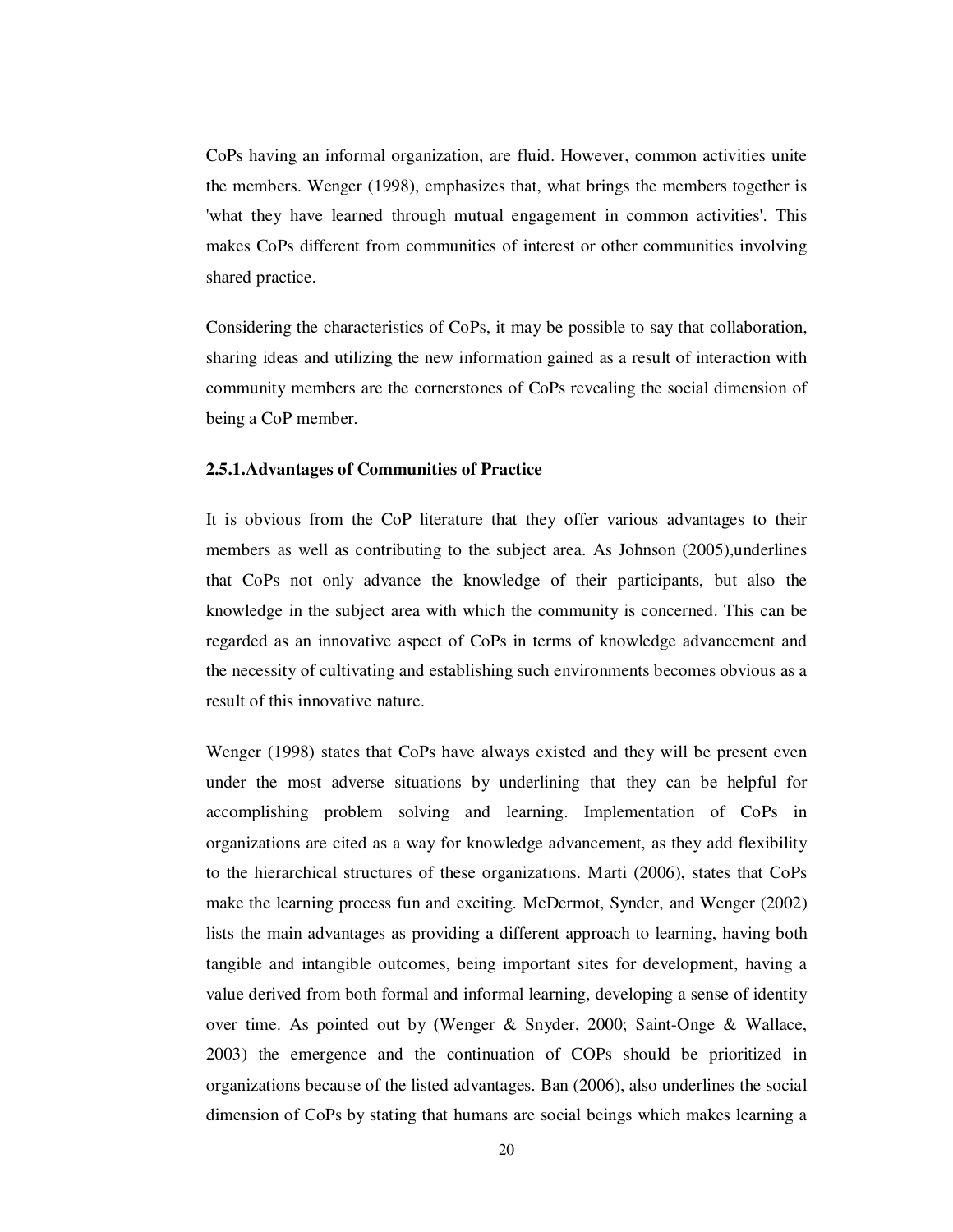social endeavor and knowledge in a social setting requires competency in the activities valued within the community. She also points out that members of a CoP develop knowledge through active engagement.

As Wenger (1998) states, social learning theory focusses on two main aspects of participation; being participants in social communites, and constructing an identity in relation to the community. Being a member of a CoP, can therefore be advantageous for developing social skills, and identity formation. Wenger (1998) also warns that learning should be regarded as a social practice rather than information transfer from one person to another.

#### **2.5.2 Participation, Roles, and Membership in Communities of Practice**

Roles and membership are not clearly defined in CoPs. Institutional structuring of group membership does not determine the community membership. There should be a joint enterprise, a shared reportoire and mutual engagement for creating the environment. As a result of individual differences, interaction, members of community of practice can have different levels of membership. While some members participate in activities of a CoP more, some others may prefer other forms of participation. Then, it is normal to observe some different categories of participation.

People become full members of a community when they show competency in the enterprise of our community. This involves full participation in the enterprise of that community. This kind of membership is called competent membership. As Wenger(1998), underlines competent membership in a CoP is related to mutuality of engagement, accountability to the enterprise, and negotiablity of the repertoire. However, Wenger (1998) also warns us that each community defines the requirements of different types of membership as each and every CoP is unique. That is to say, locally negotiated contexts define competent membership. Therefore, it is possible to state that there is an interplay between meaningful interaction and competent membership.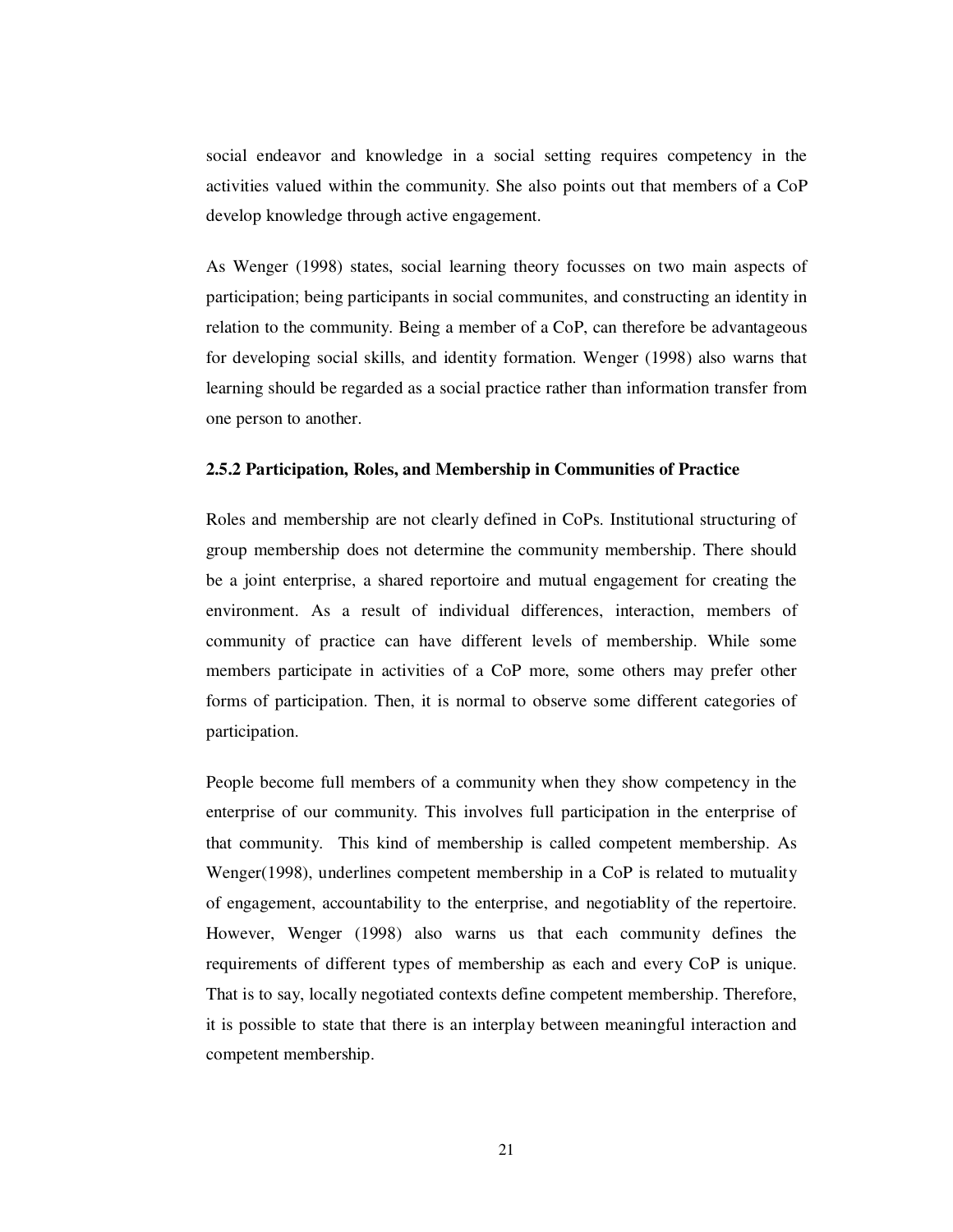Participation is defined by Wenger (1998) as " social aspect of living in the world in terms of membership in a community and active involvement in social enterprise"(p.55). He defines reification as the community's or the participants' way of making concepts real. Wenger (1998) underlines that participation and reification are " woven seamlessly in practice" (p.63) Wenger (1998) states that our meaning making experience is shaped by the use of tools to perform an activity.

Different levels of engagement to identify the roles of the participants in CoPs are also underlined. Wenger (1998), proposed five main possible levels of participation in CoPs which are peripheral, inbound, insider, boundary, and outbound participation.

Jean Lave and Etienne Wenger (1991), have tried to place learning in social relationships – situations of co-participation rather than seeing it as acquiring certain knowledge forms by using the term *legitimate peripheral participation*. In other words, learners participate in structured frameworks rather than acquiring structured for understanding the world. Wenger (1999) warns us that this way of participation is not merely related to engagement of local events but it is about the process of active participation in the practices of social communities and identity formation in relation to these communities. The members move toward full participation in the socio cultural practices of a community thanks to the mastery of knowledge and skills gained through social interaction. This kind of participation can create a bond between newcomers and old members and enable them to speak about about activities, identities, artefacts, and communities of knowledge and practice. This social process, includes, indeed it subsumes, the learning of knowledgeable skills. (Lave and Wenger 1991: 29). As a result, the process of learning is not regarded as knowledge acquisition by individuals as a process of social participation. The nature of the situation also has a significant effect on impacts on the process.

Through the processes of participation, engagement, and reificiation members of a CoP negotiate identities. Wenger (1998) underlines that experience is provided by engagement but the things what the community pays attention to reifies people as participants or creates identity. In other words members construct their identities by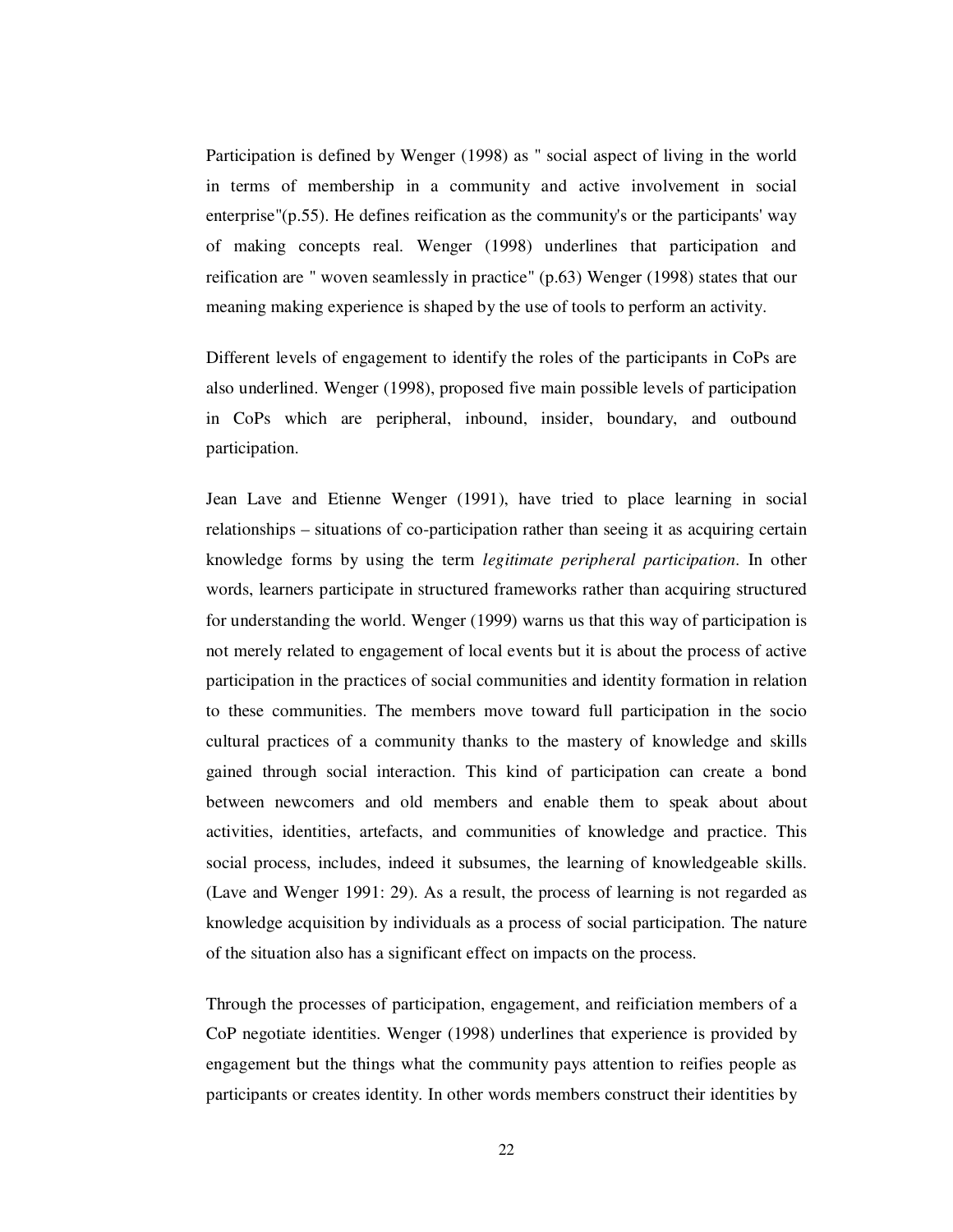engagement in the participation and reification processes through negotiation of meaning. Ban (2006) states that members define themselves in terms of what is familiar and unfamiliar, what we understand and don't understand or what is negotiable or non negotiable. As also stated by Wenger (1998), learning involves both the transformation of knowledge and learning about the context in which the identity of participation takes place.

Taking the definitions of CoPs into consideration, it is possible to regard the relationships, identity, and shared interests and repertoire as important elements in CoPs. It is also obvious that more than technical knowledge or skills are required for being a member. Lave and Wenger (1991), point out that this kind of member involvement happens over time.

Wenger (1998) states that communities develop around issues prioritized by people. Smith (2009), underlines that having shared interests equips members with an understanding of joint enterprise and identity by also proposing that in order for a CoP to function, it is necessary for the community to generate a suitable and shared repertoire of ideas, memories, and commitments along with many resources like routines, documents, tools, words and symbols carrying the accumulated knowledge of the community. In other words, a CoP needs practice so as to develop identities shared among members. The interaction between the members and undertaking complex tasks makes people come together in CoPs. Smith (2009) states that this bond also enables people to trust CoPs as well as helping them to facilitate relationships.

### **2.6.Online Communities of Practice**

The possibilities created by the presence of the Internet have enabled online communities to evolve. These virtual communities make use of various synchronous and asynchronous Web 2.0. tools for interaction between members. The members have no or very little face to face contact. The number of these platforms is proliferating as a result of the increasing number of possibilities offered by the information technology. Some of hese tools can be listed as mailing lists, content management systems, blogs, wikis, podcasts, twitter, forums and Facebook.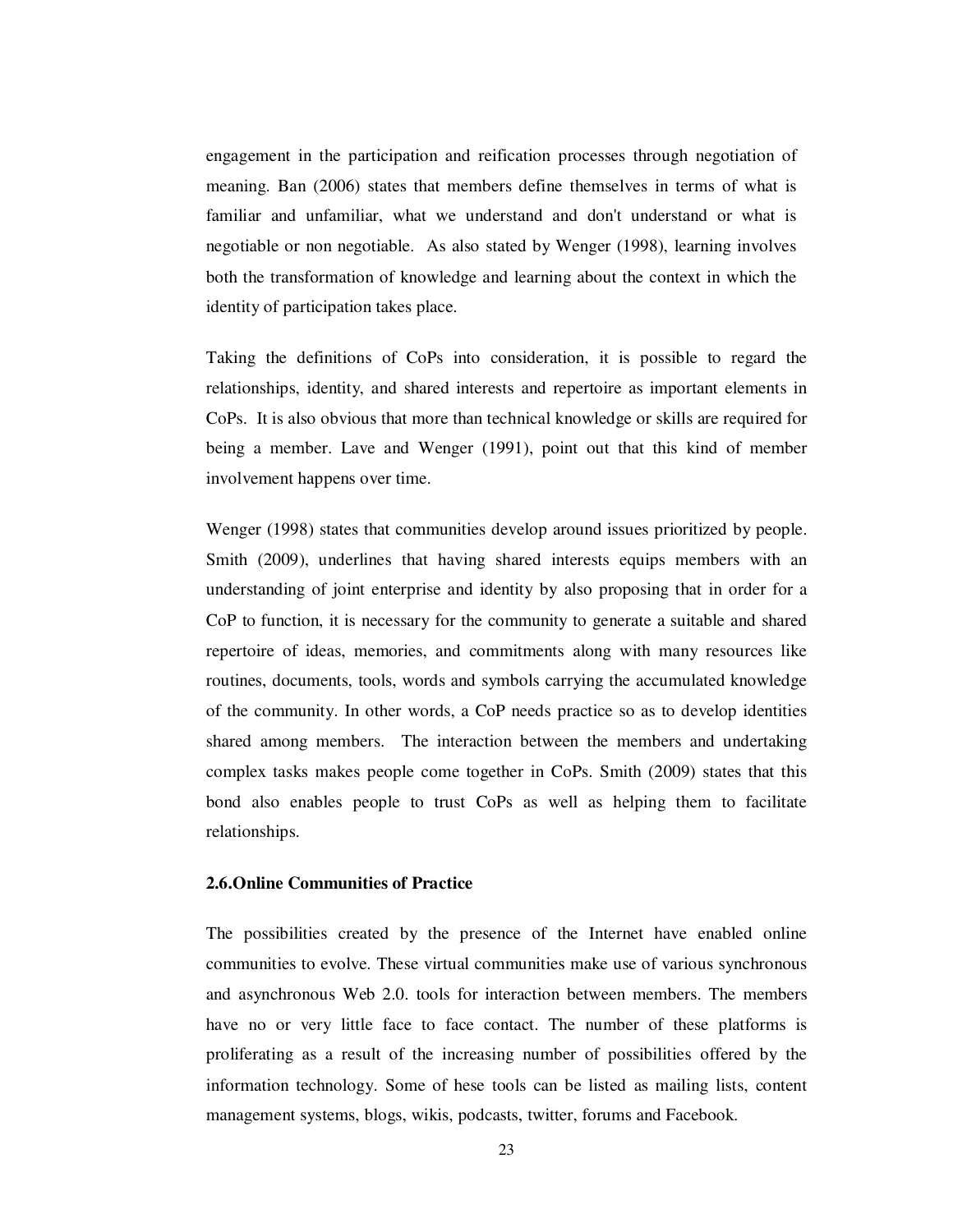While these online CoPs have similar characteristics with regular CoPs, they seem to have some differences. According to Marti (2006), virtual learning communities are different from CoPs in that virtual CoPs embody the generation of collective spaces for exchange and communication among members and that they are basically constituted from scientific, educational and social circles which lead to innovation. Johnson (2005) states that CoPs in a distributed environment are not understood well. Currently, the opinions in both online community terminology and the viability of CoPs in online platforms differ (Ardichvilli, Page, & Wentling, 2002; Bradshaw, Powell, & Terrell, 2004; Davenport & Hall, 2002; Hung & Nichani, 2002; Rubenstein Montano, 2004; Teigland & Wasko, 2004; Vaast, 2004; White, 2004). In his study Johnson (2005) outlined nine criteria that distinguish distributed/on line CoPs from other kinds of virtual communities to determine whether a virtual community was a distributed CoP by analyzing related studies.

In order to understand distributed communities some other reasearches were carried out, as well. A globally distributed community of Shell Oil was examined by Wenger, McDermott, and Snyder (2002). Taking the outcomes of this research they advised restructuring of the community for compensation of the difficulties caused by online and distance communication. These recommendations were related to structure of communication and implementation in distributed CoPs. In other studies metrics such as length and number of messages posted by members were calculated. (Eick & Dias, 2005: Gray, 2004; Storck & Storck, 2004, Saint-Onge & Wallace, 2003).

Roles of members is another aspect discussed in online community literature. Clearly defined roles are suggested to be essential for virtual communities and their success **(**Bradshaw, Powell, & Terrell, 2004; Cascio, 1999; Eom & Lee, 1999; Kim, 2000; Nemiro, 2000; Preece, 2000) but Johnson (2005) states that attempts to set up prescribed workgroups can hinder emerging learning relationships among members. Bradshaw, Powell, & Terrell (2004); Kim, (2000), Lave & Wenger (1991); Preece, (2000) underline that clearly defined roles can disturb the dynamics of online CoPs.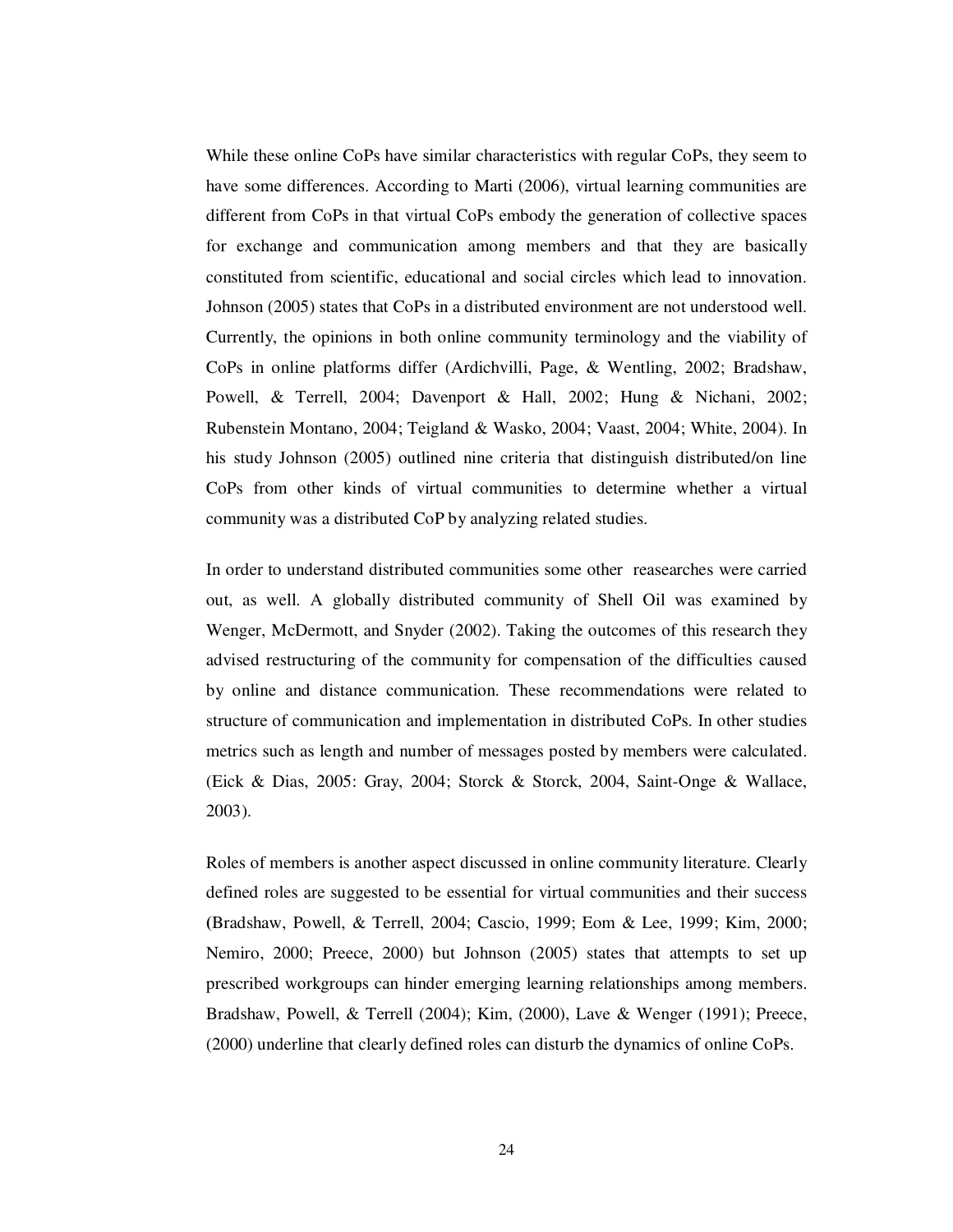The amount of face to face contact is also another issue to be considered as it is limited in online communities. Therefore, Johnson (2005), proposes that more explicit communication than regular face to face contact is needed in these communities. He underlines that implicit knowledge transfer, which is regarded as a critical aspect for learning in CoPs, is triggered by frequent and informal contact.

# **2.7. The Importance of Webheads in Action and Online Communites of Practice in Second and Foreign Language Teacher Knowledge and Competencies**

As stated previously, language teachers need to be equipped with various skills and competencies for being able to cope with the requirements and digital native learners and staying up to date with the recent developments in learning technologies and new literacies brought as a consequence of these. It is also known that because of the global status of English, English teachers are geographically dispersed. In other words, it may not be possible for them to benefit from the vision and lived experiences of these geographically dispersed teachers. Johnson (2005) points out that an online or a distributed community of practice has the possibility for language educators to interact in online events, and establish long term collaboration with other educators all over the world. Joining online CoPs, can therefore be helpful in their professional development journeys and also getting support of like minded colleagues.

In order to address this need, Webheads in Action (WIA) was established in the late 1990s. Founded by Vance Stevens, Maggi Doty, and Michael Coghlan, WiA was one of the first free, cross-cultural, wholly online communities to involve both educators and students in activities making use of Web 2.0 tools and computer mediated communication tools to facilitate participants' sharing of knowledge, expertise, and reflections. The main communication platform remains the Yahoo Group (http://groups.yahoo.com/group/evonline2002\_webheads/), through which participants send messages about various issues, ask for help, respond to each other's questions, or even share important events in their lives. In addition, they have regular live online meetings to brainstorm on how to adapt Web 2.0 and social networking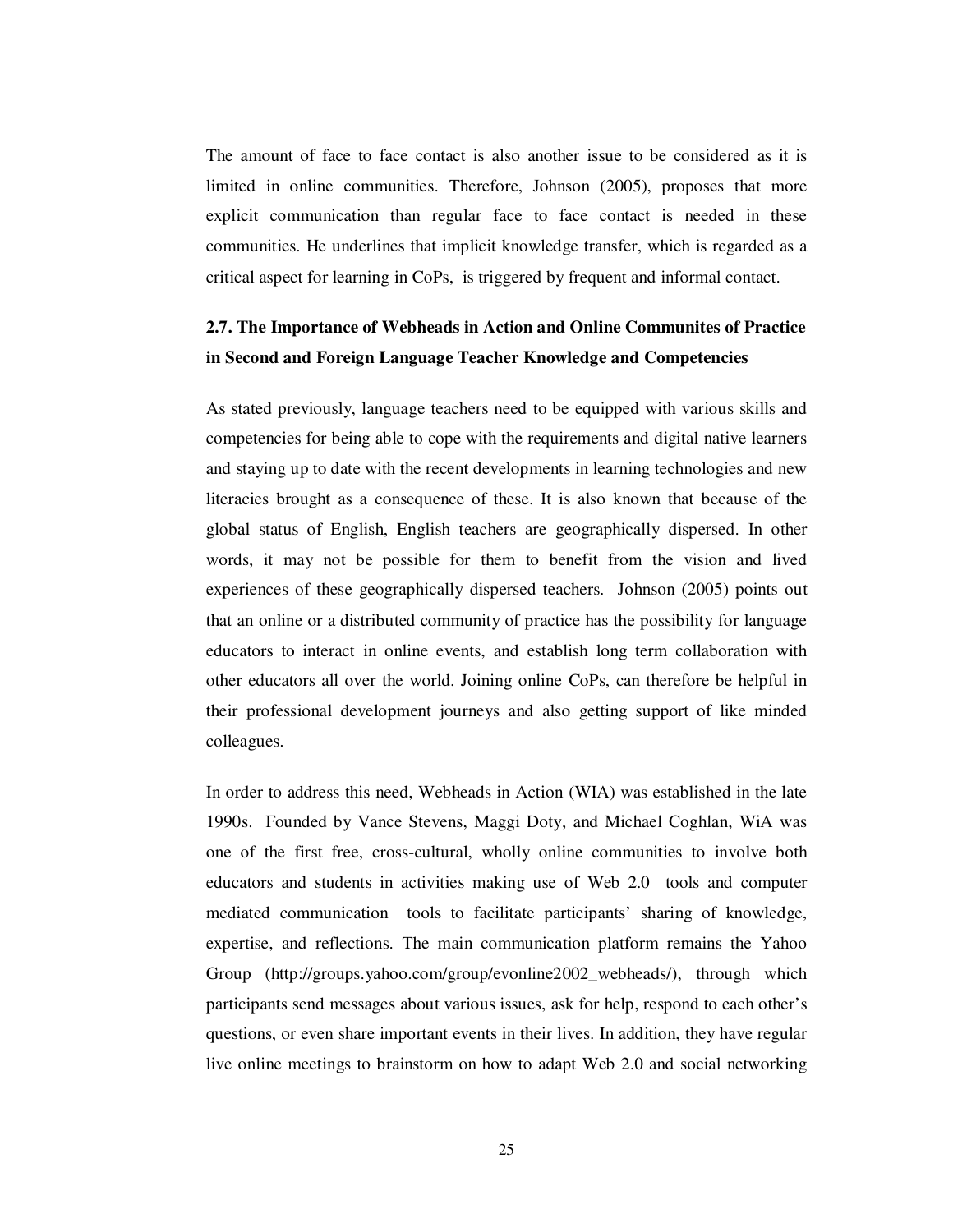tools to their classes. These meetings are organized each Sunday via a wiki at http://learning2gether.pbworks.com.

WIA helps others besides its own list members to become conversant in the use of synchronous and asynchronous Web 2.0 tools. Through its collaborative spirit, WIA has contributed significantly to the development of other communities such as Worldbridges and Electronic Village Online. Many EVO moderators are Webheads who started out in previous EVO sessions, then became contributing Webheads, and now share their insights with newcomers. Some Webheads members have formed offshoot communities such as "Becoming a Webhead," an EVO session that graduates participants into the mainstream Webheads community, and the Learningwithcomputers Yahoo Group, whose purpose is to share what Webheads are doing with a less experienced audience utilizing hands on activities. (http://groups.yahoo.com/group/learningwithcomputers/). Many participants in these groups identify with Webheads and inspire other non-Webheads to make transformative shifts in their professional learning journeys.

WIA has operated for over ten years completely without funding, so nobody is paid in these events, not even the guest speakers. The *Elluminate* presentation venue used in all three has been made available to Webheads on a grant from Learning

Examples of social scaffolding through the group are numerous. Members are invariably helpful when answering questions or giving feedback to other members, and they understand that some participants need more time to process the information learned through exchanges with experts. Knowing that constant support will be provided, members feel open to experimenting with new tools and proposing new ideas. The camaraderie of the group encourages newcomers and long-time members equally to discover innovative uses of Web 2.0 tools. It is obvious from the activities and the description that it is possible to regard WIA as an online CoP as is possesses the three essential characteristics of CoPs which are:

1. A shared domain of interest; uses of Web 2.0. tools in ELT

2. A community sharing a passion to learn about that domain; group of educators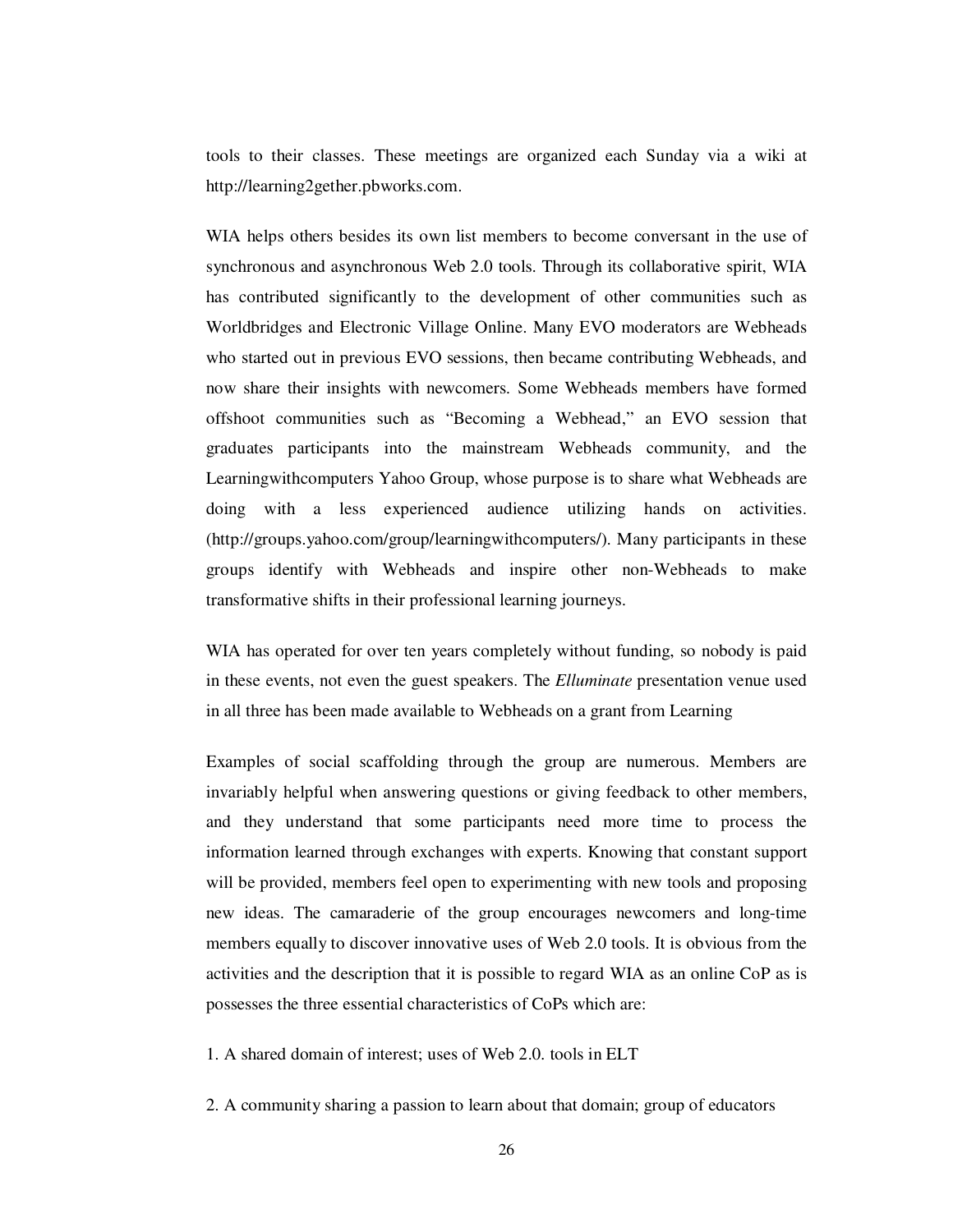3. A practice; i.e. the collaborative actions of people sharing the same domain of interest

The process that the members go through in WIA does not bear much resemblance to traditional learning theories as the roles of the members can change. As Stevens (2001) states, Webheads can : '…do an end run around the teacher and put students in touch with other target language speakers in authentically communicative situations.' This dissimilarity of WIA to traditional classroom teaching is underlined in online meeetings of the members.

## **2.8. Research on Online Communities of Practice and Webheads in Action**

Online communities of practice in language teaching have been investigated by researchers from a wide range of perspectives such as form, content and guidelines for successful online CoPs and the roles of the participants along with their discourse. Some of the studies on online CoPs in language teaching have analyzed the social status of the participants and the discourse and negotiation of meaning in online learner and teacher COPs (Simpson, 2003; Akayoğlu, 2006) and the others are related to the features of successful COPS (Palincsar, Magnusson, Marano, Ford and Brown, 1998; Johnson, 2001; Steele, 2002; Henri and Pudelko, 2003; Simpson, 2003).

The notion of online COPs have drawn researchers' attention so as to describe characteristics to create an online COPS scaffolding learning. The studies about online COPs, therefore, focus on describing the characteristics of current online communities both in the content and form (Johnson, 2001; Stevens & Altun, 2002; Henri and Pudelko, 2003; Simpson, 2003) and suggest guidelines for creating an online community to support learning (Palincsar, Magnusson, Marano, Ford and Brown, 1998; Fottland, 2002; Putz and Arnold, 2001;Sim, 2006; Steele, 2002; Akayoğlu, 2006).

The aim of researchers in the first group of studies about online CoPs is to determine their form and content. An example of these studies is Johnson's (2001) study. In his study, he attempted to find out the characteristics of an online CoP and also made a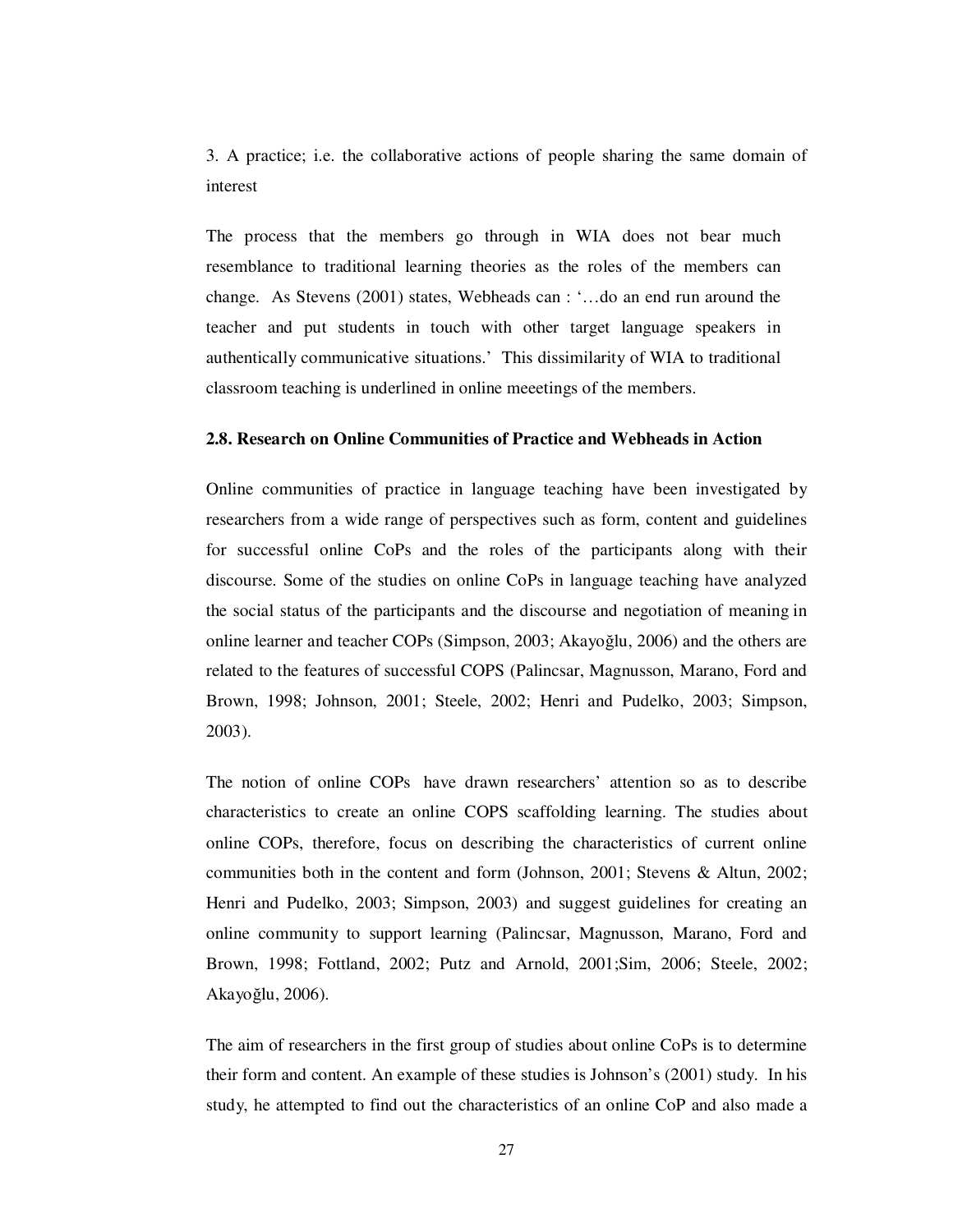distinction between a community and an online community. It was found out that (1) different levels of expertise that are present in the CoP; (2) fluid peripheral to center movement that symbolizes the progression from being a novice to an expert; and (3) purely authentic tasks and communication. In his study it was also mentioned that introverted students can participate in activities and that is underlined to be the most crucial advantage of online CoPs. Another example study in the first group is Stevens and Altun's (2002) study on the perceptions of EFL undergraduate students, on participating in an online community using communication tools like MSN Messenger. It was found out that their attitudes towards an online community were positive. In Henri and Pudelko's (2003) study, online communities were categorized into four groups (community of interest, goal oriented community and learners' community and CoP) and the types of negotiation of meaning were analyzed in these interest groups and they were compared. Simpson (2003), in his PhD dissertation, attempted to find out how language in use is affected when the communication medium is the internet**.** He was a participant researcher and analyzed the discourse of text based CMC environments and his findings are relevant to the characteristics of online communities.

The second research dimension about online communities aims at suggesting guidelines for creating effective online communities. Palincsar, Magnusson, Marano, Ford and Brown (1998) provide a definition for the online CoPS and whether their community called GIsML (Guided Inquiry Supporting Multiple Literacies) is an actual online CoP or not is discussed in their study. The characteristics of an online CoPs are listed and whether their own group is an online CoP or not is discussed. It is claimed by the researchers that that they were in the process of being an online CoP by stating that an online CoP is a consequence of the negotiation of meaning; it is drawn together by a social and professional force; and they are typically characterized as emerging communities which are not subject to creation. Fottland (2002) focused on creating online learner communities in teacher education**.**  Transcripts of students' internet exchanges about their tasks, the students' assessment reports, and an interview with one subgroup were the data. It was revealed that five phases in creating an effective online CoP for the learning process are a situation definition of the learning environment, writing to learn, from written interaction to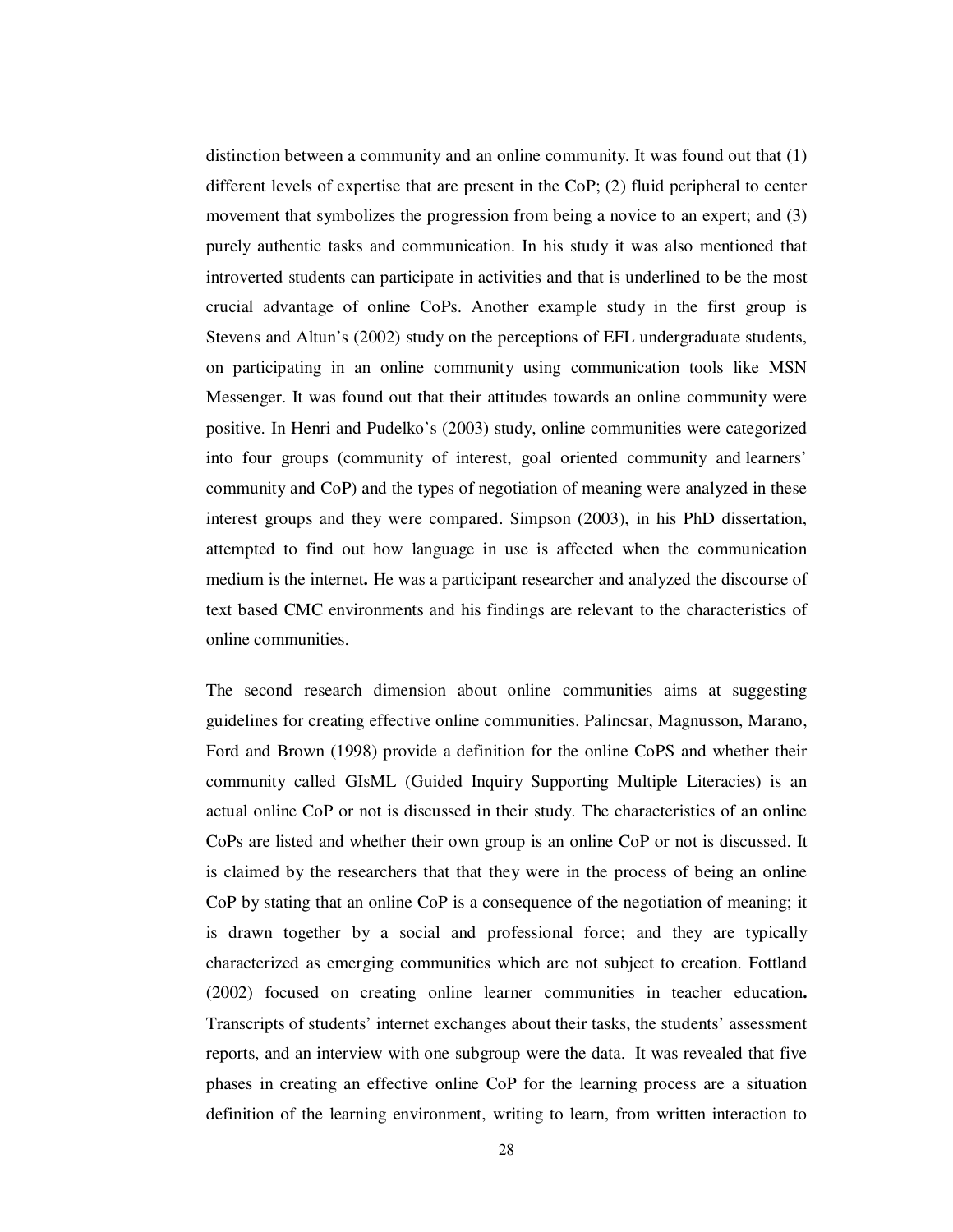conversation (online and offline), developing critical and constructive awareness, and dissemination of understanding. It was also revealed that the phases are connected as they all scaffold learning and students need to cope with the challenges to move on to a higher stage.

Another perspective of the researchers conducting research on online communities is discourse. The two studies (Steele, 2002; Akayoğlu, 2006) focusing on the discourse of online communities are on WIA. In the study of Steele (2003), the evolution of WIA from a language learning class to a virtual language community was studied through WIA chat logs. In the ethnographic study of Akayoğlu (2006), the discourse of third year students in the Department of Foreign Languages Education at Abant Izzet Baysal University and eight WIA members was analyzed to describe negotiation of meaning of functions in text-based synchronous computer mediated communication. Semi-structured questions were used in online discussions in which students and native speakers discussed two stories. It was found out that the most frequently used functions differed but the least frequently used ones were similar which is parallel to the literature.

To summarize, online CoPs like WIA have drawn researchers' attention in order to describe its characteristics to create online CoPs scaffolding learning and analyze the discourse along with the social relationships. These studies had various findings leading to realization of different functions of WIA and online CoPs both for teachers and learnersalong with scope for further research. Although some of the studies mentioned above have revealed that online CoPs like WIA can be studied in terms of discourse, social presence, and qualities of COPS, there seems to be no other study on the relation between an online CoP like WIA, multiliteracies and teacher development

## **2.9. Conclusion**

In this chapter, teacher knowledge and competencies are described and language teacher knowledge is outlined. Secondly, expectations from language teachers in the twenty first century are underlined and related literature on Communities of Practice is discussed in detail. Finally, the role of Webheads in Action (WIA) and research on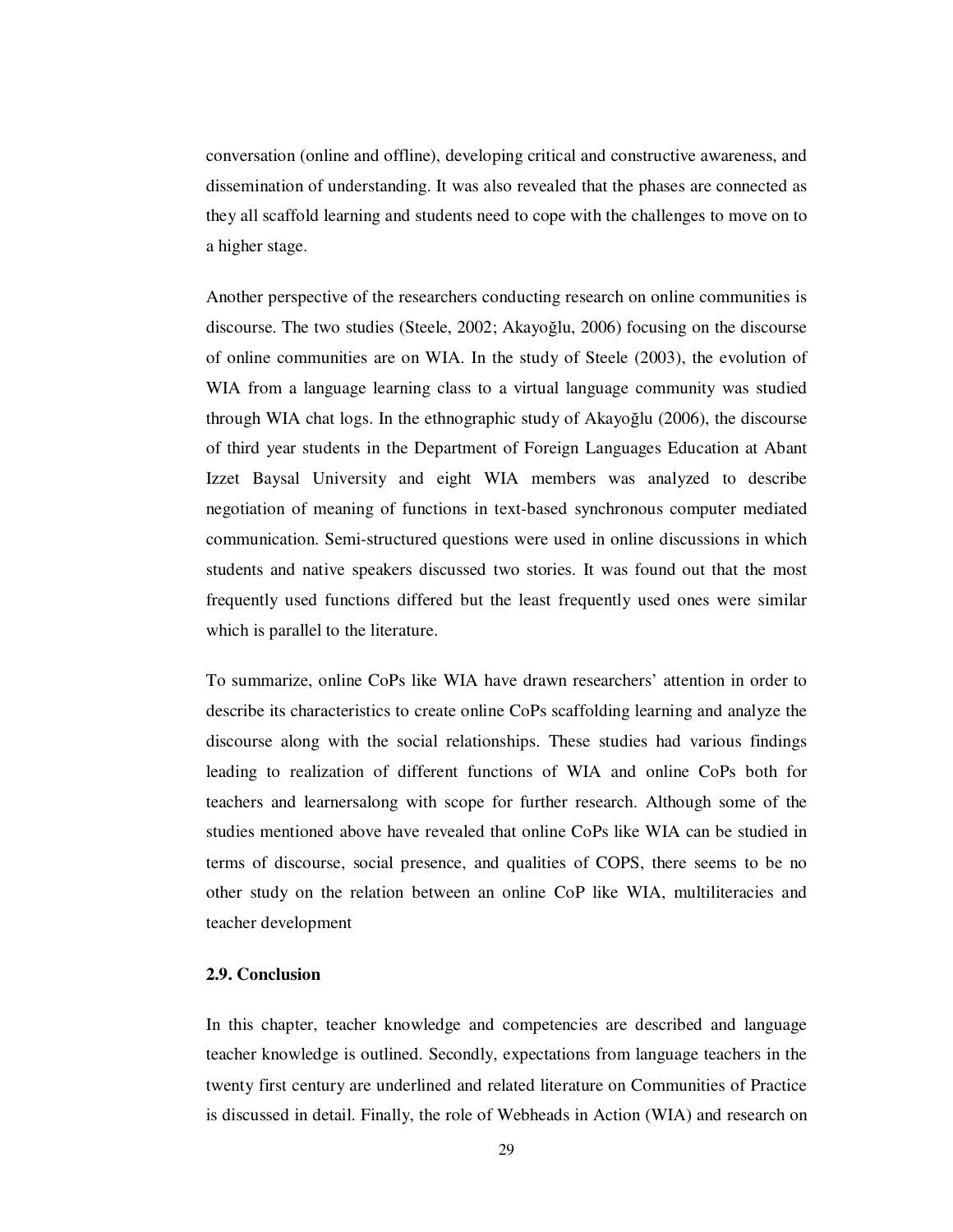online communities are pointed out. In the next chapter, research methodology, the context, the participants, data collection procedures and the data analysis of this study will be explained in detail.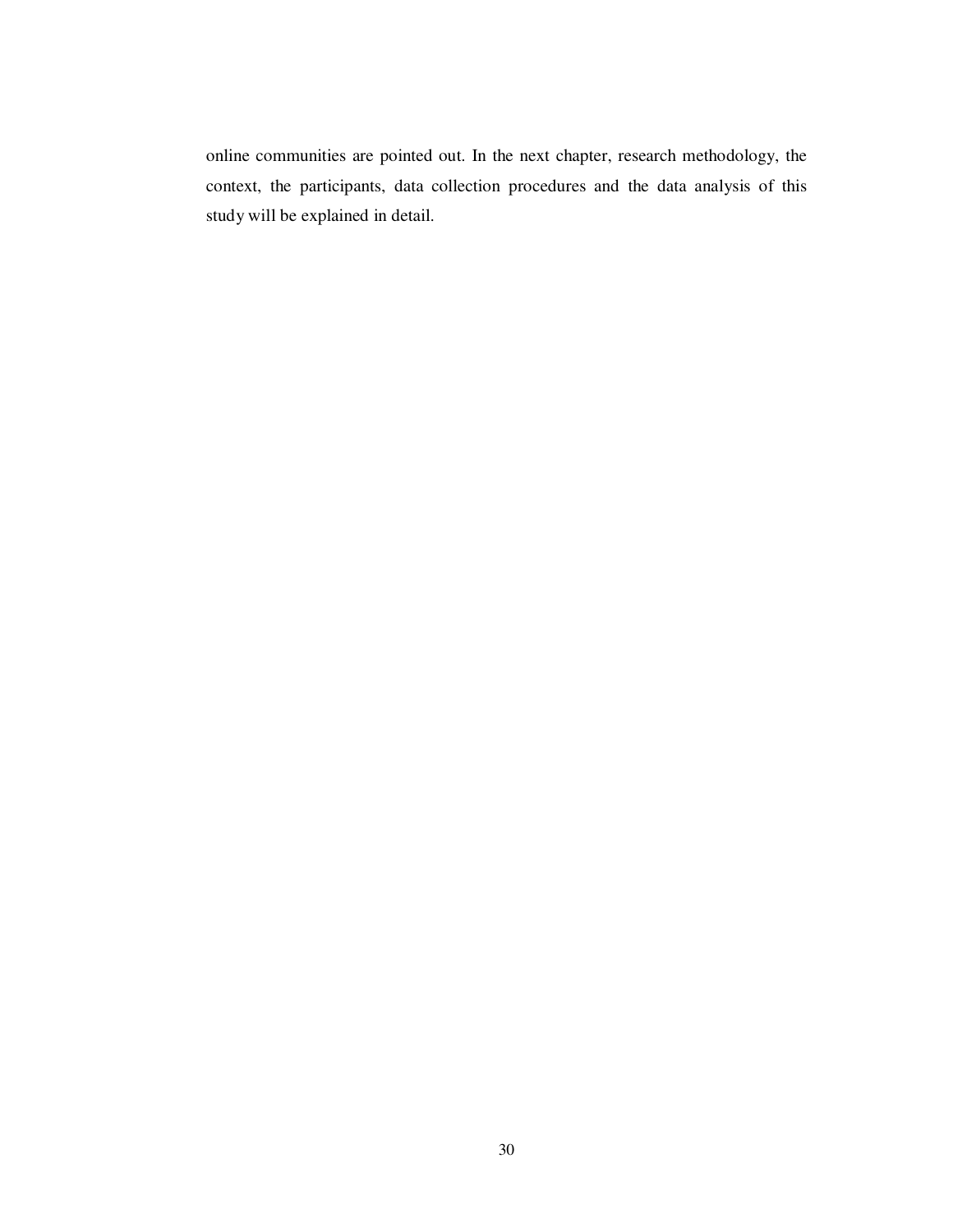## **CHAPTER 3**

## **METHODOLOGY**

## **3.1. Introduction**

The purpose of this study was to find out the beliefs of members of an online CoP called "Webheads in Action" (WIA) on the role of the community on their professional development, teaching, and their Web 2.0. use. Through the analyses of the questionnaire, it was aimed at finding out the members' ideas about the group as an online CoP. These beliefs are thought to provide insights about the benefits and disadvantages of learning in an online CoP and their effects on the members' Web 2.0 use.

This chapter will provide information about the research design, study participants, instruments to obtain the data, the data collection procedures, and the data analysis procedures.

#### **3.2.Research Questions**

There were five main research questions of this study. These research questions of this study were:

- 1. What are the participants' beliefs regarding
	- a. necessary skills for language teachers in the tewnty first century?
	- b. their expectations before being a member of WIA?
	- c. being a member of WIA?
	- d. benefits of being a member of WIA?
	- e. disadvantages of being a member of WIA?

2. What are the beliefs of WIA members on the effect of membership on their classroom teaching and professional development?

3.How frequently do the participants use Web 2.0 tools?

4. What Web 2.0 tools do the participants use in their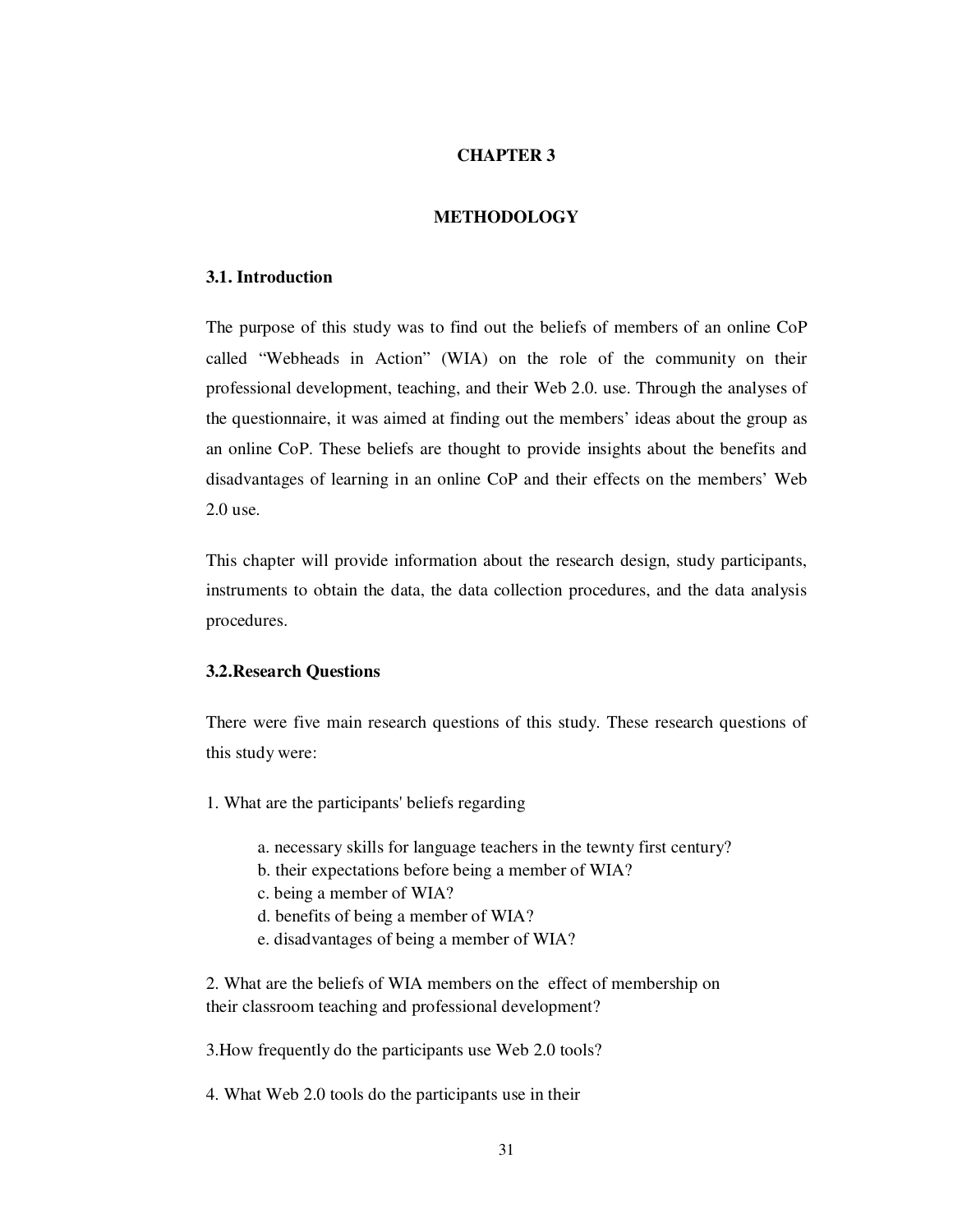a. classroom teaching?

b. professional development?

5. Do they believe that WIA has an impact on their beliefs and use related to these Web 2.0 tools?

#### **3.3.Research Design**

This study can be regarded a descriptive case study as its main purpose is to describe the characteristics of a particular group looking at the members' ideas. It involves both quantitative and qualitative research methods. Ellis (2012), describes this type of research as a common term which can cover a number of different research methods. Ellis (2012) also states that quantitative and qualitative data can be used in such studies for identifiying beliefs and attitudes. Moreover, it is also possible to consider this thesis study as survey research as a questionnaire was utilized for finding out the beliefs of WIA members on the role of WIA as an online CoP.

#### **3.4. Participants**

The study was conducted with 79 EFL and ESL instructors who are members of Webheads in Action (WIA) which is an Online Community of practice having 900 members from different countries working in diverse contexts. This particular CoP was chosen since the researcher is a part of this community and familiar to its rationale and activities. WIA members utilize many asynchronous and synchronous Web 2.0 tools for their professional development and in their EFL/ESL teaching contexts. They also reflect upon ways of using these tools in their teaching through various WIA activities such as Electronic Village Online Sessions, online sessions, and weekly chats. The members use e-mail, text chat, voice chat, wikis, voice e-mail, twitter, Facebook, social bookmarking services, podcasts, forums and distribution lists, create web pages, surveys, create interactive exercises and rubrics, and use weblogs to reflect upon their experiences. The main communication platform of WIA is the e-mail group of the community. The members use the e-mail group (http://groups.yahoo.com/group/evonline2002\_webheads/) to post their questions, share reflections, and share successes.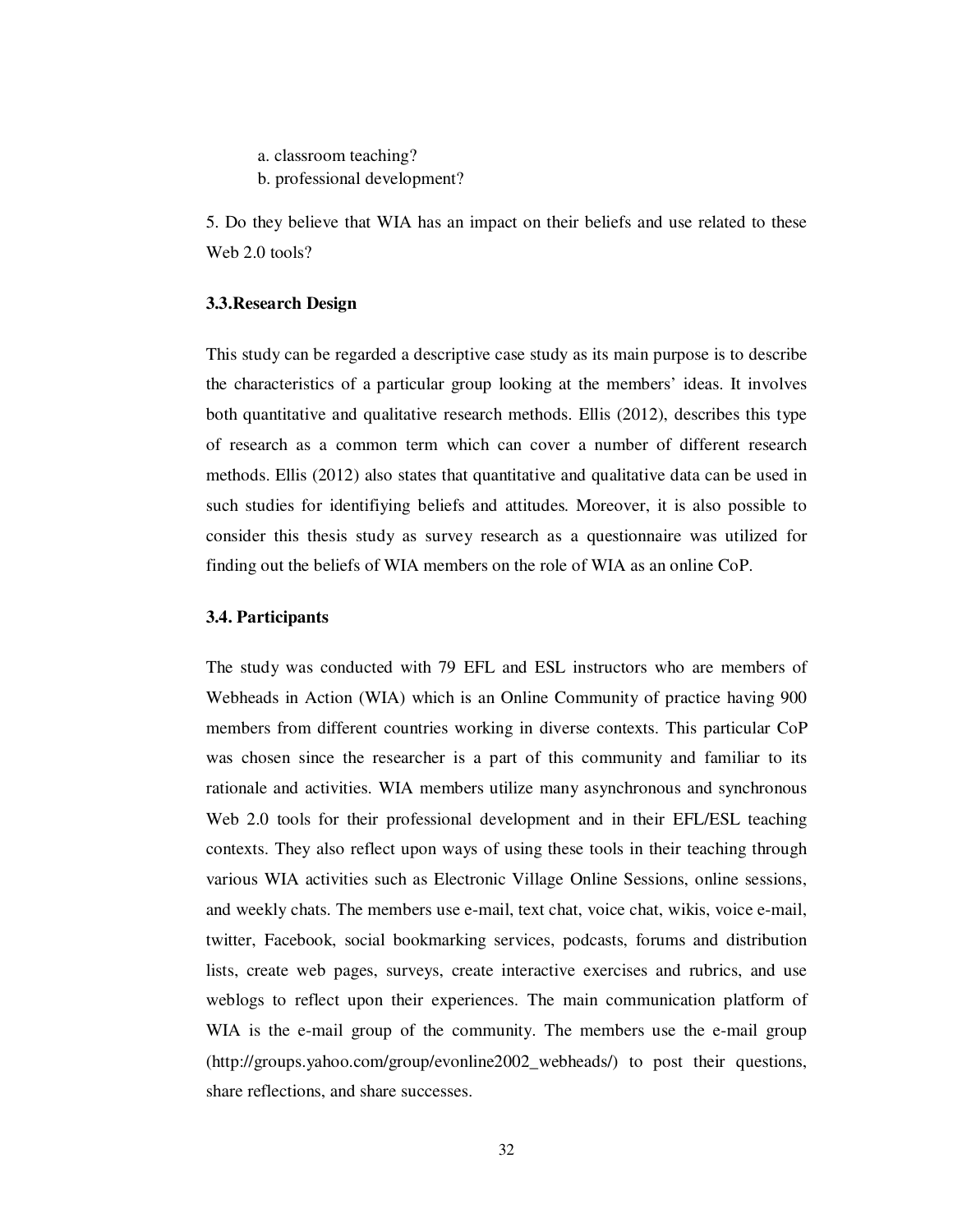The participants were from different countries and had different levels of experience. Gender, ages, teaching experience, educational background, institutions and length of WIA membership of the participants can be seen in Table 1.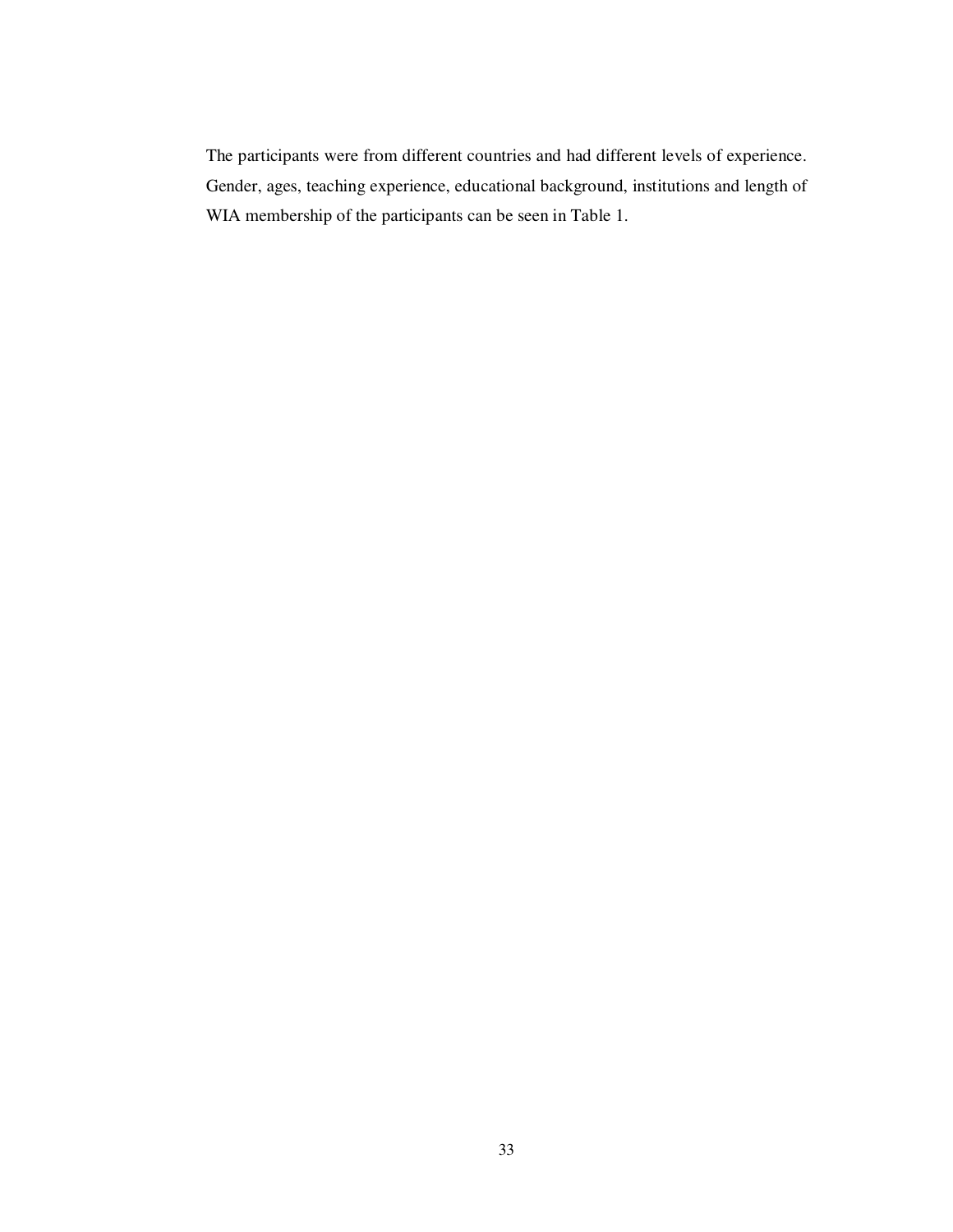| <b>Table 1:</b> Distribution of Participants by Background Variables |  |
|----------------------------------------------------------------------|--|
|----------------------------------------------------------------------|--|

|                                 | Frequency      | Percentage |
|---------------------------------|----------------|------------|
| <b>Gender of WIA Members</b>    |                |            |
| Female                          | 50             | 66,3%      |
| Male                            | 29             | 36,7%      |
|                                 | N:79           | $100\%$    |
| <b>Ages of the Participants</b> |                |            |
| 18-47                           | 31             | %39,2      |
| $47+$                           | 48             | %60,8      |
|                                 | N:79           | $100\%$    |
| <b>Teaching Experience</b>      |                |            |
| 4-18 years                      | 30             | $38\%$     |
| $18 + years$                    | 49             | $62\%$     |
|                                 | N:79           | $100\%$    |
| Last degree received            |                |            |
| BA                              | 15             | $19\%$     |
| $\rm MA$                        | 52             | 65,8%      |
| Ph.D                            | 12             | 15,2%      |
|                                 | N:79           | $100\%$    |
| <b>Institutions</b>             |                |            |
| Free Lance                      | $\tau$         | 8,9%       |
| <b>Elementary School</b>        | $\overline{c}$ | 2,5%       |
| Secondary School                | $\,$ 8 $\,$    | 10,1%      |
| High School                     | $\overline{c}$ | 2,5%       |
| University/College              | 32             | 40,5%      |
| Other                           | $28\,$         | 35,4%      |
|                                 | N:79           | $100\%$    |
| <b>Length of WIA Membership</b> |                |            |
| Less than a year                | 6              | 7,6%       |
| 1-3 years                       | 18             | 22,8%      |
| 4-7 years                       | $27\,$         | 34,2%      |
| 8+years                         | $28\,$         | 35,4%      |
|                                 | N:79           | $100\%$    |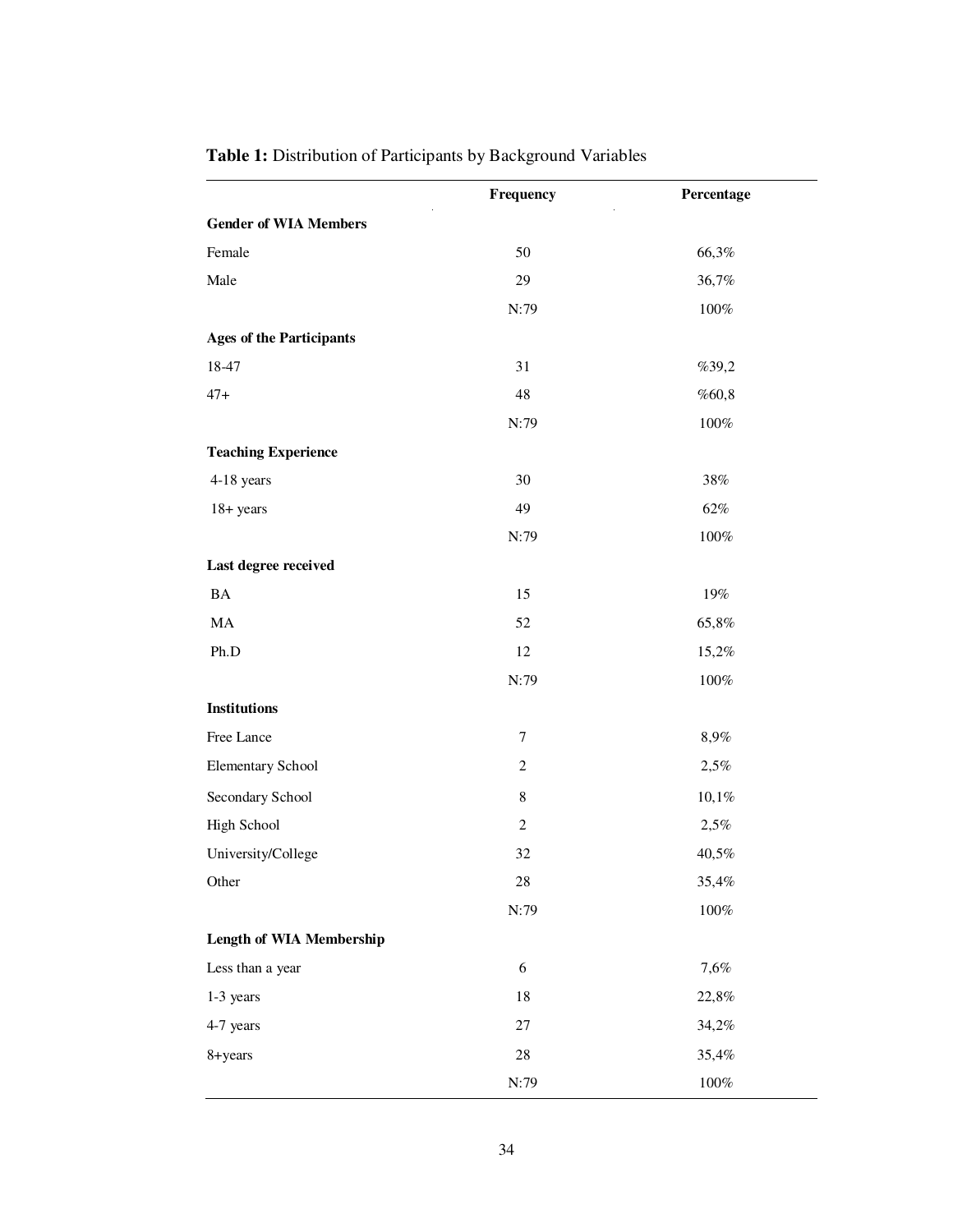As Table 1 displays, 66,3 % of the subjects were male and 36,7% of them were female. It can also be seen in the same table that 39,2% of the participants were between the ages of 18 and 47, and 60,8 % of them were over 47 years. As a result of the dominance of experienced teachers in the sample, it was normal to come across with more experienced teachers in the group. As seen in Table 3, 38% of the participants had 4 to 18 years of teaching experience and 62% of the participants had more than 18 years of experience.

The majority of WIA members who responded to the questionnaire(  $65,8\%$ ) had a Master's Degree. The percentage of the participants who had BA as their last degree was 19% and the ones having a Ph.D was 15,2.

As seen in Table 1, 8,9% of the participants worked free lance, 2,5% of them worked in elementary schools, 10,1% of them worked in secondary schools, and 2,5% of the participants were high school teachers. 40,5% of the subjects worked in universities and higher education industry, and 35,4% of them worked in other institutions.

When the length of the subjects' WIA membership is seen in Table 1, it is possible to say that the majority of the participants (35,4%) belonged to WIA for more than eight years. The second dominant group was found out to be the members who were members for 4 to 7 years (34,2%). 22,8% of the participants were members for less than four years and only 7,6% of the participants were members of WIA for less than a year.

### **3.5. Instruments**

#### **3.5.1. Quantitative Data**

In the data collection procedure of this study a questionnaire designed by the researcher (See Appendix A.) was used as no other studies related to the questions of this research are present in the literature. The same questionnaire was used in the pilot study. In the pilot study of this research there were some problematic items and they had to be revised. Then they were checked by two graduate students. As the results were statistically significant, the new questionnaire was utilized to gather data from the sample. The new questionnaire includes three main sections. The first part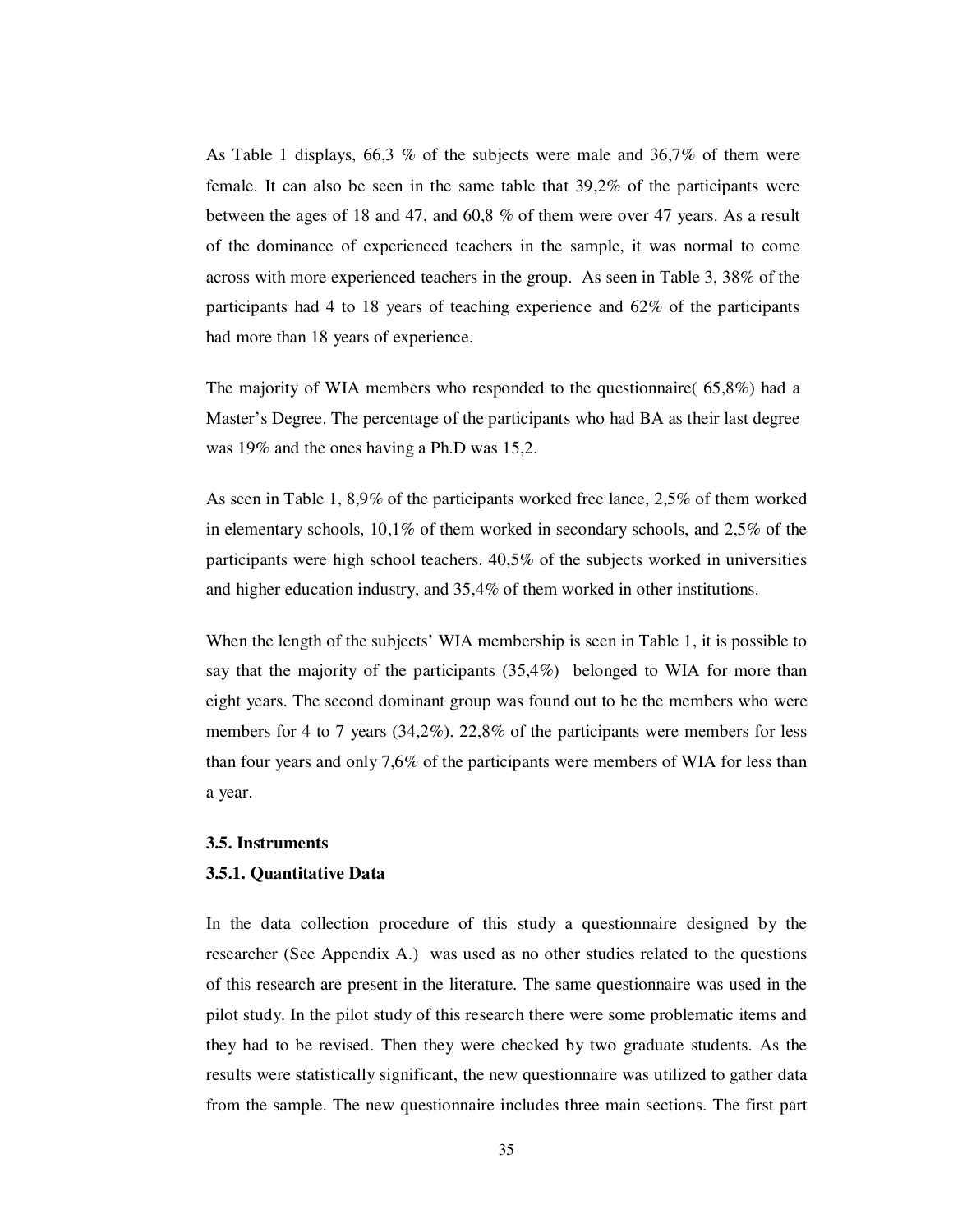includes some fill in questions about demographic information. The second part is a likert scale designed by the researcher. The purpose of the second section was to answer the second and fifth research question about beliefs of the members on the effects of membership on the role of the group in their professional development and classroom teaching. The third section was included in order to find out the most common Web 2.0 tools used by the participants and the fourth one is included in the questionnaire to understand the most frequently used tools used by the subjects. It includes multiple choice questions.

### **3.5.2. Qualitative Data**

In order to gather qualitative data, the last section of the questionnaire was used. It consists of seven open ended questions about WIA membership. The purpose of these seven open ended questions was to understand the reasons of the WIA members for joining the CoP, benefits, disadvantages of WIA as a CoP along with the skills challenging the subjects as educators in the twenty first century and strategies for overcoming them.

## **3.6.Sampling**

In order gather the data, convenient sampling was used. An e-mail message was sent to the yahoo group of WIA. Then the link to the questionnaire was e-mailed to the members. The WIA members willing to respond, answered the questions.

#### **3.7. Limitations**

There were some limitations in this study. As a result of the use of convenient sampling, the number of some participants such as experienced and older ones was quite high. In addition, the majority of the WIA members who responded to the questionnairre was female. Year of membership was also another limitation as the number of people being a WIA member for a long time was not equal to the other ones. The final limitation was the institutions of the participants.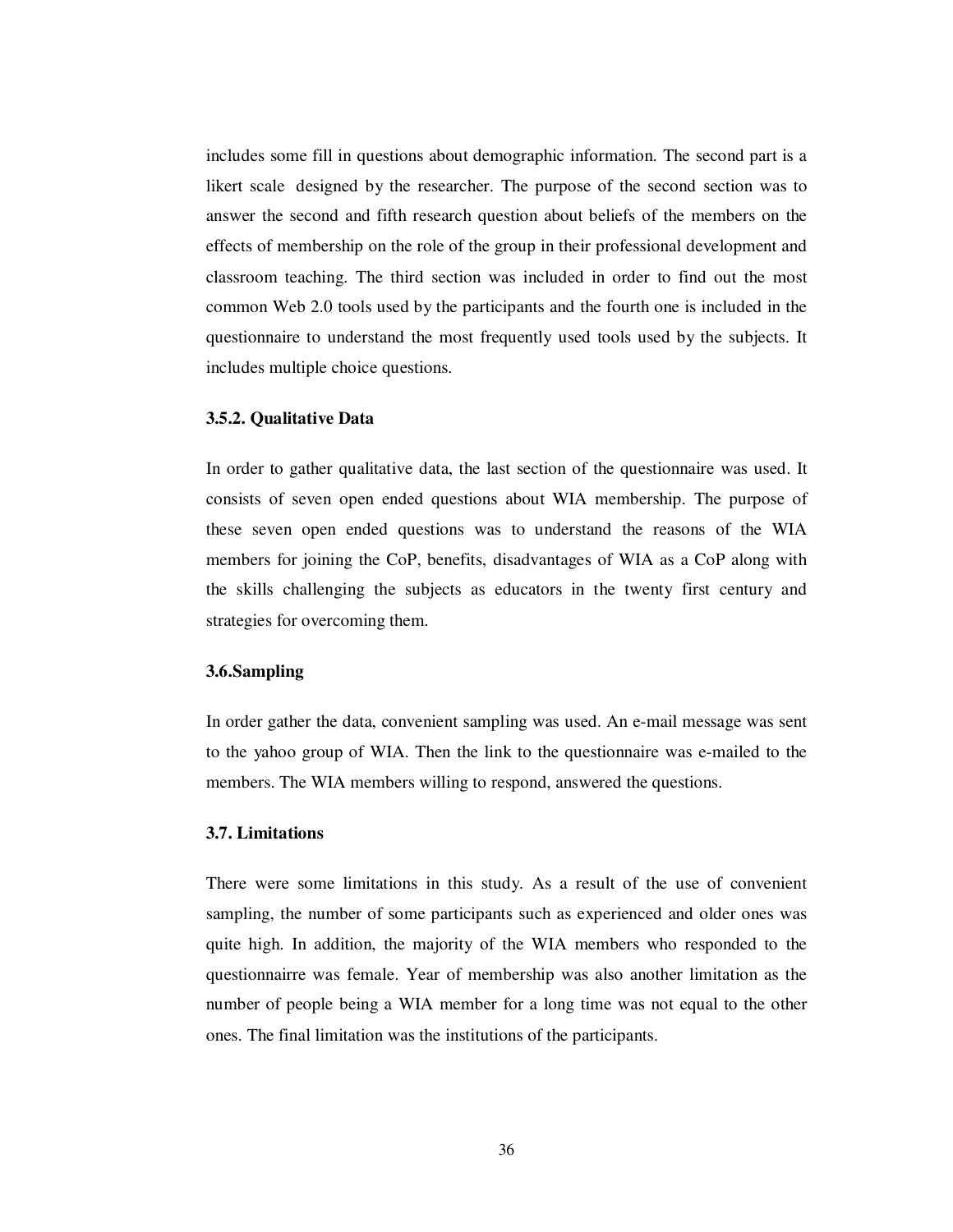#### **3.8. Data Collection Procedures**

After getting permission from the WIA members, the link to the questionnaire (See Appendix A.) was e-mailed to them. As this study involves a questionnaire including multiple choice and open ended items, it can be possible to say that triangulation technique which comprises of both quantitative and qualitative designs was used.

The first step in collecting the data was the administration of the pilot questionnaire and interviews in 2010 with 25 participants. Then, the study had to be changed based on the problematic sections. The interview questions in the pilot questionnaire were added under the questionnaire as a separate section for gathering more data from the respondents. Then, the modified version was piloted and the real study was conducted. In order to ease the process of collecting the data, google forms were used. The participants clicked on the link e-mailed to them and filled in the questionnaire and the results were automatically transformed onto an excel document. Then the excel document was imported to PASS-W program and and the responses were coded in order to prepare the data for analysis.

### **3.9. Data Analysis Procedures**

As stated previously, this study can be regarded as a descriptive case study as its main purpose is to describe the characteristics of an online CoP from the members' point of view. Moreover, as it includes both quantitative and qualitative data and various research questions, different data analysis procedures were used.

Quantitative data obtained from the questionnaire were analyzed through PASS-W program. As the study is descriptive, frequencies of each item were counted using PASS-W and they were reposted on individual tables.

Qualitative data obtained from the last section of the questionnaire were analyzed using content analysis and pattern-coding techniques. Responses of the participants to the questions were categorized under the following categories which can be seen in Table 2 and used to find the answers to the relevant research questions.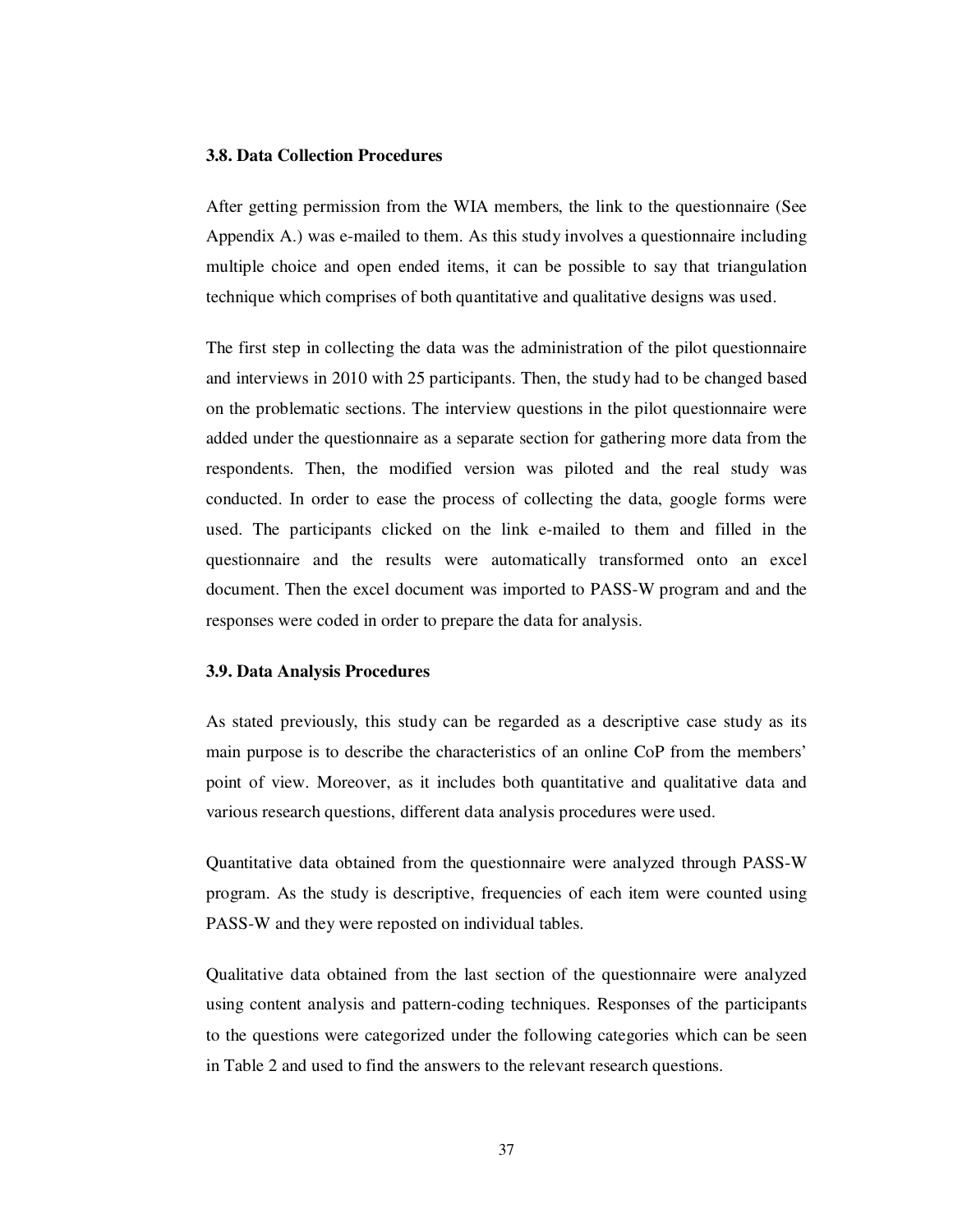| Table 2: Categories of Open Ended Responses                                    |                                                                                                                                                                                               |  |
|--------------------------------------------------------------------------------|-----------------------------------------------------------------------------------------------------------------------------------------------------------------------------------------------|--|
| 1-Ideas about Necessary Skills for the<br><b>Twenty First Century Teachers</b> | Web 2.0 & Technology<br>Keeping Updated with Changes<br><b>Awareness Raising</b><br>Management<br>Collaboration<br>$\bullet$<br>Decision making<br>Assessment & Instructional Design<br>Other |  |
| 2- Skills Found Challenging by the<br>Participants                             | Developing Productive Skills<br>Integration of Web 2.0<br>Encouragement & Support<br>٠<br>Management<br><b>Decision Making</b><br>Coping with New Competencies                                |  |
| 3- Reasons for being a WIA Member                                              | Motivation & Support<br>Networking & Collaborating<br>$\bullet$<br>Keeping Up to Date<br>Research<br>Web 2.0 Knowledge & Application                                                          |  |
| 4- Ideas about the Impact of Membership<br>on Professional Development         | Resume Building /Career<br>Motivation & Support<br>٠<br>Problem Solving<br>Web 2.0 Use and Knowledge                                                                                          |  |
| 5- WIA Activities Found Useful by the<br>Participants                          | Ongoing Interaction in the Yahoo<br>Group<br>Support of the WIA Members<br><b>Celebrations of Successes</b><br>٠                                                                              |  |

- Immediate Feedback
- Volunteer Interaction with Students
- Podcasts
- Forum discussions
- Weekly chats in TappedIn
- Elluminate Sessions
- Moderating EVO sessions
- Hands on activities
- Connection with Members and their ideas in Different Social Media Spaces (twitter, facebook, blogs, wikis)
- Collaborative Projects
- Members' Blogs and Wikis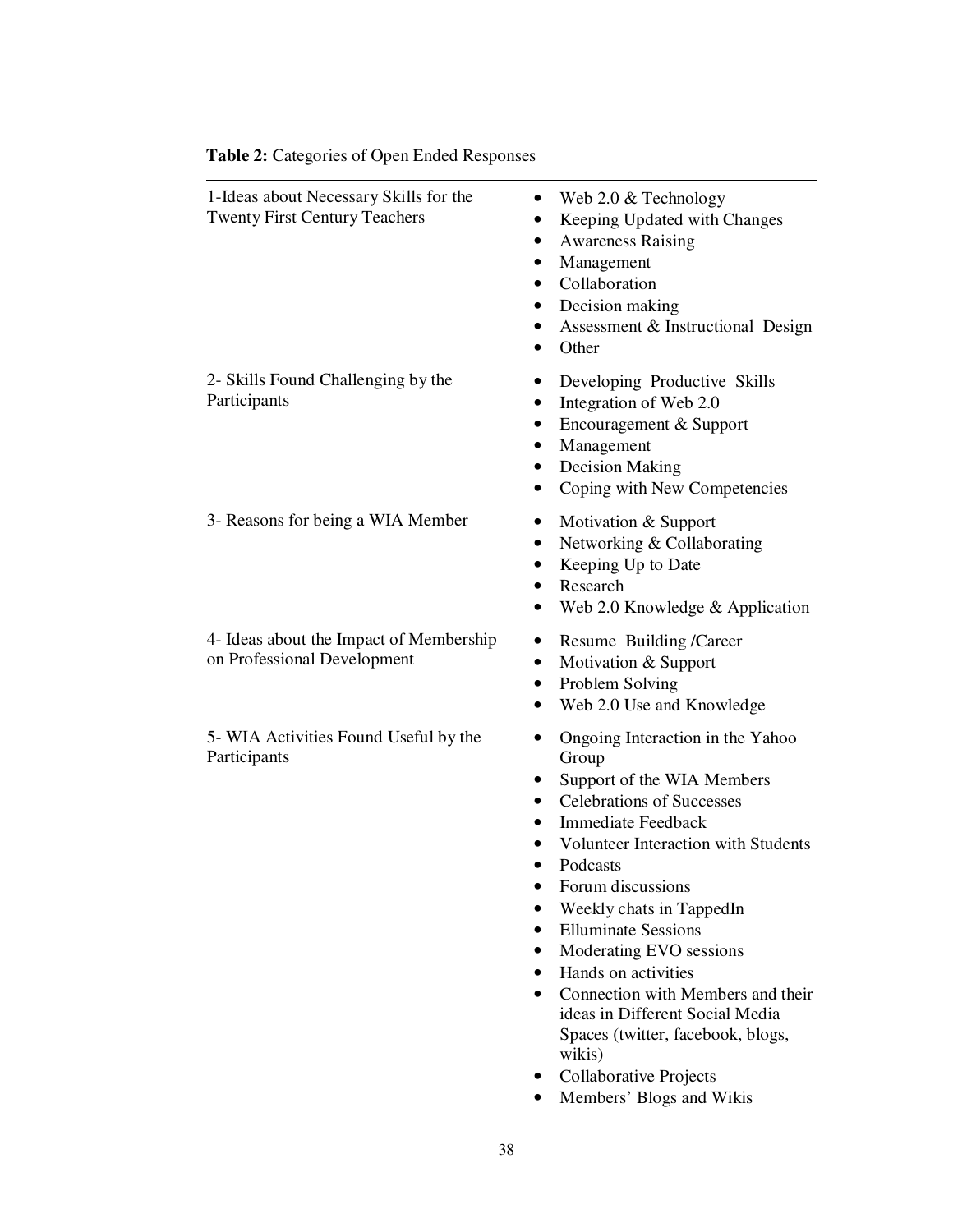Table 2 (continued)

6- Reasons for not Benefiting from WIA • Existence of Other sources of

7- Ideas about the Benefits of Being a WIA Member

8- Ideas about Disadvantages of Being a WIA Member

9- Ideas about Progress in the Use Web 2.0 Tools as a Result of Interaction with WIA

10- Activities Found Useful by the Participants

- Inspiration
- Knowing Some of the Web 2.0. Tools Before Having Joined WIA
- Being a Member of Another CoP
- Internet Blockage in some Countries
- Social Aspects
- Professional Aspects
- Web 2.0 Knowledge & Competencies
- Pedagogical Aspects
- Privacy on the Internet
- Time Management
- Irrelevant posts
- Feeling Overwhelmed with the Amount of E-mails/Info
- Dominance of Some People in the Group
- Causing Addiction
- Language Used in the Posts (Difficulty)
- Promoting Individual Teacher Action Rather than Institutional or Team-Based Action
- Web 2.0 Competencies
- Confidence Building
- Professional Development and **Career**
- EVO sessions
- Blogs of Webheads
- Tappedin Sessions
- Learning Together Events
- **Twitter Updates**
- Meeting WIA members in **Conferences**
- Collaborative Activities
- Class Projects
- Moderating Sessions with Other Members
- Interacting with WIA Members on Social Media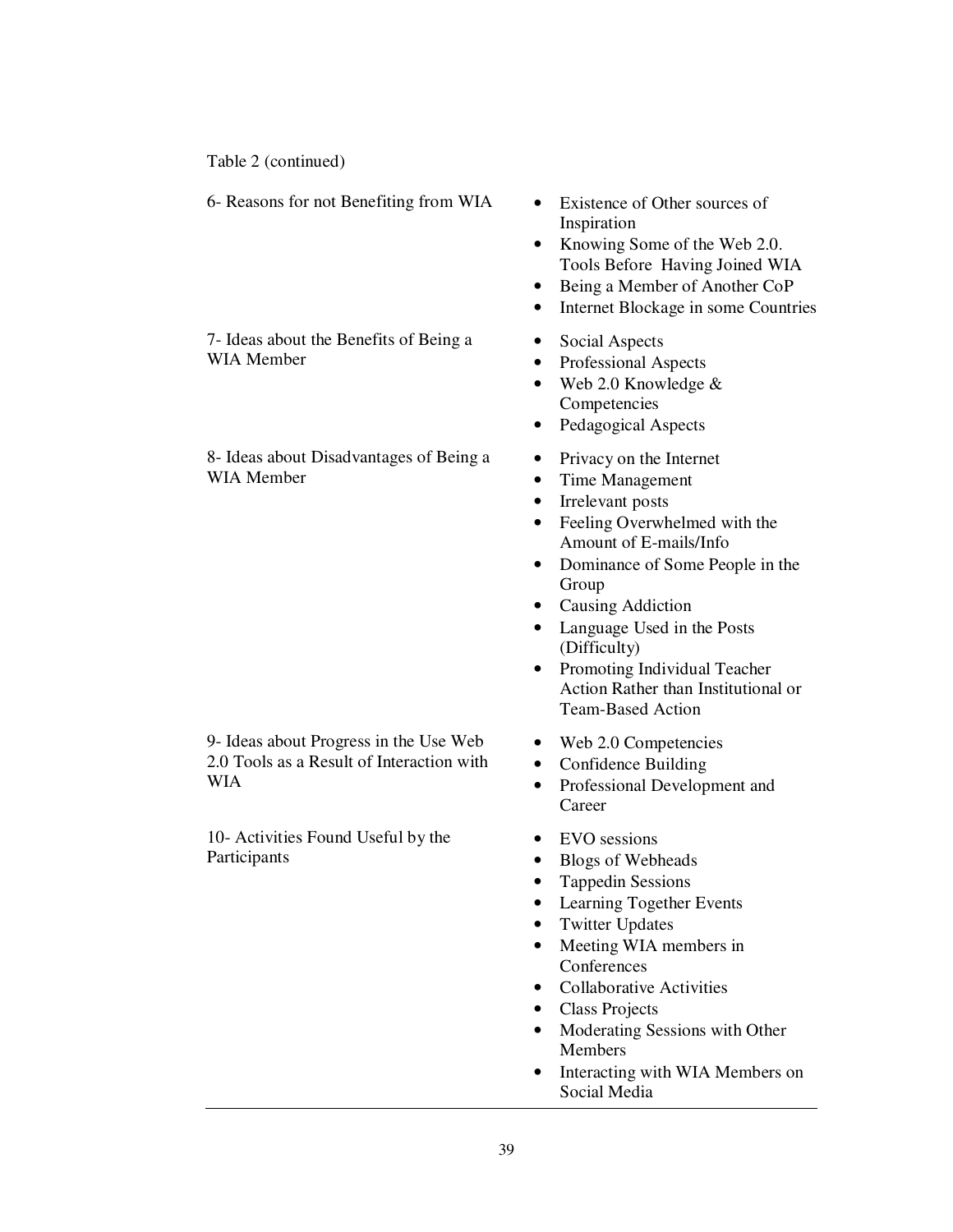## **3.10. Conclusion**

In this chapter, the characteristics of the participants and instruments were presented. Then, research design, data collection procedures, data analysis and the procedures used for the analysis were described in detail. In the following chapter, the findings as a result of analysis of the data will be presented.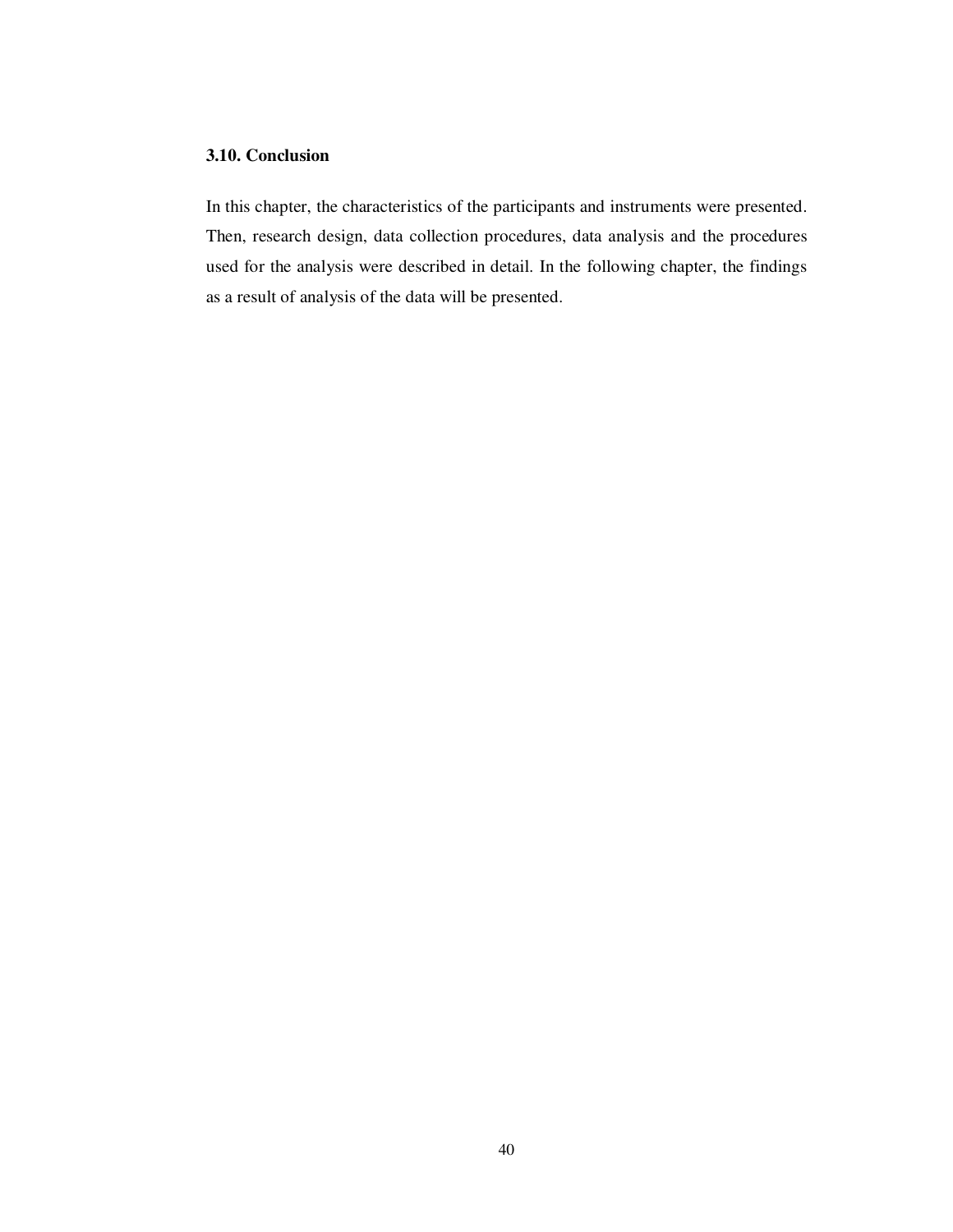## **CHAPTER 4**

#### **FINDINGS**

## **4.1. Introduction**

As stated in previous chapters, there were five main research questions of this study. The research questions of this study were:

1.What are the participants' beliefs regarding

- a. necessary skills for language teachers in the 21st century?
- b. their expectations before being a member of WIA?
- c. being a member of WIA?
- d. benefits of being a member of WIA?
- e. disadvantages of being a member of WIA?

2.What are the beliefs of WIA members on the effect of membership on their classroom teaching and professional development?

3. How frequently do the participants use Web 2.0 tools?

4.What Web 2.0 tools do the participants use in their

- a. classroom teaching?
- b. professional development?

5. Do they believe that WIA has an impact on their beliefs and use related to these Web 2.0 tools?

The findings of the study will be presented in this chapter under seperate headlines.

# **4.2. The Participants' Beliefs Regarding Necessary Skills for Twenty First Century Teachers, Member Expectations, Benefits and Disadvantages of WIA Membership**

The first research question of this study was about WIA members' beliefs aboout five main issues which are necessary skills for the twenty first century teachers,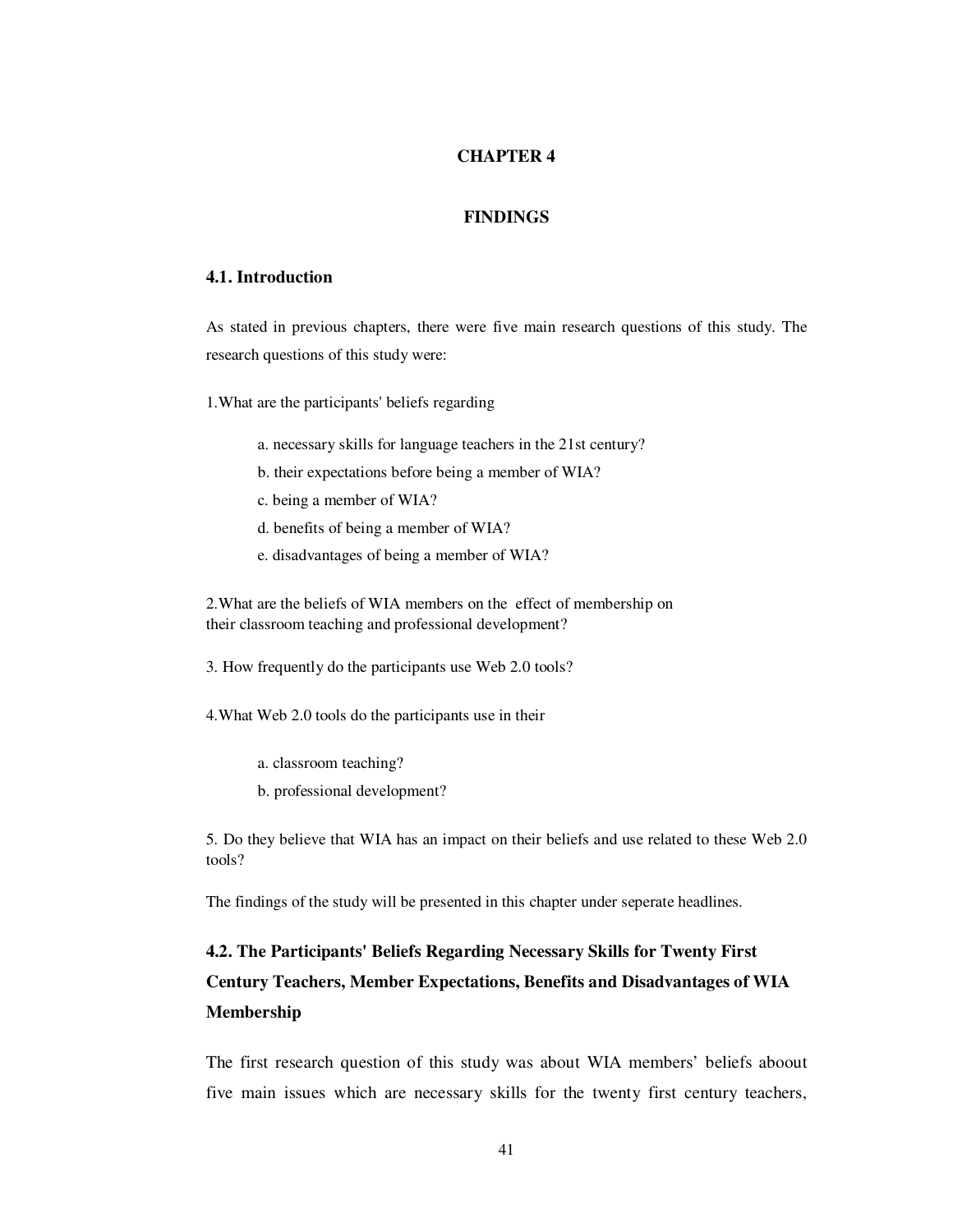expectations before joining WIA, benefits and disadvantages of being a WIA member. This section includes five main sections. The open ended questions were analyzed for the purpose of determining these beliefs. They were categorized based on the most emergent isssues and presented in seperate tables.

# **4.2.1. The Participants' Beliefs Regarding Necessary Skills for the Teachers in the Twenty First Century**

The thirty eighth, thirty ninth, and fortieth questions were asked to reveal the members' beliefs about necessary skills, challenging skills, and ways to achieve them. The most common responses to the thirty eighth question can be seen in the tables below.

As it can be seen in Table 3, many different competencies were listed by the participants. These competencies were categorized under eight main categories. The participants' responses focussed on eight main aspects of competencies of the educators in twenty first century which are related Web 2.0 and technology, keeping updated with changes, awareness raising, management, collaboration, decision making, assessment and instructional design, and other aspects.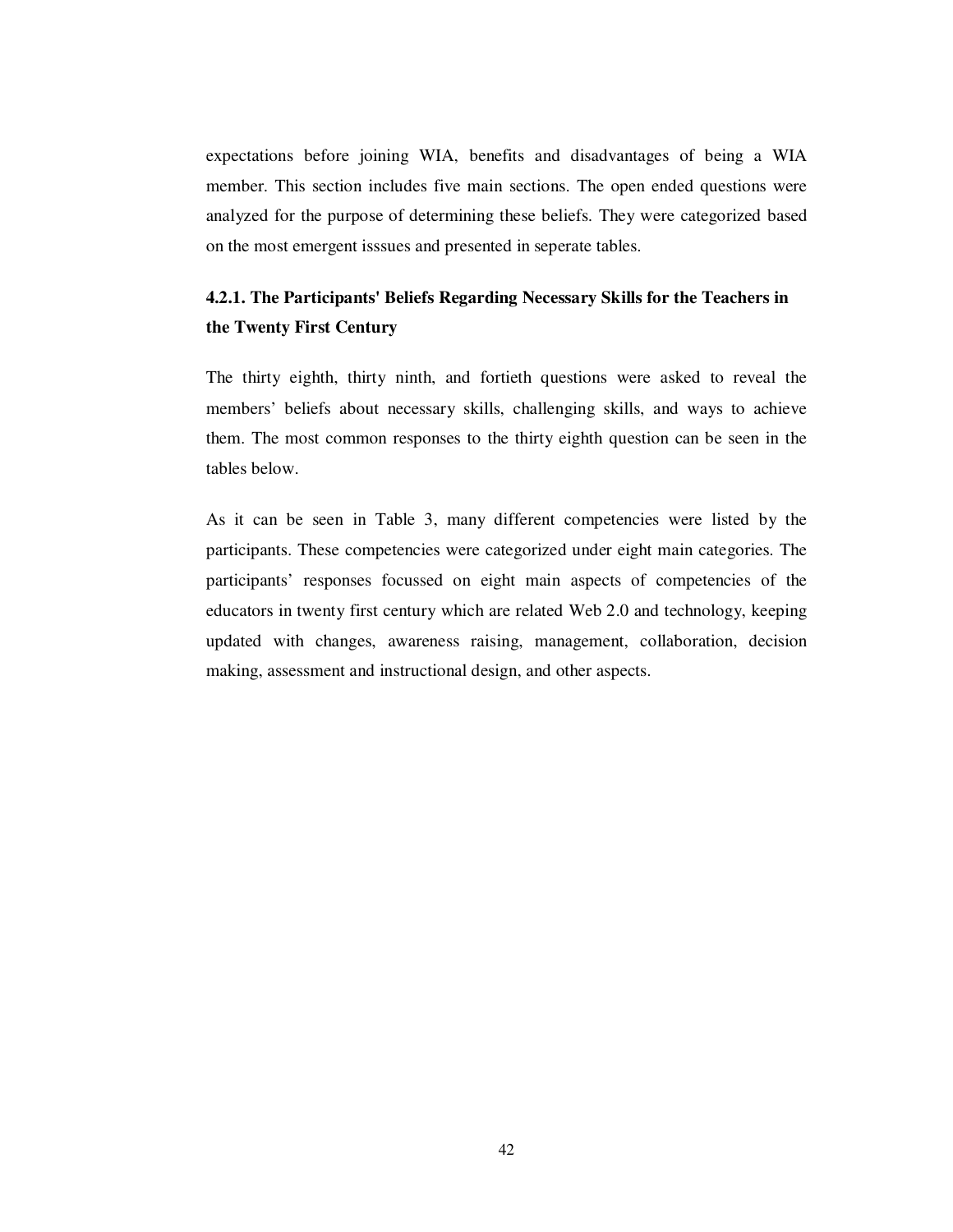### **Table 3:** Ideas about the Skills Necessary for the Twenty First Century

#### WEB 2.0 & TECHNOLOGY

- Knowing How to use Web 2.0 Tools
- Keeping up to Date with New Information and Requirements
- Being Patient with Technology
- Blending Technology in the Lessons to Generate Motivation, and Engagement
- Showing Students that Language Learning is Achievable Utilizing Web 2.0 Tools
- Learning about Netiquette Rules
- Breaking Down the Classroom walls by Connecting the Students to the World Around Them
- Producing on line Materials

#### KEEPING UPDATED WITH CHANGES

- Being a Lifelong Learner
- Keeping Updated with Teaching
- Being able to Carry out Action Research
- Being Open to Change and Openmindedness to unlearn and relearn
- Reflecting upon Things That Go Wrong
- Knowing How to Handle Information Overload
- Being Open to Feedback

### AWARENESS RAISING

- Enabling Students to be Aware of the Uses of Social Media for Learning
- Providing Students with the Useful Knowledge for the Rest of Their Lives
- Understanding Learner Needs and Capabilities
- Being a Good Role Model Using Different Modalities and Guiding Them in Students' Learning Process
- Being Able to Foster Awareness and Creativity

#### MANAGEMENT

- Organizational Skills
- Managerial Skills (Classroom/Time/Technology)

#### COLLABORATION

- Being Able to Create and Manage PLNs (Personal Learning Networks)
- Using Social Networking Both with Students and Colleagues
- Being Willing to Interact with Other Teachers via Social Networking to Share Ideas

#### DECISION MAKING

- Knowing How and When to Use New media
- Knowing What Tools to Use and When to Use the Tools and Activities
- Flexibility

## ASSESSMENT AND INSTRUCTIONAL DESIGN

- Being Able to Design Suitable Assessment Instruments
- Differentiating Instruction for Learners with Varying Needs and Abilities

#### **OTHER**

- Having Empathy and Cultural Awareness
- Making teaching Fun and Easy
- Language Mastery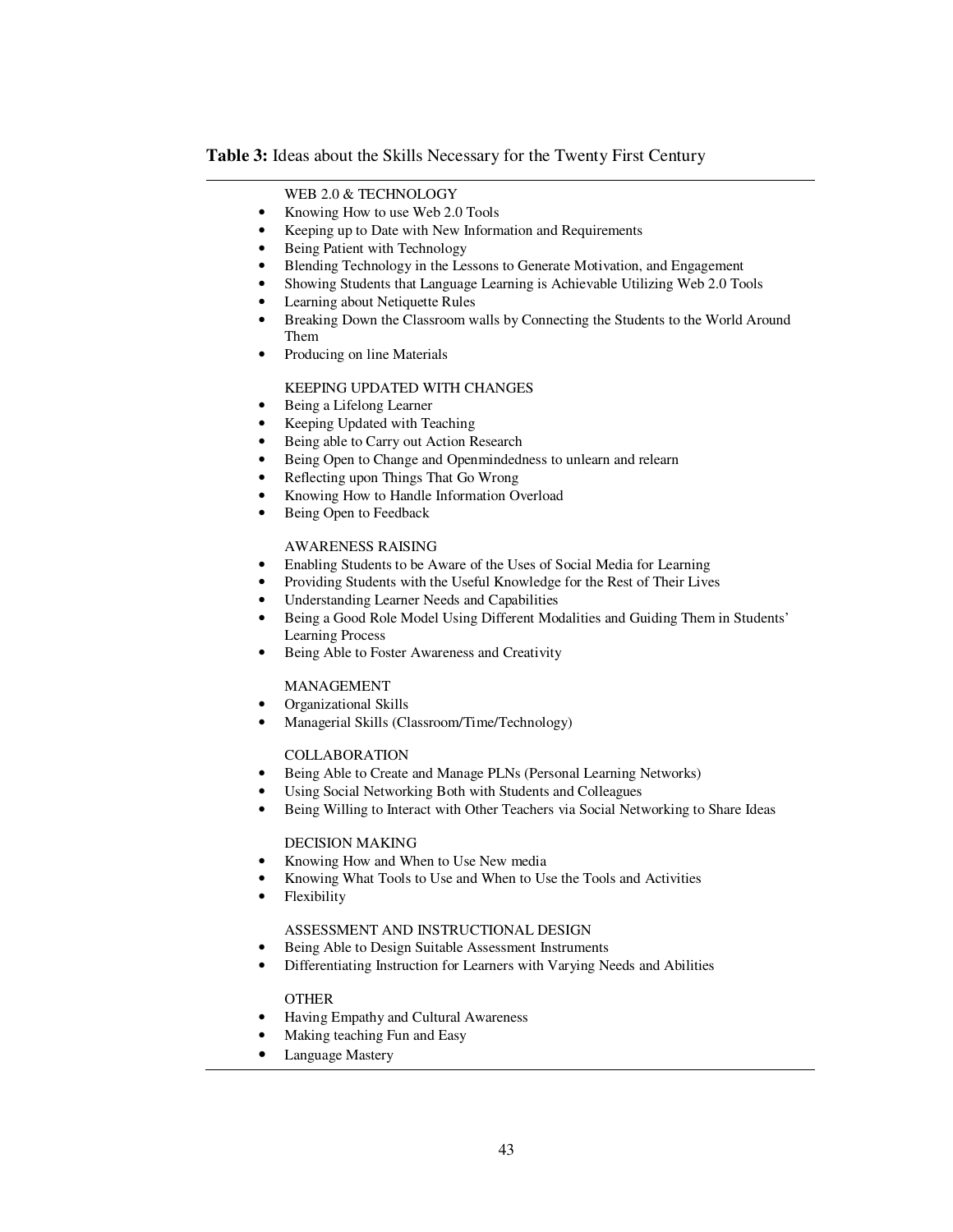Some participants like participant 34 pointed out the importance of changing roles, making effective use of Web 2.0 tools in teaching and keeping up to date.

**Participant 34:** They should be aware of the fact that the students in this century are digital natives and they can use Web 2.0 tools very effectively. In order not to create a gap between the teachers and students, they should be facilitators and also learners in this period. Moreover, they should follow the recent developments in terms of CALL as new tools tend to get out of date.

As it can be understood from the thirty fourth participant's response, some educators see the use of Web 2.0 tools for bridging the gap between the digital native students and also to become facilitators of teaching and learning processes rather than information providers. Some other participants pointed out various skills to be possessed by the twenty first century language teachers which also support the opinions of the thirty first participant:

**Participant 19:** Besides all the learning skills they needed to be a teacher in the twentieth century, learning about web tools and the virtual world, knowing when, how and why use one tool or another with each class, being able to find and sort out information, adapt and produce materials to be used online and learning to share, interact and work colaboratively are very important.

**Participant 30:** I think language should be able to convey their love of language to their students. They should be able to show their students that learning a language will be an advantage to them and that it is something anyone can do as long as they know the best methods for their learning style. A teacher should have a whole range of options to offer his/her students to make best use or his/her learning style. Traditional options with books, CDs TV and radio and Web 2.0 options with learning sites, podcasts, games etc.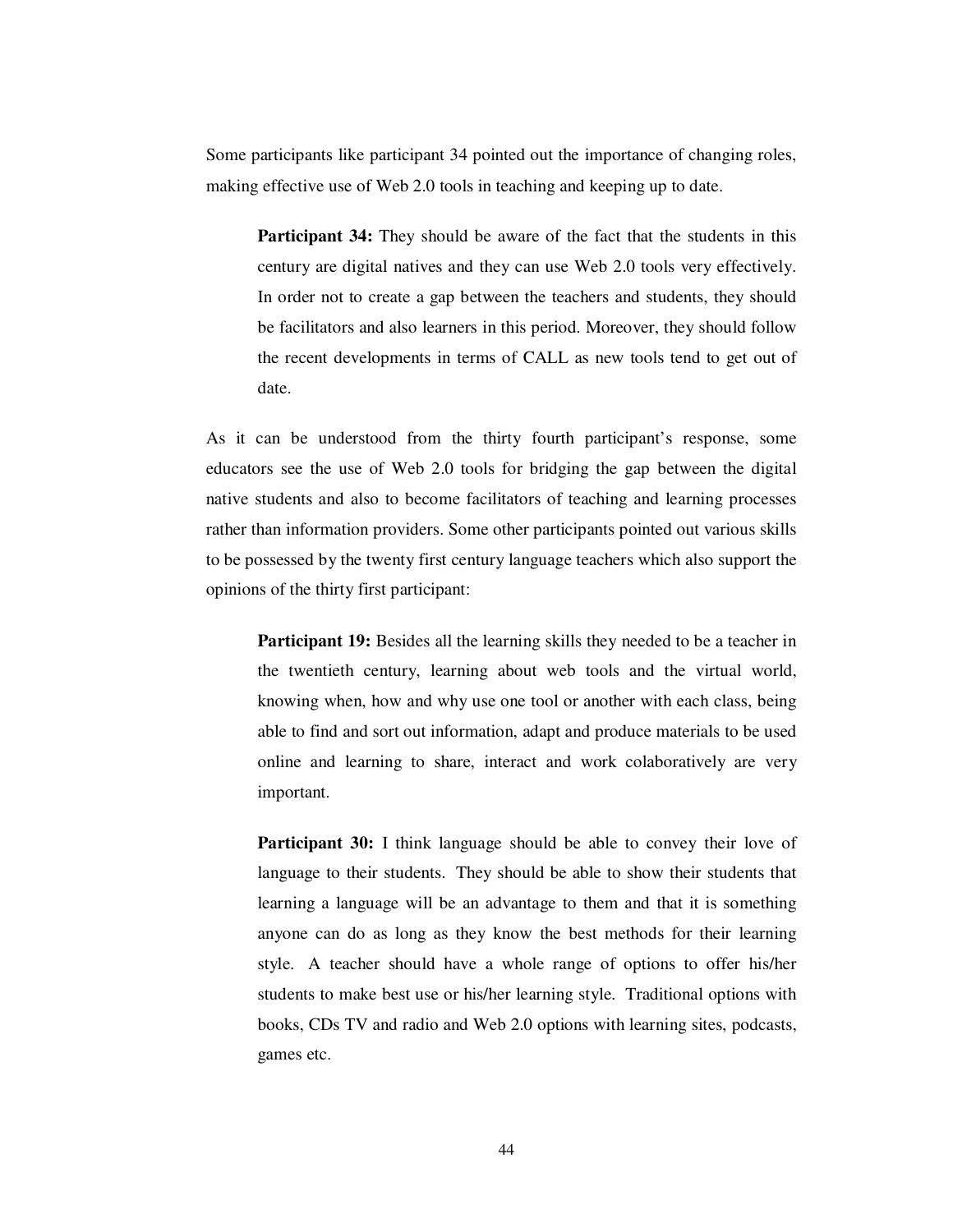While some of the participants stated that Web 2.0 knowledge and use are important skills, some others pointed out different competencies possessed by the language teachers in the twenty first century which can be seen below.

**Participant 38:**Technology skills are needed, too. But what you consider as technology skills yesterday may be considered ordinary skills or expectations today. Teachers need to keep updated with educational uses of various technology tools. But at the same time, they need to develop good decision making skills as to how to integrate these technology into their own contexts and for the students' learning. *Teachers need to understand that using technology for the sake of technology does not make use effective teachers.* 

**Participant 64:** The 21st century language teachers must be multiliterate, i.e. they should have the skills that allow them to integrate various types of Web 2.0 tools (preferable through different types of technology devices, such as ipod, ipad, smartphone, and laptops) in their classrooms. This should qualify them to facilitate / and teach material in manners suitable for the new generation of learners in their classes. This PLN would also help to handle information overflow in the sense that you can see what tools people whose judgement you trust are using, how they are using them, what advantages and possible pitfalls they are encoutering.

As it can be seen in the responses of participants 38 and 64 above, as well as being able to integrate Web 2.0 tools, understanding the logic behind this integration process is also crucial. Multiliteracy and being able to develop PLNs (Personal Learning Networks) so as to handle the amount of information are also reported to be significant skills for being a twenty first century educator. Responses to the thirty ninth question can be seen in Table 4. As it can be seen in Table 4, when asked to state the skills challenging them, various responses were given by the participants. These responses can be categorized as integration of Web 2.0 tools, encouragement and support, management, decision making, coping with new competencies, assessment, and development of new literacies.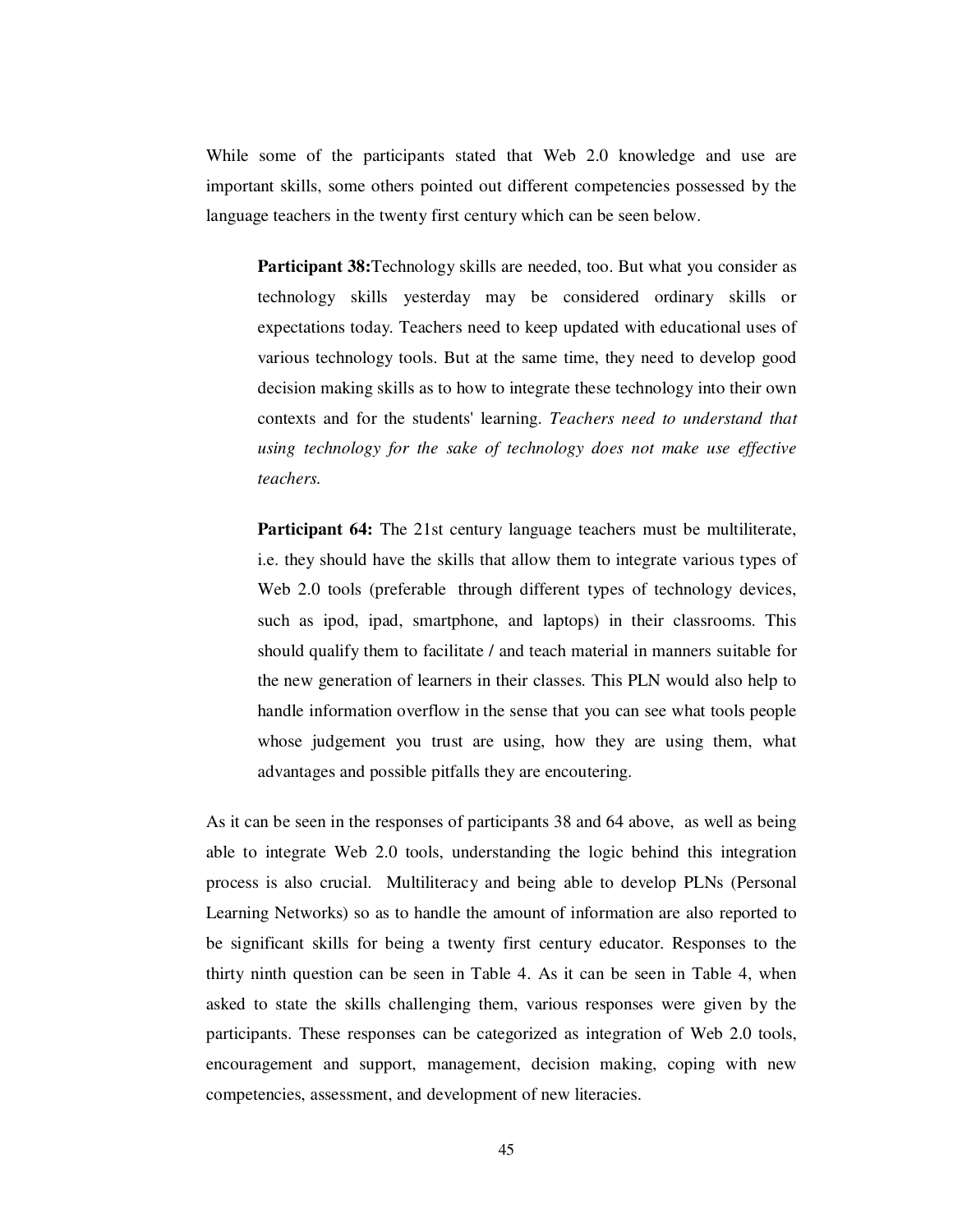#### **Table 4:** Skills Found Challenging by the Participants

#### DEVELOPING PRODUCTIVE SKILLS

• Using tools Allowing Students to Practice Productive skills

#### INTEGRATION OF WEB 2.0

- Integrating Social Media Fully into Curricula
- Remembering not to Use Technology for Technology's Sake
- Using Web 2.0 at the Right time for a Particular Group of Students
- Understanding that Technology Can Aid Methods and Approaches Instead of Changing Them
- Not Having Access to Technology at School
- Aggregation and Tagging

#### ENCOURAGEMENT AND SUPPORT

- Helping Learners Communicate Fluently and accurately
- Using Social Networking Platforms with Students
- Being Available for Feedback

#### MANAGEMENT

- Time management
- Always Having Another Plan When Things Go Wrong
- Enabling Students to Think Critically
- Coping with Information Overload DECISION MAKING
- Choosing the Most Appropriate Tool
- Convincing Colleagues to Come on Board
- Evaluating Tools

#### COPING WITH NEW COMPETENCIES

- Changing Roles
- Being More Creative
- Carrying Out Action Research
- Being Proactive •

I

- ASSESSMENT
- Designing Online Exams
- **Effective Classroom Strategies**

NEW LITERACIES

• Enabling Students to Develop Critical Literacies

One of the participants pointed out that knowing Web 2.0 tools is not enough for being a competent educator. Her response can be seen below:

**Participant 38:** What I find challenging is to find the appropriate project/lesson for the students that would incorporate a technology tool that is easy for them to use and that achieves my objectives and which is also in line with the curriculum. So, having technology skills is not enough in this century, because everybody has those skills. Rather, knowing how to use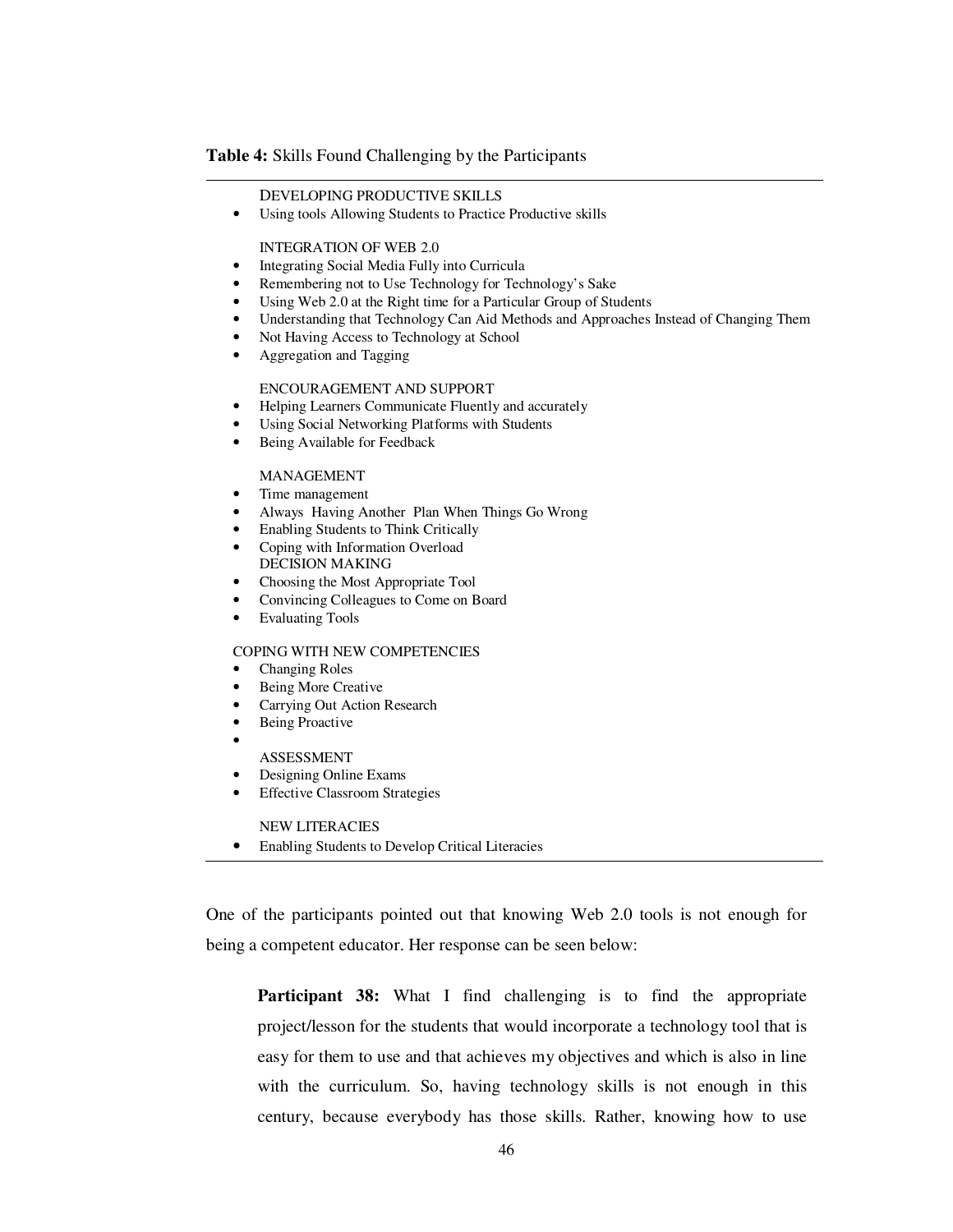them in pedagogically sound ways is the important skill that teachers need to work on.

As it can be seen above, participant 38 thinks that adapting Web 2.0 tools for pedagogical use considering the objectives is not an easy skill to be possessed.

Responses to the thirty ninth question can be seen in the Table 5 below. As displayed in Table 5, when the participants were asked to suggest ways to acquire the skills which challenge them, they gave various responses which are related to two main responses which are reflection and research, and exploration of new opportunities such as online collaborative projects and on-line workshops carried out by both WIA members and people among the participants' Professional Learning Networks (PLNs).

**Table 5:** Ideas about Ways of Acquiring the Skills Challenging Them

#### REFLECTION AND RESEARCH

- Self Reflection and Action
- **Research**
- Mentoring Colleagues and Being Mentored
- Goal Setting
- Practice and Feedback
- Self Awareness

## EXPLORATION OF NEW OPPORTUNUTIES

- Continious Professional Development
- Combining Traditional Ways of Professional Development with the Online Ones
- Attending Conferences
- Utilizing Social Media
- Joining a Group of Like Minded People and Sharing
- Attending Sessions Done by WIA Members
- Using New Tools to Help Students Get Involved in Communication as Much as Mossible
- Reading Blogs and Online Magazines
- Online Teamwork

Some of the participants provided detailed explanations for such kind of acquisition process.

**Participant 29:** I strongly believe that interaction with other teachers and professionals in this area is the key because technology is always evolving and advancing. Teachers need to see, be aware of various implementations of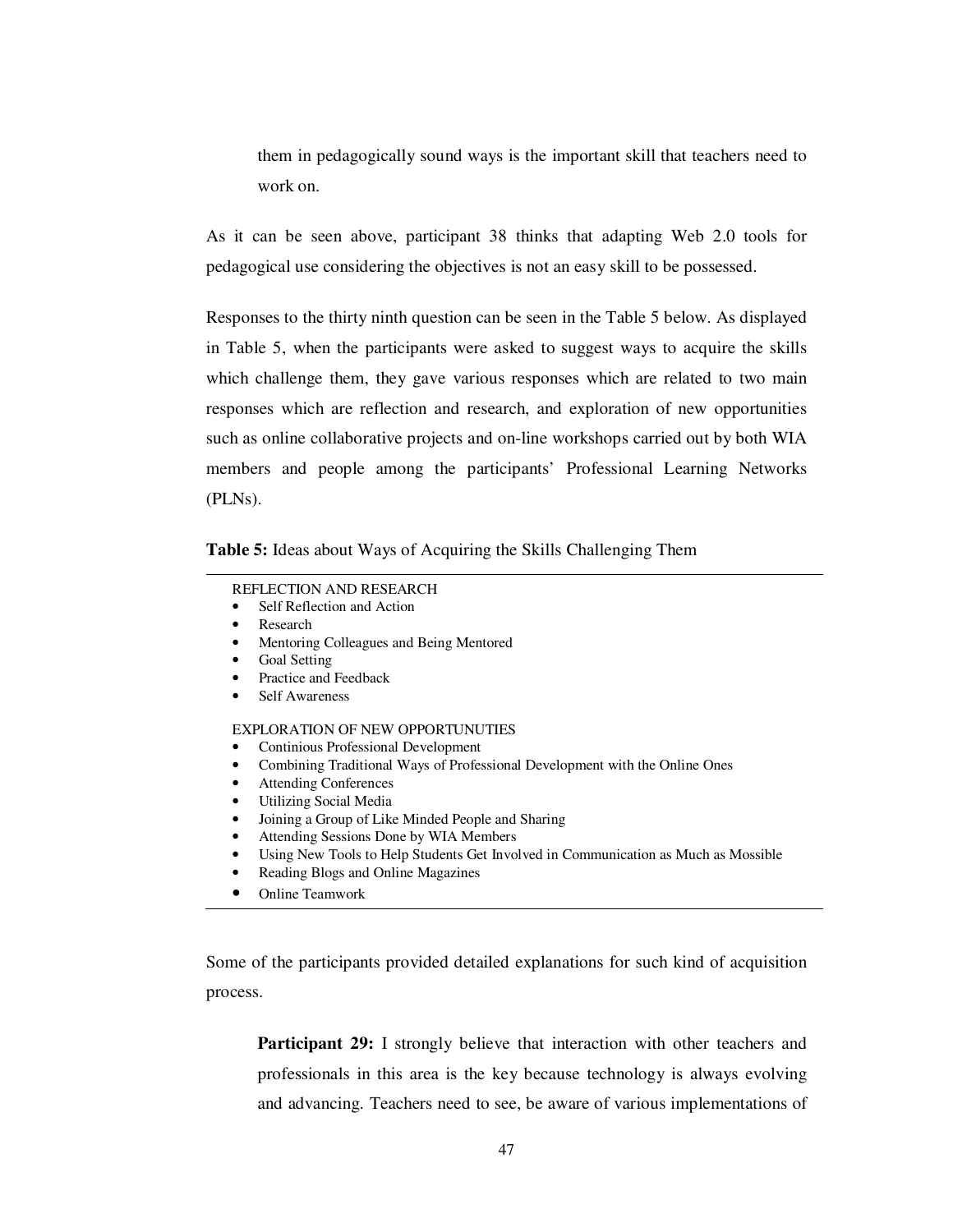various technology tools into similar teaching contexts. This happens usually more easily when you are connected with other people in online communities, I believe. This way, as a teacher, you create a "bag of technology tools" for yourself, and develop the skills of pedagogocial decision making for technology through interacting with others and learning together.

**Participant 39:** By joining different communities, be on twitter, facebook, blogs and online magazines to learn about new tools. Then, keep them organized in social bookmarks, to finally explore and use them when needed.

**Participant 43:** Today students are more digital learners or have some other problems so being in school is not their priority. I am talking here about exceptions. Sometimes I ran into the wall, but have noticed though that using ICT in class can make them more engaged, but one has to be careful with that, so that normal teaching skills and use of course books is not all forgotten.

**Participant 55:** I think by planning well. As there are so many things to learn, teachers should be able to plan and see technology from teaching side, ask questions why they need to use technology, will their selected tools help them achieve their goals to teach specific skills such as speaking, writing, listening, reading, and most importantly thinking.

As pointed out by the participants, interaction with peers is essential to share findings, learn from others, show others what is being done, try different approaches to see what works best, and then make decisions accordingly. This kind of interaction is also suggested for developing language skills like listening, reading, reading, and writing. Participants' expectations are reported in the following section.

#### **4.2.2. The Participants' Beliefs Regarding Their Expectations from WIA**

The thirty seventh and thirty fourth questions were asked to find out the members'expectations from WIA before being a member. The most common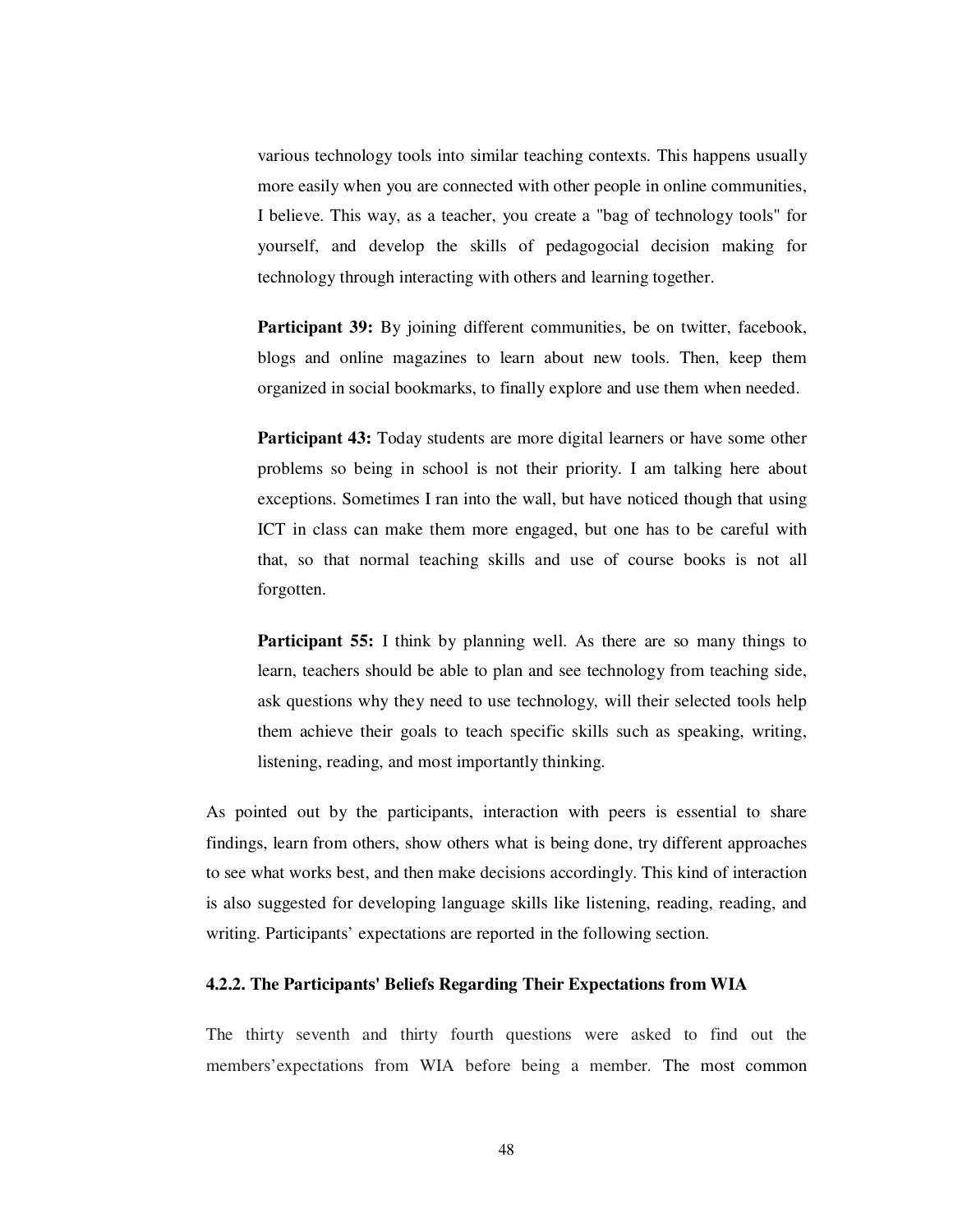responses are reported on tables. Responses to the thirty fourth question can be seen in Table 6.

As it can be seen in table Table 6, the participants' reasons for being a WIA member varied. The reasons tended to focus on motivation and support, networking and collaboration, keeping up to date conducting research, research and knowledge and application of Web 2.0. It is important to note that many participants wrote that they did not have any expectations before being a member and only one of them thought that being a member would be an extra load of assignments.

**Table 6:** Reasons for Being a WIA Member

## **MOTIVATION & SUPPORT**

- To Be Inspired
- To Enjoy the Sense of Support that the Community Offers
- To Renew Interest in Professional Development
- To Get the Company of Other Educators Using Technology
- To Get Suggestions and Collaborative Assistance

## **NETWORKING & COLLABORATING**

- To Interact with ELT Professionals Using Technology Across the world
- To Interact with a Multicultural Group
- To Share Ideas and Experience with Like Minded Colleagues
- To Increase Professional Development Opportunities
- To Network

## **KEEPING UP TO DATE**

- To Keep current in Educational Uses of Web 2.0
- To Keep Abreast of International Concerns for Technologies in the Language Classroom
- To Participate in EVO Sessions
- To Do Research
- To Benefit More after Observing the Impact of EVO Sessions

## **WEB 2.0 KNOWLEDGE AND APPLICATION**

- To Learn about the Technology in a Supportive Environment.
- To Keep up-to-Date with New Developments in the Area
- To Learn Uses of Web 2.0 Tools and Utilize Them in Teaching
- To Be Introduced To New Tools and Learning opportunities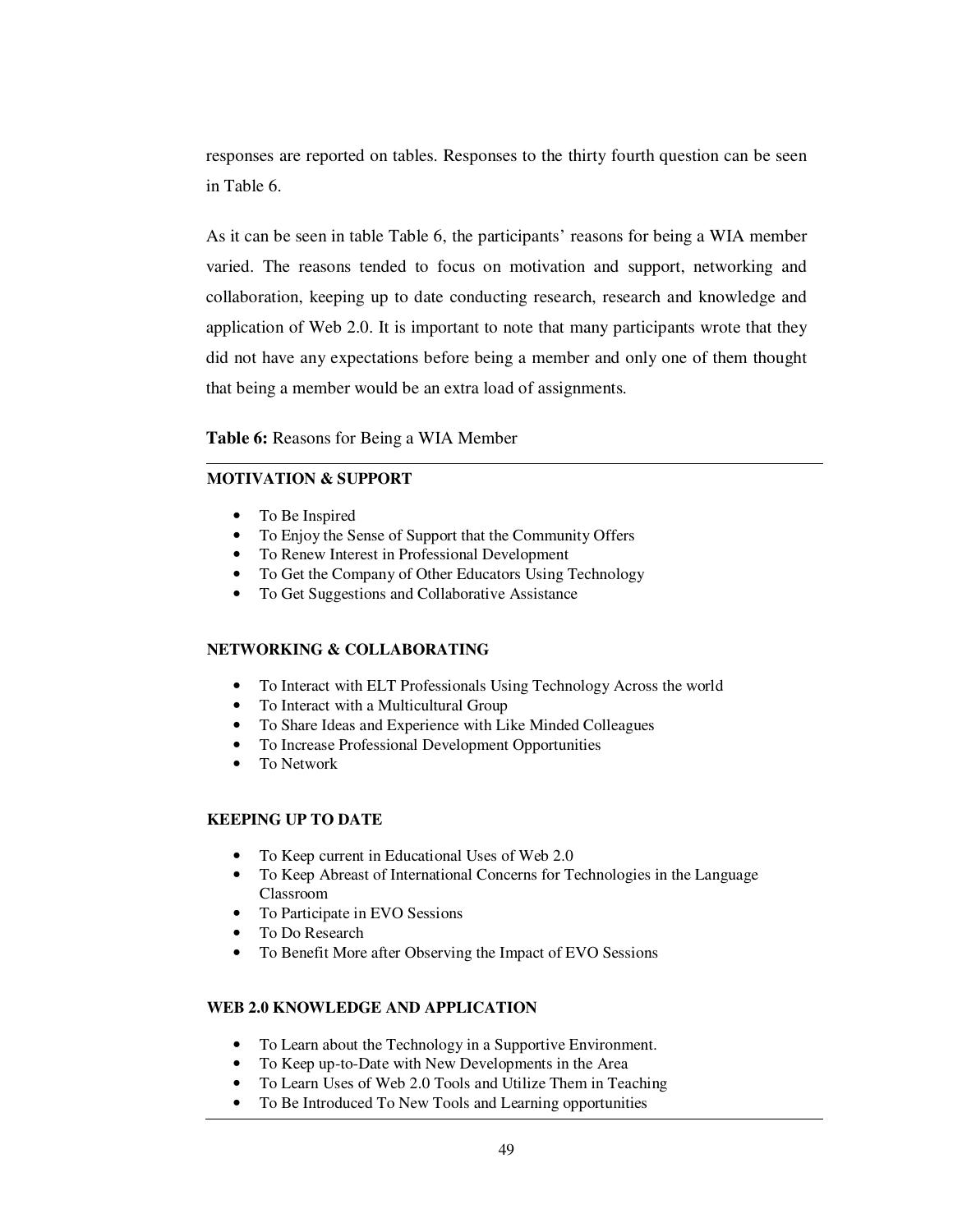Some participants stated very detailed descriptions of their reasons for being WIA members which can be seen below.

**Participant 23:**Finding out about internet tools and how to adapt them to my classes was a challenge for me and I thought that a group like WiA might give me the support and encouragemente I needed to try new things in a meaningful way. In the end, what I found was a tremendously supportive and exciting community whose members are always willing to share and help!

**Participant 18:** I incidentally became a member 4 years ago. I was active during BaW2007 but then for several years I lurked mostly. I have become a bit more involved this year for the purposes of my research. But I admit that getting involved in this community have impacted my learning and teaching to a great extent that I always felt like I am learning a great deal even at the times that I lurk. This might be the reason that I choose to stay as a member in this community.

**Participant 21:** I just dived at the deep end. I saw the whole experience as an invaluable ICT learning experience and that is how I still see see it.

**Participant 30:** I thought they might be very advanced and a little daunting. But in fact they are very open and friendly. We are all learning constantly.

**Participant 36:** I just wanted to see what an online course was like and, as I was able to do the Becoming a Webhead course during my summer holidays, I enrolled. I had no idea of the great community I was about to discover. I´m very pleased to belong to this group though I don´t take part in many discussions; anyway, I find really interesting suggestions and advice.

Participant 41: It has never occured to me that educational theories, including teaching/learning approaches, educational phylosophies, and elearning quality were going to be discussed by this community of practice.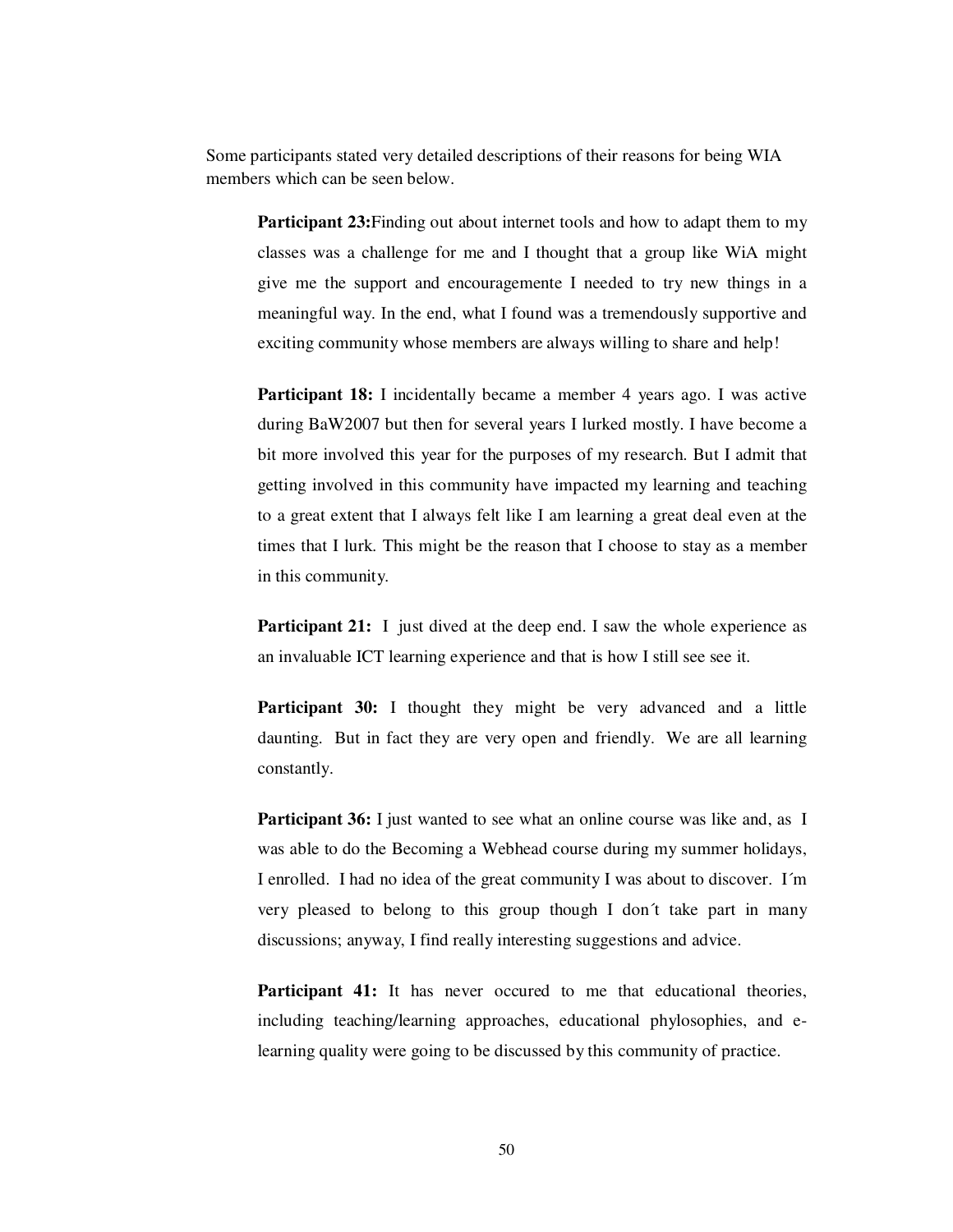As it can be seen above, some participants did not have high expectations from WIA and feel surprised at the impact it has had on their professional development and teaching, and the support of the WIA members. It is also interesting that although some of them tend to stay behind, she thinks that she has made progress. The participants' beliefs about WIA membership are reported in the following section.

#### **4.2.3. The Participants' Beliefs Regarding Being a WIA Member**

The forty first question was asked to understand the members' beliefs about being a WIA member and the impact of membership on their professional development. The most common responses can be seen in the tables below.

As indicated in Table 7, most of the WIA members stated that they had positive ideas about the membership. Four main categories were identified while analysing the responses to the fourty first question. These categories were career opportunuties, motivation and support of members, developing problem solving skills, and Web 2.0 use and knowledge. They stated that their WIA membership had helped them to build better cvs, be recognized, feel connected with teachers, understand that the occurence of problems are normal, make changes in their career, feel more confident and willing to try new tools and ask in the occurence of a problem, learn how to teach on line, make use of Web 2.0 tools in their social and professional lives, get a view of the new tools, and decide to get a Master's degree in Educational Technology. The participants also pointed out that some activities of WIA have been useful in this process.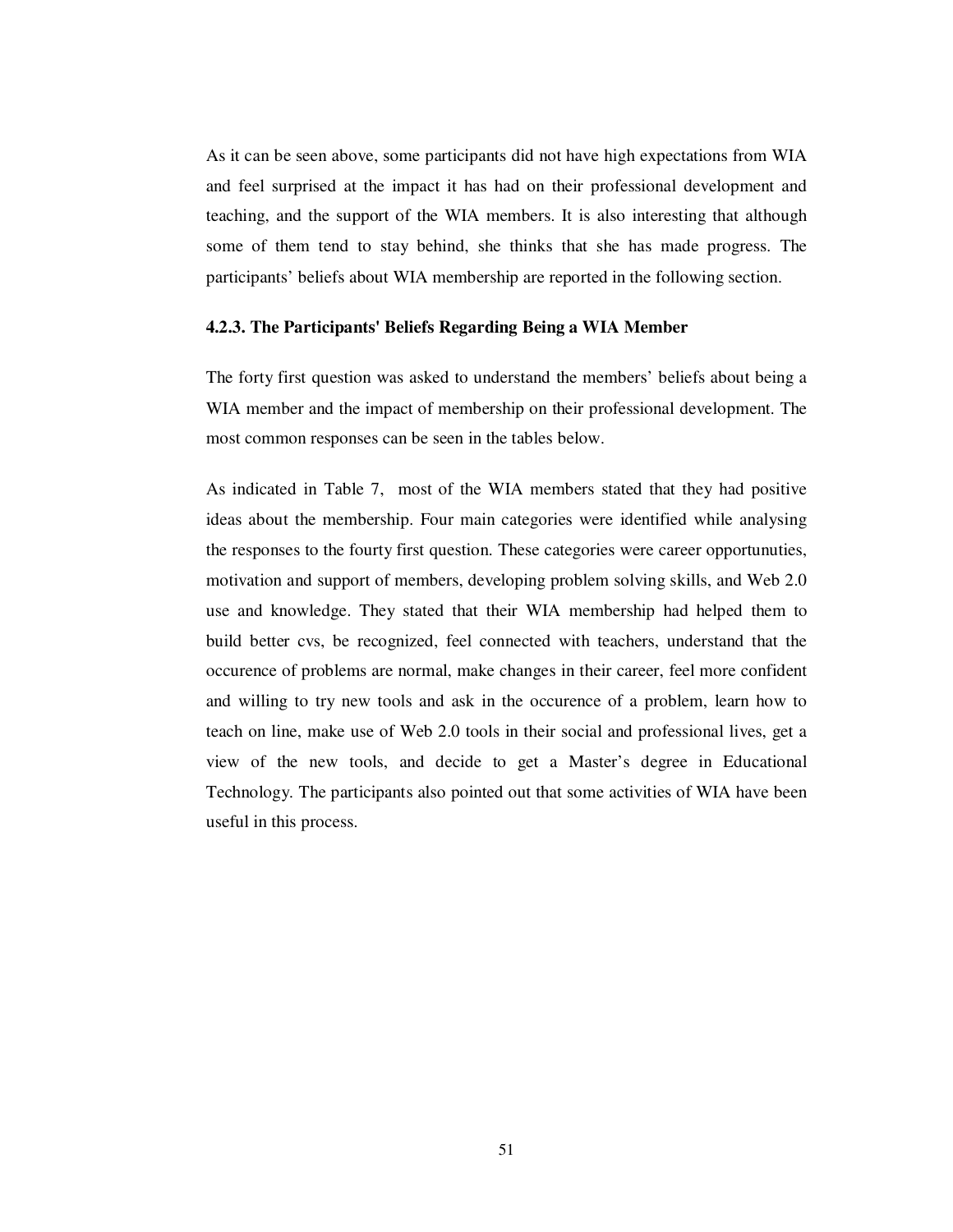## **Table 7:** Ideas about the Impact of Membership

## RESUME BUILDING/CAREER

- Considering It as a Good Oppportunity for Resume Building
- Deciding to Get a Master's Degree in Educational Technology
- Making Changes in Career
- Teaching Online After Interacting with WIA

## MOTIVATION & SUPPORT

- Feeling Connected to the Other Educators
- Feeling More Self Confident in the Use of Different Web 2.0 Tools
- Being Recognized by the Others

## PROBLEM SOLVING

- Getting Used to the Problems and Finding Solutions Easily
- Feeling More Willing to Ask or Help When a Problem Occurs

## WEB 2.0 USE AND KNOWLEDGE

- Having the Opportunity to Use Web 2.0 Tools in Social and Professional Lives Effectively
- Getting an Early View of New tools and Trends in order to Make Realistic Choices

The activities found useful can be seen in Table 8. As displayed in Table 8, the participants stated that they found the ongoing interaction in the yahoogroup, member support, celebrations of successes, immediate feedback, voluntering for interacting for learners, podcasts, forum discussions, weekly TappedIn chat sessions, Elluminate sessions, moderation of EVO sessions, hands on activities, getting in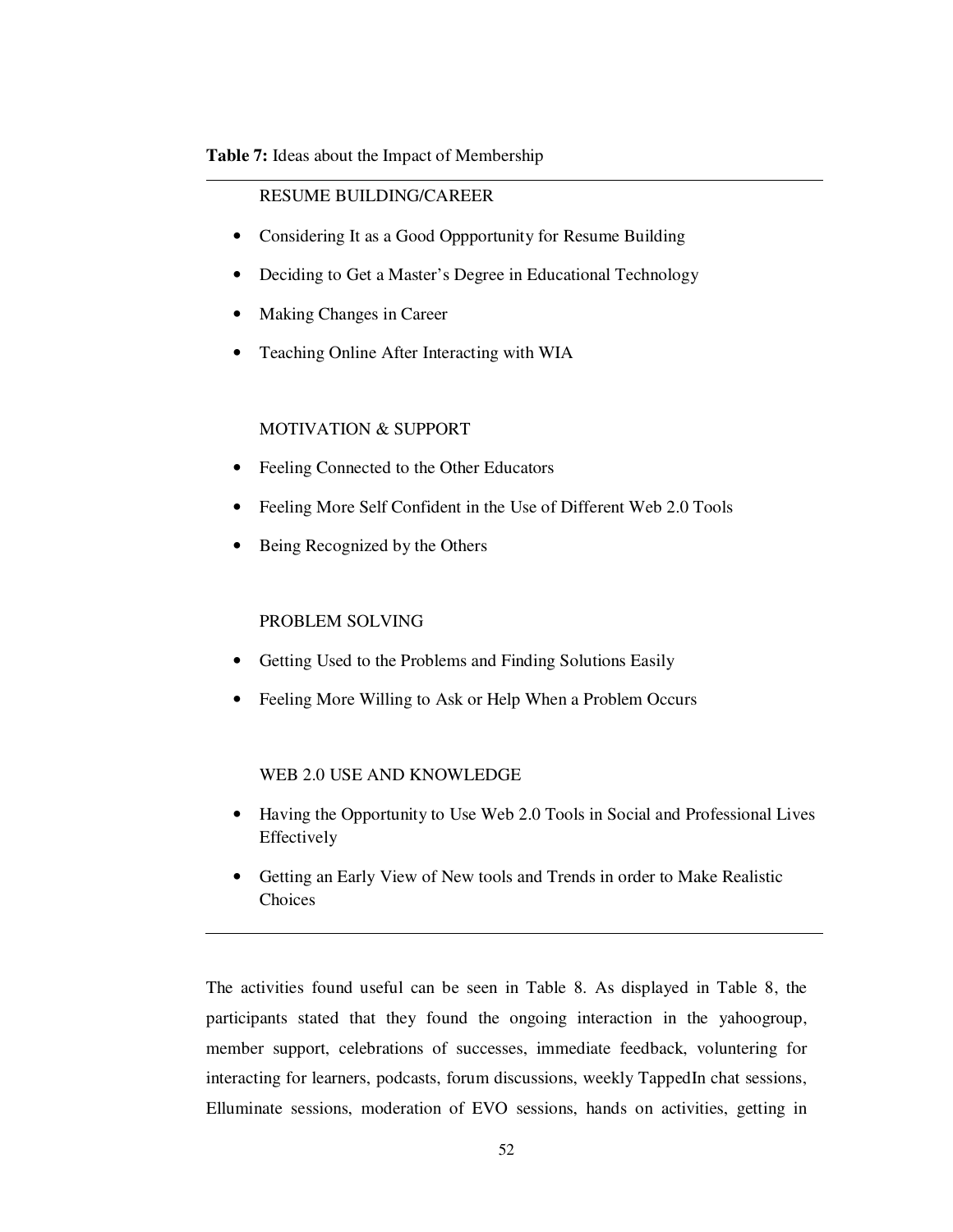touch with members using social media, collaborative projects, and reading members' blogs and wikis useful. Considering these responses, it is possible to state that the members benefited from the collaborative activities of WIA and other members' productions. The dynamic nature of the group and support and feedback from the members were also helpful for the members. Although most of them the members stated that WIA had an impact on them, there were few participants who did not think they benefited from the CoP.

## **Table 8:** WIA Activities Found Useful by the Participants

- Ongoing Interaction in the Yahoo Group
- Support of the WIA Members
- Celebrations of Successes
- Immediate feedback
- Volunteer Interaction with Students
- Podcasts
- Forum Discussions
- Weekly chats in TappedIn
- Elluminate Sessions
- Moderating EVO Sessions
- Hands on Activities
- Connection with Members and Their Ideas in Different Social Media Spaces such as Twitter and Facebook
- Collaborative Projects
- Members' Blogs and Wikis

The reasons for not considering WIA as an influence on their professional development are displayed in Table 9. As seen in Table 9, the participants stated four main reasons for not being affected by WIA membership. The reasons they stated are the existence of other sources of inspiration such as twitter, previous Web 2.0 knowledge and experience before joining the CoP, and the internet blockage in some countries.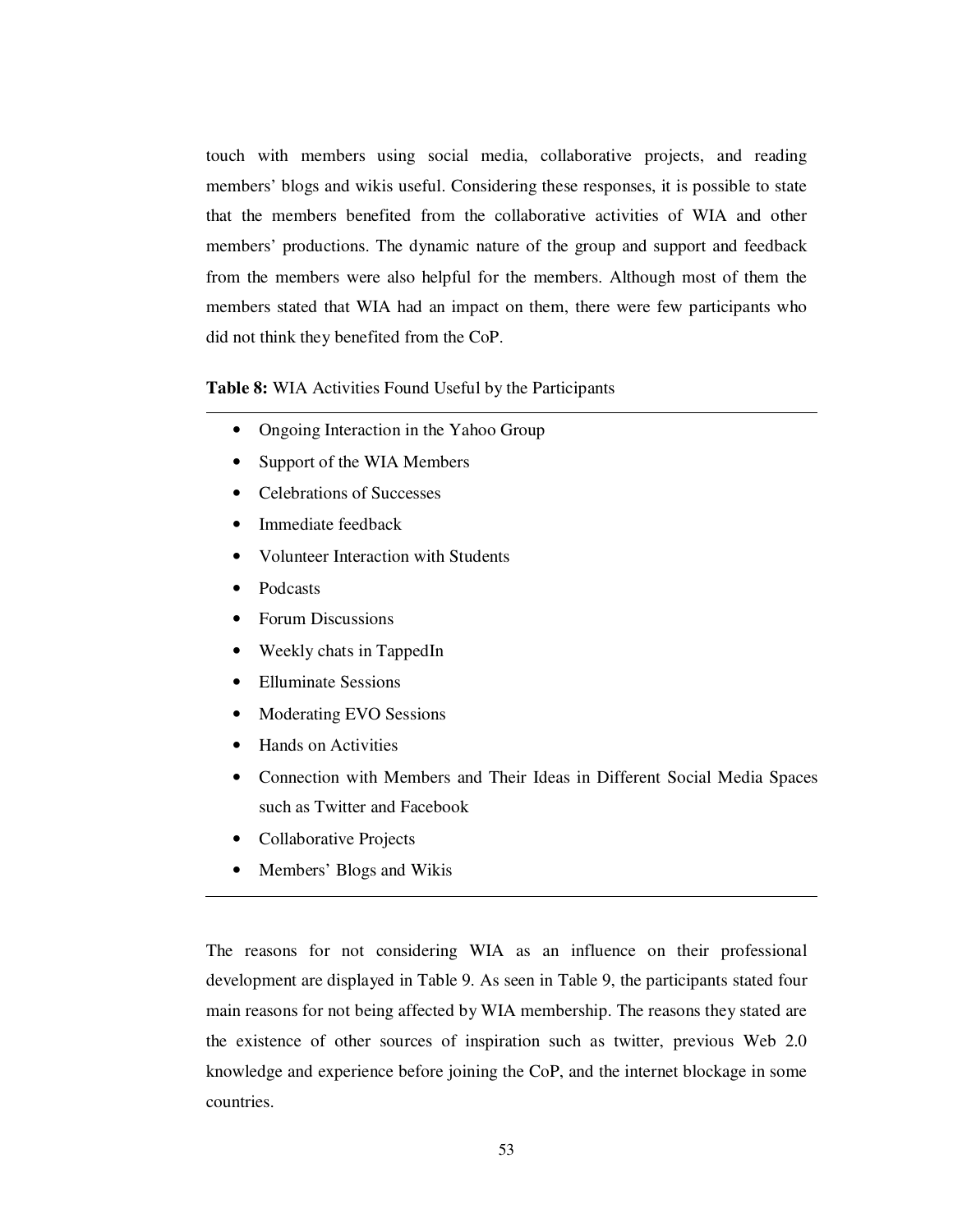The participants' ideas about the advantages of WIA membership are reported in the Table 9. As seen in Table 9, the participants stated four main reasons for not being affected by WIA membership. The reasons they stated are the existence of other sources of inspiration such as twitter, previous Web 2.0 knowledge and experience before joining the CoP, and the Internet blockage in some countries.

**Table 9:** Some Reasons of not Benefiting from WIA

- Existence of Other sources of Inspiration Like Twitter
- Knowing Some of the Web 2.0 Tools Before Joining WIA
- Being a Member of Another CoP
- Internet Blockage in Some countries

The participants' ideas about the advantages of WIA membership are reported in the next section.

## **4.2.4. The Participants' Beliefs Regarding Benefits of Being a WIA Member**

The thirty fifth question was asked to understand the members' beliefs about benefits of WIA membership. The most common responses can be seen in Table 10. As it can be seen in Table 10, various advantages of being a WIA members were listed. The benefits tended to focus on social aspects, professional aspects, Web 2.0 knowledge and aspects related to pedagogy.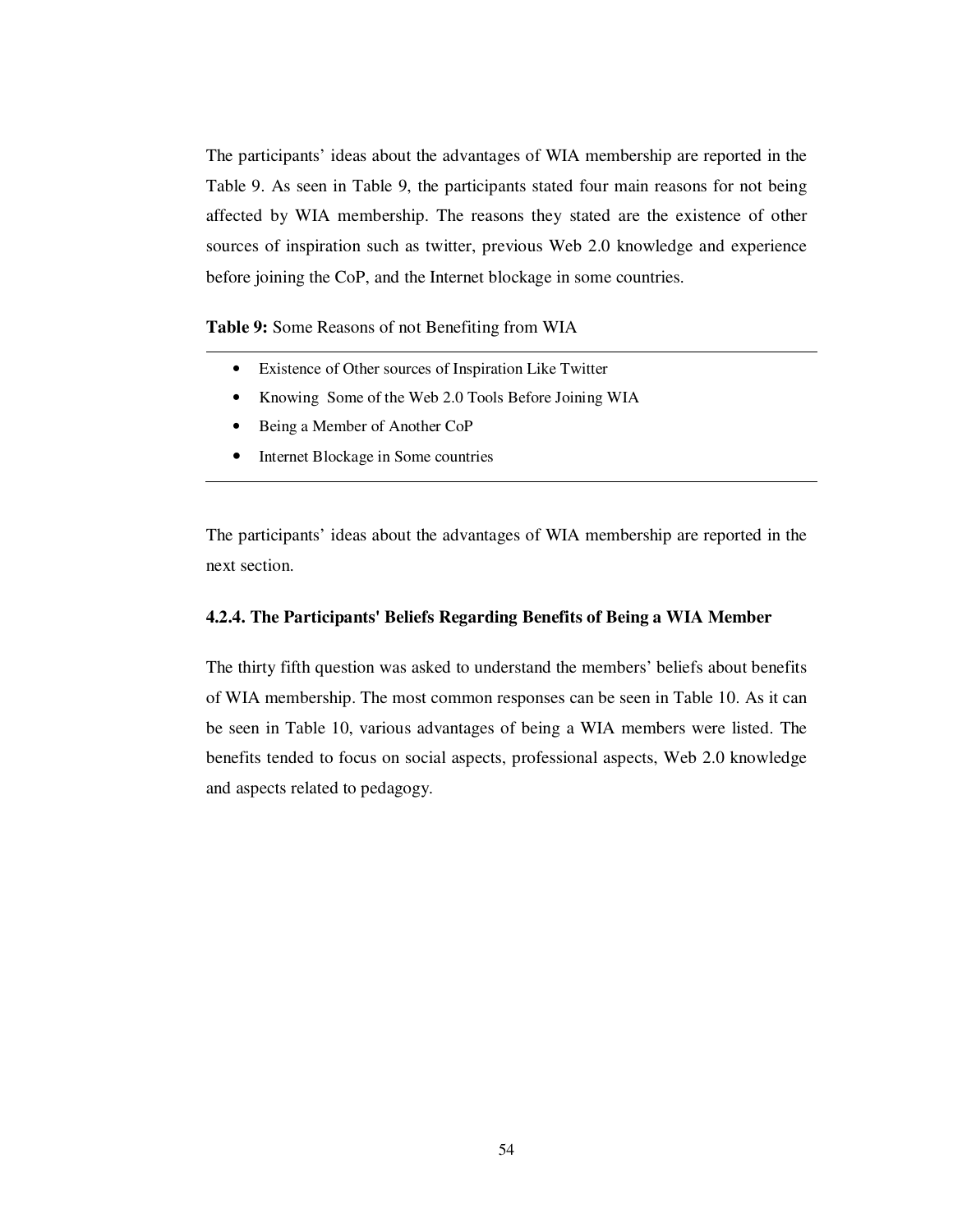**Table 10:** Ideas about the Benefits of Being a WIA Member

## SOCIAL ASPECTS

- Worldwide Friendships/Networking
- Opening classroom doors to the world
- Helping Students to Make Contacts with People from Different Countries
- Making Very Special Friendships with WIA Members
- Constant Interaction and Sharing
- Feeling Validated and Connected
- Immediate Feedback
- Encouragement/Motivation
- Expanding Horizons by Sharing Local Perspectives and Getting in Touch with Global Tendencies Concerning Technology- Mediated Language Teaching/Learning
- Helping the Members to Filter Information

# PROFESSIONAL ASPECTS

- A Big Step in Career
- Keeping Updated in terms of Teaching. and Collaborative Tools

# WEB 2.0 KNOWLEDGE AND COMPETENCY

- Reducing the Fear of Technology
- Introduction to New Tools
- Easy Access to Information
- Helping the Members to Filter info

## PEDAGOGICAL ASPECTS

- Increasing teacher Motivation to Learn and Produce Extra Activities
- Providing the Members with Solutions to Overcome Some Hurdles Related to Web 2.0 Tools
- Changing the Taste of the Learning Process
- Fostering Lifelong Learning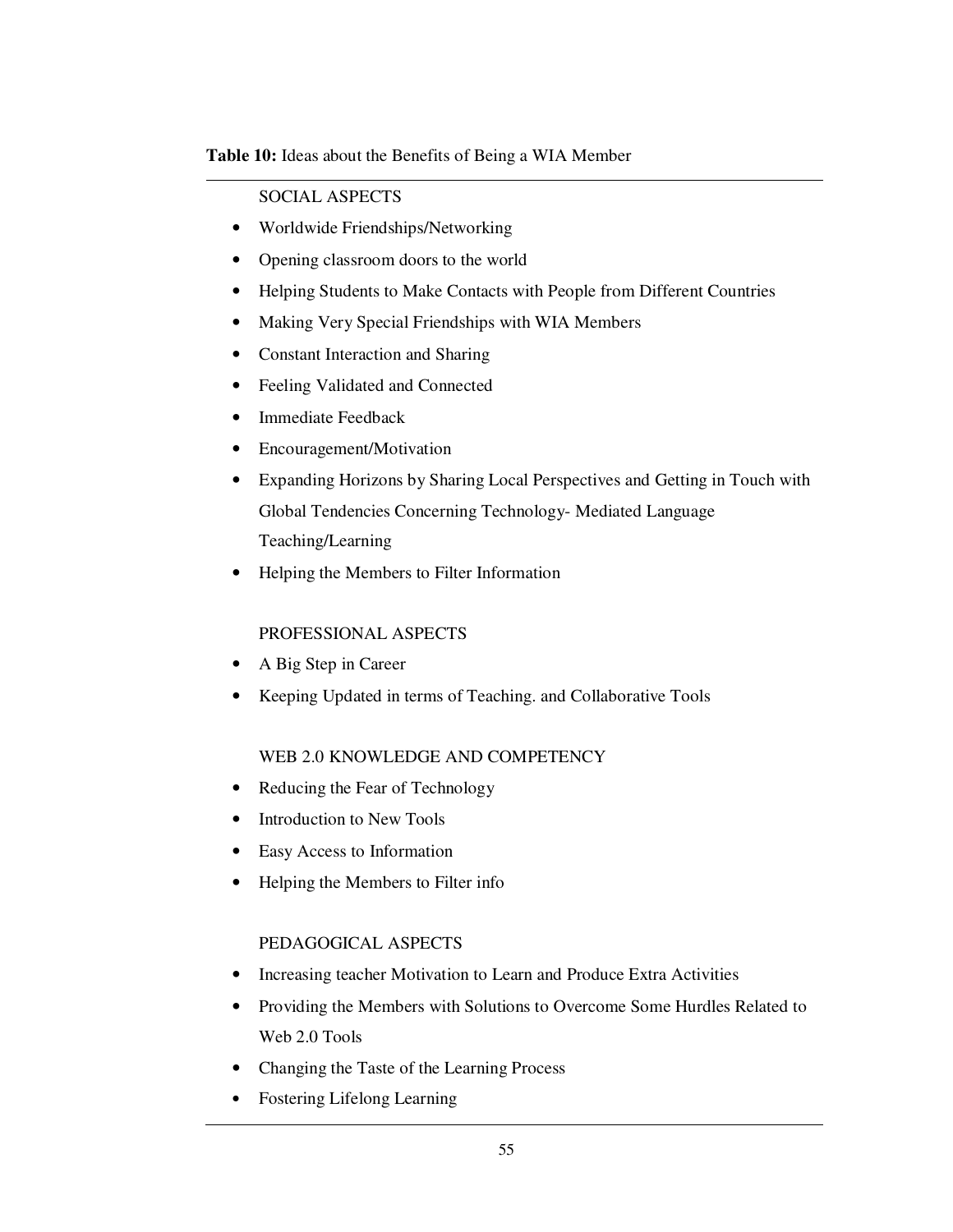Some of the participants wrote detailed descriptions about the advantages which are listed below.

**Participant 72:** The members of this group use Web 2.0 tools very efficiently for their classes and professional developments. Thus, when I have difficulties or doubts about using these tools, they help me to solve the problems. Moreover, most the Webheads members are academicians and they are aware of the importance of professional development. Finally, they really respect what you do and help you to improve yourself without discouraging you.

**Participant 47:** This group allows me to keep informed and trained in the of Web 2.0 for EFL. I'm able to get help, ask questions and share experience with colleagues from all over the world in an easy and friendly way. There's always a member ready to collaborate of search for information one needs.

**Participant 74:** You always learn something from exchanging experiences. It's a global community, so you not only learn something about teaching and learning, but also about other countries, languages, and cultures in the world. I also feel connected to the world and to the profession. I feel like WIA also gives us a cause, and develops our awareness of advocacy for teaching languages through technology.

**Participant 65:** Constant source of inspiration and it has helped me to:

- become aware of the importance of integrating Web 2.0 tools
- learn about new tools and opportunities for teaching development
- try to find new solutions when different members pose a question
- profit from the findings shared by other members
- participate in cross cultural projects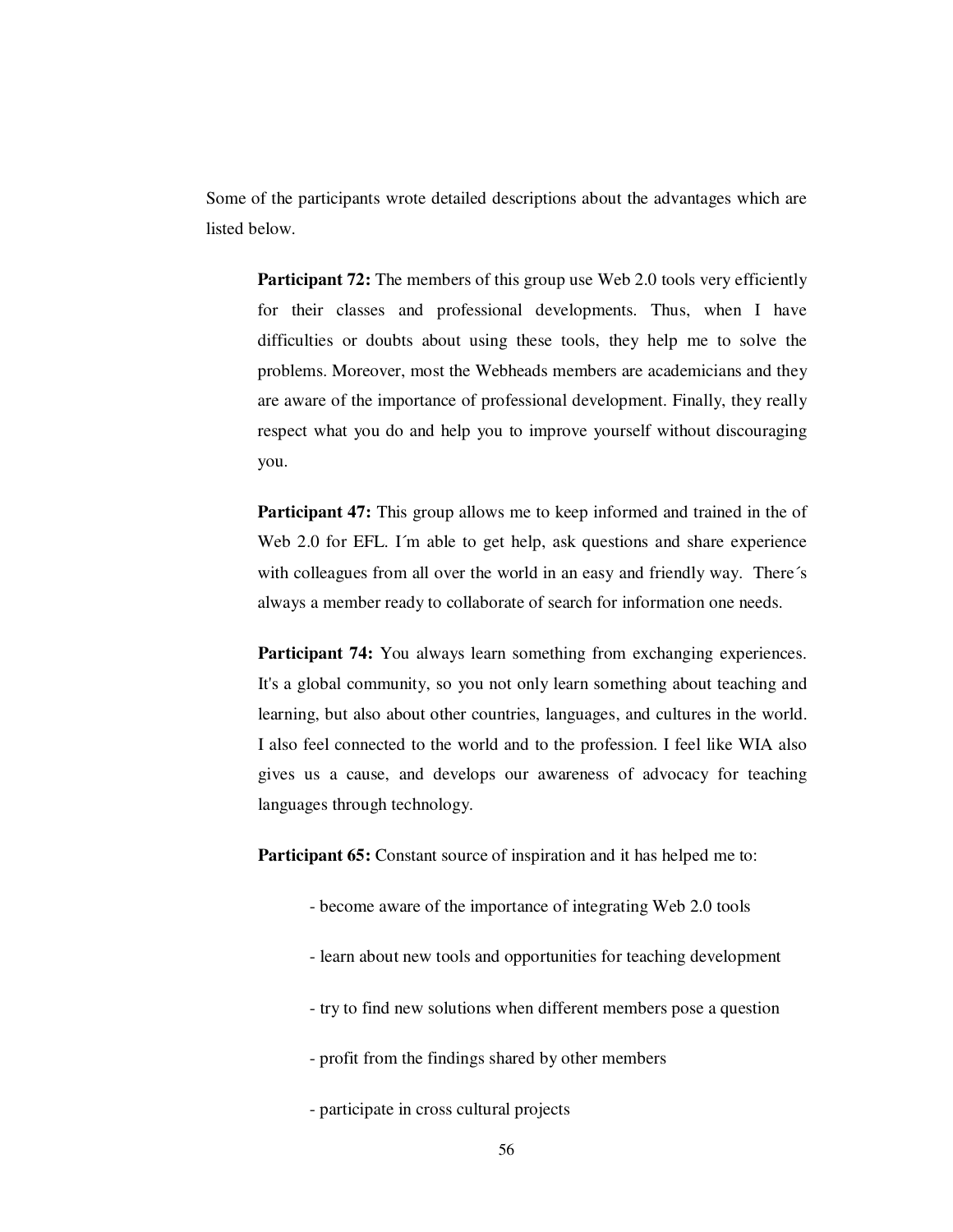- reflect on my teaching practice
- develop a sense of community

As it can be understood from the participants' responses above, the main benefits of WIA membership are related to the attitudes of the participants to share ideas and reflect upon experiences related to both Web 2.0 use and teaching ideas in a way that motivates the members, making global friendships, feeling connected, and community building. Disadvantages of WIA membership will be explained in the next item.

# **4.2.5. The Participants' Beliefs Regarding Disadvantages of Being a WIA Member**

The thirty sixth question was asked to understand the members'beliefs about being a WIA member. The most common responses can be seen in Table 11. As seen in Table 11, the participants stated nine main reasons about disadvantages of WIA membership. The reasons they stated are related to privacy, time management, internet restrictions in some countries, feeling overwhelmed with the amount of information, dominance of some group members, addiction, language difficulty, promoting individual teacher action.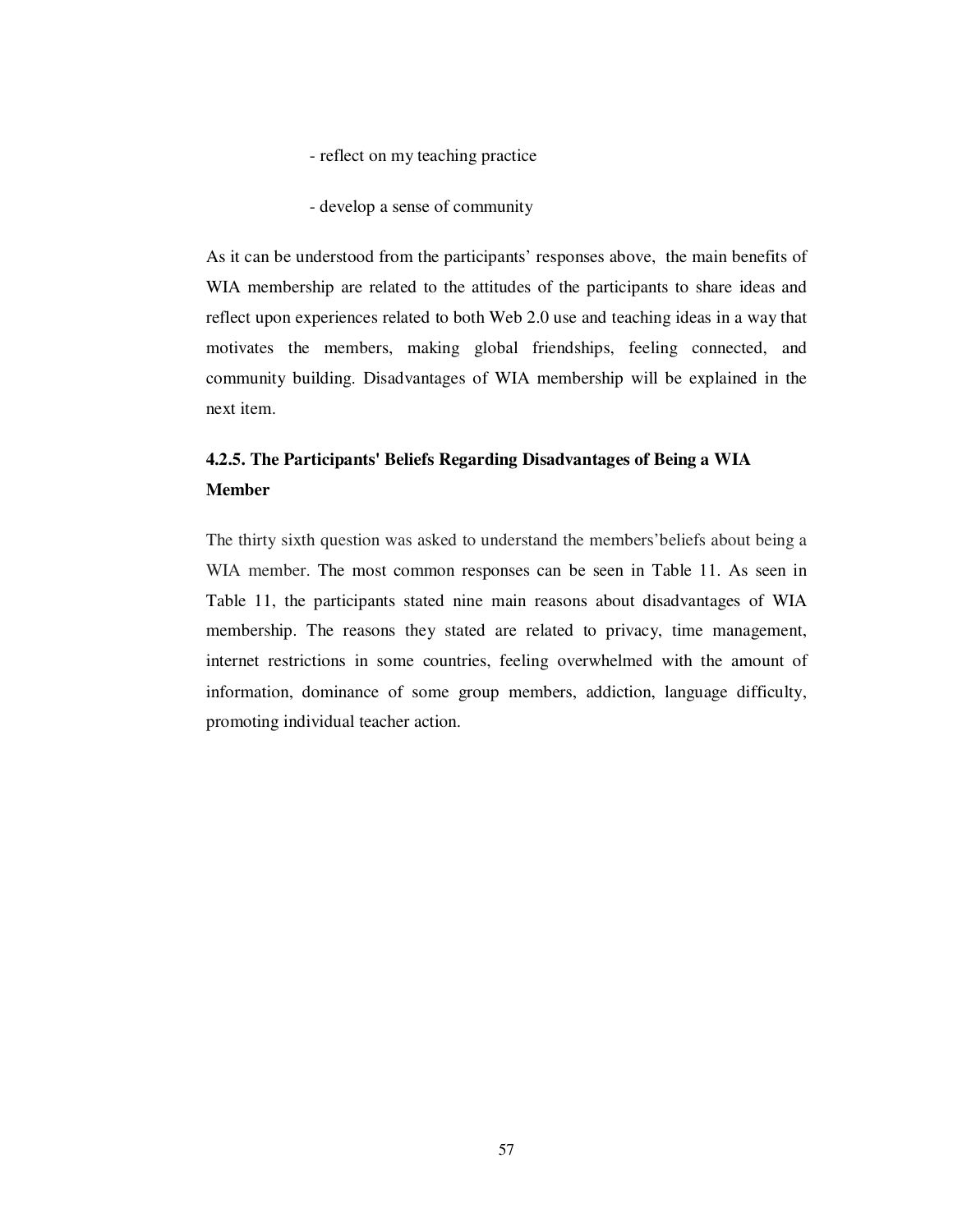**Table 11:** Ideas about Disadvantages of Being a WIA Member

- Privacy on the Internet
- Time Management
- Net Restrictions
- **Irrelevant Posts**
- Feeling Overwhelmed with the Amount of E-mails and Info
- Dominance of Some People in the Group
- Causing Addiction
- Language Used in the Posts
- Promoting Individual Teacher Action rather than Institutional or Team-Based Action

Some of the participants' responses reveal the aspects in the table in detail.

**Participant 4:** Sometimes, you may be too busy to follow the e-mail messages and in those days you can choose the daily e-mail option and you can follow later.

**Participant 49:** Membership in WIA can, at times, lead one to think that unless he or she knows about everything that is discussed and is proficient in using it, one is ill-trained in educational technology. This is, of course, not true—and most experienced WIA members would say that it is not true: being a Webhead is an attitude, not a standard to be achieved

**Participant 68:**Some of the posts on the group forums are irrelevant and I have to wade through these to find those I consider relevant and useful. Thought occasionally some of the irrelevant ones may lead me to something new and interesting as well.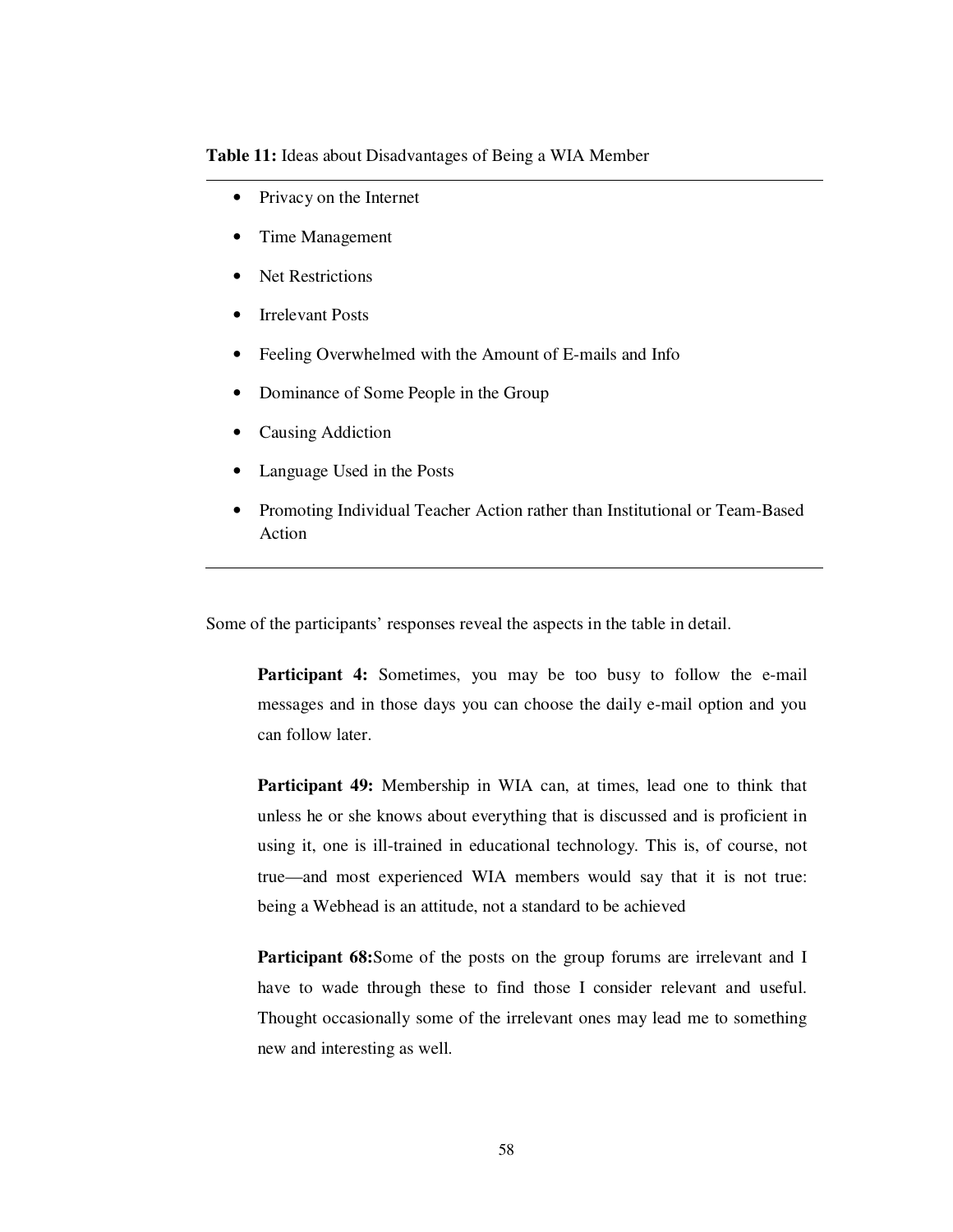As stated by the participants, following e-mails, irrelevant posts, and de-motivation. Although they were listed as some of the disadvantages, the participants themselves, underlined that these disadvantages can be turned into advantages if some other alternative options such as choosing daily e-mail digest options are tried and different perspectives are gained through the membership. The members' beliefs on the effects of WIA membership on teaching and professional development are going to be explained in the next item.

# **4.3. WIA Members' Beliefs on The Effect of Membership on Their Classroom Teaching and Professional Development**

# **4.3.1. Beliefs of WIA Members on The Effect of Membership on Classroom Teaching**

The tenth, eleventh, and fourteenth, items were asked to understand WIA members' beliefs on the impact of membership on teaching. In order to analyze participants' responses in detail, frequency of the responses to each question are reported in tables which were copied from PASS-W program after the data analysis procedure.

Responses to the tenth item can be seen in the following table (See Table 12). Five main responses were given by the respondents in item 10 asking whether WIA has had an impact on the awareness of the participants' awareness of the teaching and learning opportunities through Web 2.0 tools. 60,8% of the participants strongly agreed and 30,4% of them agreed with the statement. 6,3 % of them were not sure and 2,5% disagreed with the statement about about teaching and learning opportunities through Web 2.0 tools.

| <b>Table 12:</b> The Distribution of the Answers Given to Item 10 |
|-------------------------------------------------------------------|
|-------------------------------------------------------------------|

|                | <b>Frequency</b> | Percent |  |
|----------------|------------------|---------|--|
| Strongly agree | 48               | 60,8    |  |
| Agree          | 24               | 30,4    |  |
| Not decided    |                  | 6,3     |  |
| Disagree       |                  | 2,5     |  |
| <b>Total</b>   | 79               |         |  |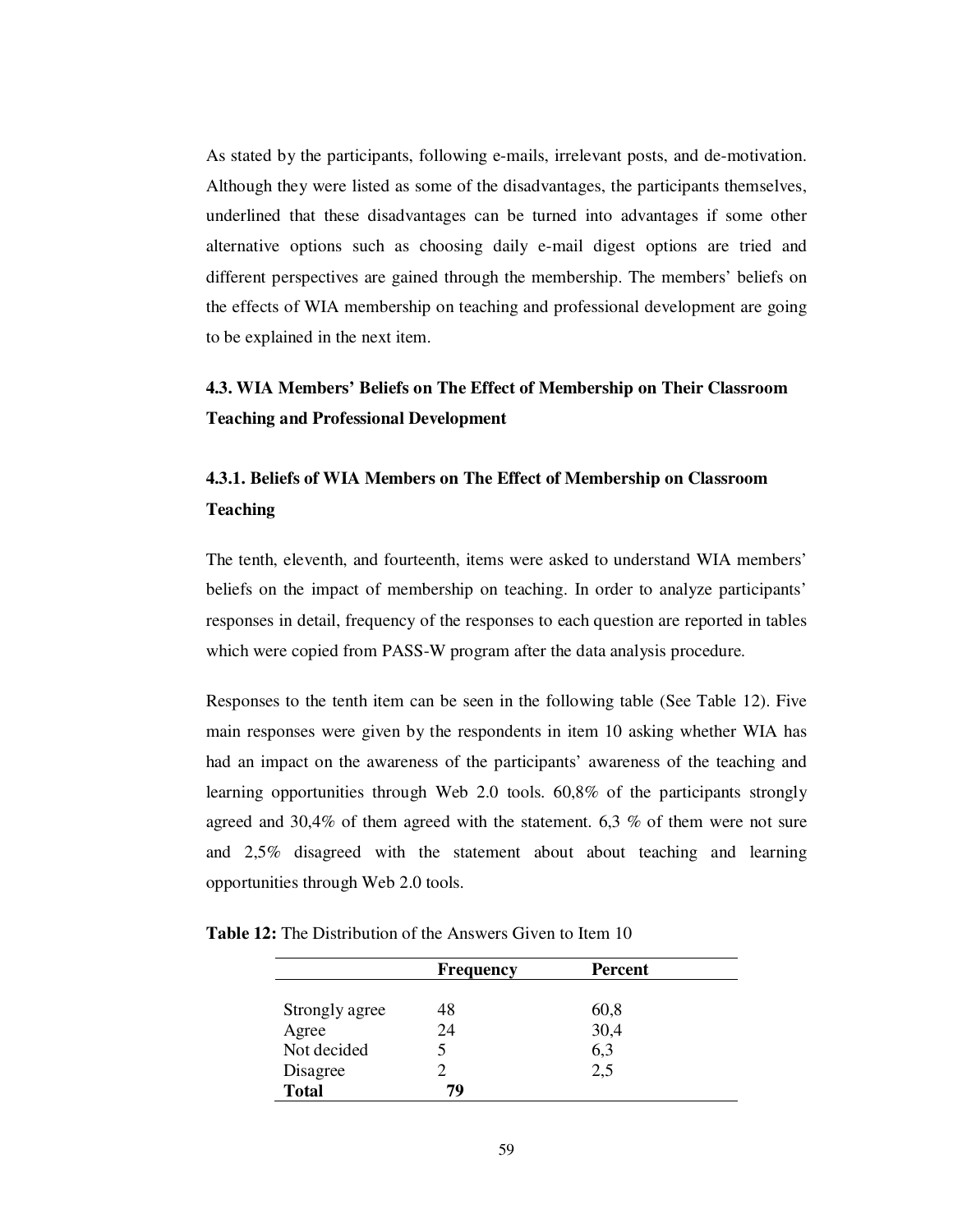Responses to the eleventh item can be seen in the following table (See Table 13). As displayed in Table 13, all of the options were chosen by the participants when asked whether WIA membership has affected their teaching practice. 68,4% of the participants strongly agreed and 27,8% of them agreed with the statement. 1,3 % of them were not sure and 2,5% disagreed with the statement about the impact of WIA membership on their teaching practice.

|                | <b>Frequency</b> | <b>Percent</b> |  |
|----------------|------------------|----------------|--|
|                |                  |                |  |
| Strongly agree | 54               | 68,4           |  |
| Agree          | 22               | 27,8           |  |
| Not decided    |                  | 1,3            |  |
| Disagree       |                  | 2,5            |  |
| <b>Total</b>   | 79               | 100            |  |

**Table 13:**The Distribution of the Answers Given to Item 11

Responses to the fourteenth item can be seen in the following table (See Table 14). When the responses to the fourteenth question asking whether WIA membership has increased the awareness level of the participants about the problems in the Web 2.0 use and their solutions, the participants gave four main answers. 39,2% of subjects strongly agreed with the statement, 51,9% agreed with the statement. 5,1% of the participants were unsure and only 3,8% disagreed with the statement. Responses gathered from this item indicate that all the subjects believe that WIA has been helpful for classroom teaching.

|                | <b>Frequency</b> | <b>Percent</b> |
|----------------|------------------|----------------|
|                |                  |                |
| Strongly agree | 31               | 39,2           |
| Agree          |                  | 51,9           |
| Not decided    |                  | 5,1            |
| Disagree       |                  | 3,8            |

**Total 79 100** 

**Table 14:** The Distribution of the Answers Given to Item 14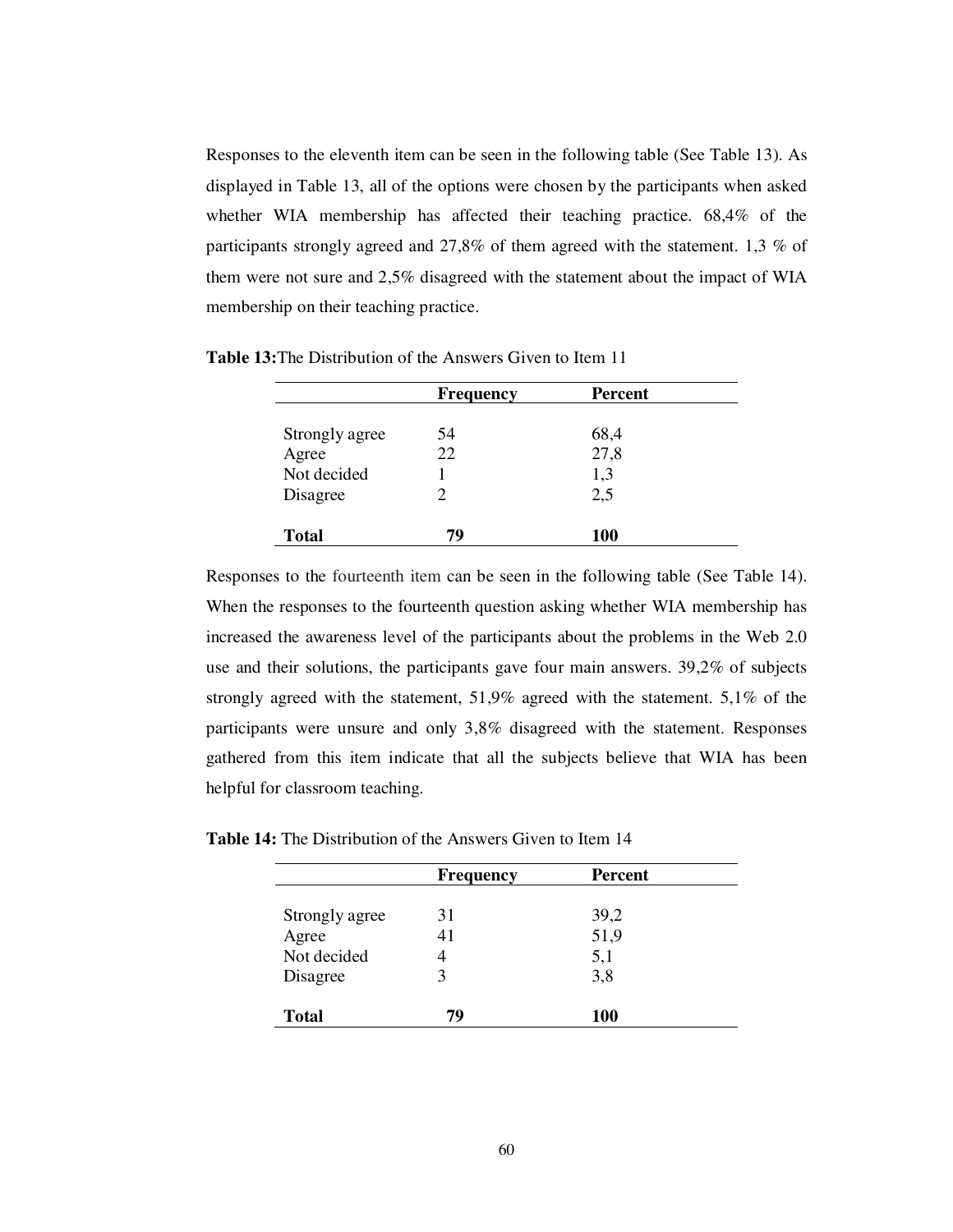# **4.3.2. Beliefs of WIA Members on The Effect of Membership on Professional Development**

The eighth, ninth, twelveth, and eighteenth items were asked to understand WIA members' beliefs on the impact of membership on professional development. For the purpose of analyzing student responses in detail, frequency of the responses to each question are reported in tables which are copied from PASS-W program after the data analysis procedure. Responses to the eigth item can be seen in the following table (See Table 15). As shown in the Table 15, the participants chose all five of the options when asked whether WIA membership has had an impact on managining the amount of information or not. 60,8% of the participants strongly agreed and 30,4% of them agreed with the statement. 5,1 % of them were not sure and 2, 5% disagreed with the statement the effect of WIA on handling the increasing amount of information. Only 1,3% of the participants disagreed.

|                | <b>Frequency</b> | <b>Percent</b> |  |
|----------------|------------------|----------------|--|
| Strongly agree | 48               | 60,8           |  |
| Agree          | 24               | 30,4           |  |
| Not decided    |                  | 5,1            |  |
| Disagree       |                  | 2,5            |  |
| <b>Total</b>   | 79               | <b>100</b>     |  |

**Table 15:** The Distribution of the Answers Given to Item 8

Responses to the ninth item can be seen in the following table (See Table 16). When the participants were asked whether WIA membership has had an impact on their filtering ability, the subjects gave five main responses. 35,4% of them strongly agreed, 36,7% agreed, and 20,3% of them were unsure. 6,3% of them disagreed and only 1,3% strongly disagreed with the statement asking them to evaluate whether WIA eases filtering information or not.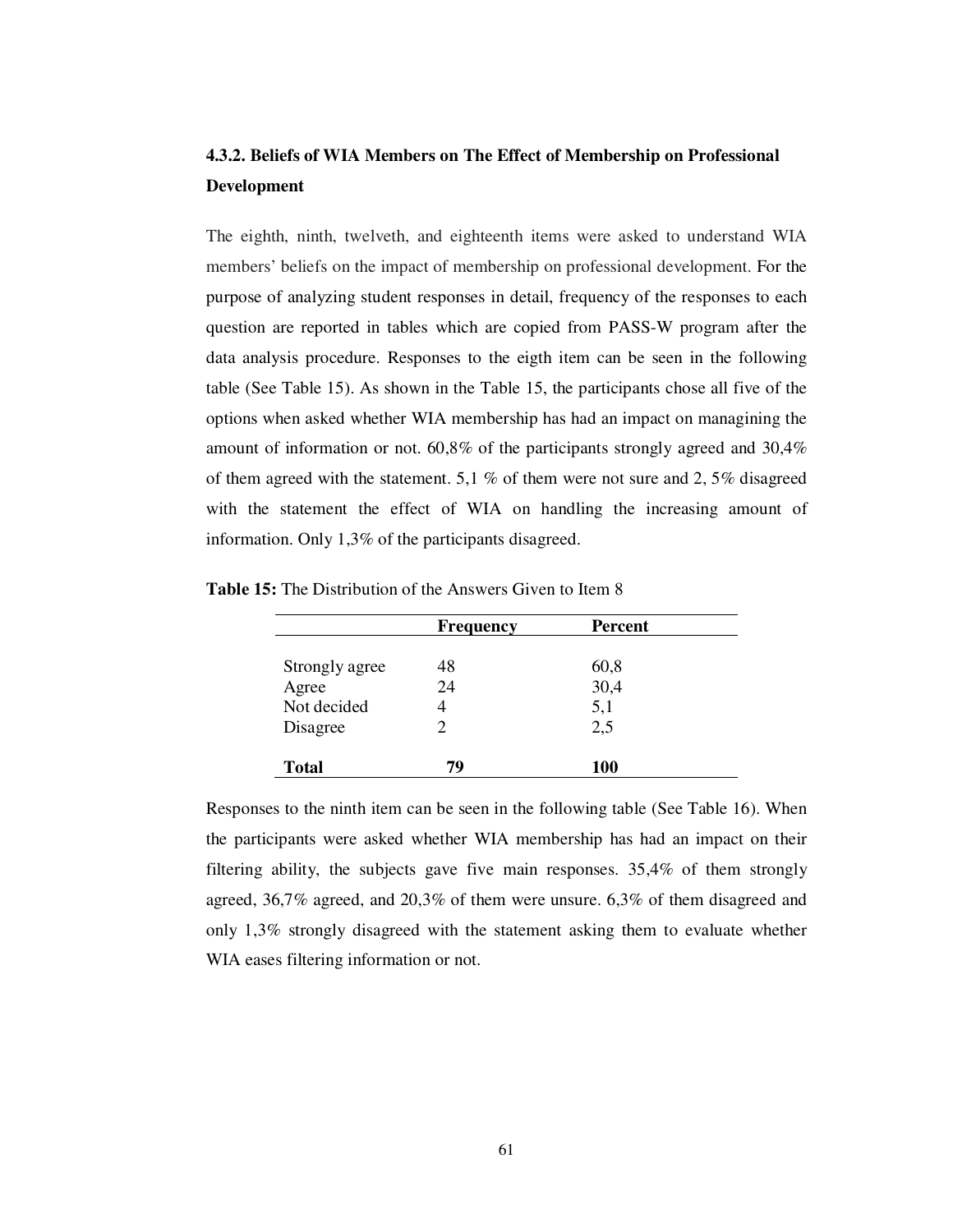|                   | <b>Frequency</b> | <b>Percentage</b> |
|-------------------|------------------|-------------------|
|                   |                  |                   |
| Strongly agree    | 28               | 35,4              |
| Agree             | 29               | 36,7              |
| Not decided       | 16               | 20,3              |
| Disagree          | 5                | 6,3               |
| Strongly disagree |                  | 1,3               |
|                   |                  |                   |
| <b>Total</b>      | 79               | 100%              |

**Table 16:** The Distribution of the Answers Given to Item 9

Responses to the twelveth item are displayed in the following table (See Table 17). As seen in the Table 17, all of the options were chosen by the participants chose when the participants were asked whether WIA membership has had an impact on their control over professional development or not. 44,3% of the participants strongly agreed and 40,5% of them agreed with the statement. 11,4 % of them were unsure and 2,5% disagreed. Only 1,3% of the participants disagreed with the statement the effect of WIA on handling the increasing amount of information.

|                   | <b>Frequency</b> | <b>Percentage</b> |
|-------------------|------------------|-------------------|
| Strongly agree    | 35               | 44,3              |
| Agree             | 32               | 40,5              |
| Not decided       | 9                | 11,4              |
| Disagree          |                  | 2,5               |
| Strongly disagree |                  | 1,3               |
| <b>Total</b>      | 79               | $100\%$           |

**Table 17:** The Distribution of the Answers Given to Item 12

Responses to the eighteenth item can be seen in the following table (See Table 18). As shown in Table 18, most of the participants (64,6% ) strongly disagreed and 25,3% agreed with the reverse item asking whether WIA has been helpful in their professional development or not. 8,9% of them disagreed and only 1,3% strongly disagreed. When the responses to the reverse item (item 12) are considered, the results obtained from this item can be considered to be in parallel with the findings.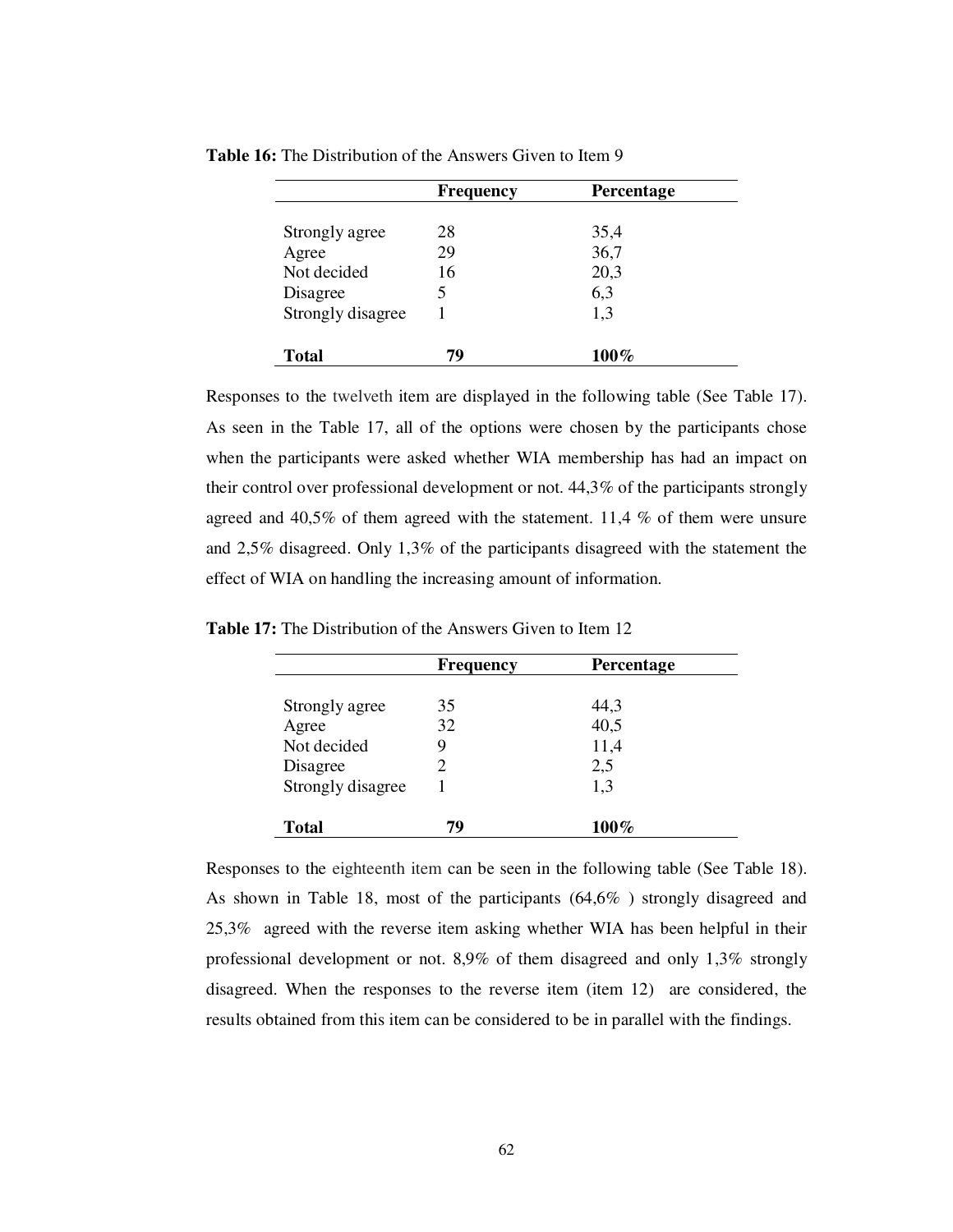|                   | <b>Frequency</b> | <b>Percentage</b> |
|-------------------|------------------|-------------------|
| Strongly agree    |                  | 1,3               |
| Agree             |                  | 8,9               |
| Disagree          | 20               | 25,3              |
| Strongly disagree | 51               | 64,6              |
| <b>Total</b>      | 79               | 100%              |

**Table 18:** The Distribution of the Answers Given to Item 18

#### **4.4. Frequency of The Web 2.0. Tools Used by The Members**

The nineteenth, twentieth, twentyfirst, twentysecond, twentythird, twentyfourth, twentyfifth, twentysixth, twentyseventh, twentyeighth, twentyninth, and thirteth items were asked to identify the most prequently used Web 2.0. tools in classroom teaching and professional development. The responses of the participants about the frequency of the Web 2.0 tools in in classroom teaching are reported in Appendix 2. As it can be seen in Appendix B, the most frequently used Web 2.0 tools are found out to be social bookmarking services, learning management systems, rss feed readers, blogs, and content management systems.

# **4.5. The Web 2.0. Tools Used by The Participants in Classroom Teaching and for Professional Development**

In order to find out the Web 2.0 tools utilized by WIA members in their classroom teaching and professional development the participants were asked the thirty first and thirty second items. The responses of the participants about the frequency of the Web 2.0 tools in in professional development were reported on seperate tables which can be seen in Appendix B and Appendix C.

#### **4.5.1. The Web 2.0. Tools Used by The Participants in Classroom Teaching**

In order to understand the frequency of Web 2.0 tools used by the subjects in their classroom teaching, the subjects were asked the thirty first question about how frequently they used each Web 2.0 tool. The responses of the participants about the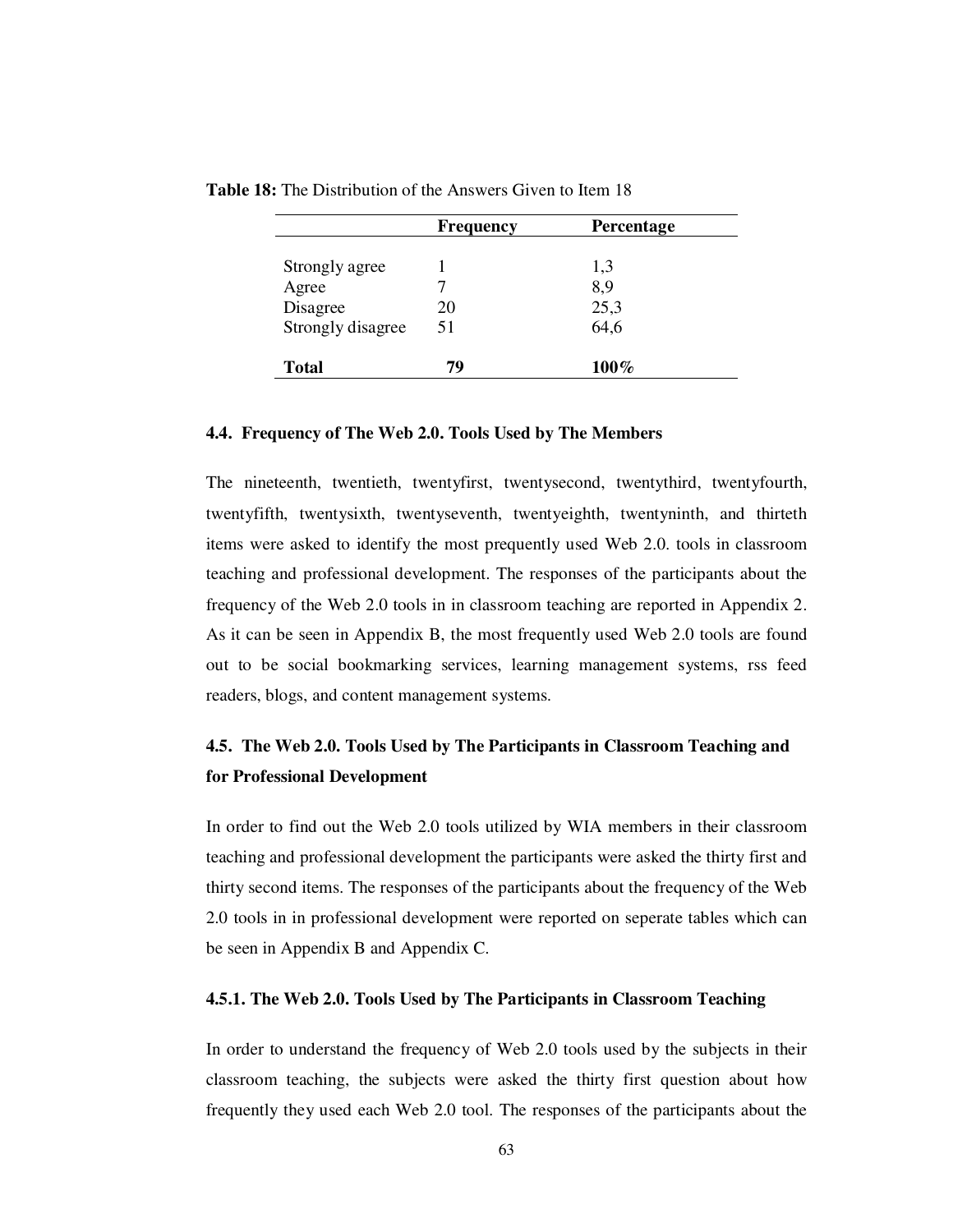frequency of the Web 2.0 tools in in classroom teaching are reported on the tables in the Appendix B. As it can be understood from Appendix B, the most common web 2.0 tools of the participants in classroom teaching were wikis, blogs, e-mail groups, and podcasts. The least used tools are rss portals, and class backchannel tools

# **4.5.2. The Web 2.0 Tools Used by The Participants for Professional Development**

In order to understand the frequency of Web 2.0 tools used by the participants in their professional development, the subjects were asked the thirty second question about how frequently they used each web 2.0 tool. The responses of the participants about the frequency of the Web 2.0 tools in in professional development were reported on the tables in Appendix C. As it can be understood from Appendix C, the most frequently used Web 2.0 tools of the WIA members in professional development were e-mail groups, blogs, wikis, forums, and facebook. The least used tools are rss portals, and other tools.

# **4.6. WIA Members' Beliefs on The Impact of WIA Membership on Their Competencies and Use of Web 2.0. Tools**

The fourth, seventh, thirteenth, fifteenth, sixteenth, seventeenth, thirty third questions were asked in order to reveal the effects of WIA membership on their beliefs related to the their ideas regarding the Web 2.0 use and competencies. Responses to the seventh, thirteenth, fifteenth, sixteenth items were reported in the tables below (See Table 19, Table 20, Table 21, Table 22, Table 23 and Table 24. )

As seen in Table 19, 58.2% of the participants strongly agreed and 35,4% of them agreed with the statement asking them to evaluate their awareness level of web 2.0 tools as a result of belonging to WIA. 3.8% of the participants were unsure about this issue. The percentage of the participants who disagreed and strongly disagreed was the same  $(1,3\%)$ .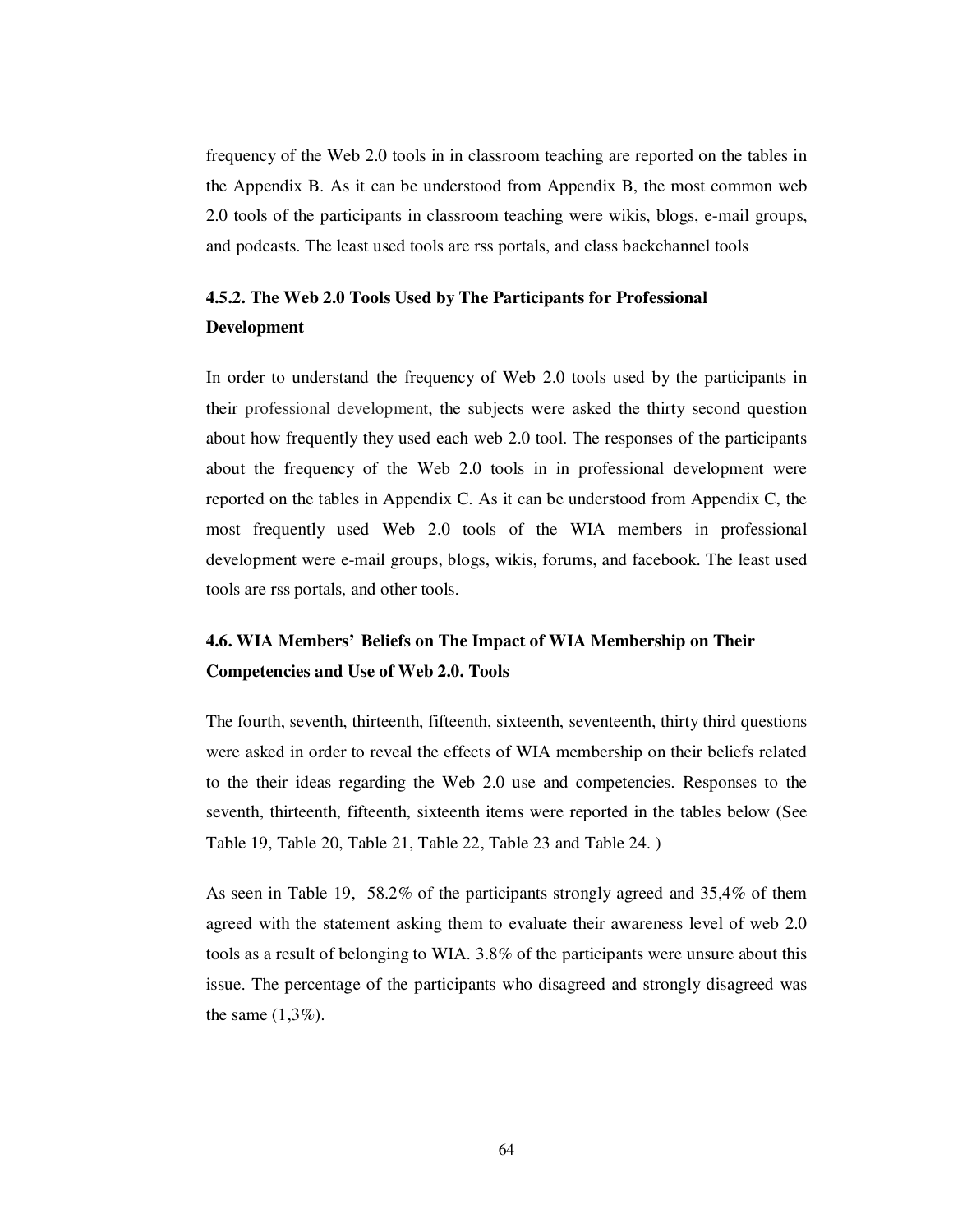|                   | <b>Frequency</b> | Percentage |
|-------------------|------------------|------------|
| Strongly agree    | 46               | 58,2       |
| Agree             | 28               | 35,4       |
| Not decided       | 3                | 3,8        |
| Disagree          |                  | 1,3        |
| Strongly disagree |                  | 1,3        |
| <b>Total</b>      | 79               | $100\%$    |

**Table 19:** The Distribution of the Answers Given to Item 7

Responses to the thirteenth item are reported in Table 20. As seen in Table 20, all of the options were chosen by the participants in item 13 asking whether they felt good at choosing the right Web 2.0 tools as a result of interaction with WIA. The majority of the respondents (% 51,9) agreed, and 34,2 % strongly agreed, and 3,8% disagreed with the statement. The percentage of the subjects who were not sure was only 10,1%.

**Table 20:** The Distribution of the Answers Given to Item 13

|                | <b>Frequency</b> | <b>Percent</b> |  |
|----------------|------------------|----------------|--|
|                |                  |                |  |
| Strongly agree | 27               | 34,2           |  |
| Agree          | 41               | 51,9           |  |
| Not decided    | 8                | 10,1           |  |
| Disagree       |                  | 3,8            |  |
|                |                  |                |  |
| <b>Total</b>   | 79               | 100            |  |

Responses to the fifteenth item can be seen in Table 21. The responses to the fifteenth question indicate most of the subjects think that they are actively involved in WIA activities. 43% of the subjects strongly agreed, 45,6% agreed and 8,9% of them were not sure. Only 2,5% of the subjects disagreed.

**Table 21:** The Distribution of the Answers Given to Item 15

|                | <b>Frequency</b> | Percentage |
|----------------|------------------|------------|
| Strongly agree | 34               | 43,0       |
| Agree          | 36               | 45,6       |
| Not decided    |                  | 8,9        |
| Disagree       | 2                | 2,5        |
| <b>Total</b>   | 79               | 100%       |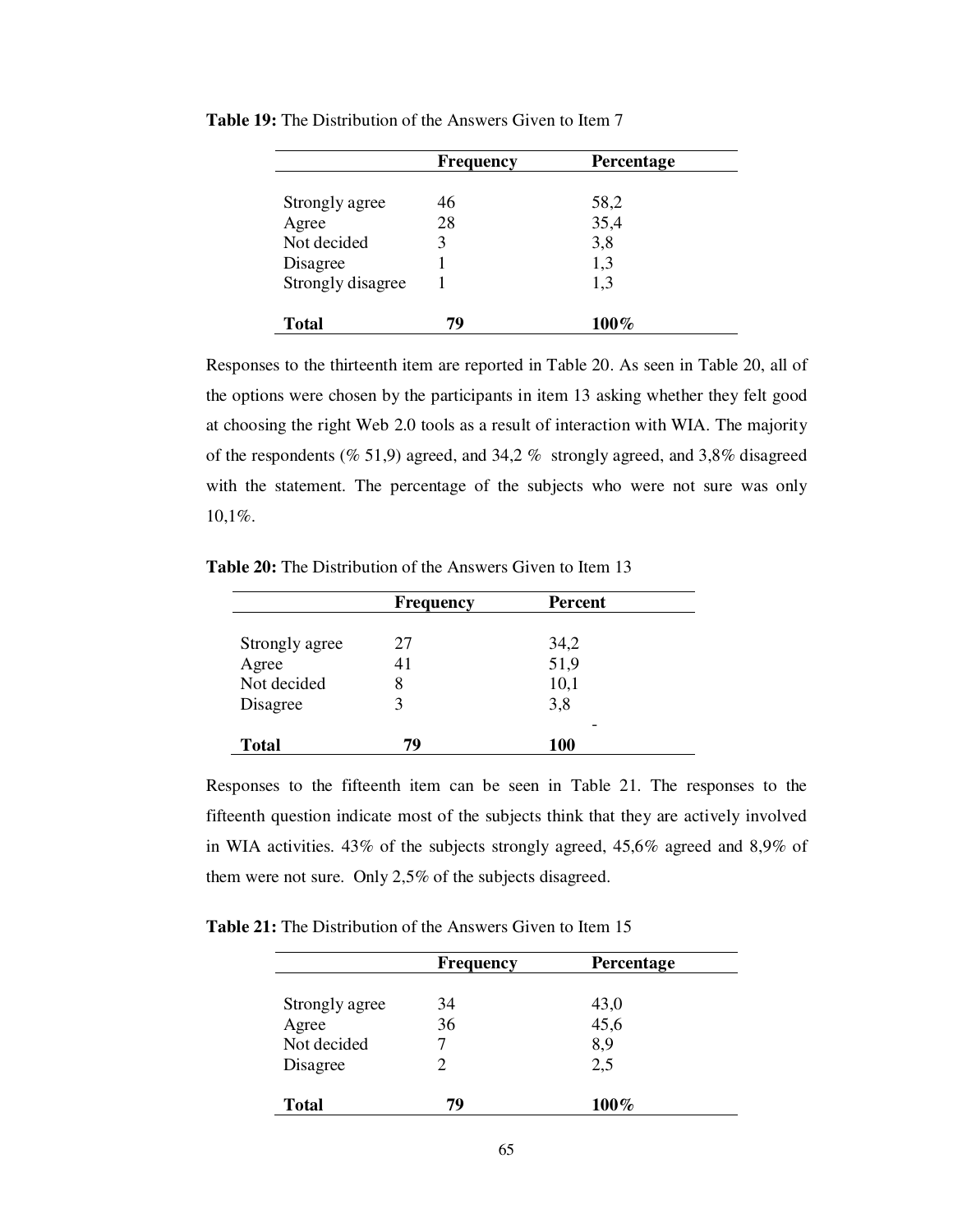Responses to the sixteenth question can be seen in Table 22. When the responses to the sixteenth item are considered, it is obvious that most of the participants (58,2%) strongly agreed and 36,7% of them agreed with the statement asking whether WIA membership has impacted their Web 2.0 use in classroom teaching, and 2,5 % of them were unsure. The participants who disagree with the item was only 2,5%.

|                | <b>Frequency</b> | <b>Percent</b> |  |
|----------------|------------------|----------------|--|
|                |                  |                |  |
| Strongly agree | 46               | 58,2           |  |
| Agree          | 29               | 36,7           |  |
| Not decided    |                  | 2,5            |  |
| Disagree       |                  | 2,5            |  |
| <b>Total</b>   | 79               | 100            |  |

**Table 22:** The Distribution of the Answers Given to Item 16

Responses to the seventeenth question are reported in the following table (See Table 23). As seen in Table 23, when the reverse item of the statement 13 was asked to the subjects in statement 17, the majority of the participants (28,8% and 57,5% ) strongly disagreed and disagreed, 10,1% agreed and 2,5% of the participants were not sure. Only 5,1% of them strongly agreed with this statement. The frequency of the answers of this statement, indicate that the results are parallel to the results of the thirteenth item as the majority agreed with the positive statement and disagreed with the negative one.

|                   | <b>Frequency</b> | Percentage |  |
|-------------------|------------------|------------|--|
|                   |                  |            |  |
| Strongly agree    |                  | 5,1        |  |
| Agree             | 8                | 10,1       |  |
| Not decided       |                  | 2,5        |  |
| Disagree          | 43               | 54,4       |  |
| Strongly disagree | 22               | 27,8       |  |
|                   |                  |            |  |
| <b>Total</b>      | 79               | $100\%$    |  |

**Table 23:** The Distribution of the Answers Given to Item 17

When the participants were asked the tools they use as a result of interacting with WIA members, they they stated that they used various tools because of being a WIA member. The most common ones are reported to be wikis blogs email groups and forums. The least common tools are found out to be RSS feed readers, other tools,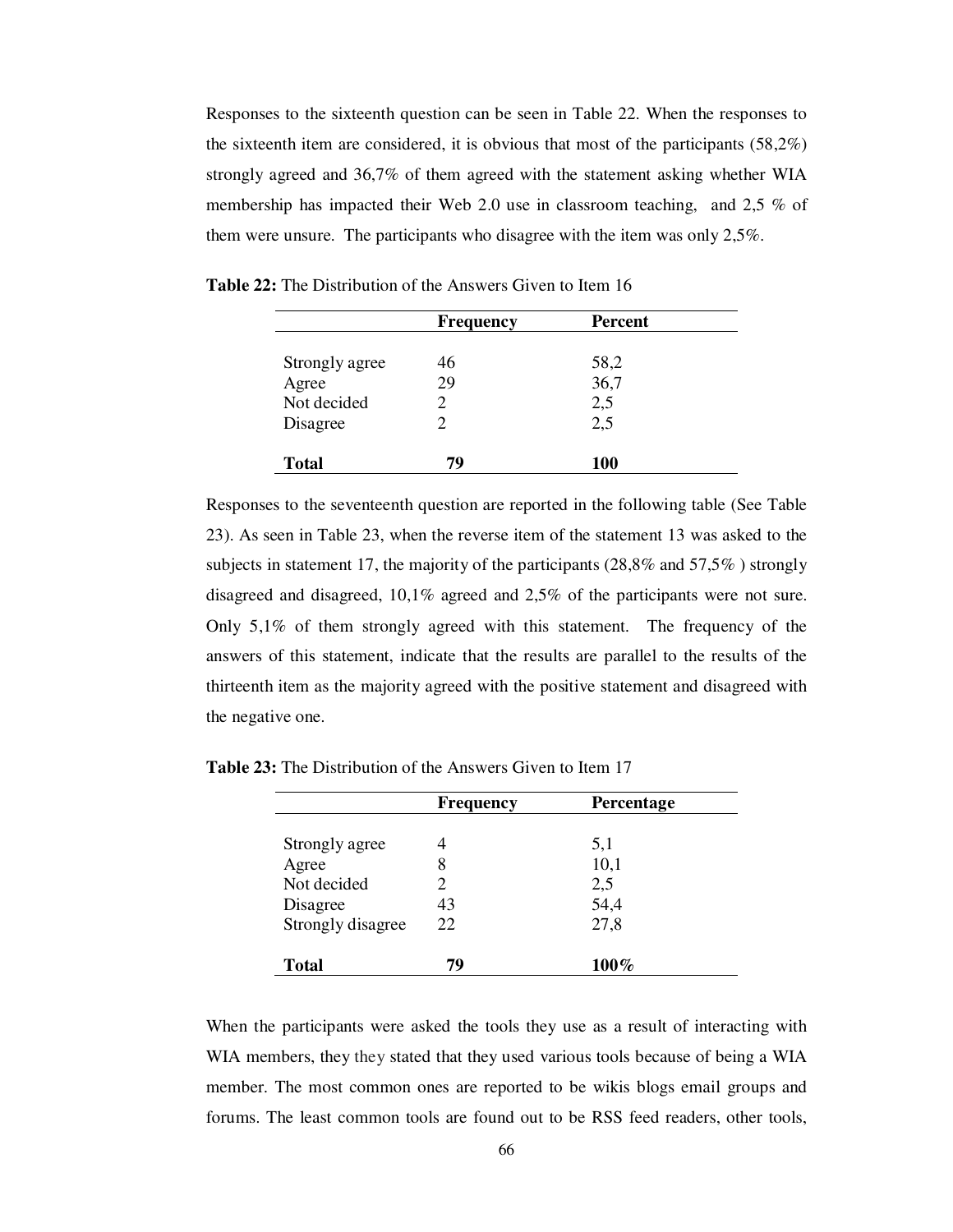and RSS portals. Responses to the forty first item are listed in the table below (See Table 24). As it can be seen in Table 24, the participants stated many aspects of their progress in the use of Web 2.0 tools as a result of interacting with WIA members, and involvement in WIA. They gave three main responses related to Web 2.0. competencies, confidence building, and professional development and career. The ideas of the following participants are parallel to the finding.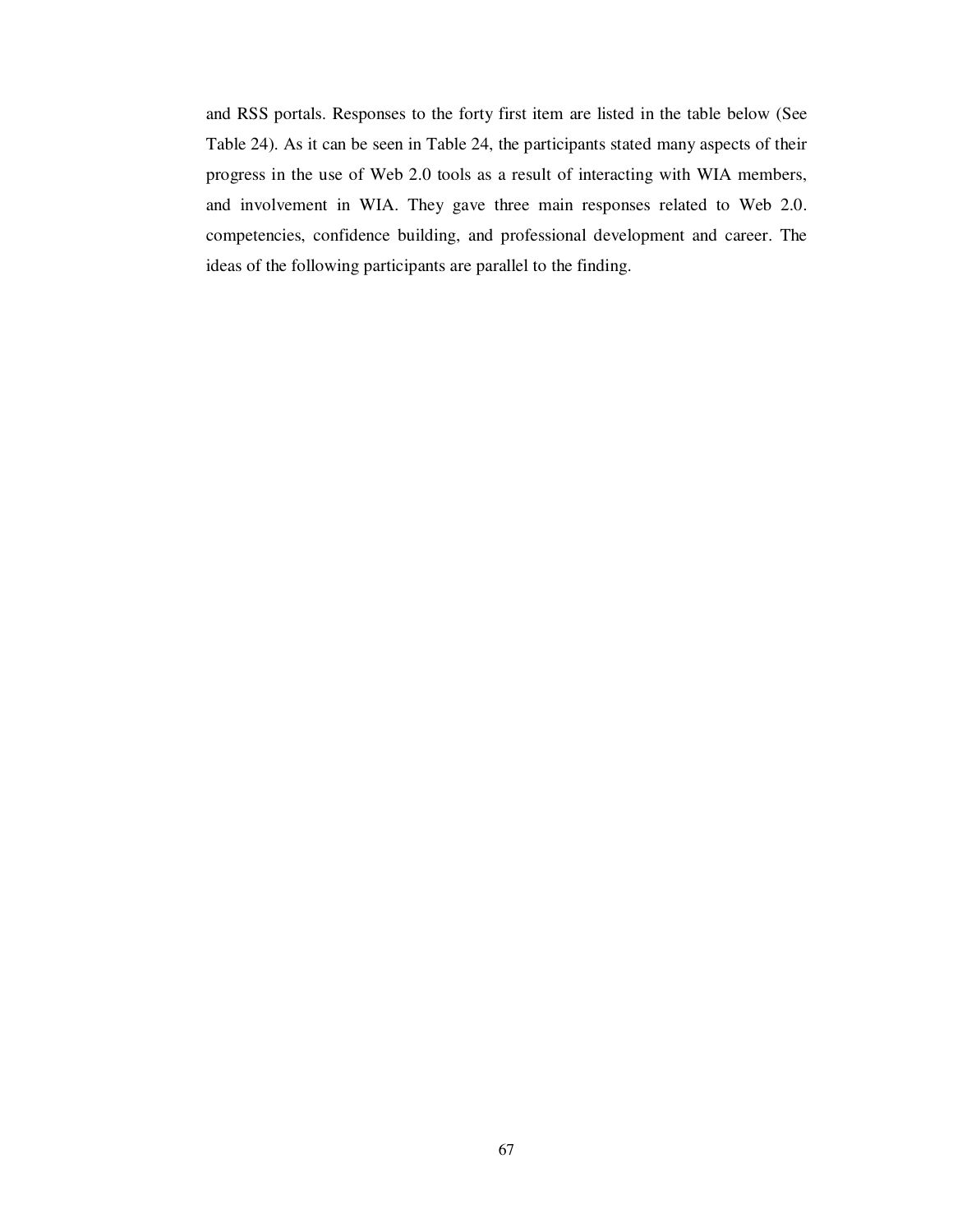**Table 24:** Ideas about Progress in the Use Web 2.0 Tools as a Result of Interaction with WIA

### WEB 2.0 COMPETENCIES

- Using Web 2.0 Tools Better Both in Professional Development and in Class
- Discovering New Ways of Utilizing Web 2.0 Tools
- Feeling More Confident about the Use of Web 2.0 Tools and Online Activities
- The Possibility of Using the New Collaborative Tools Learned as a Result of Interaction with WIA Members

#### CONFIDENCE BUILDING

- Not being afraid of Taking Risks
- Being Ready for Changes
- Willingness to Share and Interact
- Feeling Connected

### PROFESSIONAL DEVELOPMENT & CAREER

- Deciding to get a Masters' Degree
- Making a Difference in Teaching
- Taking Place in Some Online Workshops both as Participants as Presenters
- Developing Better Courses

I

- Joining Other Teacher Development Communities
- Understanding of the Importance of lifelong learning

Most of the participants pointed out the positive feeling or support that being a WIA member creates. This can be seen in the response of the following participant:

**Participant 1:** I have learned so much from following the blogs and tweets and conference presentations of many Webheads, have felt the joy of meeting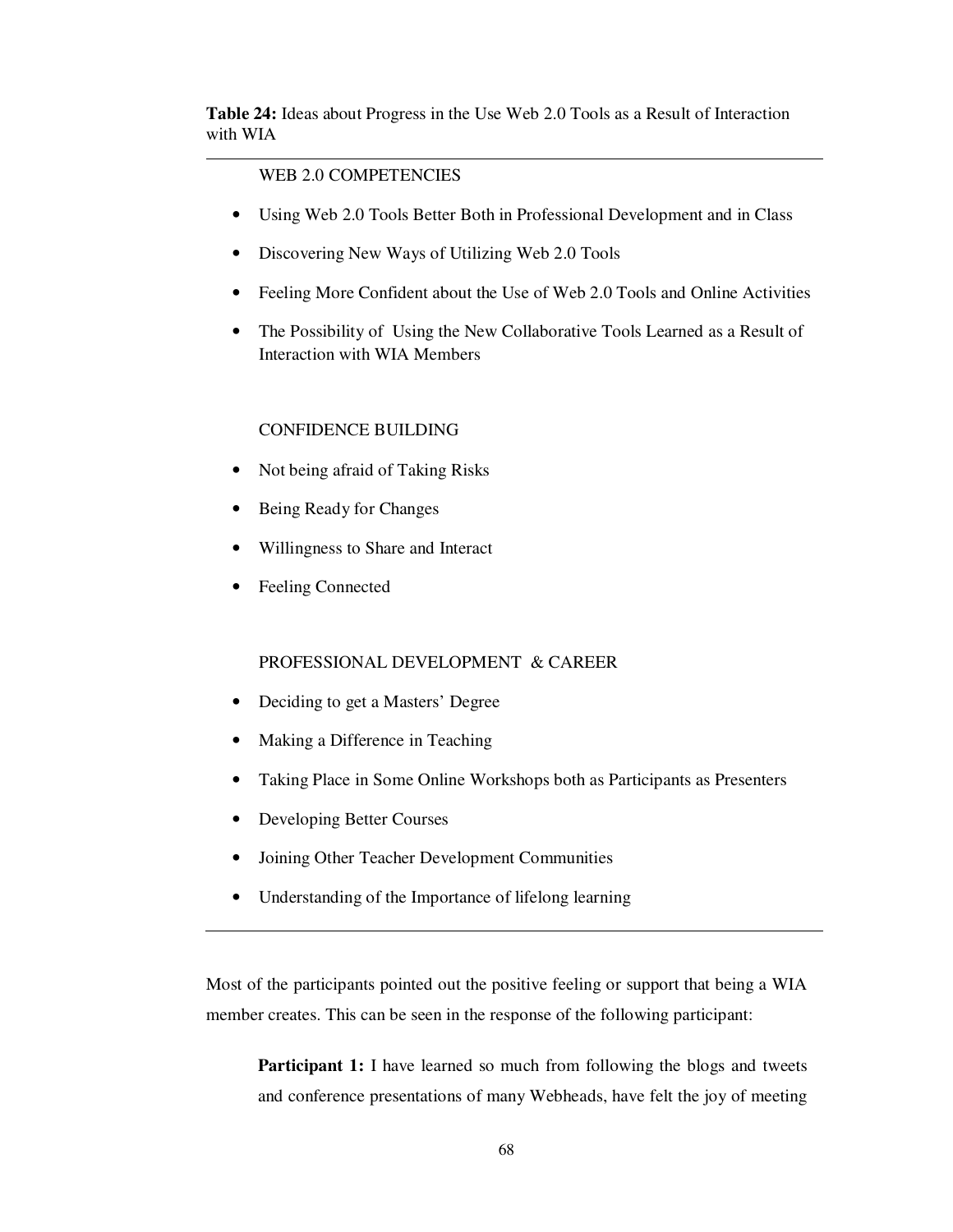several in person at TESOL conventions, **feel 'connected' more** so than with many colleagues I see f2f (face-to-face) on a weekly basis.

As it can also be seen in Table 24, a lot of participants pointed out the usefulness of being a WIA member in terms of Web 2.0 use. Some of these responses can be seen below.

**Participant 2:** I feel better in terms of using Web 2.0 tools after joining WIA. Firstly, the online meetings and conferences are quite beneficial for me as the participants talk about their experiences. Thus, I can feel that there might be some problems while integrating Web 2.0 tools into my classes and this is quite normal. Moreover, when I create a platform for my students, I can ask for help from WIA members to interact with my students and they do this voluntarily.

The response of participant 2 reveals the impact of WIA on her progress as a result of WIA involvement and also underlines the collaborative and interactive nature of WIA. The response of the third participant also reveals the same finding.

**Participant 3:** I've learnt about wikis, blogs and many other tools which I had never heard of before. Though I'm still learning how to use them, I feel I'm much more ahead than some expertises here in my area! Besides, belonging the this group makes feel confident in the sense that, if I need any kind of help or advice, I´m sure I´ll get them there through the kind generosity of any of its members.

**Participant 4:** I definitely feel better at using these tools, because there's always someone to explore them with and exchange ideas about their potential and applications in the classroom.

As it can be understood from the reflections of the participants, it is obvious that the kind of proficiency in Web 2.0 use is can be the result of the support of the WIA members. However, there seems to be some members who stated that they gained such kind of support from other sources, as well. Response of the sixth participant points out some other sources of motivation to be able to continue learning.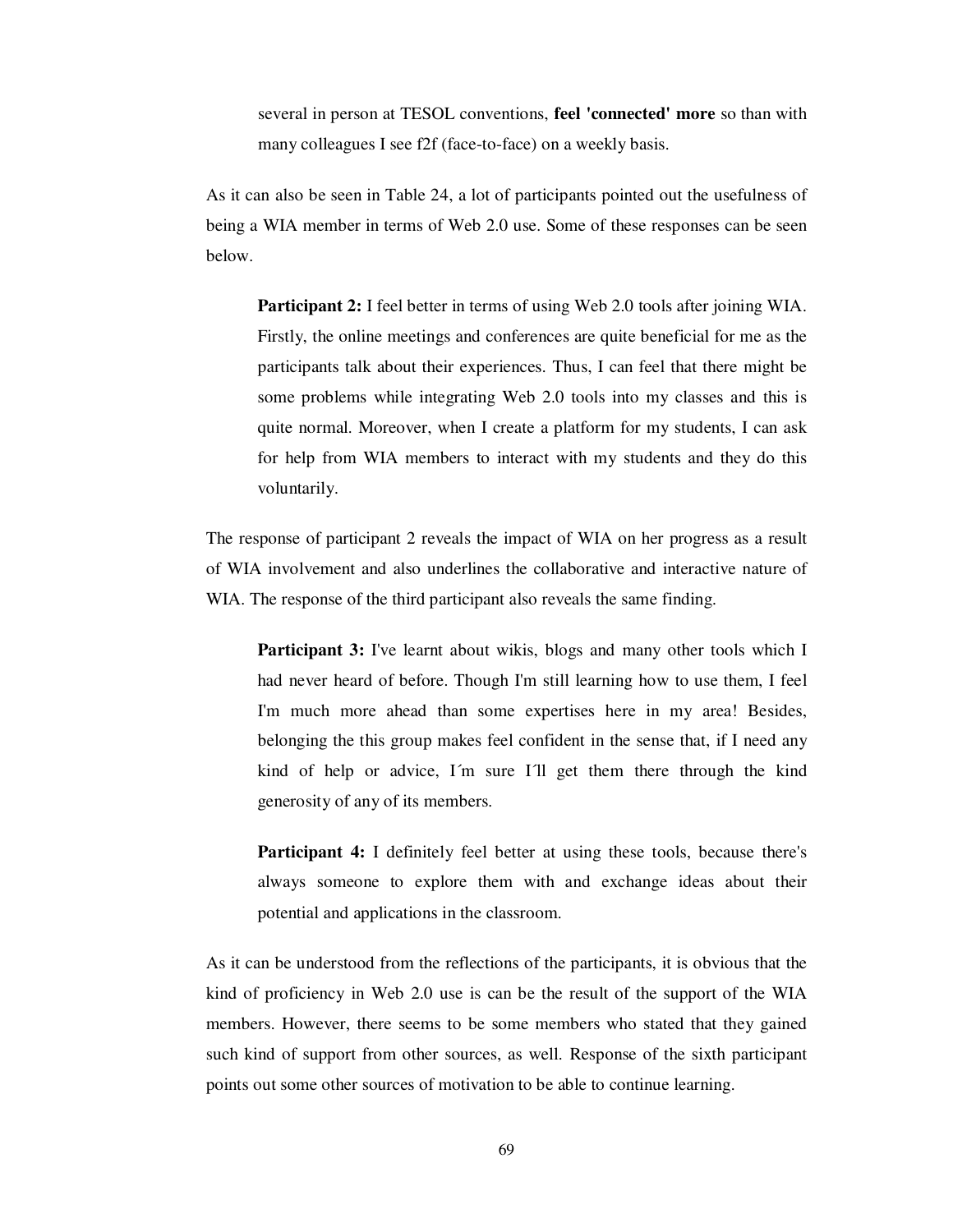**Participant 6:** I benefit from the collaborative nature of the group a lot. However, now it's true that there are other sources of inspiration (especially through twitter yes, but I also learned some of these tools through professional development when I used to teach)

When the response of the sixth participant is considered, collaboration and support of the WIA members has been helpful. However, he also reported that the impact of twitter updates of other educators, as well. Another participant pointed out the reliability of the knowledge and experience gained and shared as a result of being a WIA member in his response:

**Participant 5:** Web 2.0 tools are enhanced through constant exploration through interaction with one another particularly at weekly online meetings and in online conferences, and also in collaborations between classes I've used the WIA annual cohort of new WIA members as our test bed, i.e. guinea pigs if you like, to perfect the various online tools we use for distance education. This has resulted in us having a very stable and reliable systems approach to live events we broadcast throughout the world.

Apart from the reliability of shared knowledge, the active nature of WIA community is obvious in the response of the following participant:

**Participant 7:** Yes, I do. It was back in 2007, I think, that I first got to know what a blog, a wiki, a podcast, a web conference, an HTML code, is. I have volunteered to take active role in some activities in the BaW07 workshop and I think that gave me a chance to experience things first hand through observation of others and with the their guidance. I think in this community, you learn by doing it yourself, and you learn together with others.

The stress free atmosphere created in WIA activities and its promotion of life long learning is also stated in the following participants' responses:

**Participant 8:** For me, the most helpful thing has been the EVO sessions I have attended and/or moderated since 2006: Becoming a Webhead, Blogging for Beginners, Enhancing Lessons with Web 2.0, Podcasting for the EFL/ESL Classroom. It is absolutely essential for me to try out new tools in a non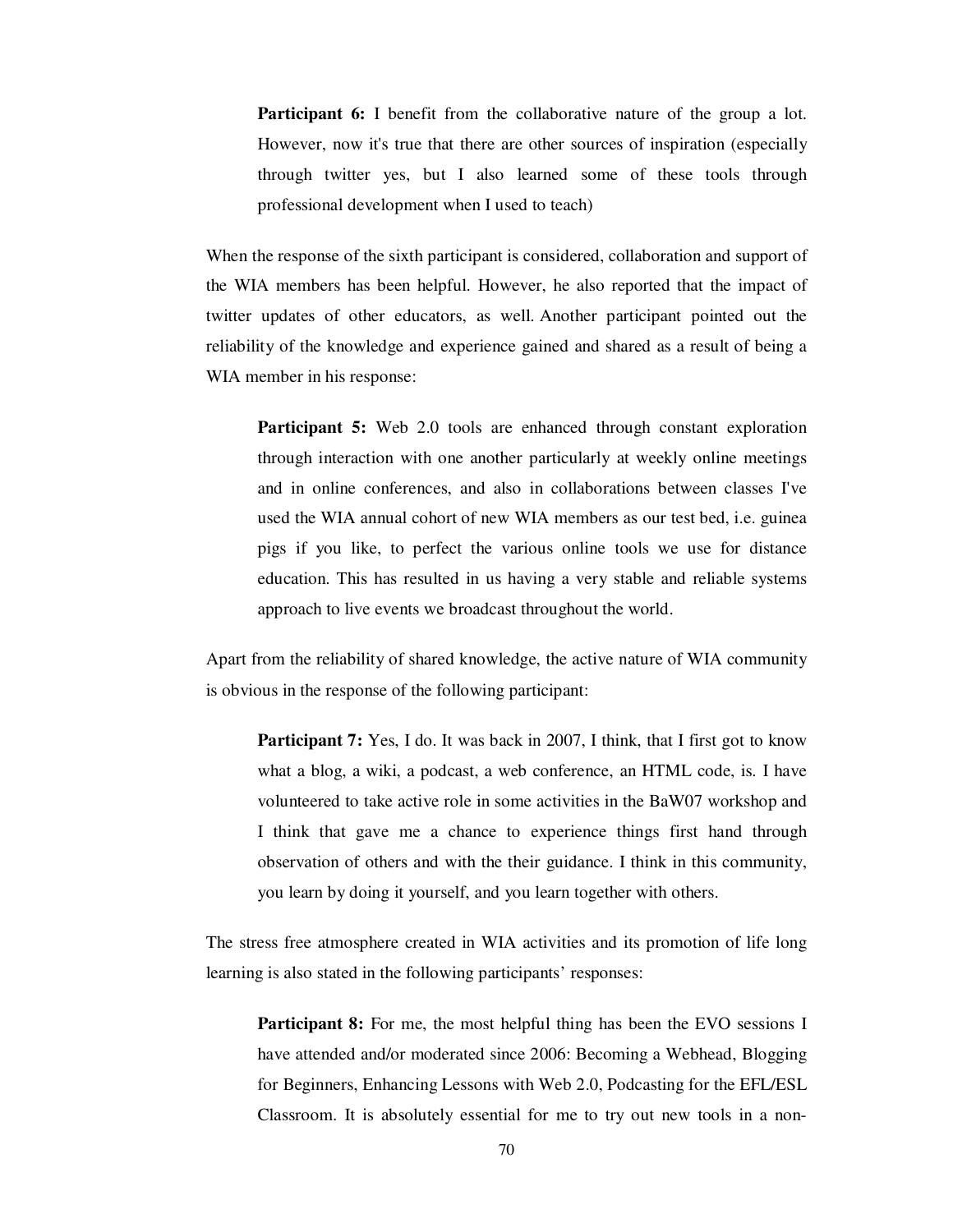threatening environment before using them with students, to gain the comfort level I need to integrate them into my classes. Of course, I am MUCH MUCH less fearful and "better" at using web 2.0 tools, and I am continuing to learn all the time.

**Participant 9:** There's more to WIA than Web 2.0. It is ultimately about the networks that it opens up to lifelong learning. Look at who the key participants are connected with and explore from there.

**Participant 10:** Strangely enough, being part of WIA makes me feel less pressure to jump on the bandwagon for many Web 2.0 tools. Through WIA I get an early view of new tools and trends and feel that I can make more realistic choices without feeling the panic of being left behind.

**Participant 11:** I thought I was quite an expert before I joined, I just wanted to learn something new. To my surprise, there was so much I did not know and learning in team was an excellent part of the experience. Very motivating to see other people's products. I teach ICT to teachers and I developed my courses a lot thanks to WIA.

As it can be seen in the response of participants 8, 9, 10,and 11, non threatening environment in WIA and the connections made with the group members leads to an improvement in Web 2.0 use, impacts their decision making skills and promotes lifelong learning. However, there were few members who stated that the benefit of being a WIA member has not been useful at all. One of these participants pointed out that his purpose of joining WIA was different and made a suggestion for the WIA community about its future:

**Participant 12:** Not so much. I did not join WIA to learn web 2.0 tools, but to learn about what problems teachers are facing. I think the future of WIA needs to focus on Web 3.0 tools which I believe concern mass-collaboration in content and activity creation.

As reported by participant 12, WIA can also be helpful to understand the problems faced by its members and the concern of the group should be Web 3.0 instead of Web 2.0, and more collaboration between members. Considering the responses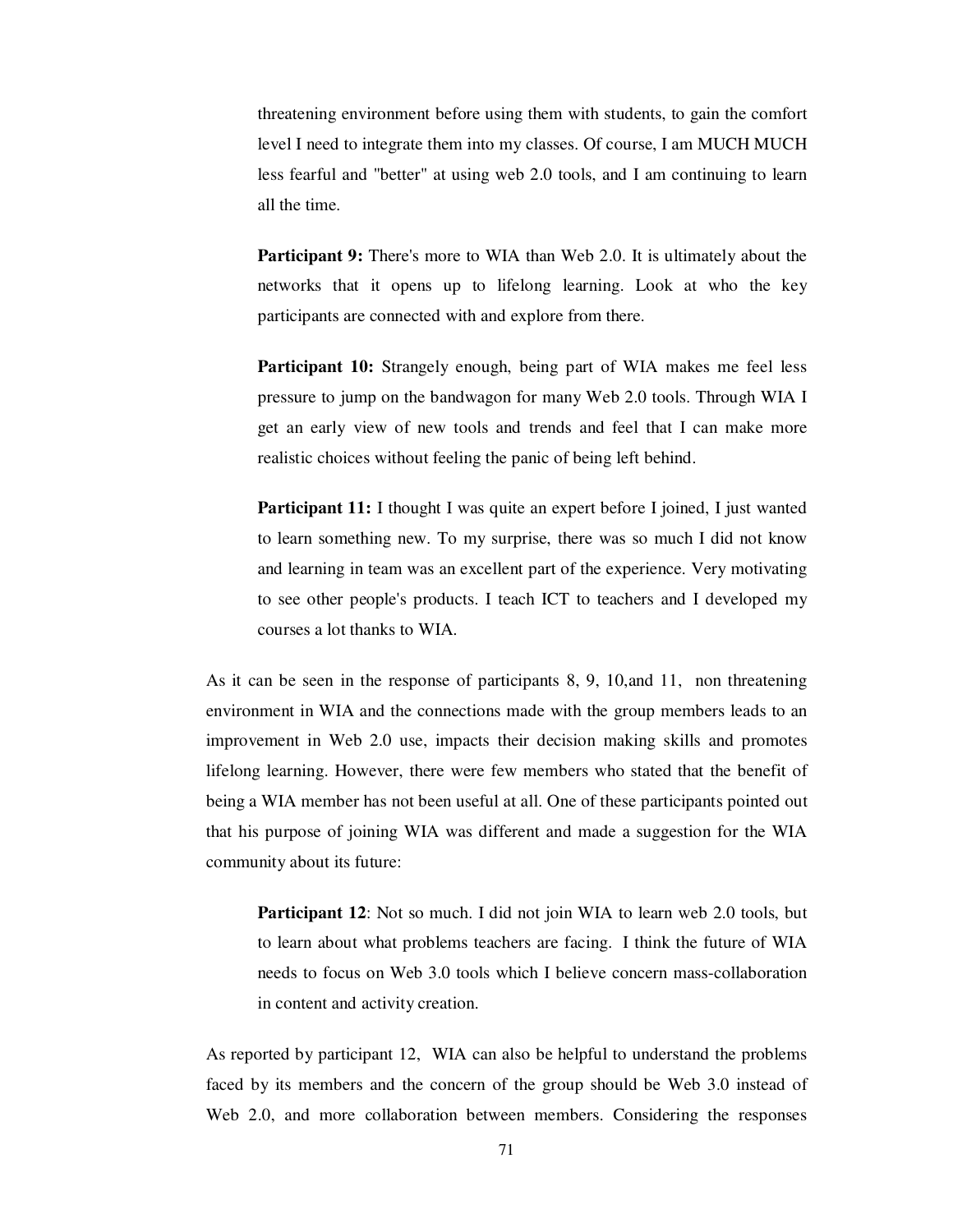above, the participants reported a lot of benefits as consequence of belonging to WIA community. There were also very few participants who stated that WIA membership has not had any impact on teaching and professional development because of their previous Web 2.0 knowledge and expertise.

The participants also underlined the importance of the some WIA activities in their progress. Ideas about the activities of WIA found helpful by the participants are reported in Table 25. As shown in Table 25, EVO sessions, reading blogs of WIA members, TappedIn sessions carried out every Sunday, learning together events, twitter updates of the members, real life interaction between members such as face to face encounters, collaborative activities, class projects with students of different members, moderation of online sessions, and interaction using social media.

**Table 25:** Ideas about Activities Found Useful by the Participants

- EVO Sessions
- Blogs of Webheads
- Tappedin Sessions
- Learning Together Events
- **Twitter Updates**
- Meeting Webheads in Conferences
- Collaborative Activities
- Class Projects
- Moderating Sessions with Them
- Interacting with WIA Members on Social Media

Participant 13 outlined how these activities enabled her to feel confident and more proficient in the use of Web 2.0 tools in teaching:

**Participant 13:** Joining WIA has been a turning point in my career. Reading about what others are doing, and taking part in projects that require the use of wikis, blogs, Flickr groups and other tools, has given me the necessary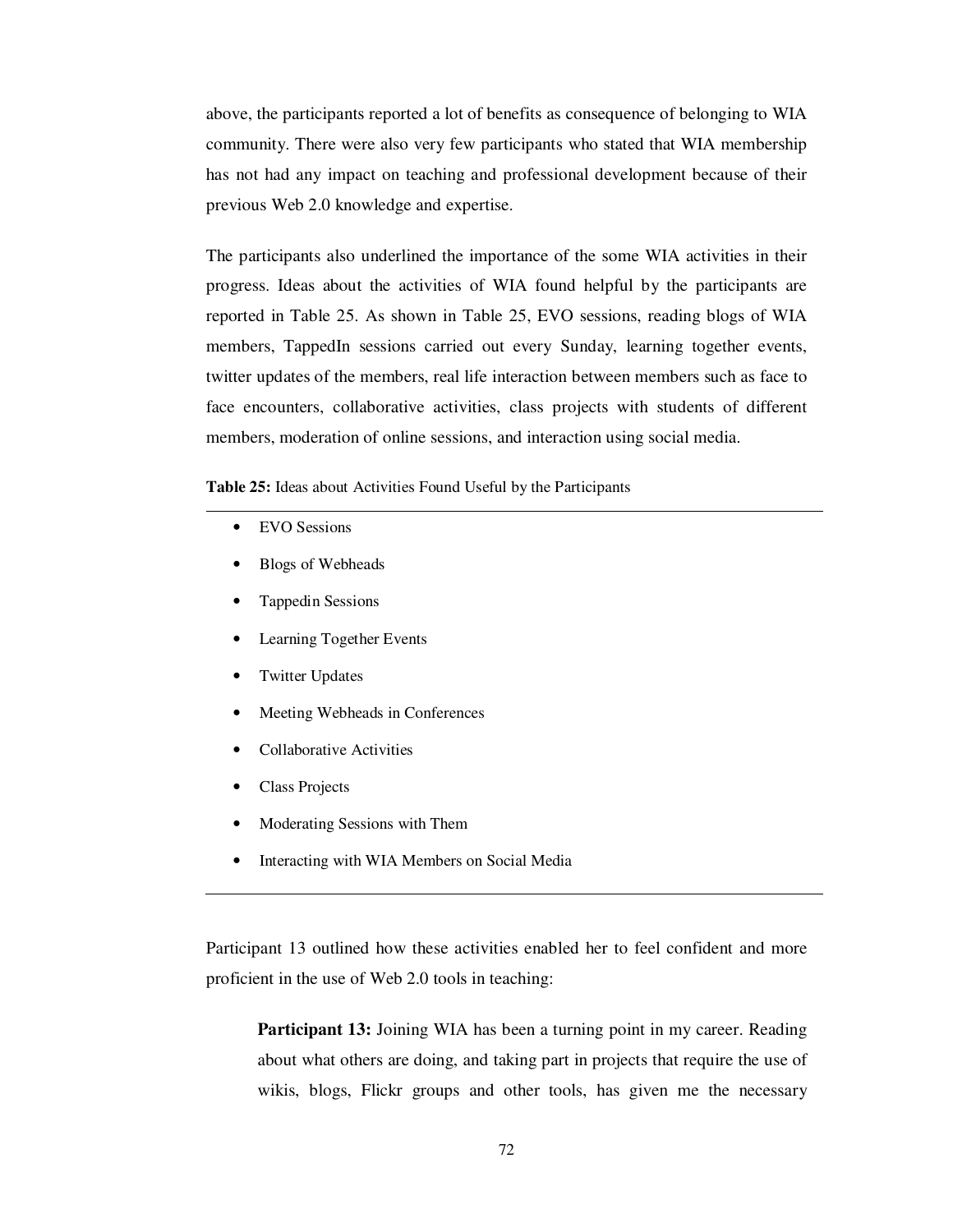experience to feel confident enough to apply what I have learned to my teaching context.

The response of the participant 13 implies that WIA membership lead her to feel better in utilizing Web 2.0 tools because of hands on experience and collaborative projects.

### **4.7 Conclusion**

In this chapter the findings of the data analysis were presented in the order of the research questions of this study and the findings were converted into tables.

As the findings of this study, it can be summarized that the members of WIA who participated in the study had positive attitudes toward the group as a community of practice and they used some common tools for their classroom teaching such as wikis, blogs, e-mail groups, and podcasts. The findings also point out that the most common tools used by them in professional development are e-mail groups, blogs, wikis, forums, and Facebook.

The findings further pointed out that the most popular tools used as a result of interaction of WIA members in various activities are wikis, blogs, email groups and forums. It is also obvious from the findings that the participants considered that they can choose different Web 2.0 tools to utilize in their teaching contexts and integrate them into these contexts, as well as feeling confident, active, more competent, ready to cope with the increasing amount of the information thanks to the collaborative and supportive nature of WIA and its various activities.

In the next chapter the discussion and implications of the study will be presented in the light of the findings revealed. The next chapter includes a conclusion of the study and suggestions for further studies as well.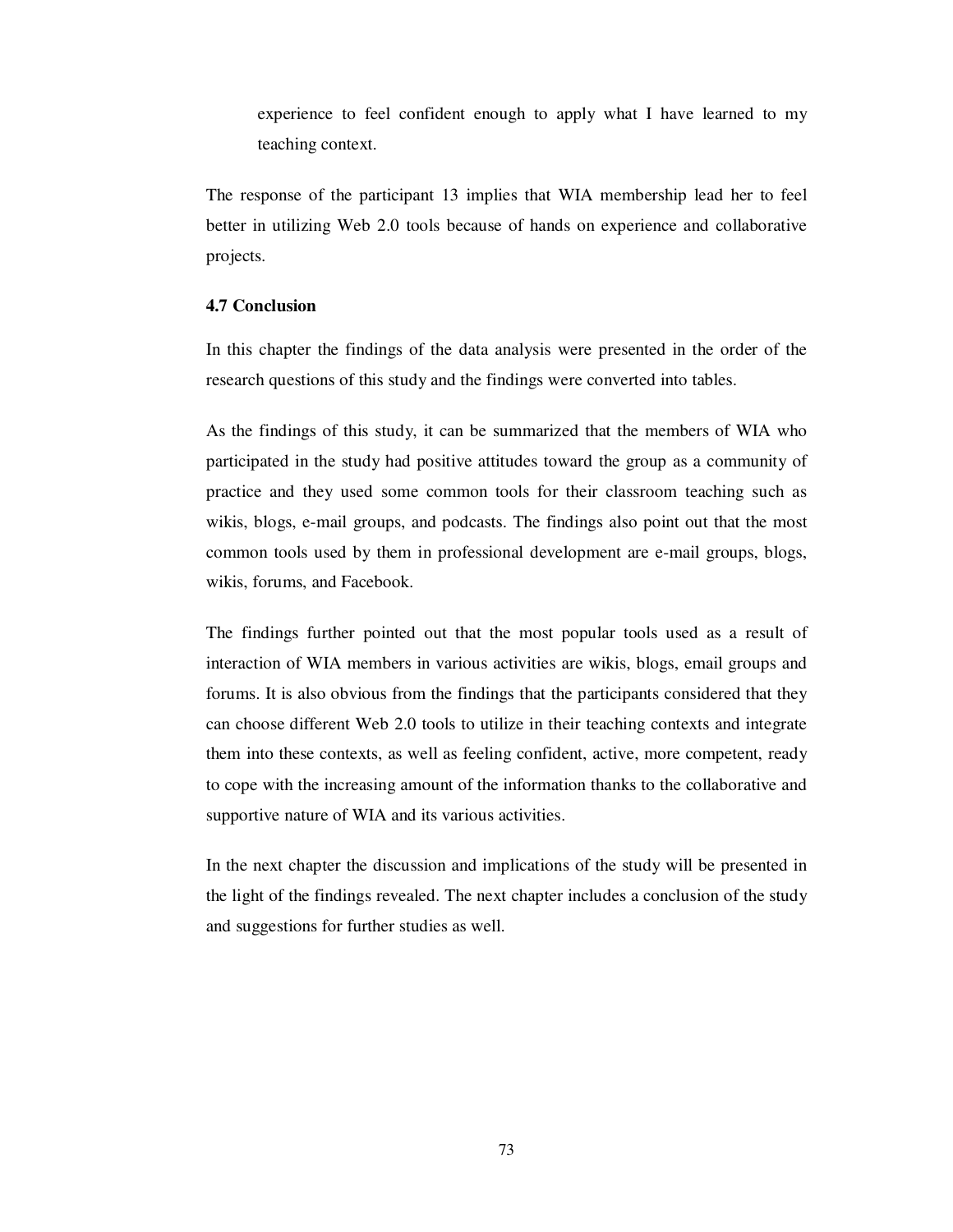### **CHAPTER 5**

### **CONCLUSION**

#### **5.1. Overview of the Study**

In this chapter the findings of this study will be discussed in the order of research questions of this study. The results will be associated with the literature and the parallel and conflicted points will be presented in the discussion section. Then, suggestions for further research will be given and the major findings of the study will be summarized.

This study aimed at revealing EFL teachers' attitudes towards belonging to an online Community of Practice (CoP) and their ideas about the role of the group in developing the skills to be possessed as educators in the twenty first century. In other words, it attempted to shed light on a different aspect of online CoPs along with the commonly used Web 2.0 tools.

As stated previously, the following five research questions were sought in this study:

1. What are the participants' beliefs regarding

- a. necessary skills for language teachers in the 21st century?
- b. their expectations before being a member of WIA?
- c. being a member of WIA?
- d. benefits of being a member of WIA?
- e. disadvantages of being a member of WIA?

2. What are the beliefs of WIA members on the effect of membership on their classroom teaching and professional development?

- 3. How frequently do the participants use Web 2.0 tools?
- 4. What Web 2.0 tools do the participants use in their

a. classroom teaching?

b. professional development?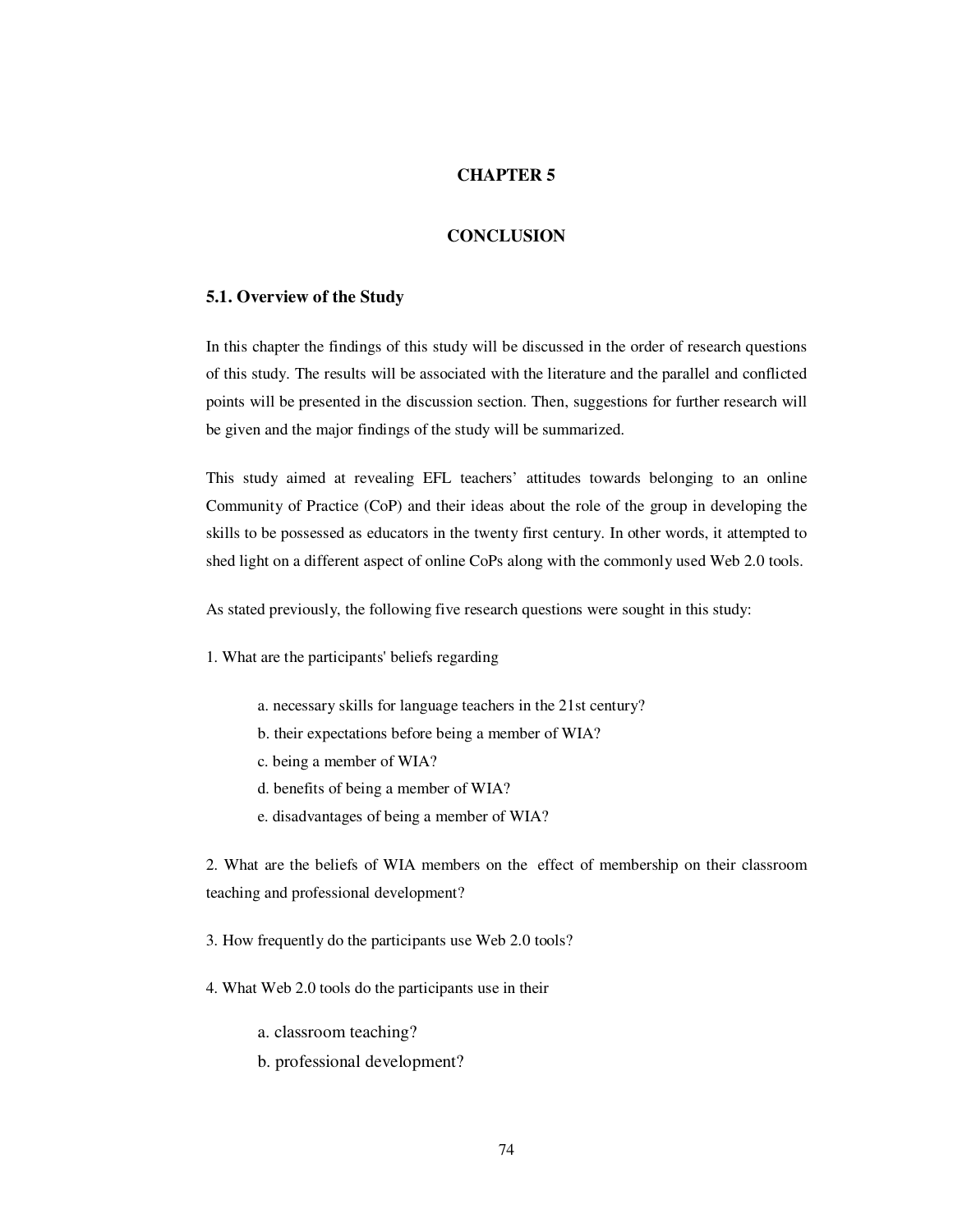5. Do they believe that WIA has an impact on their beliefs and use related to these Web 2.0 tools?

In order to find out the answers to the research questions, a questionnaire including multiple choice, and open ended items was sent to the members of WIA. Then, the second and the third sections of the questionnaire were analyzed by PASS-W program. The tables obtained through PASS-W were included both in the fourth chapter and in the Appendix section. The open ended items in the last section were categorized using content analysis. As these questions were related to different research questions, the responses were listed under the questions where they belonged to. Some responses of the participants were also included in the results section.

#### **5.2.Discussion of Results**

The first research question was about the participants beliefs on necessary skills for language teachers, members' expectations before joining WIA, being a member of WIA, and benefits and disadvantages of utilizing WIA for professional development. As stated in the results section, most of the participants had positive attitudes towards being a WIA member and listed various skills necessary for twenty first century teachers.

The participants' responses focussed on eight main aspects of competencies of the educators in twenty first century which are related Web 2.0 and technology, keeping updated with changes, awareness raising, management, collaboration, decision making, assessment and instructional design, understainding the rationale behind technology integration and other aspects. This is parallel to Luehmann (2008)'s ideas about reform based educators and takes Schullmann's (1986, 2000) basic teacher competencies one step further as there seems to be other competencies other than *pedagogical content knowledge* as both pedagogical aspects and Web 2.0 competencies are listed as necessary aspects for the educators in the twenty first century.

When it came to the skills listed to be challenging ones by the participants, the responses tended to focus on integration of Web 2.0 tools, encouragement and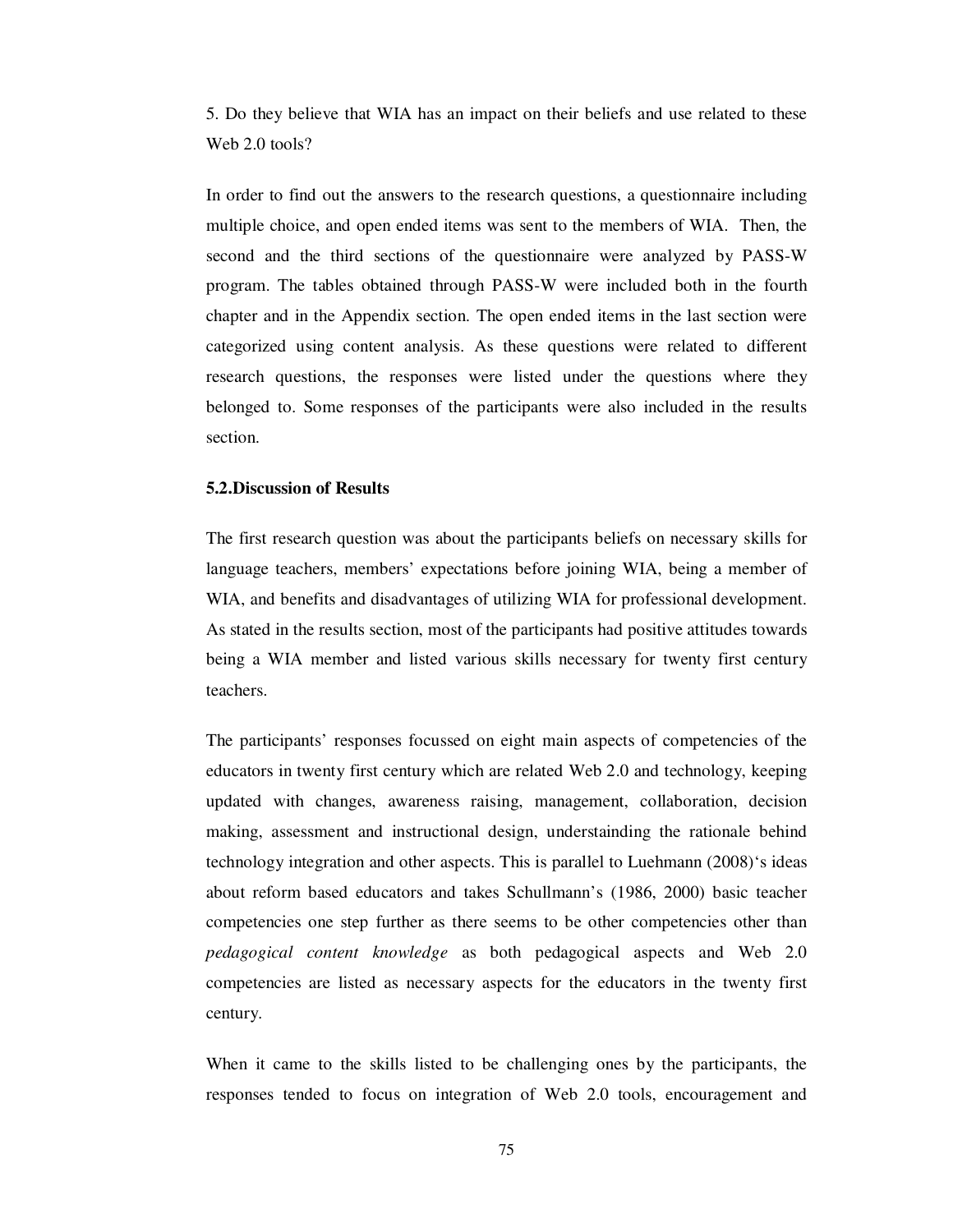support, management, decision making, coping with new competencies, assessment, and development of new literacies were given by the participants. It is obvious from these responses that what challenged the participants were feeling motivated while dealing with new competencies required from the educators like finding their own paths in the increasing amount of information without losing control and combining these new literacies with pedagogical aspects like assessment.

In order to cope with the skills they found difficult, the participants gave many responses which were related to reflection and research, and exploration of new opportunities in their PLNs. Looking at these responses, it can also be understood that there is a need for ongoing teacher education for being an educator equipped with the twenty first century skill sets. Considering this necessity, it is also possible to state that interaction with peers is vital for sharing findings, learning from others, showing them what is being done, trying different approaches to see the best ways, and then make decisions considering these factors.

When the the reasons for becoming a WIA member were analyzed, it was found out that they were about EVO sessions, Web 2.0 tools, supportive nature of the group, keeping up to date with the recent developments, multicultural elements, collaborative assistance, feedback, networking, curiosity, renewal of interest, reducing the fear of the unknown, and research. Here, it is important to note that many participants wrote that they did not have any expectations before being a member and only one of them thought that being a member would be an extra load of assignments. It is obvious from the responses that most of the participants did not have very high expectations from WIA and therefore feel surprised because of its impacts on their professional development and teaching. It is also interesting that although some of them tend to stay behind, they can make progress. This finding indicates that the process is an important element in their progress although there may be some lurkers benefiting from this process.

As stated in the results section, the participants had positive ideas about WIA membership as they stated that WIA is good for career opportunities, motivation and peer support, development of problem solving skills and Web 2.0 use and knowledge. The findings about their beliefs on membership underlined that WIA membership has been beneficial for the participants' career, motivation for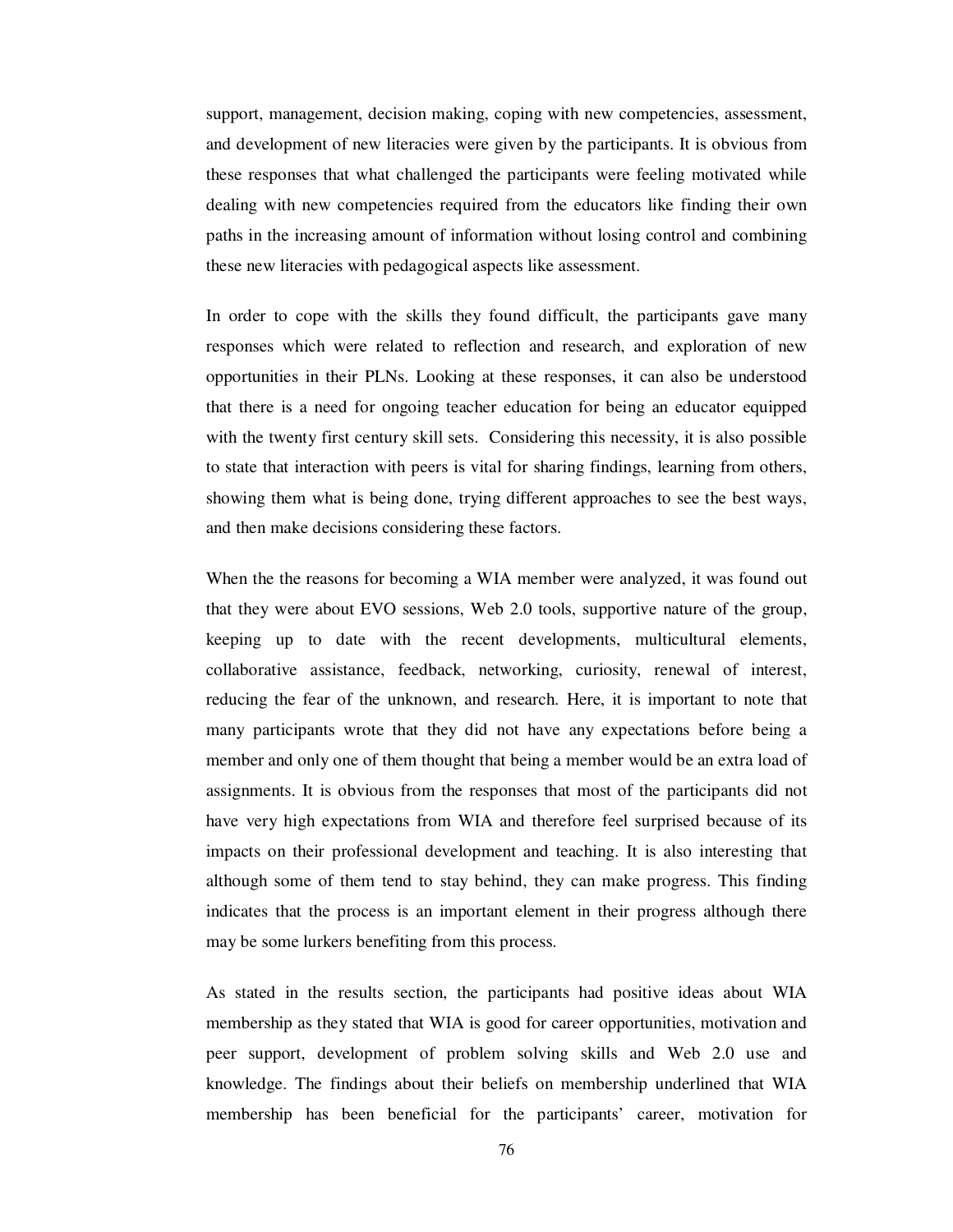professional development, and developing some skills required from the twenty first century educators. The main reason why such positive responses were given can be the collaboration and among members not only for their own professional development but also improving WIA as a CoP which can similar to Johnson's (2005) ideas. The involvement of new members in EVO sessions as moderators, and other WIA activities can be an indication of this finding. It can be said that their participation level increases as they engage more in the activities of WIA.

The participants' responses also underlined the collaborative nature of the group in the responses to the item asking the advantages of being a WIA member. As stated in the results section, the participants listed the advantages of belonging to WIA as being exposed to the ongoing interaction in the yahoo group, member support, celebrations of successes, immediate feedback, volunteering for interacting with learners, podcasts, forum discussions, weekly chat sessions, elluminate sessions, moderation of EVO sessions, hands on activities, getting in touch with members using social media, collaborative projects, and reading members' blogs and wikis. The consideration of these responses brings researchers to three main aspects of WIA membership which are collaboration, reflection, and hands on activities as the members benefited from the collaborative activities of WIA and other members' productions. The dynamic nature of the group and support and feedback from the members were also helpful. It can also be related to the advantages of being a WIA member listed by the participants. As stated in the results section, the benefits of being a WIA member were related to social aspects, professional aspects, Web 2.0 knowledge and aspects related to pedagogy. This finding points out to the collaborative nature of the group, again as well as underlining the role of WIA in professional development.

Although most of the participants stated that WIA had an impact on them, there were few participants who did not think they benefited from the CoP. The responses of these members who did not think that WIA membership had an effect on their professional development and classroom teaching stated four main reasons which were the existence of other sources of inspiration, prior Web 2.0 knowledge and experience before joining WIA, and the Internet blockage in some countries. The reason why WIA membership did not affect their teaching and professional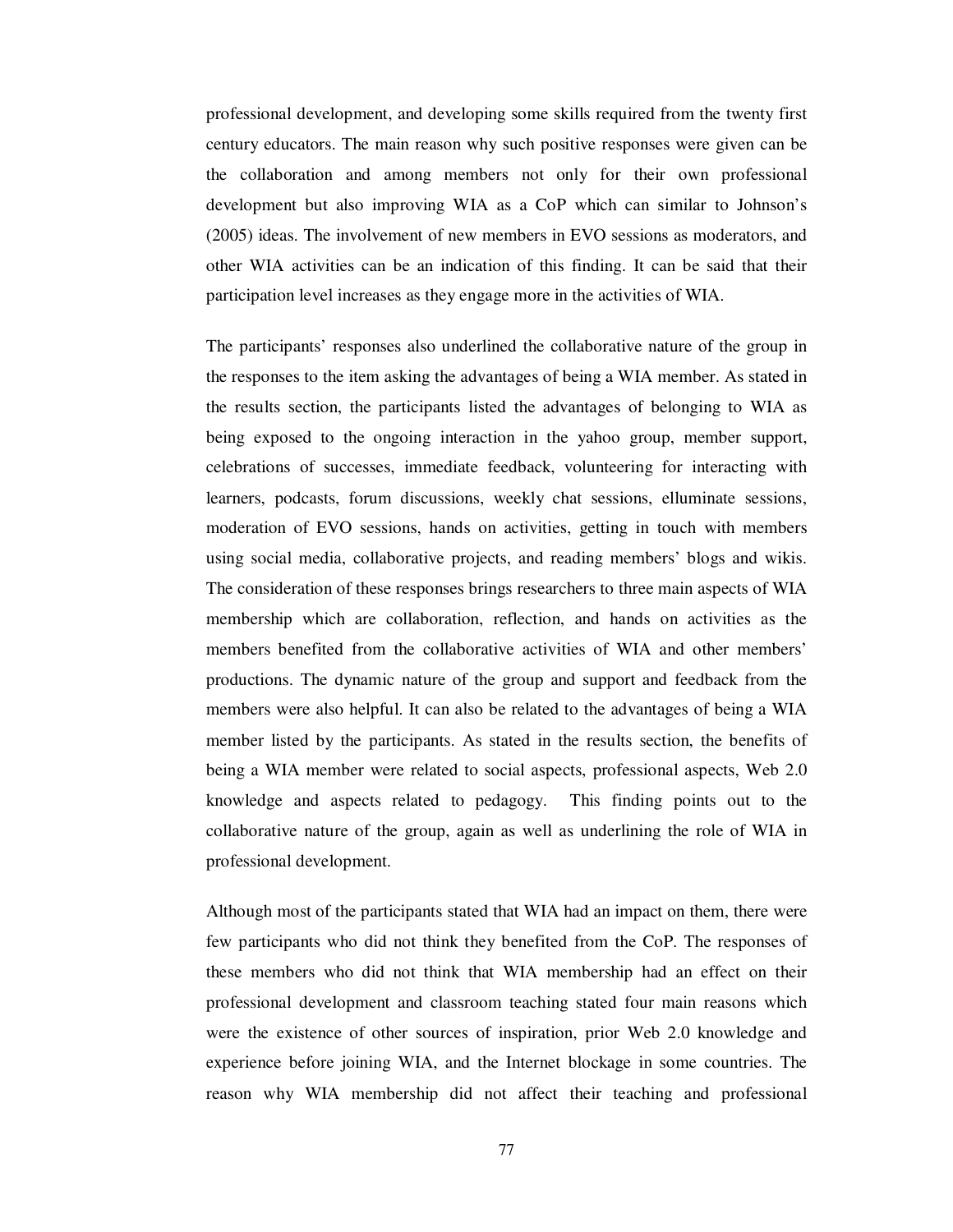development can also be related to the disadvantages listed by the participants which were about privacy, time management, Internet restrictions in some countries, feeling overwhelmed with the amount of information, dominance of some group members, addiction, language difficulty, promoting individual teacher action, following emails, irrelevant posts, and de-motivation. Although they were listed as some of the disadvantages, the participants themselves, underlined that these disadvantages can be turned into advantages if some other alternative options such as choosing daily email digest options are tried and different perspectives are gained through the membership.

When the members were asked to state the impact of WIA membership on classroom teaching and professional development, most of them underlined that it raised awareness on teaching and learning opportunities provided by Web 2.0 tools. They also pointed out that WIA membership had an impact on their teaching practice and raised their awareness level of the participants about the problems in the Web 2.0 use and their solutions. It was also found out that most of the participants believed that being a member had an impact on professional development as well as classroom teaching. It is clear from the results that it was helpful in management, and filtering of the increasing amount of information. However, some of the participants were unsure about whether WIA enabled them to filter information. This finding can be an indication of different awareness levels as a result of different types of memberships in CoPs. The members who were not very sure might be outbound, peripheral, or boundary participants. It might also show that these participants need some time to understand the logic behind a CoP and active engagement for increasing their levels of participation and interaction with other members which is also put forward by Wenger (1998). It was also found that majority the participants believed that WIA membership had an impact on their control over professional development which was also revealed by the responses the reverse item (item 12).

The next research question was about the most frequently used Web 2.0 tools in the participants' classroom teaching and professional development. Social bookmarking services, learning management systems, rss feed readers, blogs, and content management systems were found out to be the most frequently used Web 2.0 tools. The most frequently used tools in classroom teaching were wikis, blogs, e-mail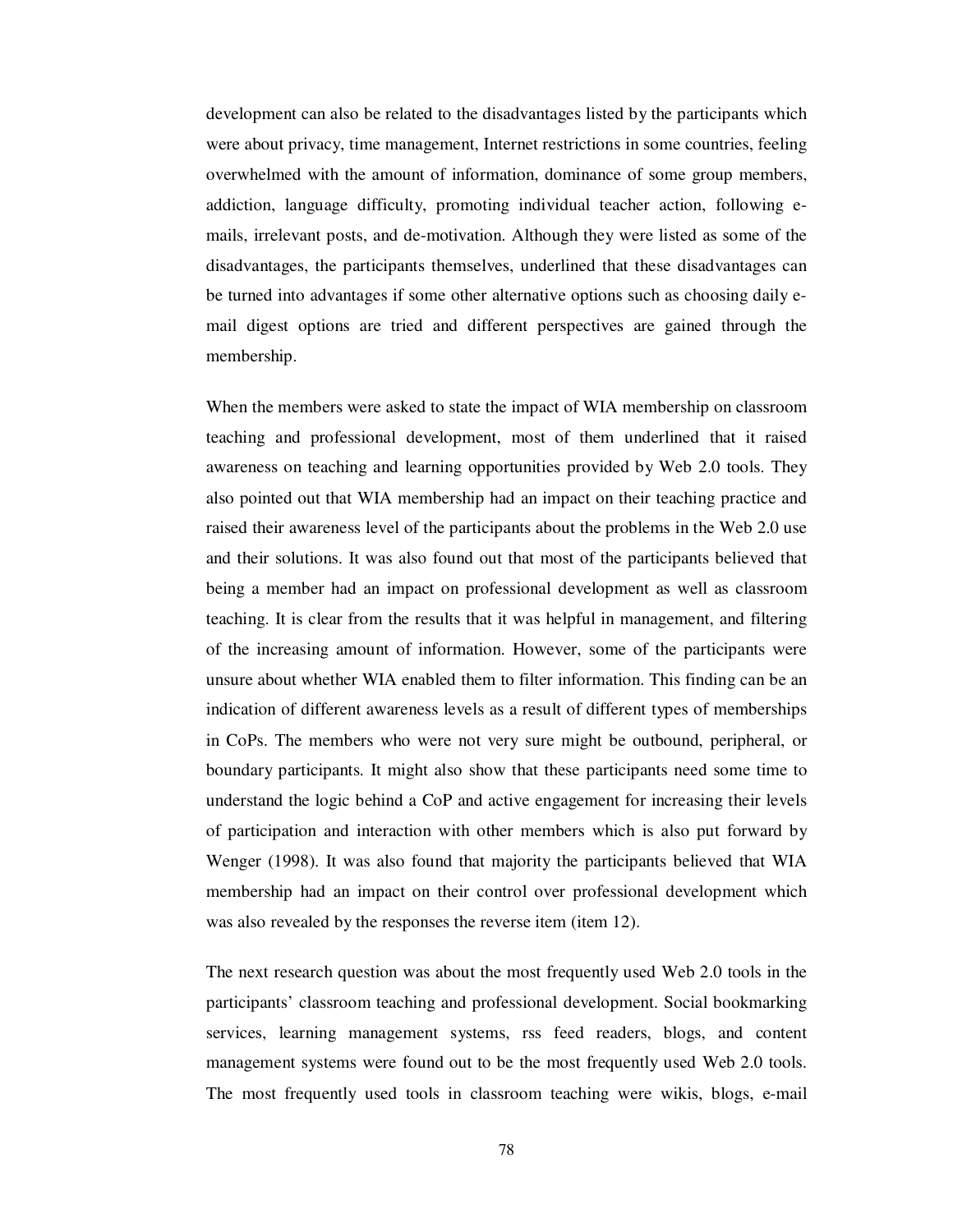groups, and podcasts. The least used tools are rss portals, and class backchannel tools. However, the most frequently used ones in professional development were different as they were found out to be e-mail groups, blogs, wikis, forums, and facebook. The least used tools are rss portals, and other tools. It is also interesting that wikis, and blogs were the only tools which were used both in classroom teaching and professional development. This can be the result of the user friendliness of blogs and wikis and the possibility of adapting them to different contexts. In other words, the flexibility of these two tools could have led them to be the common tools in classroom teaching and professional development. Considering that each and every context can be different, this finding points out to the importance of utilizing them both for teaching and professional development and also the need for trying to come up with alternative uses of these tools to make the most out of them.

Beliefs of the members on the impact of WIA on their Web 2.0 use and competencies were also positive as most of them thought that they were aware of the use of Web 2.0 tools, and that they got better at choosing the most appropriate tools for their own contexts and and utilizing them in their classroom teaching and professional development as a result of interaction with WIA. The responses of the participants also underlined the active involvement in the activities organized by WIA members. In addition, he frequency of the responses to the statement which was intended to be asked as a reverse item, indicate that the results are parallel to the findings as the majority agreed with the positive statement and disagreed with the negative one.

Another research question was about the most common tools used by the participants both in classroom teaching and professional development. It was revealed by this study that the most common Web 2.0 tools in classroom teaching were wikis, blogs, e-mail groups, and podcasts. Similarly, the most common ones in professional development were e-mail groups, blogs, wikis, forums, and Facebook. Blogs and wikis were found out to be the most common ones. The least used tools were also similar as most of the participants stated that they used rss portals less than the other tools. This finding might be related to the frequency of the use of these common tools in the activities of WIA. The participants might have also stated these tools as a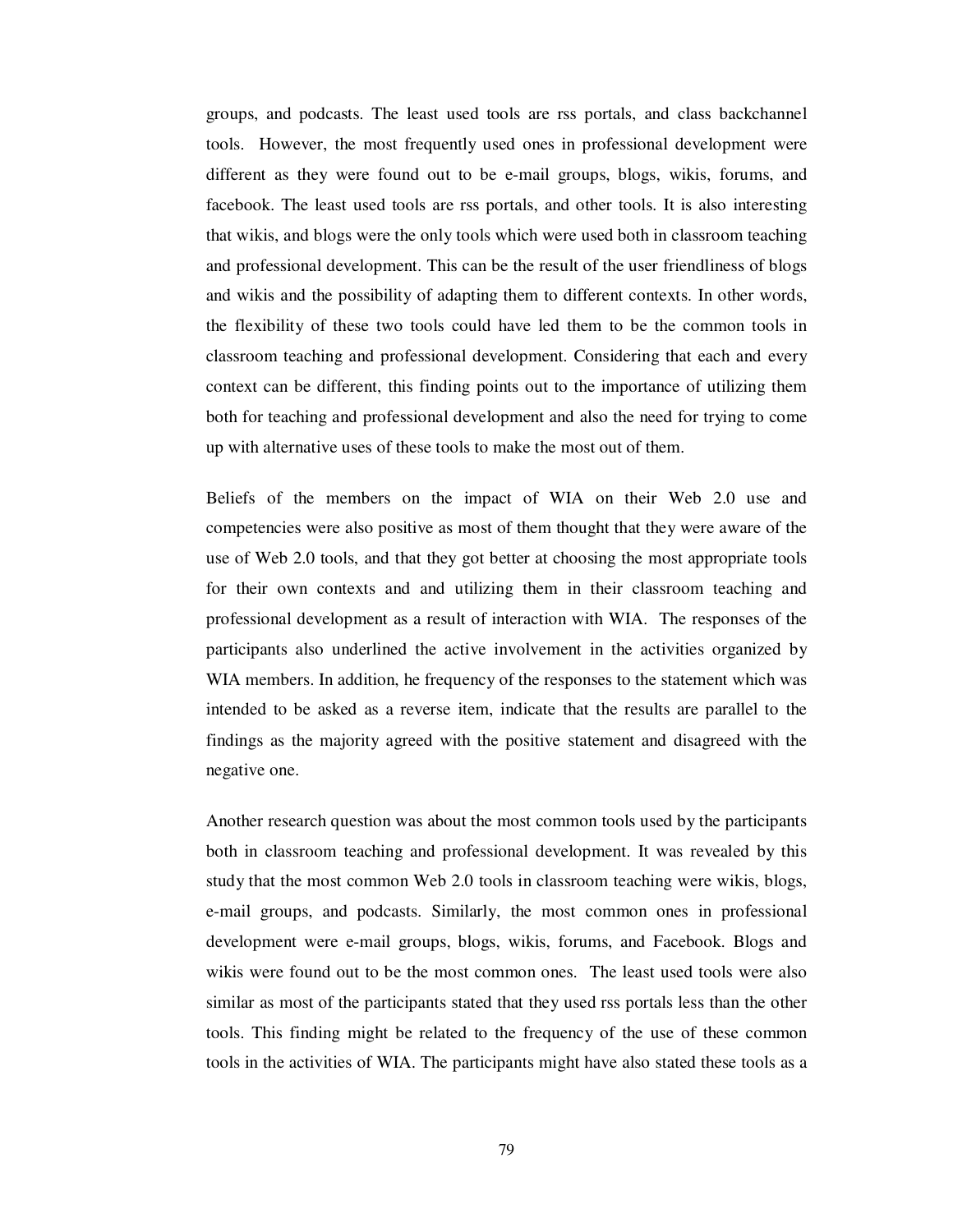result of discovering their interactive nature after experimenting with them with other members in various activities of WIA.

The participants also stated that they had positive ideas when they were asked to reflect upon their progress in the use of Web 2.0 tools. Their responses focussed on Web 2.0 competencies, confidence building, and professional development and career. Most of the participants pointed out the support of other members. The proficiency in Web 2.0 use is can be the result of the support of the WIA members. Moreover, the participants also underlined that the non threatening environment and the connections made with the group members leads to an improvement in Web 2.0 use, impacts their decision making skills and promotes lifelong learning as a consequence of some of the activities of WIA members which are EVO sessions, blogs of members, TappedIn sessions, learning together events, twitter updates of the members, real life interaction between members, class projects, moderation of online sessions, and interaction using social media. However, there seems to be a few members who stated that they gained such kind of support from other sources, as well which can also be related to their participation levels and involvement in other CoPs.

#### **5.3. Suggestions**

The present study investigated beliefs of the members of an on line CoP on its role of improving classroom teaching and professional development. It was revealed that WIA members had positive ideas on the group as an on line CoP because of its various advantages and made use of and some common tools for their classroom teaching such as wikis, blogs, e-mail groups, and podcasts. It was also found out that e-mail groups, blogs, wikis, and Facebook were the most common tools used in professional development. Moreover, there was not a considerable difference between the participants based on age, gender, teaching experience, year of membership, last degree received and institution. This section includes suggestions for further research, teacher trainers and teachers. In this section how researchers and teachers can benefit from the results of this study will be briefly mentioned.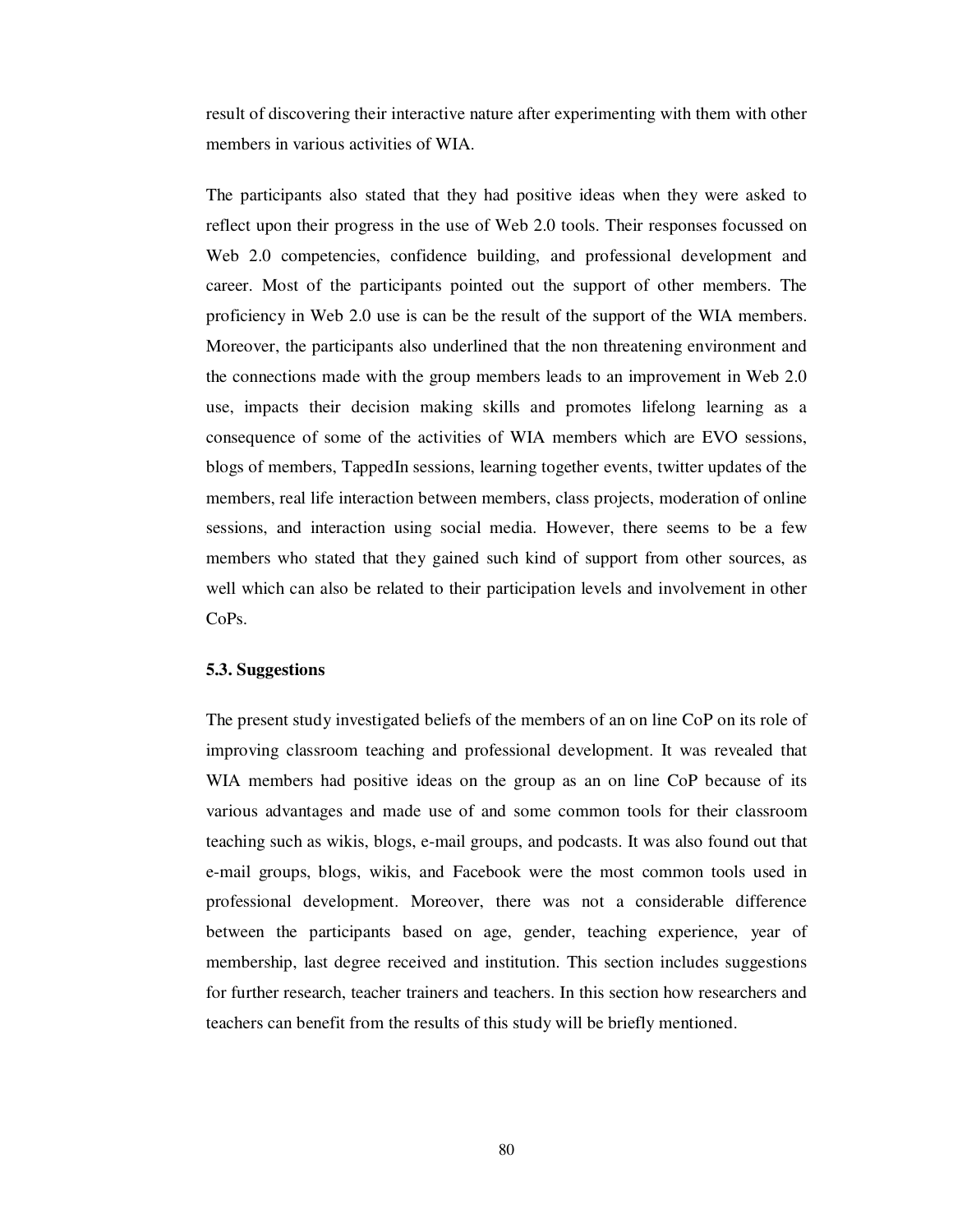#### **5.3.1. Suggestions for Researchers**

The Internet, and CoPS are considerably new areas being explored by researchers in the field of language teaching and teacher training when compared to the other ones. Consequently, there seems to be a need for the researchers to observe what goes on in an online CoP along with the processes gone through by the members of these communities. The researchers, therefore, can carry out studies using both quantitative and qualitative data and various research designs. A new member of an online CoP can be chosen and her progress and interaction with other members can be studied. If she keeps a blog to reflect upon her experiences, it will add some more spice to this research dimension. Secondly, studies similar to this dissertation can be done to compare its results with the results of other studies to find out whether there are some differences in the impact of membership of another CoP on the participants' professional development and classroom teaching. The results of this research dimension can shed more light on the shared characteristics of CoPs in teacher training. In addition to other research dimensions, as there were many experienced participants in this study, the same study can be conducted on some other CoPs including less experienced participants to see whether there is a difference in the results or not. The final research dimension to be suggested is the analysis of online CoPs for learning English. Researchers can create new on line CoPs based upon the results of this study and they can test the effectiveness of these environments in language learning by using longitudinal studies which can reveal the benefits and disadvantages of on line CoPs for learners of English.

#### **5.3.2. Suggestions for Teacher Training**

This study can also be beneficial for teacher training. As the roles and competencies of language teachers are shifting, teacher trainers, first of all, should know the necessity for educators to deal with the changes required. They also need to be aware of the presence of CoPs like WIA in order to suggest ways for teachers to cope with the increasing amount of information and changing roles of learners and language teachers. In addition, it might be useful for people involved in training to underline that teachers are the ones responsible for their own professional development. Finally, it is a good idea for them to create such kind of communities in their training programs for making their trainers benefit from the advantages of CoP membership.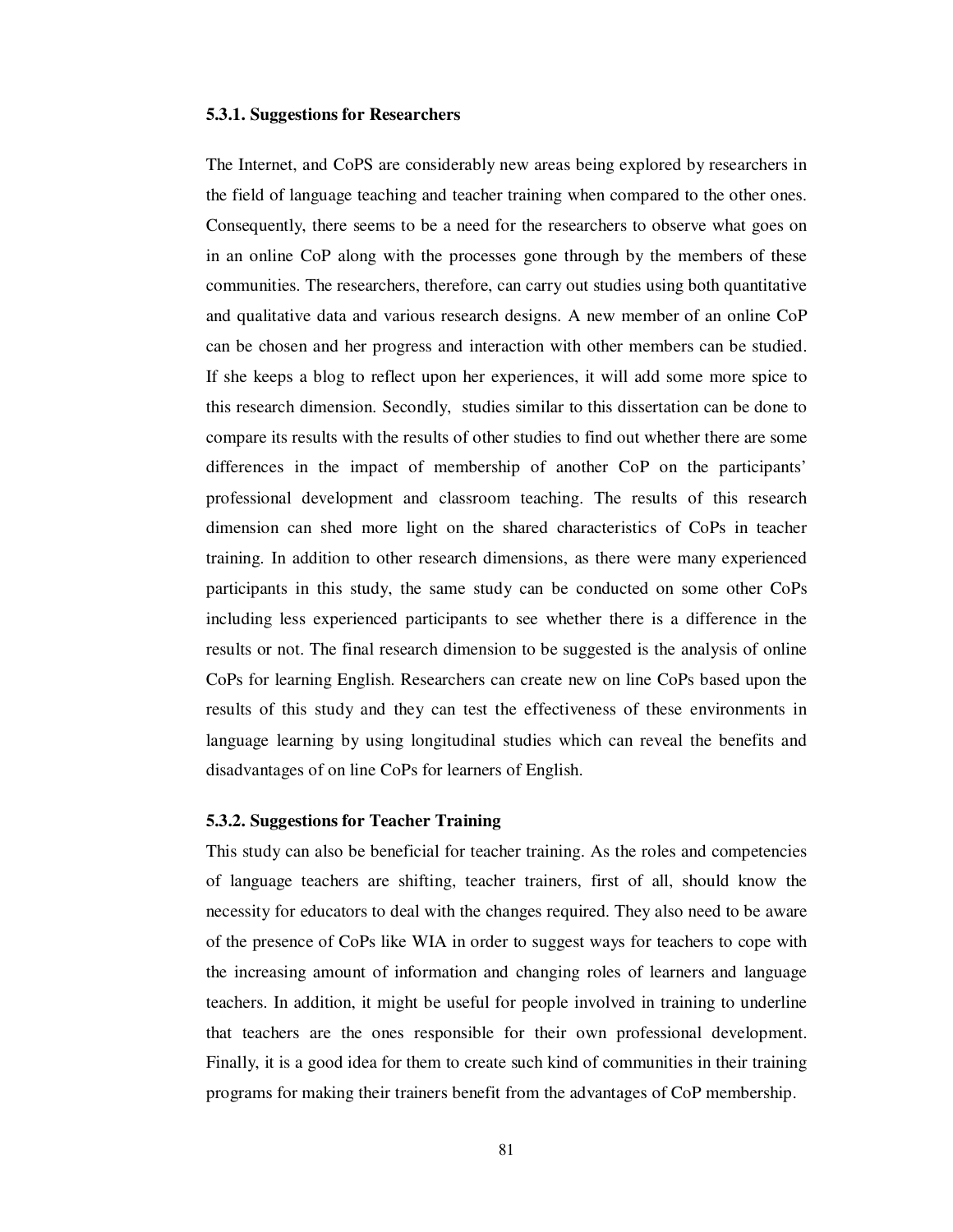#### **5.3.3 Suggestions for Teachers**

Teachers may explore the professional development opportunities on the Internet. They can join online CoPs like WIA or find other ones so as to interact with like minded professionals in language teaching both for carrying out collaborative projects, and being exposed to different points of views and Web 2.0 tools. Before using these CoPs for their classroom teaching and professional development, they need to be aware of the rationale and characteristics of on line CoPs and the learning process taking place in these communities. Therefore, the findings of this study will provide information about the advantages and disadvantages of being a member of these communities and inspire them to make the most out of this learning opportunity. In addition, it is possible that they can form on line CoPs for learners of English who are more digitally literate than and extend the borders of their classroom by utilizing wonders of Web 2.0 as teachers, and learners from different countries can interact in these communities. This can help teachers to direct the learners to the twenty first century skills sets and get used to new roles and modes of learning.

#### **5.4. Conclusion**

The present study investigated beliefs of the members of an on line CoP on its role of improving classroom teaching and professional development. It was revealed that WIA members had positive ideas on the group as an on line CoP because of its various advantages and made use of and some common tools for their classroom teaching such as wikis, blogs, e-mail groups, and podcasts. It was also found out that e-mail groups, blogs, wikis, and Facebook were the most common tools used in professional development..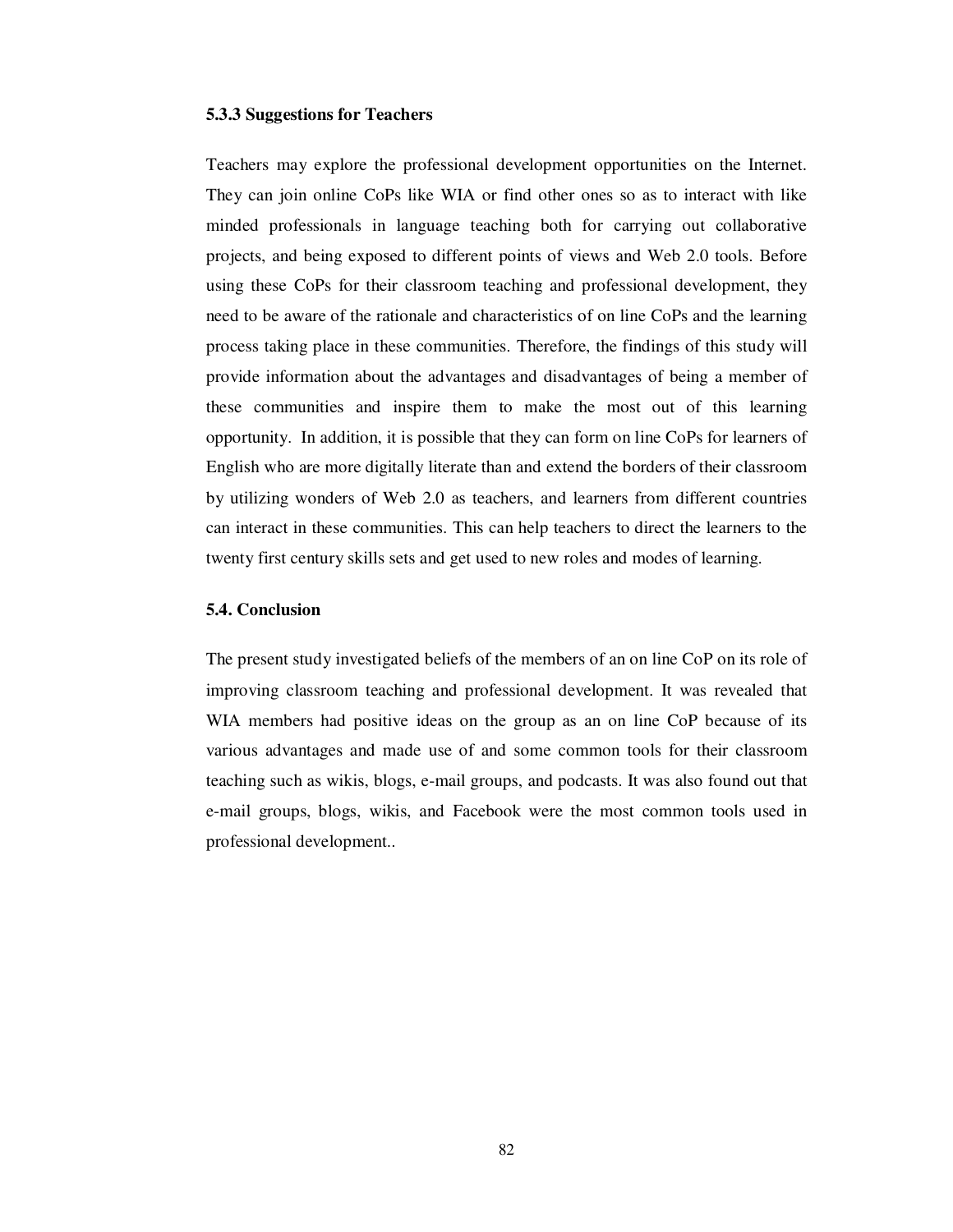#### **REFERENCES**

- Akayoglu, S. (2006). The Functions of Negotiation of Meaning in Text Based SynchonousComputer Mediated Communication. MA Thesis at the Department of Foreign Languages Education Institute of Social Sciences Abant Izzet Baysal University, Bolu.
- Allwright, D. (2001) EPCentre Newsletter. Retrieved December 13, 2011, from http://www.ling. lancs.ac.uk /groups /crile /epcentre /newsletterjuly2001.htm)
- Anderson, J. (2010). ICT Transforming Education: A Regional Guide. Bangkok: UNESCO, Asia and Pasific Regional Bureau for Education. Retrieved December 24, 2011 from http://unesdoc.unesco.org/images/0018/001892/189216e.pdf
- Ardichivilli, A., Page, V., & Wentling, T. (2002). Virtual Knowledge sharing communities of practice at Caterpillar: Success factors and barriers. Performance Improvement Quarterly, 15 (3), 94 -113.
- Ban, Ruth, "Community of practice as community of learners: How foreign language teachers understand professional and language identities" (2006). *Theses and Dissertations.* Paper 2450. http://scholarcommons.usf.edu/etd/2450
- Borko, H. & Putnam, R.T. (1996). Learning to teach. In D.C. Berliner, & R.C. Calfee (Ed.), Handbook of educational psychology. (pp. 673-708). New York: Macmillan.
- Chapelle, C. A. (2001). Computer Applications in Second Language Acquisition: Foundations for Teaching, Testing, and Research. Cambridge: Cambridge University Press. Retrieved November 3, 2011 from http://catdir.loc.gov/catdir/samples/cam031/2001269254.pdf
- Cochran-Smith, Mailyn and Zeichner, Ken(Editors). Studying Teacher Education:The Report of the AERA Panel on Research and Teacher Education. Mahweh, N.J: Lawrence Erlbaum Publishers.
- Darling-Hammond, L., & Bransford, J. (2005). Preparing Teachers for a Changing World: What Teachers Should Learn and be Able to Do: Jossey-Bass.
- Darling-Hammond, L., & Cobb, V. L. (1996). The changing context of teacher education. In F. B. Murray (Ed.), The teacher educator's handbook: Building a knowledge base for the preparation of teachers (pp. 14-62). San Francisco: Jossey-Bass Publisher.

Dewey, J. (1938). Experience and education. New York: Macmillan.

Ellis, Rod R. (2012) Language Teaching, Research, and Pedagogy WileyBlackkwell.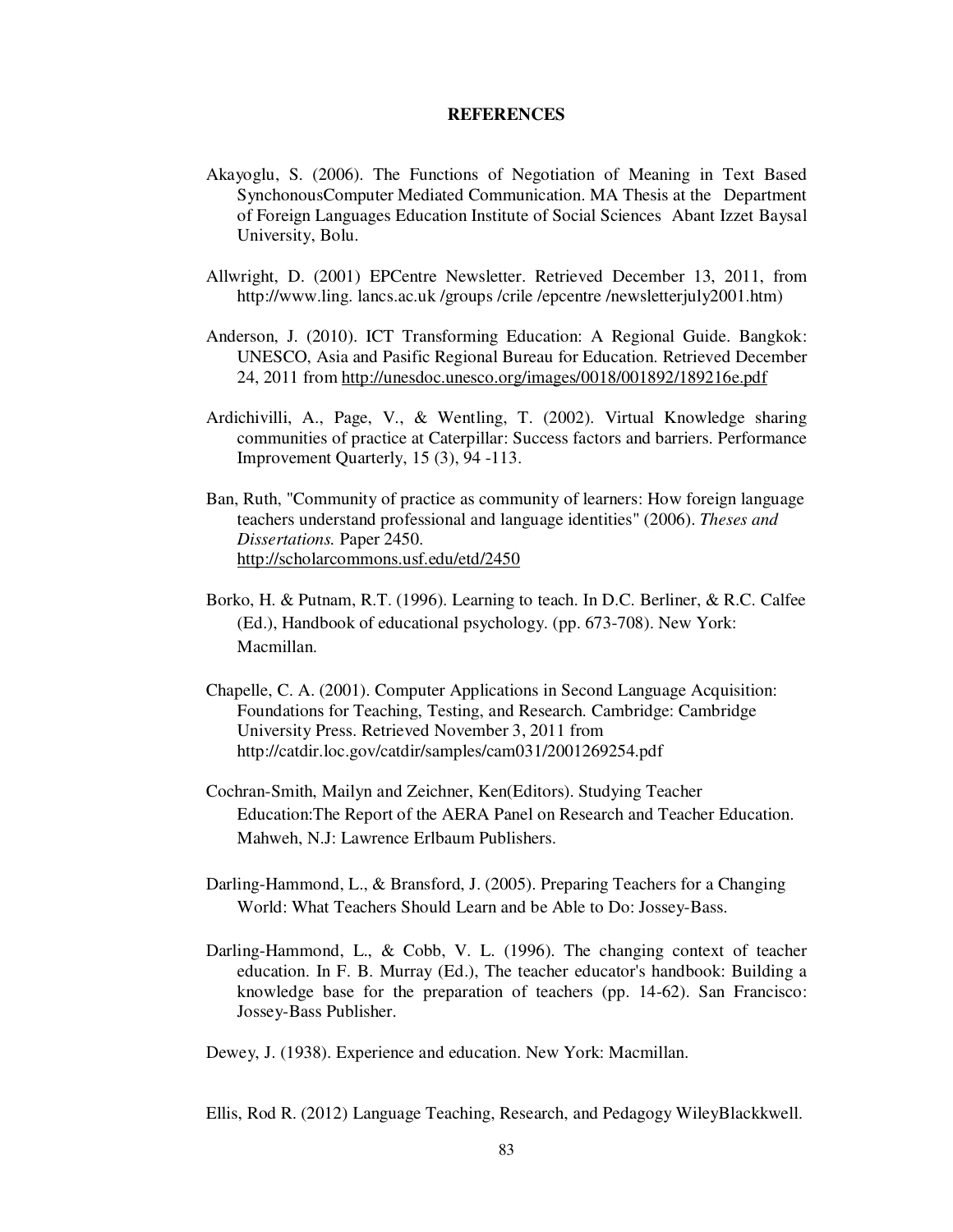- Enyedy, N., Goldberg, J., Welsh, K. M. (2006). Complex dilemmas of identity and Practice. Science Education, 90(1), 68-93**.**
- Fottland, H. (2002). Creating a community of learners online and offline in teacher education. The Journal of Interactive Online Learning (JIOL) 1(1).
- Freeman, D. and K. E. Johnson (1998). Reconceptualizing the knowledge-base of language teacher education. TESOL Quarterly 32(3), 397 - 416.
- Garret, N. (1991). Technology in the service of language learning: Trends and issues. Modern Language Journal, 75(1), 74-101.
- Gee, J. P., An introduction to discourse analysis, New York, NY: Routledge.
- Hung, R,-C., & Liu, M, -C. (1992). *The Design Principles and Applications of Computer-Assisted Instruction.* Taipei: Shtabook.
- Henri, F. and B. Pudelko (2003). Understanding and analysing activity and learning in virtual communities. Journal of Computer Assisted Learning 19: 474-487.
- Johnson, C. M. (2001). A survey of current research on online communities of practice. Internet and Higher Education 4: 45-60.
- Johnson, C. (2005) *Establishing an Online Community of Practice for Instructors of English as a Foreign Language*. Unpublished PhD thesis, Nova Southeastern University.
- Kagan, D.M. (1992). Professional growth among preservice teachers. Review of Educational Research, 62(2), 129-169.
- Kern, R. (2006). Perspectives on technology in learning and teaching languages. *TESOL QUARTERLY, 40*(1), 183-210.
- Larsen-Freeman, D. (1990, March). On the need for a theory of foreign language teaching. Paper presented at the Georgetown University Round Table on Languages and Linguistics 1990, Washington, DC.
- Lave, J. and Wenger, E. (1991) *Situated Learning: Legitimate Peripheral Participation*. Cambridge: Cambridge University Press.
- Luehmann, A. L. (2007). Identity development as a lens to science teacher preparation. Science Education,91(5), 822–839.
- Luehmann, A. L. (2008). Using Blogging in Support of Teacher Professional Identity Development: A Case Study. The Journal of the Learning Sciences 17: 287–337, 2008
- Ng, P. T., Lan, L. K., & Thye, J. T. (2004). Developing reflective teachers: The experience of two modules in the teacher training programme at the National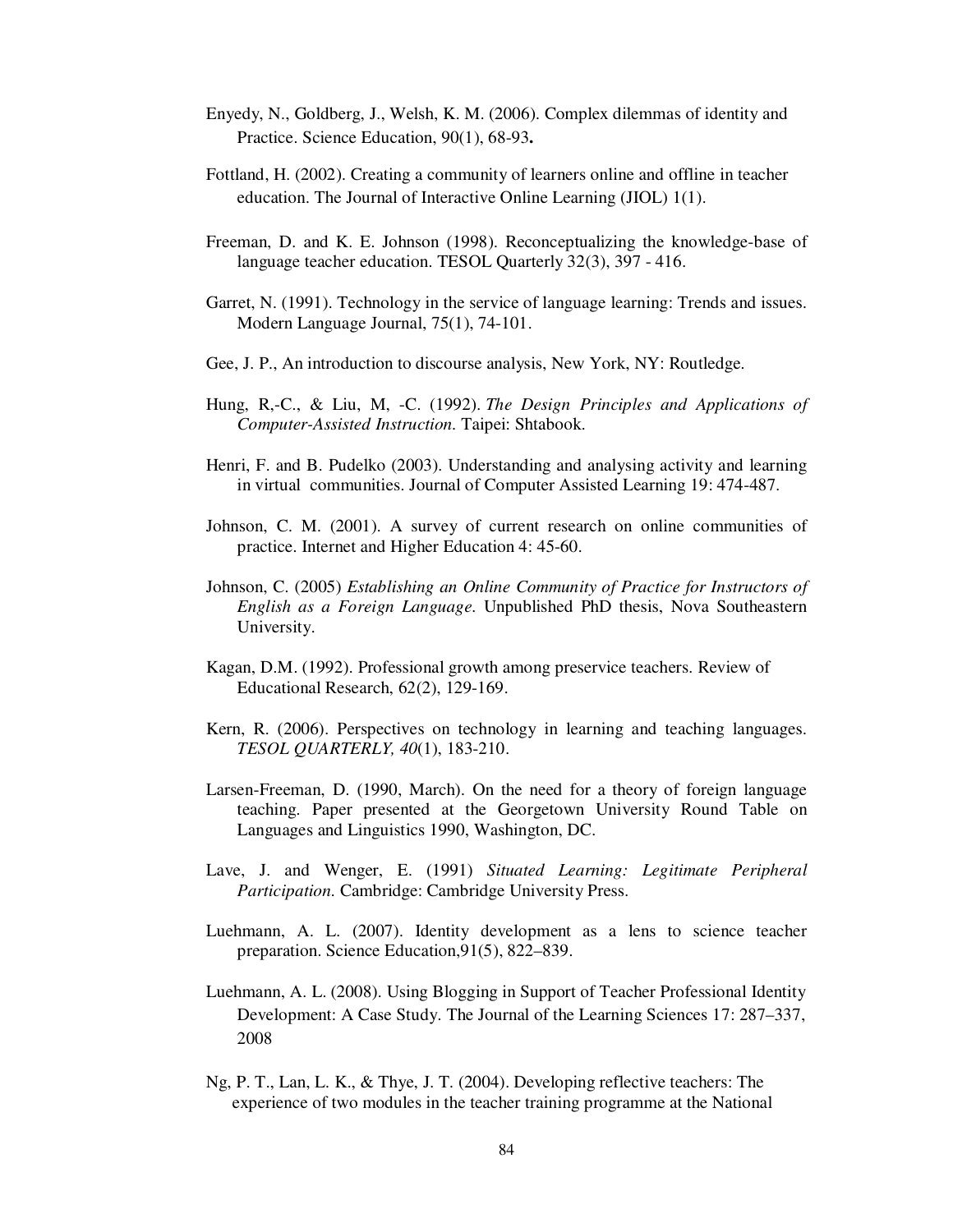Institute of Education, Singapore. Asia Pacific Education Review, 5 (2), 200– 206.

- Liedka, J. (1999). Linking competitive advantage with communities of practice. Journal of Management Inquiry, 8 (1), 5–16.
- Ortega, L. (1997). Processes and outcomes in networked classroom interaction: defining the research agenda for L2 computer-assisted classroom discussion. Language Learning & Technology, 1 (1), 82-93.
- Palincsar, A. S., S. J. Magnusson, et al. (1998). Designing a community of practice principles and practices of the GIsML community. Teacher and Teaching Education 14(1): 5-19.
- Patterson, P. (2001). Computer Assisted Language Learning: An Analysis of Discourse Produced in Computer-Assisted and Oral Class Discussions by Spanish Learners. Austin, The University of Texas. PhD.
- Pattersoni P., S. Trabaldo (2006). Negotiating for Meaning Across Borders with CMC. Teaching English with Technology. 6(2): Retrieved July 13, 2011 from http://www.iatefl.org.pl/call/j\_article24.htm#pat.
- Prensky, M. (2001) Digital natives, digital immigrants. In *On the Horizon* 9(5): 1-6.
- Prensky, M. (2005) Engage me or enrage me. What today's learners demand. *Educause Review*, September-October 2005, 40 (5): 60--65. Retrieved on 22 September 2011 from http://www.educause.edu/ir/library/pdf/erm0553.pdf.
- Richards, J. C. (2000). Beyond Training: perspectives on language teacher education. Cambridge, UK: Cambridge University Press.
- Richards, J. C. and D. Nunan (1990). Second Language Teacher Education. Cambridge, UK, Cambridge University Press.
- Richardson, V., & Roosevelt, D. (2004).Teacher preparation and the improvement of teacher education. Yearbook of the National Society for the Study of Education, 103(1), 105-144.
- Saint-Onge,H., & Wallace, D. (2003). Leveraging communities of practice for strategic advantage. Boston: Butterworth-Heinemann.
- Salaberry, M. R. (2001). The use of technology for second language learning and teaching: A Retrospective. The Modern Language Journal, 85(1), 39-56.
- Saville-Troike, M. (1993). Ethnography of communication. Oxford: Blackwell.
- Schrum, L. (2000). Technology as a tool to support instruction. Retrieved December 10,2011, from http://www.educationworld.com/a\_tech/tech/tech004.shtml.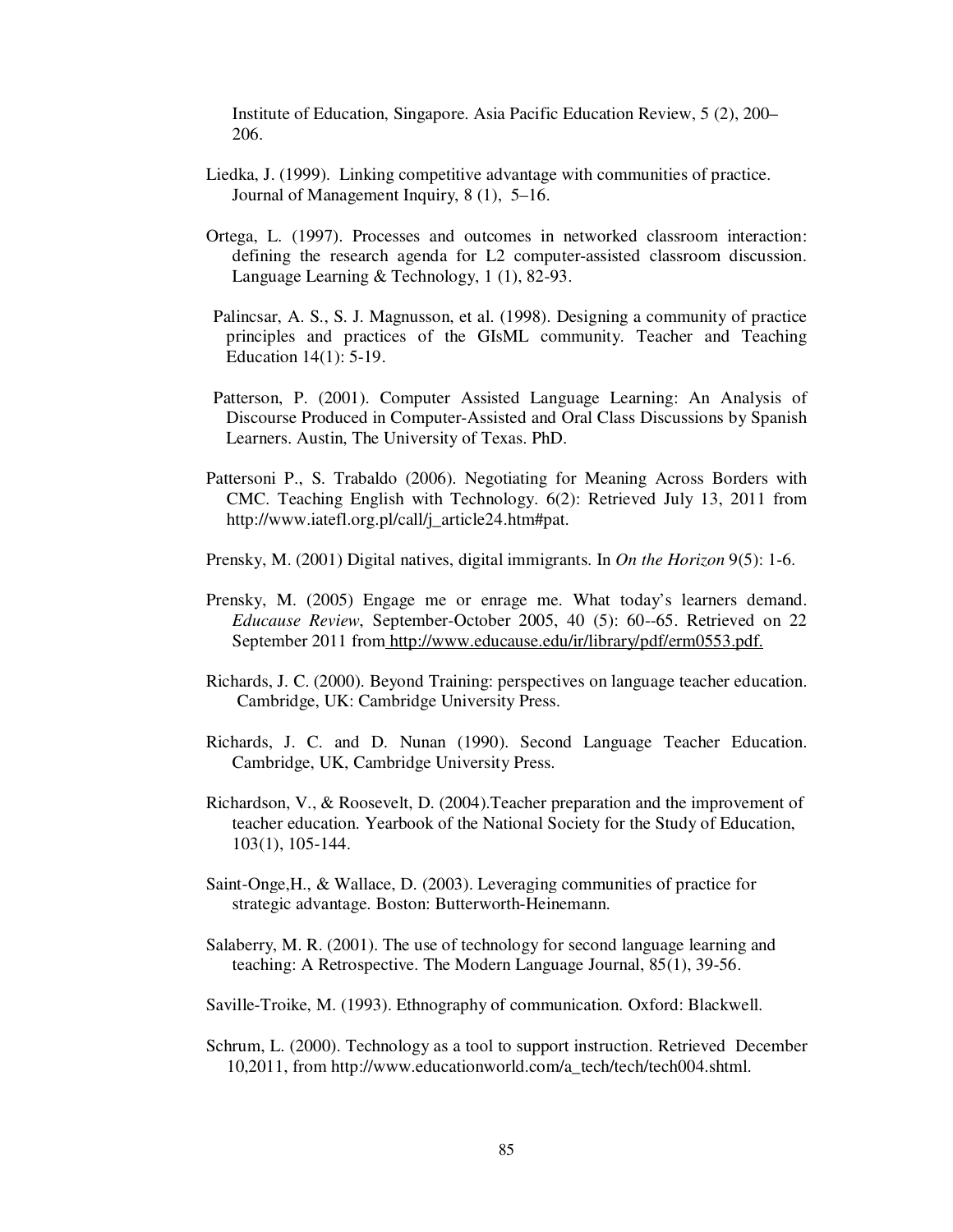- Sim, C. (2006). Preparing for professional experiences incorporating pre-service teachers as"communities of practice. Teacher and Teaching Education 22: 77-83.
- Simpson, J. (2003). The discourse of computer mediated communication. A study of an OnlineCommunity. School of Applied Linguistics and Applied Language Studies, The University of Reading. PhD.
- Steele, J.H. (2002). Herding Cats: A descriptive study of a virtual language learning community. Graduate School, Indiana University of Pennsylvania. PhD.
- Stevens, V. and A. Altun (2002). The Process of Language Learning: An EFL Perspective. Ed.Zafar Syed. The Webheads Community of Language Learners.285-316.
- Shawcross, P. (2004). Technology in language teaching. Proceedings of the First ICAO Aviation Language Symposium, Montreal.
- Shulman, L. S. (1986). Those who understand: knowledge growth in teaching. Educational Researcher, 15(2), 4-14.
- Shulman, L. S. (2002). Making differences: a table of learning. Change, 34(6), 36- 44.
- Steele, J. (2002) Herding cats: A descriptive case study of a virtual language learning community. Unpublished PhD thesis, Indiana University of Pennsylvania. Retrieved on 22 December 2011 from http://netdial.caribe.net/~jhsteele/cats.pdf.
- Toohey, K., Waterstone, B., & Julé-Lemke, A. (2000). Community of learners, carnival, and participation in a Punjabi Sikh. Canadian Modern Language Review, 56(3), 421-436.
- Vygotsky, L. S. (1978) Mind in Society: *Development of Higher PsychologicalProcesses*. M. Cole, V. John-Steiner, S. Scribner, and E. Souberman (eds.). Cambridge, Massachusetts: Harvard University Press.
- Warschauer, M. (1997). Computer-mediated collaborative learning: theory and practice. The Modern Language Journal, 81 (4), 470-481.
- Warschauer, M. (1998). Online learning in sociocultural context. Anthropology and Education Quarterly, 29(1), 68-88.
- Warschauer, M., & Healey, D. (1998). Computers and language learning: anoverview. Language Teaching, 31, 57-71,
- Wenger, E., McDermott, R. and Snyder W. (2002) *Cultivating Communities of Practice*. Boston: Harvard Business School Press.
- Wenger, E. (1998). Communities of Practice: Learning, Meaning and Identity. Cambridge, MA: Cambridge University Press.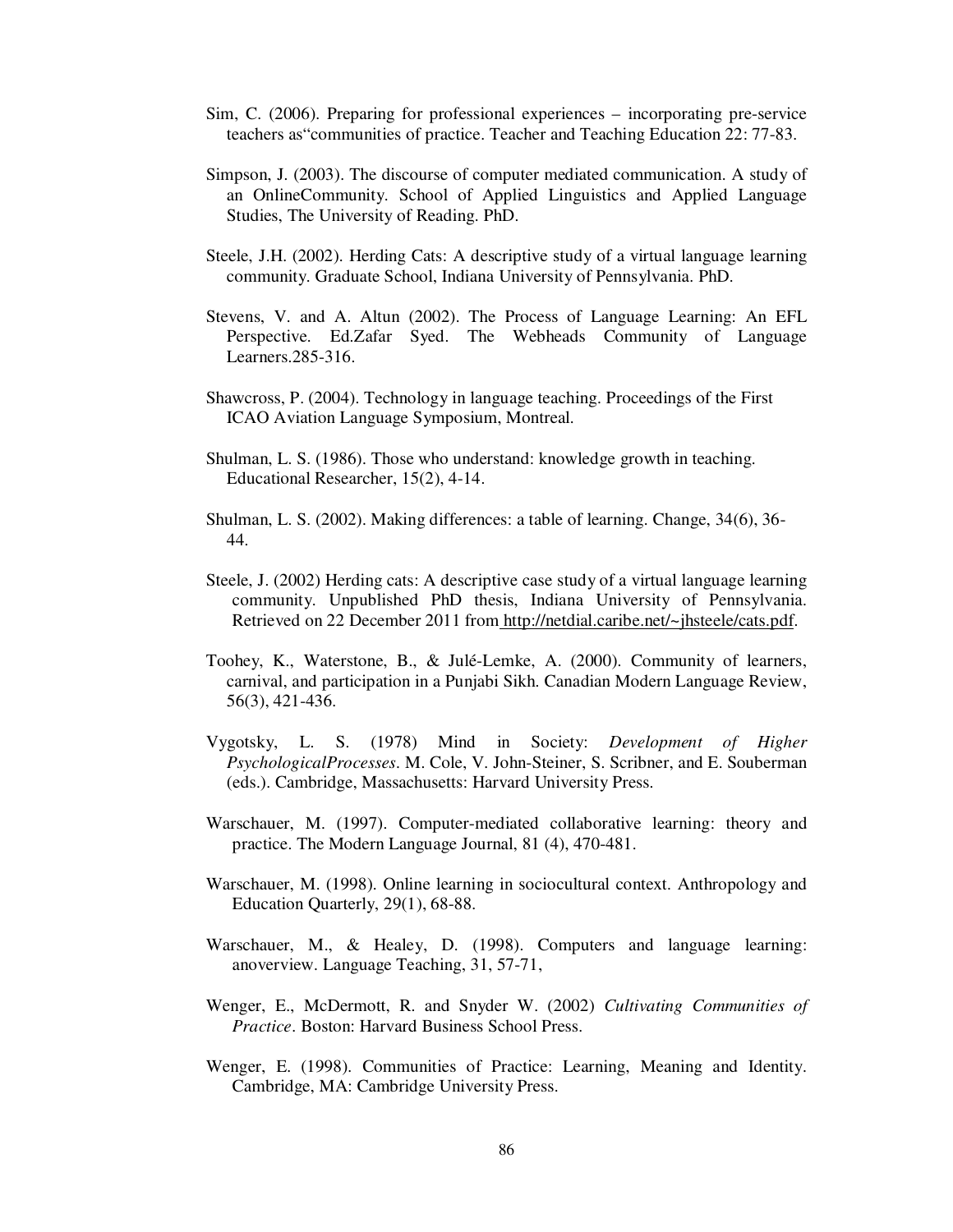- Wenger, Etienne (1998) 'Communities of Practice. Learning as a social system', *Systems Thinker*, Retrieved December 10, 2011 from http://www.co-il.com/coil/knowledge-garden/cop/lss.shtml.
- Wenger, E. (2006) Definitions. Etienne Wenger Website. Retrieved on 22 November 2011 from http://www.ewenger.com/theory.
- Wenger, Etienne ( 2007) 'Communities of practice. A brief introduction'. *Communities of practice* [http://www.ewenger.com/theory/. Accessed January 1, 2012.
- Wenger, E. C., & Snyder, W. M. (2000). Communities of practice: the organizational frontier. Harvard Business Review, Jan.- Feb., 139-145.
- Wenger, E., McDermott, R., & Snyder, W. M. (2002). Cultivating communities of practice: a guide to managing knowledge. Boston, MA: Harvard Business School Press.
- Wick, C. Knowledge Management and leadership opportunities for technical communicators. Technical Communication 47(4), 515-529 (2000)
- Wolfson, L., & Willinsky, J. (1998). What Service-Learning Can Learn from Situated Learning. *Michigan Journal of Community Service Learning*, *5*. http://quod.lib.umich.edu/m/mjcsl/browse.html/. Accessed December, 2, 2011.
- Zahorik, J. A. (1986). Acquiring teaching skills. Journal of Teacher Education, 37, 21-25.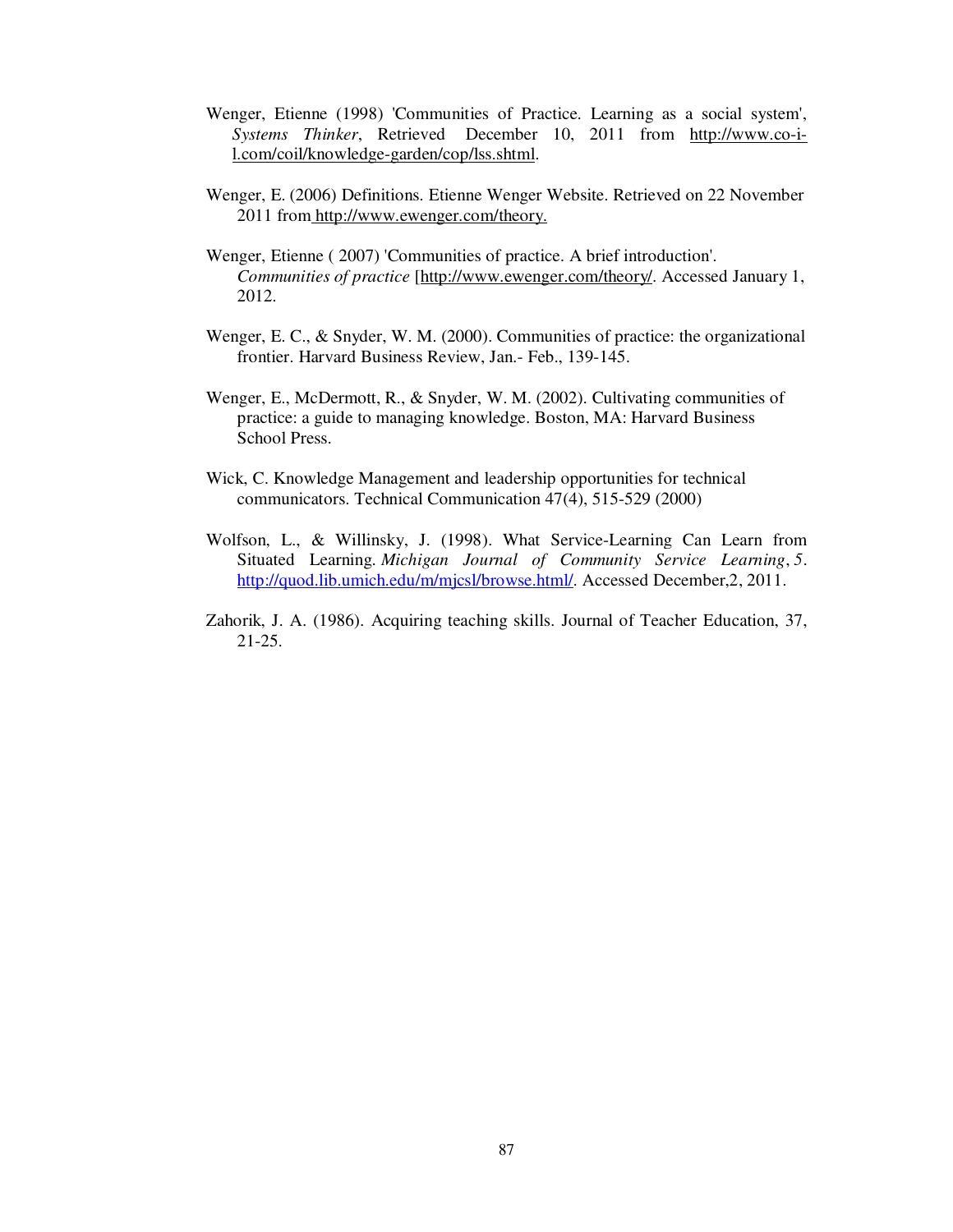### **APPENDICES**

#### **Appendix A: The Questionnaire Sent to WIA Members**

Dear participant,

This survey is conducted by a graduate student enrolled in MA ELT Program at Middle East Technical University in to better understand the beliefs of Webheads in action members about the role and functions of Webheads in Action group. Therefore, I kindly ask you to answer the following questions as honestly as possible as only this will guarantee the success of the investigation. Please be sure that your responses will be kept confidential. Thank you very much for devoting your time and contributions.

Beyza Nur YILMAZ

Department of Foreign Language Education

Middle East Technical University, ANKARA

SECTION 1

Please choose the best option.

| 1- What is your gender?                    | a) Male b)Female      |
|--------------------------------------------|-----------------------|
| 2- How old are you?                        | a) 18-23              |
|                                            | b) $24-29$            |
|                                            | c) $30-35$            |
|                                            | d) $36-41$            |
|                                            | $e)$ 42-47            |
|                                            | f) $47+$              |
| 3-What is your teaching experience?        | a) $1-3$ years        |
|                                            | $b)4-6$ years         |
|                                            | $c$ ) $7-10$ years    |
|                                            | $d$ )11-14 years      |
|                                            | $e$ )15-18 years      |
|                                            | $f$ )18 + years       |
| 4-What is the last degree you received?    | a)BA                  |
|                                            | b) MA                 |
|                                            | c) Ph.D               |
| 5-What kind of institution do you work at? | a) free lance         |
|                                            | b) elementary school  |
|                                            | c)secondary school    |
|                                            | d) high school        |
|                                            | e) university/college |
|                                            | f) other              |
| 6-How long have you been a member of       | a)Less than a year    |
| Webheads in Action?                        | $b)1-3$ years         |
|                                            | $c$ )4-7 years        |
|                                            | $d$ )7+ years         |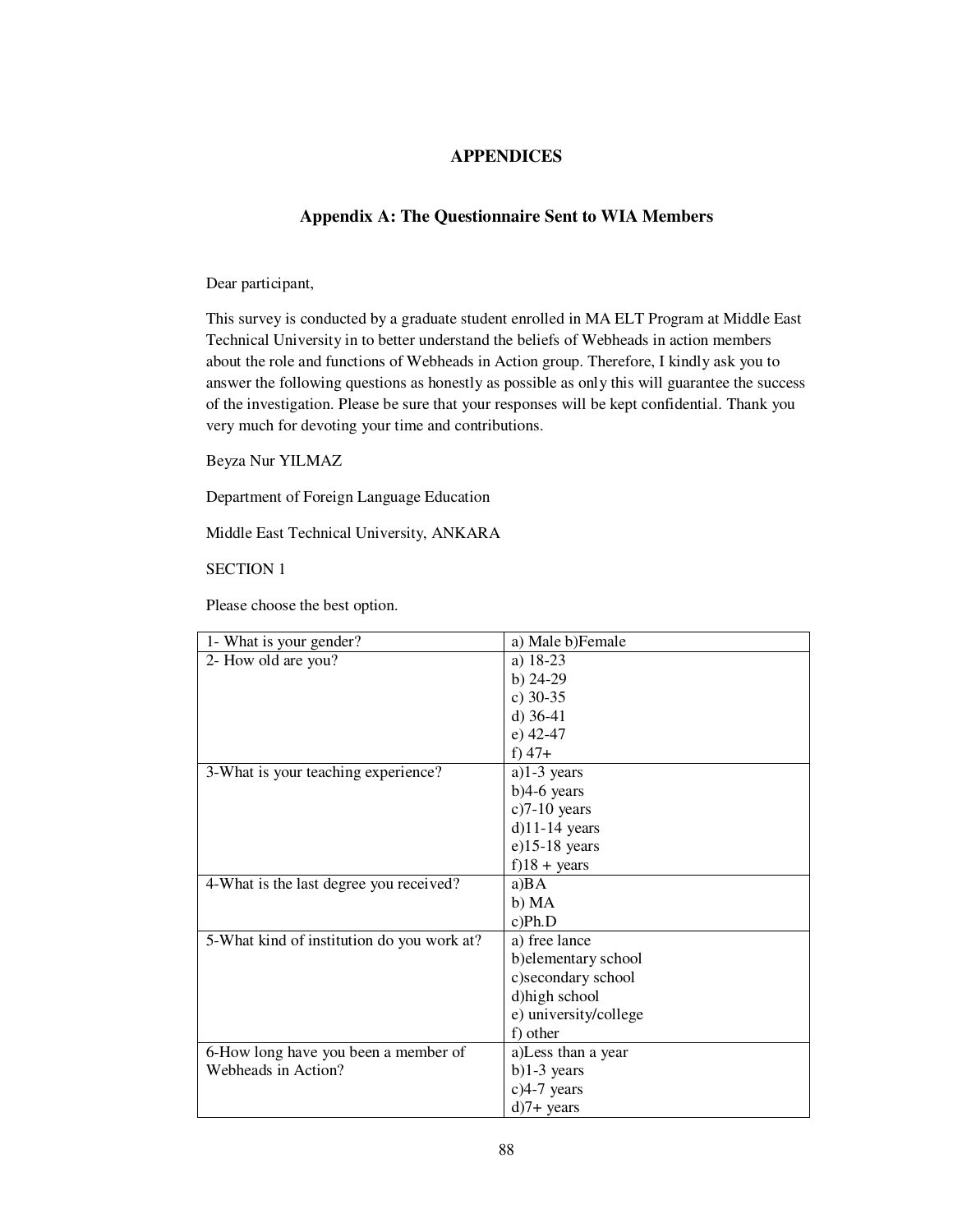Please choose the best option about you and your WIA membership.

| 7- I am aware of the possibility to integrate web | a)Strongly Agree    |
|---------------------------------------------------|---------------------|
| 2.0 tools into an academic context (education)    | b)Agree             |
| thanks to Webheads in Action.                     | c)Not Decided       |
|                                                   | d)Disagree          |
|                                                   | e)Strongly Disagree |
| 8- I believe that WIA has helped me to learn to   | a)Strongly Agree    |
| manage the increasing amount of information       | b)Agree             |
|                                                   | c)Not Decided       |
|                                                   | d)Disagree          |
|                                                   | e)Strongly Disagree |
| 9- I think filtering useful information is easy   | a)Strongly Agree    |
| thanks to being a member of WIA.                  | b)Agree             |
|                                                   | c)Not Decided       |
|                                                   | d)Disagree          |
|                                                   | e)Strongly Disagree |
| 10- I am aware of the learning and teaching       | a)Strongly Agree    |
| opportunities through the use of computer and     | b)Agree             |
| internet applications as I am a member of WIA.    | c)Not Decided       |
|                                                   | d)Disagree          |
|                                                   | e)Strongly Disagree |
| 11- I believe that being a WIA member has had     | a)Strongly Agree    |
| an impact on my teaching practice.                | b)Agree             |
|                                                   | c)Not Decided       |
|                                                   | d)Disagree          |
|                                                   |                     |
|                                                   | e)Strongly Disagree |
| 12- I believe that being a WIA member has         | a)Strongly Agree    |
| helped me to gain control over my professional    | b)Agree             |
| development.                                      | c)Not Decided       |
|                                                   | d)Disagree          |
|                                                   | e)Strongly Disagree |
| 13- I am good at choosing a suitable web 2.0      | a)Strongly Agree    |
| tool for my own context thanks to being WIA       | b)Agree             |
| member.                                           | c)Not Decided       |
|                                                   | d)Disagree          |
|                                                   | e)Strongly Disagree |
| 14- Thanks to WIA, I am aware that there might    | a)Strongly Agree    |
| be some problems while applying what I have       | b)Agree             |
| learned along with the solutions to those         | c)Not Decided       |
| problems                                          | d)Disagree          |
|                                                   | e)Strongly Disagree |
| 15- I feel active when I am trying to learn the   | a)Strongly Agree    |
| use of web 2.0 tools in the activities of WIA.    | b)Agree             |
|                                                   | c)Not Decided       |
|                                                   | d)Disagree          |
|                                                   | e)Strongly Disagree |
| 16- I believe that being a WIA member has had     | a)Strongly Agree    |
| an impact on my use of web 2.0 tools (e.g.        | b)Agree             |
| blogs, wikis, etc.) in my teaching.               | c)Not Decided       |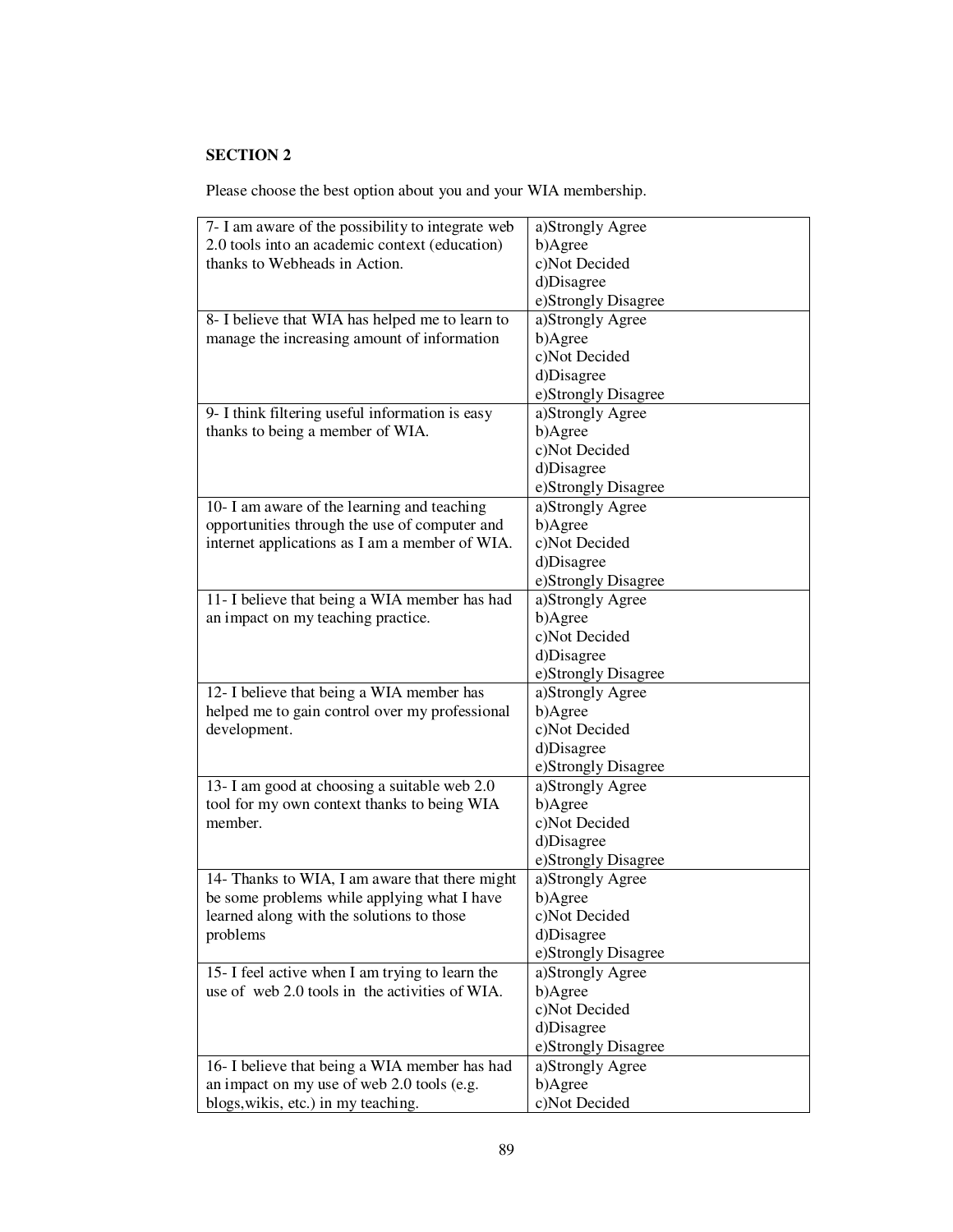|                                                    | d)Disagree          |
|----------------------------------------------------|---------------------|
|                                                    | e)Strongly Disagree |
| 17- I don't think being a member has affected      | a)Strongly Agree    |
| me to choose the right web 2.0 applications        | b)Agree             |
|                                                    | c)Not Decided       |
|                                                    | d)Disagree          |
|                                                    | e)Strongly Disagree |
| 18- I believe that there has not been a difference | a)Strongly Agree    |
| in my professional development after joining       | b)Agree             |
| WIA.                                               | c)Not Decided       |
|                                                    | d)Disagree          |
|                                                    | e)Strongly Disagree |

## **In the following section please choose the Web 2.0 tools you use and also the frequency of your use of Web 2.0 tools.**

| 19- How frequently do you use blogs?   | a) Everyday         |
|----------------------------------------|---------------------|
|                                        | b)A few days a week |
|                                        | c)Once a week       |
|                                        | d)Few times a month |
|                                        | e)Few times a year  |
|                                        | f)Never             |
| 20- How frequently do you use wikis?   | a) Everyday         |
|                                        | b)A few days a week |
|                                        | c)Once a week       |
|                                        | d)Few times a month |
|                                        | e)Few times a year  |
|                                        | f)Never             |
| 21-How frequently do you use podcasts? | a) Everyday         |
|                                        | b)A few days a week |
|                                        | c)Once a week       |
|                                        | d)Few times a month |
|                                        | e) Few times a year |
|                                        | f)Never             |
| 22-How frequently do you use a content | a) Everyday         |
| management system such as Grouply and  | b)A few days a week |
| Ning?                                  | c)Once a week       |
|                                        | d)Few times a month |
|                                        | e) Few times a year |
|                                        | f)Never             |
| 23-How frequently do you use Facebook? | a) Everyday         |
|                                        | b)A few days a week |
|                                        | c)Once a week       |
|                                        | d)Few times a month |
|                                        | e)Few times a year  |
|                                        | f)Never             |
| 24-How frequently do you use a class   | a) Everyday         |
| backchannel tool such as Twitter or    | b)A few days a week |
| Edmodo?                                | c)Once a week       |
|                                        |                     |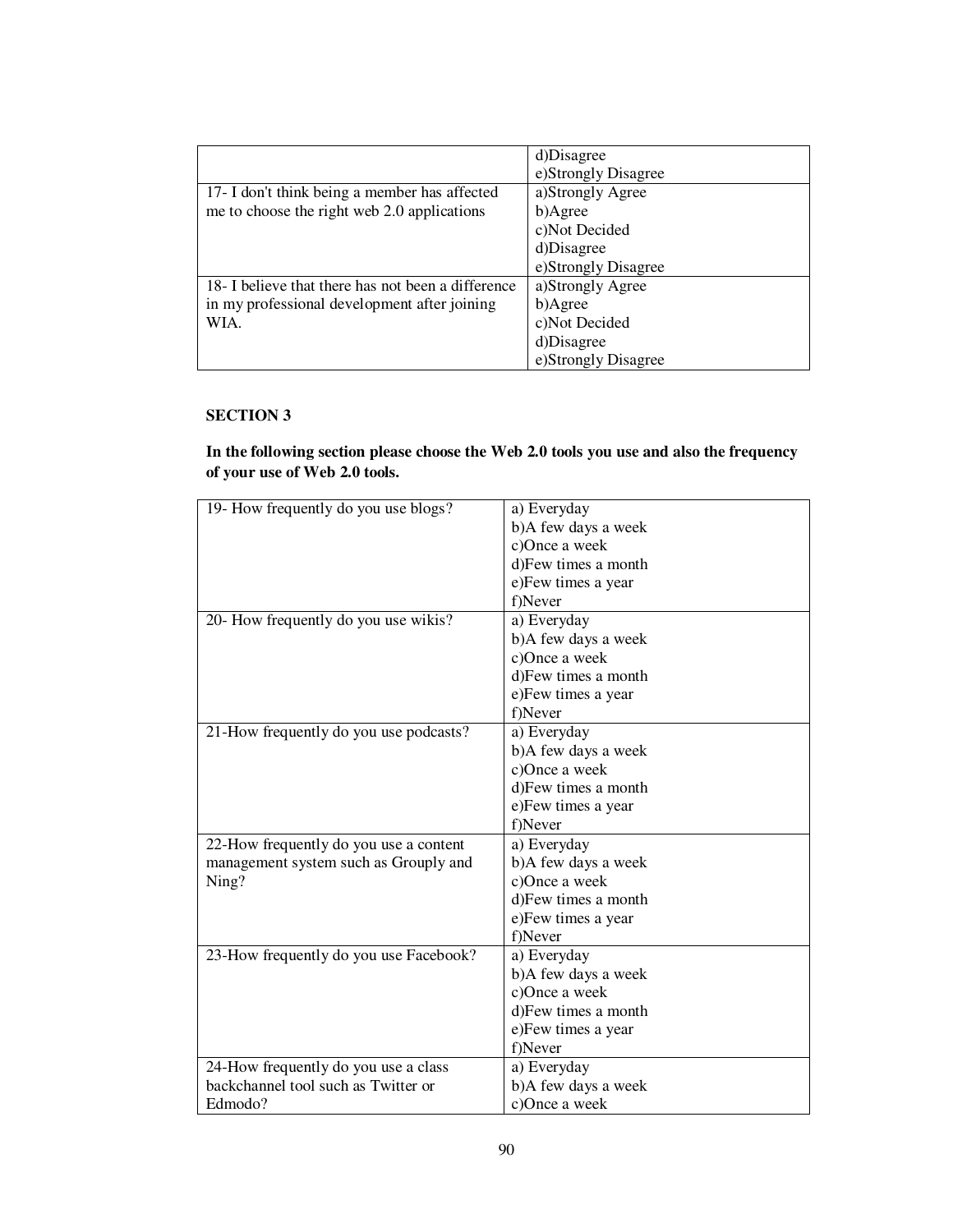|                                                                             | d)Few times a month<br>e)Few times a year |
|-----------------------------------------------------------------------------|-------------------------------------------|
|                                                                             | f)Never                                   |
| 25-How frequently do you use forums?                                        | a) Everyday                               |
|                                                                             | b)A few days a week<br>c)Once a week      |
|                                                                             | d)Few times a month                       |
|                                                                             | e)Few times a year                        |
|                                                                             | f)Never                                   |
| 26-How frequently do you use an email list                                  | a) Everyday                               |
| service such as YahooGroups and                                             | b)A few days a week                       |
| GoogleGroups?                                                               | c)Once a week                             |
|                                                                             | d)Few times a month                       |
|                                                                             | e)Few times a year<br>f)Never             |
| 27-How frequently do you use a learning                                     | a) Everyday                               |
| management tool such as Moodle or                                           | b)A few days a week                       |
| Blackboard                                                                  | c)Once a week                             |
|                                                                             | d)Few times a month                       |
|                                                                             | e)Few times a year                        |
|                                                                             | f)Never                                   |
| 28-How frequently do you use a social                                       | a) Everyday                               |
| bookmarking service such as Diigo or<br>Delicious?                          | b)A few days a week                       |
|                                                                             | c)Once a week<br>d)Few times a month      |
|                                                                             | e)Few times a year                        |
|                                                                             | f)Never                                   |
| 29-How frequently do you use an RSS feed                                    | a) Everyday                               |
| reader such as Bloglines, Google Reader?                                    | b)A few days a week                       |
|                                                                             | c)Once a week                             |
|                                                                             | d)Few times a month                       |
|                                                                             | e)Few times a year                        |
|                                                                             | f)Never                                   |
| 30-How frequently do you use an RSS<br>portal such as Pageflakes, Netvibes, | a) Everyday                               |
| Protopage, iGoogle?                                                         | b)A few days a week<br>c)Once a week      |
|                                                                             | d)Few times a month                       |
|                                                                             | e)Few times a year                        |
|                                                                             | f)Never                                   |

**While answering the next two questions, please choose the tool you use the most. You can choose more than one option.** 

| 31-Which tools do you use for your | a) blogs                               |
|------------------------------------|----------------------------------------|
| classroom teaching most?           | b) wikis                               |
|                                    | $\epsilon$ ) podcasts                  |
|                                    | d) a content management system such as |
|                                    | Drupal, Grouply, Ning                  |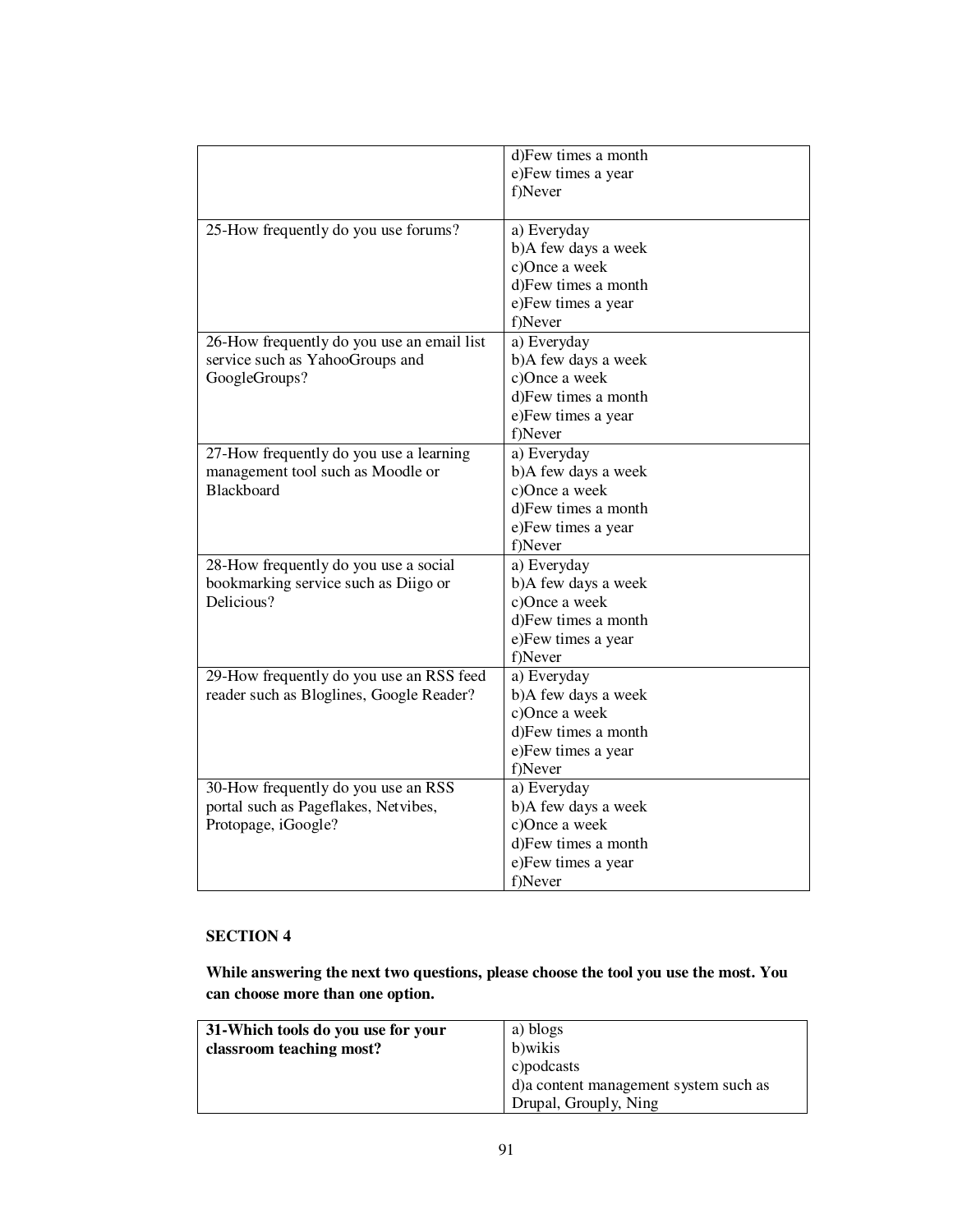|                                         | e)Facebook                               |  |
|-----------------------------------------|------------------------------------------|--|
|                                         | f) forums                                |  |
|                                         | g) email groups                          |  |
|                                         | h) a class backchannel tool like twitter |  |
|                                         | i) social bookmarking service            |  |
|                                         | j) RSS feed reader                       |  |
|                                         | k) an RSS portal                         |  |
|                                         | 1) other                                 |  |
| 32-Which Web 2.0 tools do you use for   | a) blogs                                 |  |
| your professional development most?     | b)wikis                                  |  |
|                                         | c)podcasts                               |  |
|                                         | d)a content management system such as    |  |
|                                         | Drupal, Grouply, Ning                    |  |
|                                         | e)Facebook                               |  |
|                                         | f) forums                                |  |
|                                         | g) email groups                          |  |
|                                         | h) a class backchannel tool like twitter |  |
|                                         | i) social bookmarking service            |  |
|                                         | j) RSS feed reader                       |  |
|                                         | k) an RSS portal                         |  |
|                                         | 1) other                                 |  |
| 33-Which of these web 2.0 tools and     | a) blogs                                 |  |
| applications do you adapt/ utilize as a | b)wikis                                  |  |
| result of WIA group?                    | c)podcasts                               |  |
|                                         | d)a content management system such as    |  |
|                                         | Drupal, Grouply, Ning                    |  |
|                                         | e)Facebook                               |  |
|                                         | f) forums                                |  |
|                                         | g) email groups                          |  |
|                                         | h)a class backchannel tool like twitter  |  |
|                                         | i) social bookmarking service            |  |
|                                         | j) RSS feed reader                       |  |
|                                         | k) an RSS portal                         |  |
|                                         | 1) other                                 |  |

34-Why are you a member of WIA?

35-What are the benefits of being a member of WIA?

36-Are there any disadvantages of being a member of WIA?

37-What were your expectations from WIA before being a member?

38-What are the necessary skills for language teachers in the twenty first century?

39-As a language teacher, which ones do you find more challenging?

40- How do you think can a teacher achieve these challenging skills?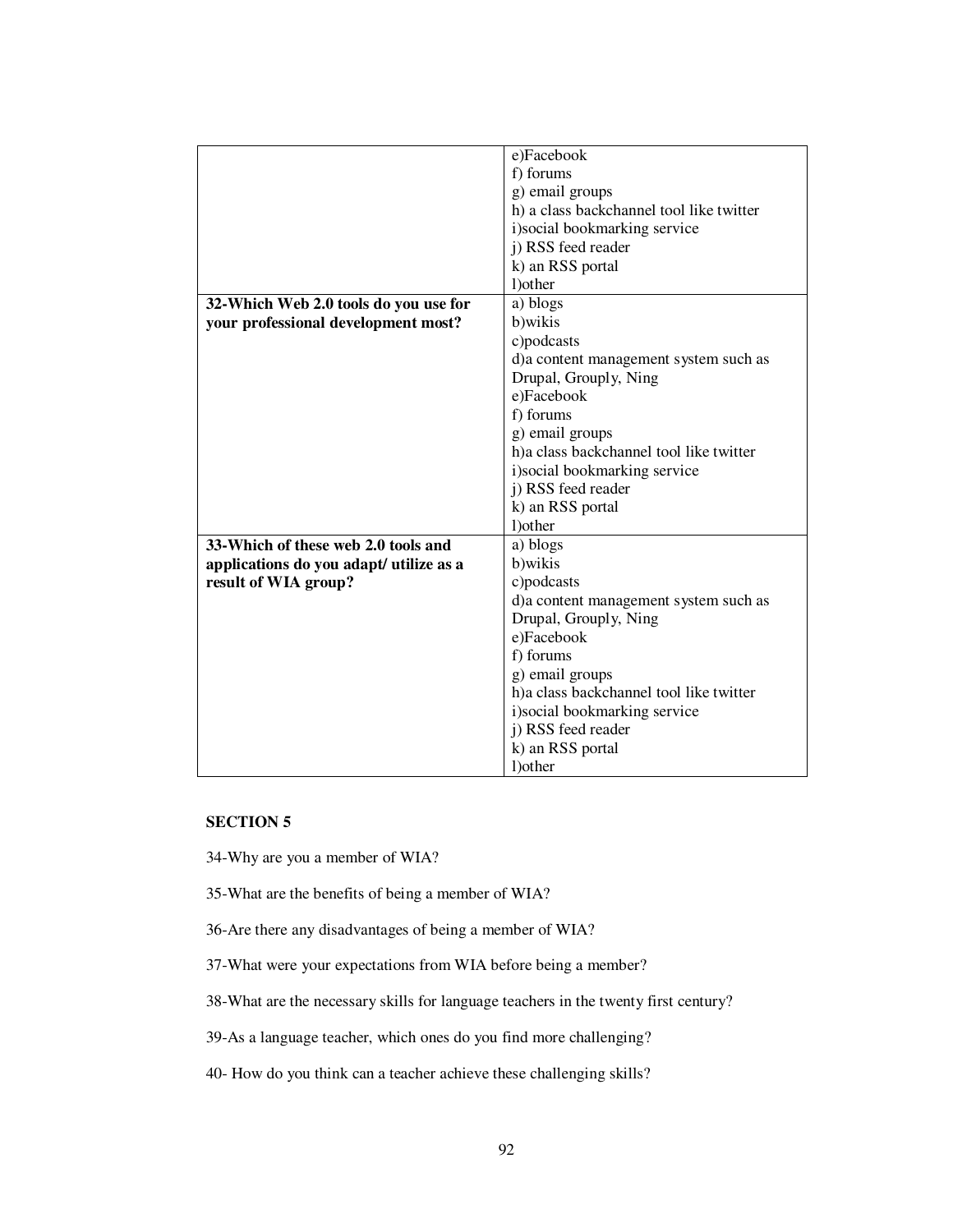41-Do you feel you are better at the use of Web 2.0 tools after having joined WIA? If yes, what kind of activities of WIA have helped you to feel more confident in using Web 2.0 tools? If no, why do you think it did not make a difference in your use of Web 2.0 tools? Do you do any other activities in order to experiment more with these tools?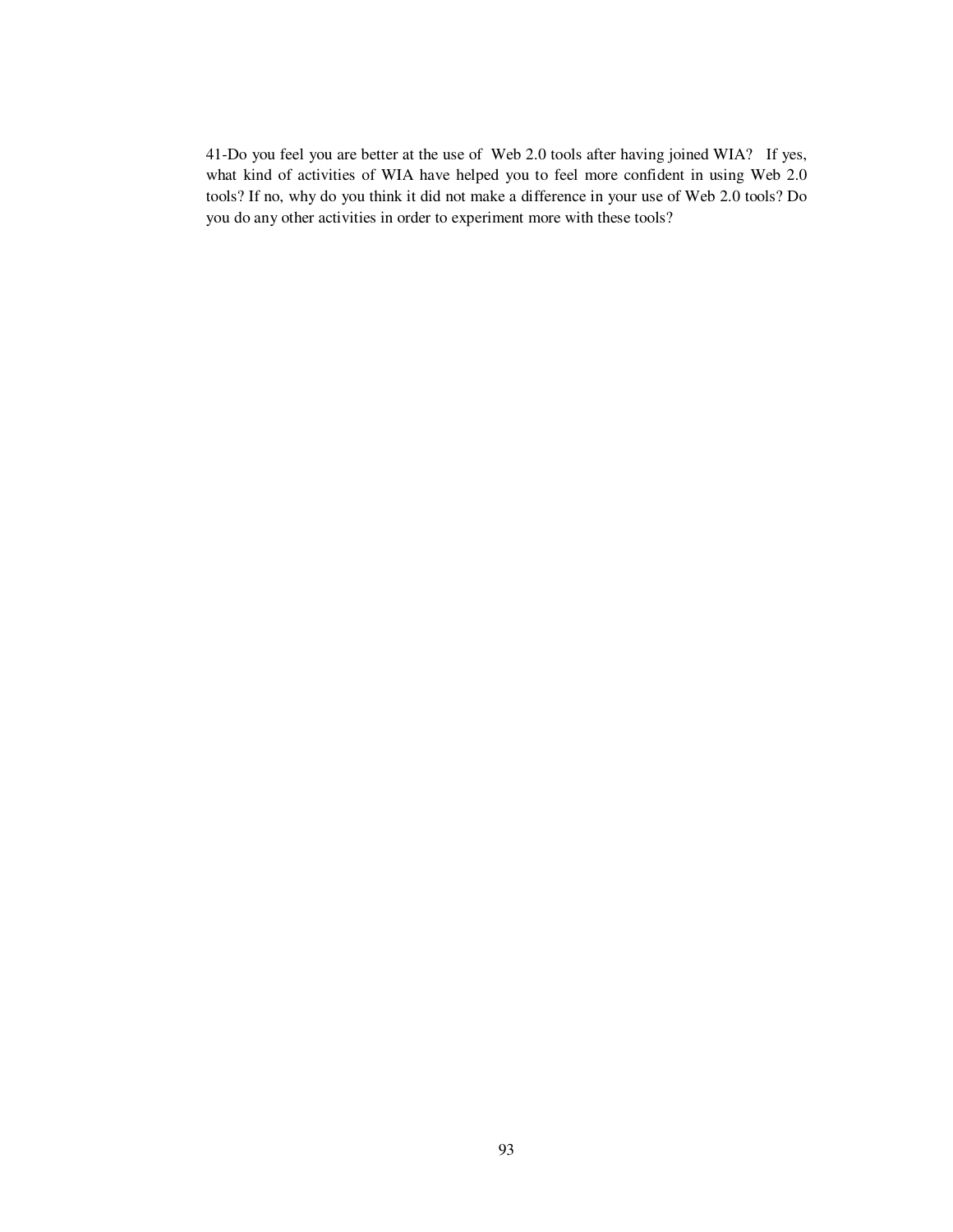# **Appendix B: Frequencies of the Web 2.0 Tools Used by The Participants in Classroom Teaching**

| How frequently do you use blogs? Frequency |    | Percent |
|--------------------------------------------|----|---------|
|                                            |    |         |
| everyday                                   | 18 | 22,8    |
| a few days a week                          | 19 | 24,1    |
| once a week                                | 3  | 3,8     |
| few times a month                          | 22 | 27,8    |
| few times a year                           | 16 | 20,3    |
| once a year                                |    | 1,3     |
| never                                      |    | 1,3     |
| Total                                      | 79 | 100     |

## **Frequencies of the Blog Use of the Participants**

## **Frequencies of the Wiki Use of the Participants**

| How frequently do you use wikis? Frequency |    | <b>Percent</b> |
|--------------------------------------------|----|----------------|
|                                            |    |                |
| everyday                                   | 20 | 25,3           |
| a few days a week                          | 18 | 22,8           |
| once a week                                | 9  | 11,4           |
| few times a month                          | 13 | 16,5           |
| few times a year                           | 14 | 17,8           |
| never                                      | 6  | 6,3            |
| Total                                      | 79 | 100            |

## **Frequencies of the Podcast Use of the Participants**

| How frequently do you use podcasts? Frequency |    | Percent |
|-----------------------------------------------|----|---------|
|                                               |    |         |
| everyday                                      | 6  | 7,6     |
| a few days a week                             | 25 | 31,6    |
| once a week                                   | 9  | 11,4    |
| few times a month                             | 15 | 19,0    |
| few times a year                              | 15 | 19,0    |
| never                                         | 9  | 11,4    |
| Total                                         | 79 | 100     |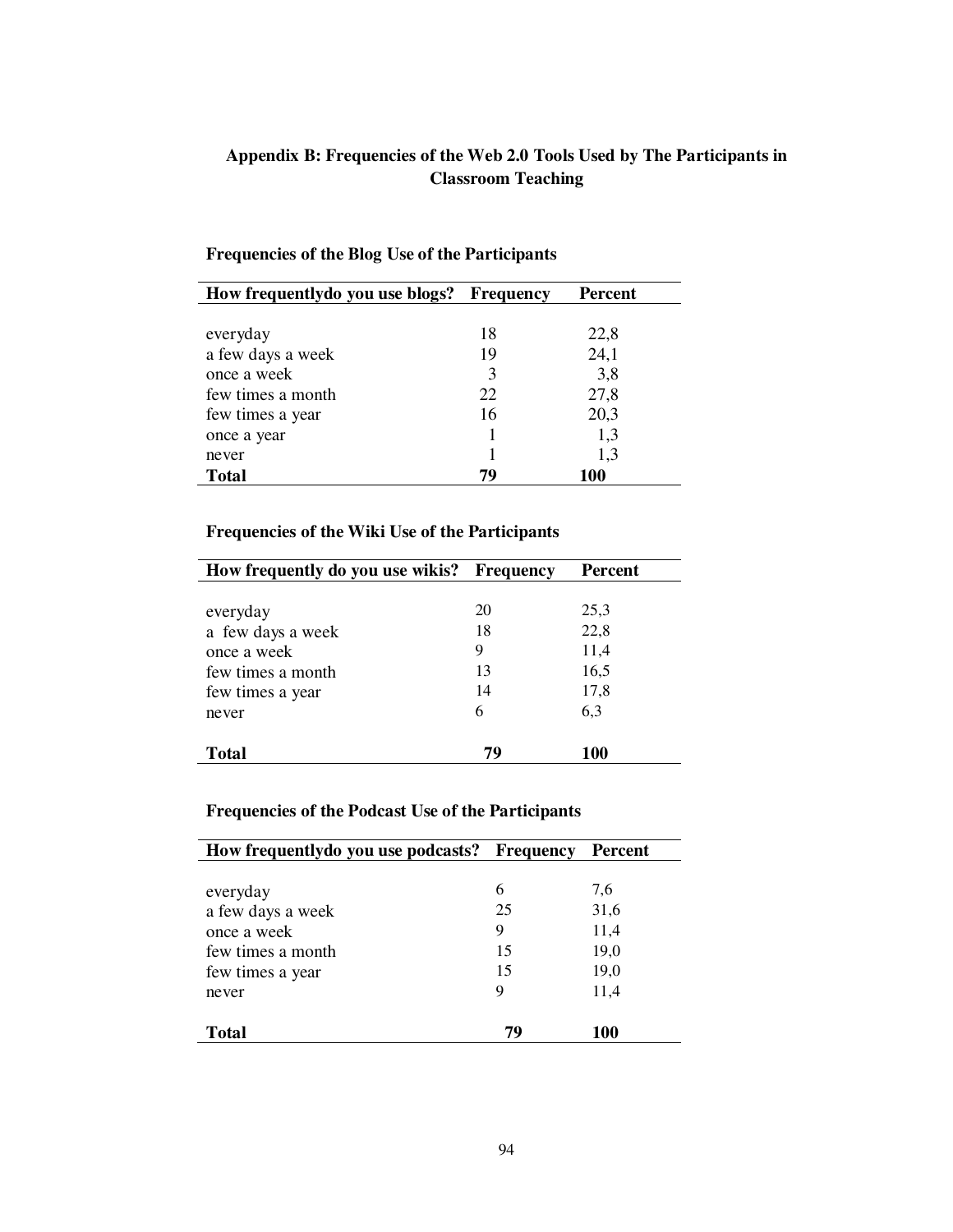| How frequently do you use CMS? Frequency |    | <b>Percent</b> |
|------------------------------------------|----|----------------|
|                                          |    |                |
| everyday                                 | 23 | 29,1           |
| a few days a week                        | 13 | 16,5           |
| once a week                              | 6  | 7,6            |
| few times a month                        | 11 | 13,9           |
| few times a year                         | 11 | 14,0           |
| never                                    | 15 | 19,0           |
|                                          |    |                |
| <b>Total</b>                             | 79 | 100            |

**Frequencies of the content management systems of the Participants**

### **Frequencies of the Facebook Use of the Participants**

| How frequently do you use Facebook? Frequency |    | <b>Percent</b> |
|-----------------------------------------------|----|----------------|
|                                               |    |                |
| everyday                                      | 49 | 62,0           |
| a few days a week                             | 9  | 11,4           |
| once a week                                   | 4  | 5,1            |
| few times a month                             | 12 | 15,2           |
| few times a year                              | 2  | 2,5            |
| never                                         | 3  | 3,8            |
| <b>Total</b>                                  | 79 | 100            |

## **Frequencies of the Class Backchannel Tool Use of the Participants**

| How frequently do you use class backchannel tools? Frequency |    | Percent |
|--------------------------------------------------------------|----|---------|
|                                                              |    |         |
| everyday                                                     | 19 | 24,1    |
| a few days a week                                            | 17 | 21,5    |
| once a week                                                  | 1  | 1,3     |
| few times a month                                            | 12 | 15,2    |
| few times a year                                             | 7  | 8,8     |
| never                                                        | 23 | 29.1    |
|                                                              |    |         |
| Total                                                        | 79 | 100     |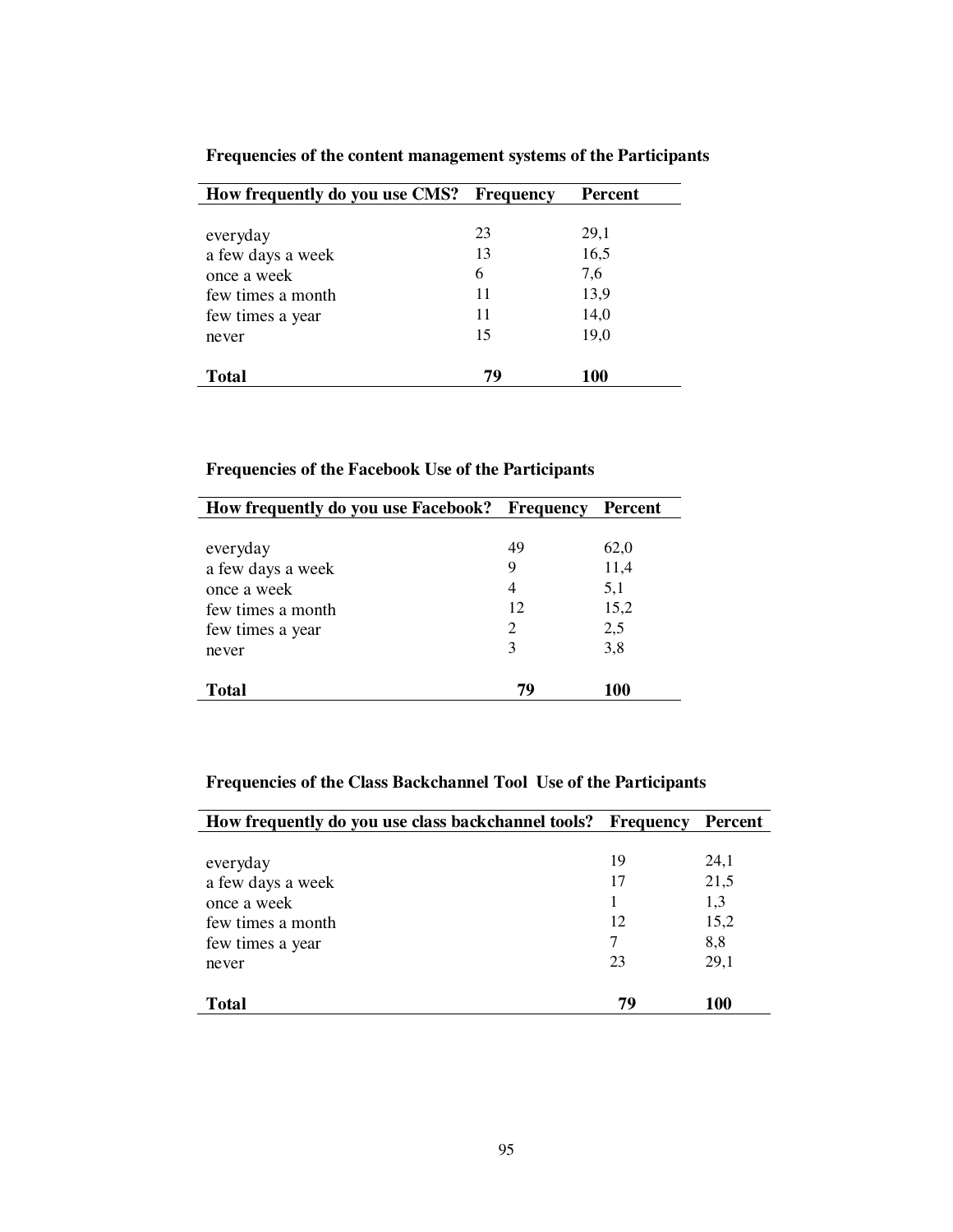| How frequently do you use e-mail groups? Frequency Percent |    |     |
|------------------------------------------------------------|----|-----|
|                                                            |    |     |
| everyday                                                   | 54 |     |
| a few days a week                                          | 14 |     |
| once a week                                                | 3  |     |
| few times a month                                          | 7  |     |
| few times a year                                           |    |     |
| <b>Never</b>                                               | 0  |     |
|                                                            |    |     |
| Total                                                      | 79 | 100 |

### **Frequencies of the E-mail Group Use of the Participants**

**Frequencies of the Learning Management System Use of the Participants** 

| How frequently do you use LMS? Frequency |    | <b>Percent</b> |
|------------------------------------------|----|----------------|
|                                          |    |                |
| everyday                                 | 35 | 44,3           |
| a few days a week                        | 6  | 7,6            |
| once a week                              | 5  | 6,3            |
| few times a month                        | 9  | 11,4           |
| few times a year                         | 16 | 20,3           |
| Never                                    | 8  | 10,1           |
| <b>Total</b>                             | 79 | 100            |

## **Frequencies of the Social Bookmarking Service Use of the Participants**

| How frequently do you use social bookmarking Services? | <b>Frequency</b> | Percent |
|--------------------------------------------------------|------------------|---------|
|                                                        |                  |         |
| everyday                                               | 17               | 21,5    |
| a few days a week                                      | 30               | 38,0    |
| once a week                                            | 5                | 6,3     |
| few times a month                                      | 11               | 13,9    |
| few times a year                                       | 10               | 12,7    |
| <b>Never</b>                                           | 6                | 7,6     |
|                                                        |                  |         |
| <b>Total</b>                                           | 79               | 100     |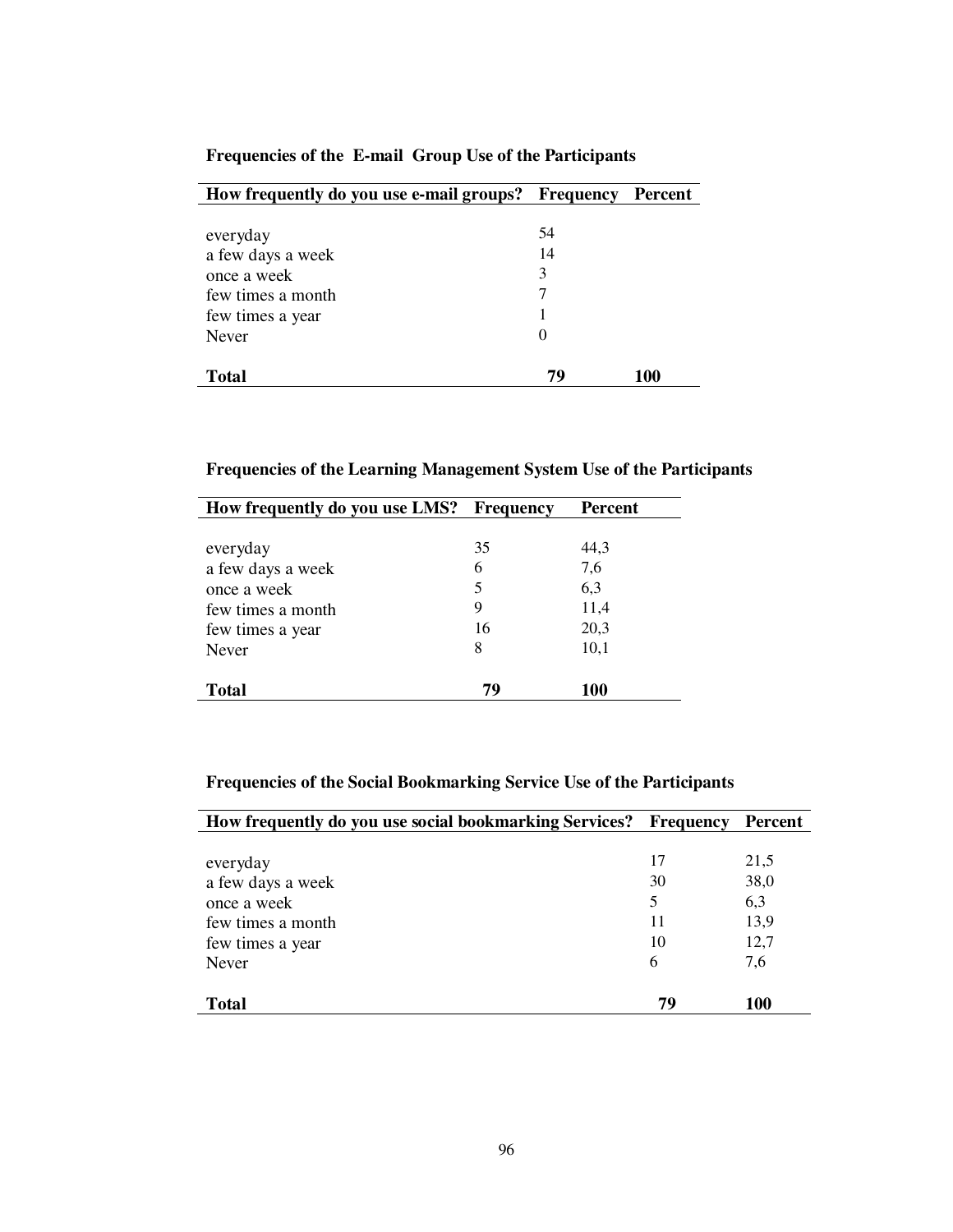| How frequently do you use forums? Frequency |    | <b>Percent</b> |
|---------------------------------------------|----|----------------|
|                                             |    |                |
| everyday                                    | 22 | 27,8           |
| a few days a week                           | 20 | 25,3           |
| once a week                                 | 6  | 7,6            |
| few times a month                           | 16 | 20,3           |
| few times a year                            | 11 | 14,0           |
| never                                       | 4  | 5,1            |
|                                             |    |                |
| Total                                       | 79 | 100            |

### **Frequencies of Forum Use of the Participants**

## **Frequencies of the RSS Feed Reader Use of the Participants**

| How frequently do you use RSS feed readers? Frequency |    | Percent |
|-------------------------------------------------------|----|---------|
|                                                       |    |         |
| everyday                                              | 24 | 30,4    |
| a few days a week                                     | 15 | 19,0    |
| once a week                                           | 5  | 6,3     |
| few times a month                                     | 10 | 12,7    |
| few times a year                                      | 11 | 14,0    |
| never                                                 | 14 | 17,7    |
| Total                                                 | 79 | 100     |

# **Frequencies of the RSS Feed Portal Use of the Participants**

| How frequently do you use an RSS Portal? | <b>Frequency</b> | <b>Percent</b> |
|------------------------------------------|------------------|----------------|
|                                          |                  |                |
| everyday                                 | 30,4             | 29,1           |
| a few days a week                        | 19,0             | 6,3            |
| once a week                              | 6,3              | 7,6            |
| few times a month                        | 12,7             | 13,9           |
| few times a year                         | 14,0             | 17,8           |
| Never                                    | 17,7             | 25,3           |
|                                          |                  |                |
| Total                                    | 79               | 100            |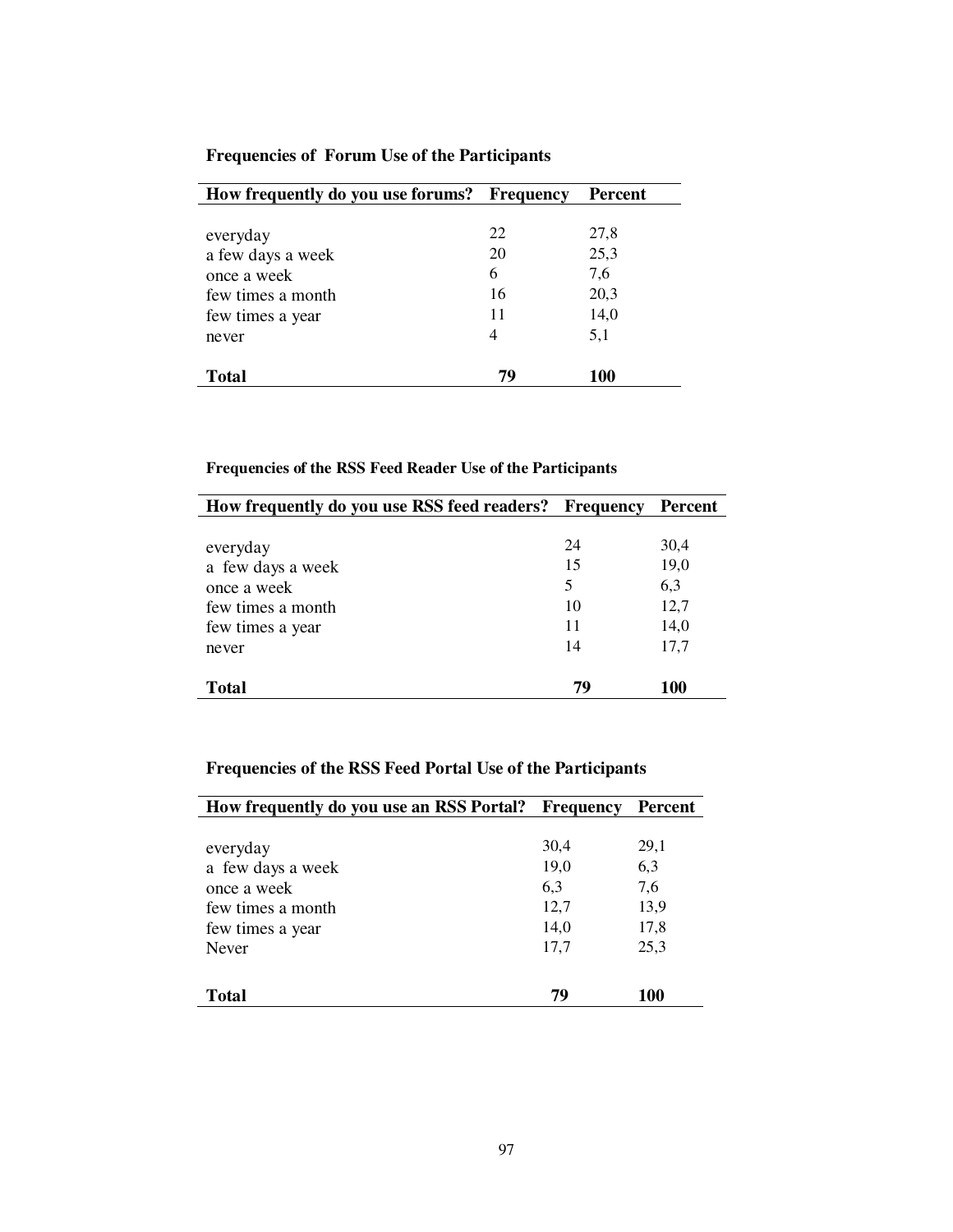### **Appendix C: Web 2.0 Tools Used in Professional Development by the Participants**

### **Frequencies of the Blog Use of the Participants**

| <b>Blogs</b> | <b>Frequency</b> | Percent |  |
|--------------|------------------|---------|--|
| Yes          | 50               | 63,3    |  |
| No           | 29               | 36,7    |  |
| <b>Total</b> | 79               | $100\%$ |  |

### **Frequencies of the Wiki Use of the Participants**

| Wikis        | <b>Frequency</b> | Percent |  |
|--------------|------------------|---------|--|
| Yes          | 42               | 53,2    |  |
| No           | 37               | 46,8    |  |
| <b>Total</b> | 79               | $100\%$ |  |

### **Frequencies of the Podcast Use of Participants**

| podcasts     | <b>Frequency</b> | Percent |  |
|--------------|------------------|---------|--|
| yes          | 27               | 34,2    |  |
| no           | 52               | 65.8    |  |
| <b>Total</b> | 79               | $100\%$ |  |

### **Frequencies of the Content Management System Use of the Participants**

| <b>Content Management System Frequency</b> |    | <b>Percent</b> |
|--------------------------------------------|----|----------------|
| yes                                        |    | 26,6           |
| no                                         | 58 | 73.4           |
| <b>Total</b>                               | 79 | $100\%$        |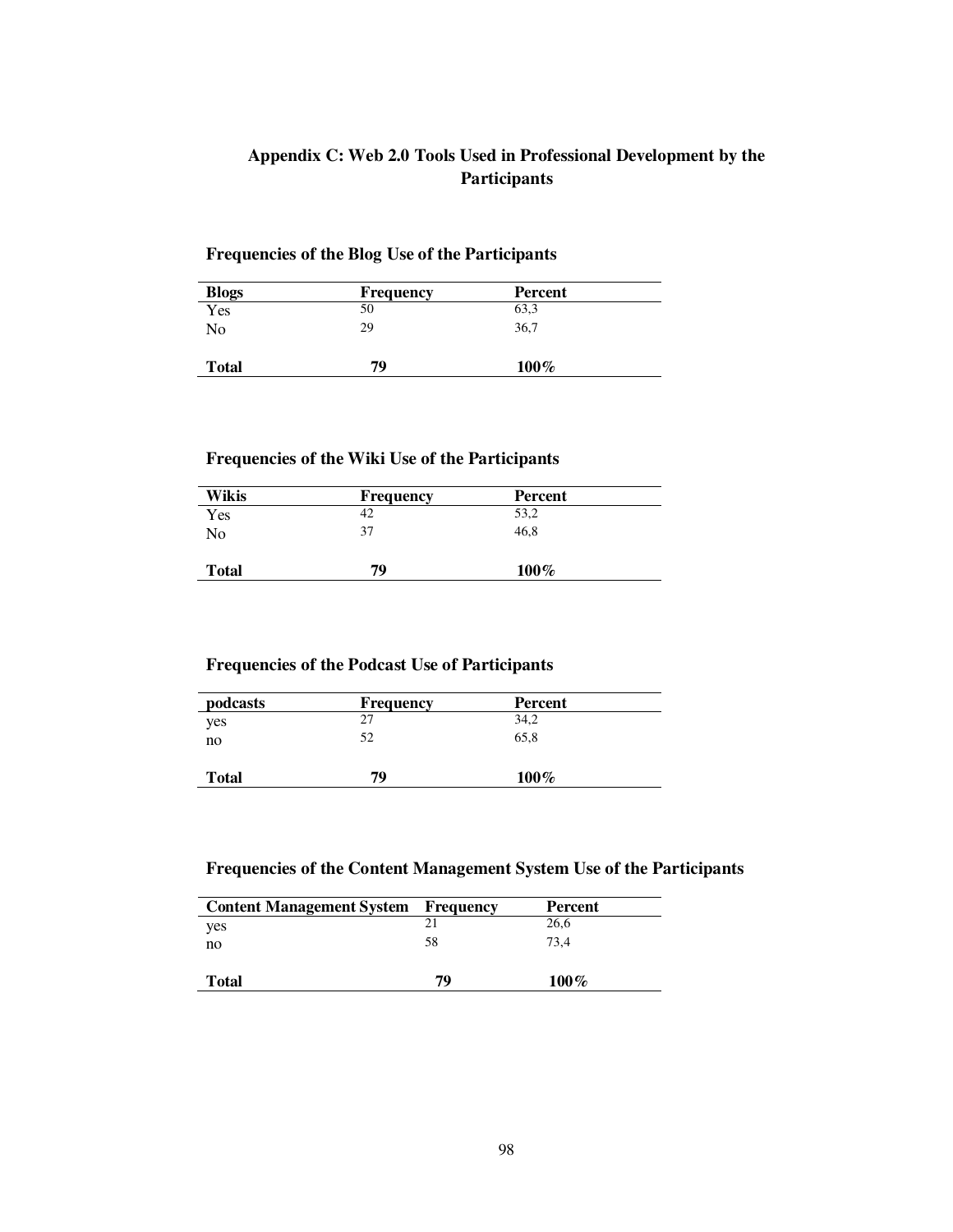### **Frequencies of the Facebook Use of the Participants**

| Facebook     | <b>Frequency</b> | Percent |  |
|--------------|------------------|---------|--|
| yes          | 36               | 45,6    |  |
| no           | 43               | 54.4    |  |
| <b>Total</b> | 79               | $100\%$ |  |

### **Frequencies of the Forum Use of the Participants**

| <b>Forums</b> | <b>Frequency</b> | Percent |  |
|---------------|------------------|---------|--|
| yes           | 39               | 49,4    |  |
| no            | 40               | 50,6    |  |
| <b>Total</b>  | 79               | $100\%$ |  |

### **Frequencies of the E-mail Group Use of the Participants**

| <b>E-mail Groups</b> | <b>Frequency</b> | Percent |  |
|----------------------|------------------|---------|--|
| yes                  | 55               | 69,6    |  |
| no                   | 24               | 30,4    |  |
| <b>Total</b>         | 79               | $100\%$ |  |

**Frequencies of the Class Backchannel Tool Use of the Participants** 

| <b>Class Backchannel Tools Frequency</b> |    | Percent |
|------------------------------------------|----|---------|
| yes                                      | 32 | 40.5    |
| no                                       | 47 | 59.5    |
|                                          |    |         |
| <b>Total</b>                             | 79 | $100\%$ |

**Frequencies of the Social Bookmarking Service Use of the Participants** 

| <b>Social Bookmarking Services Frequency</b> |    | Percent |
|----------------------------------------------|----|---------|
| Yes                                          | 24 | 30,4    |
| No                                           | 55 | 69.6    |
| <b>Total</b>                                 | 79 | $100\%$ |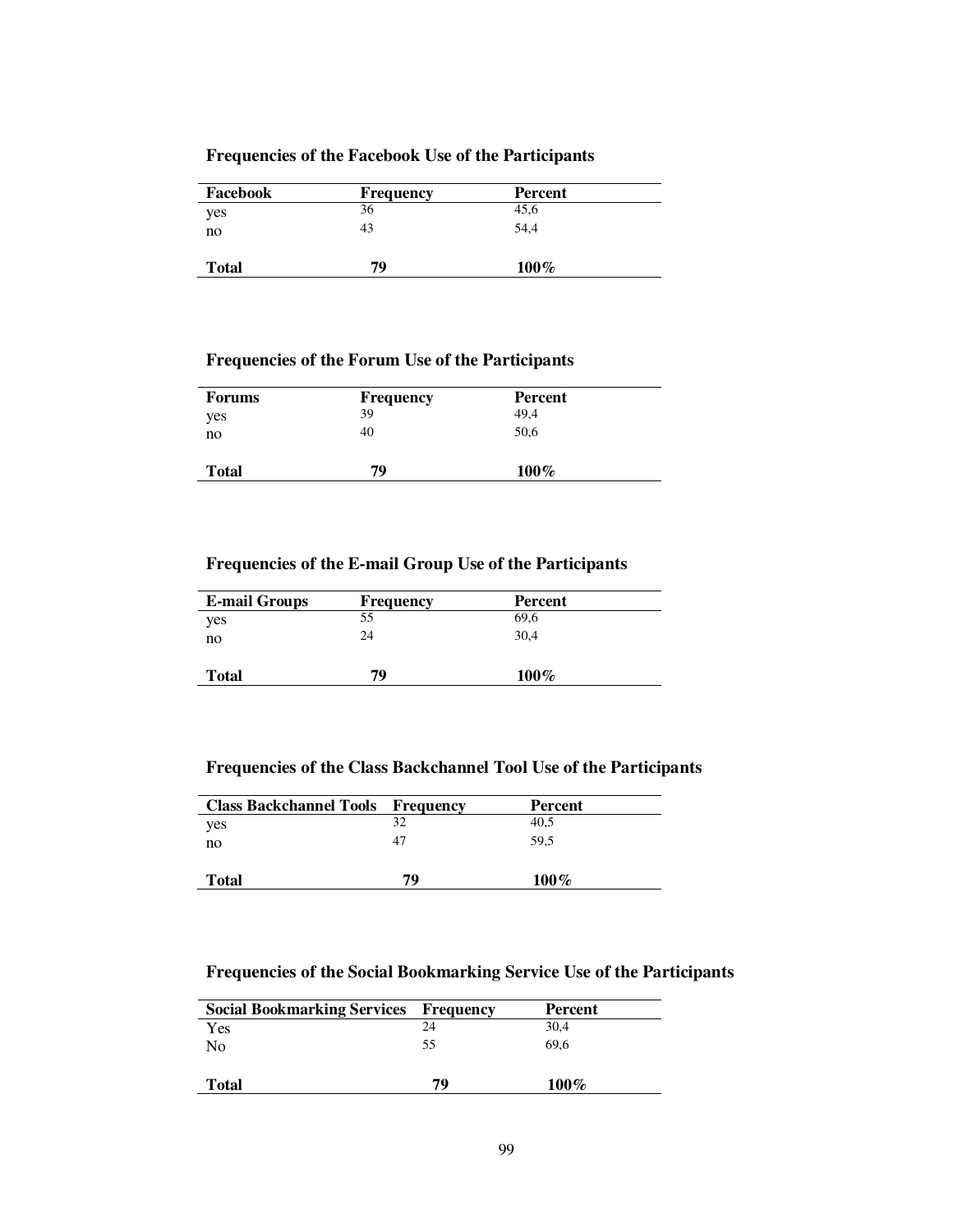|  |  | <b>Frequencies of the RSS Feed Reader Use of the Participants</b> |
|--|--|-------------------------------------------------------------------|
|--|--|-------------------------------------------------------------------|

| <b>RSS</b> feed reader | <b>Frequency</b> | Percent |  |
|------------------------|------------------|---------|--|
| yes                    |                  | 20,3    |  |
| no                     | 63               | 79.7    |  |
| <b>Total</b>           | 79               | $100\%$ |  |

## **Frequencies of the RSS Feed Portal Use of the Participants**

| <b>RSS Feed Portal</b> | <b>Frequency</b> | Percent |  |
|------------------------|------------------|---------|--|
| yes                    |                  | 6,3     |  |
| no                     | 74               | 93.7    |  |
| <b>Total</b>           | 79               | $100\%$ |  |

## **Frequencies of the Other Web 2.0 Tools Used by the Participants**

| <b>Other</b> | <b>Frequency</b> | Percent |  |
|--------------|------------------|---------|--|
| yes          |                  | 12,7    |  |
| no           | 69               | 87,3    |  |
| <b>Total</b> | 79               | $100\%$ |  |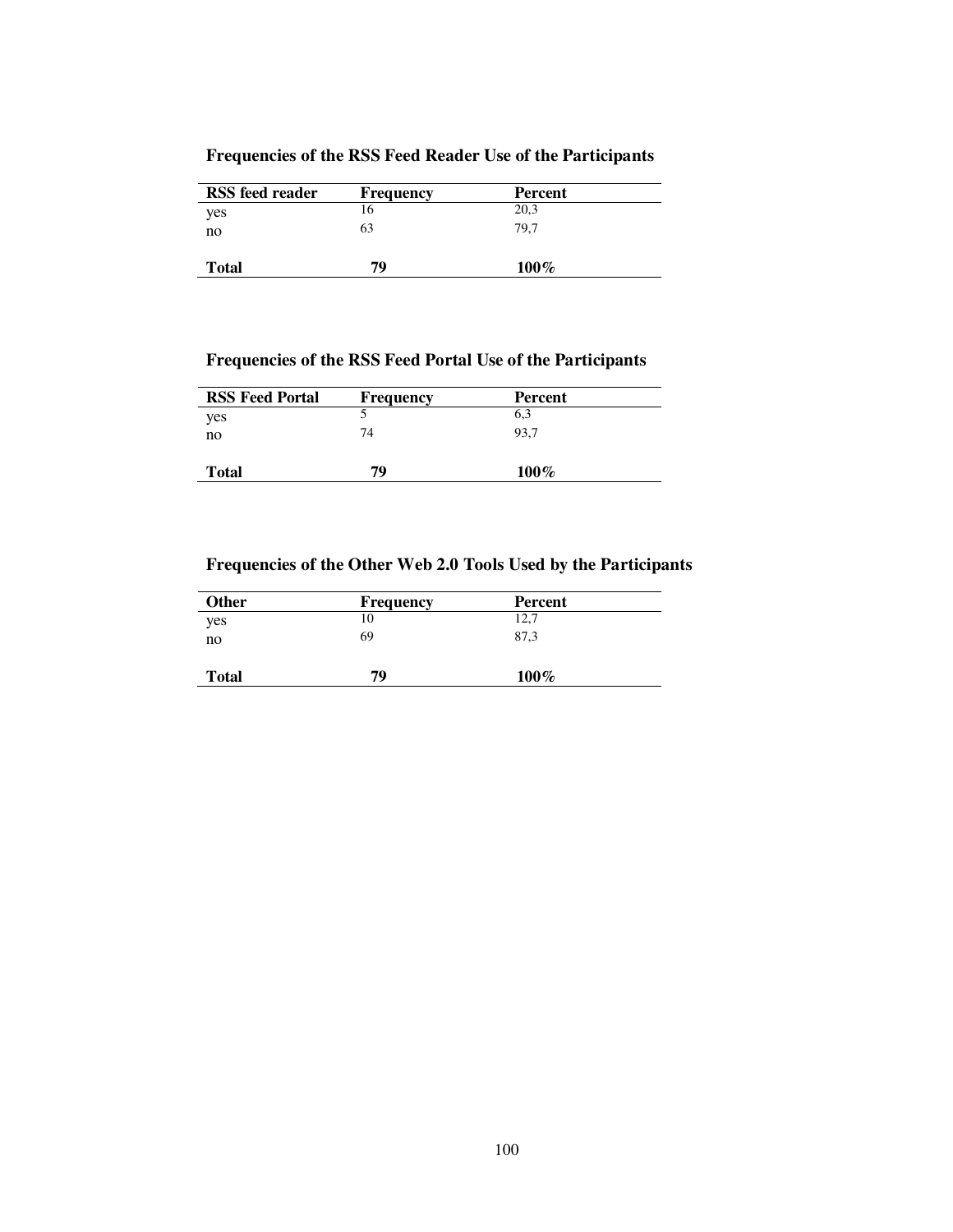## $\Delta$ **Ppendix D: Tez Fotokopisi İzin Formu**

### $TEZ$  **FOTOKOPİSİ İZİN FORMU**

### **ENSTİTÜ**

| Fen Bilimleri Enstitüsü        |   |
|--------------------------------|---|
| Sosyal Bilimler Enstitüsü      | x |
| Uygulamalı Matematik Enstitüsü |   |
| Enformatik Enstitüsü           |   |
| Deniz Bilimleri Enstitüsü      |   |

#### **YAZARIN**

Soyadı : Yılmaz

Adı : Beyza Nur

Bölümü : Yabancı Diller Eğitimi Bölümü

**TEZĐN ADI** : BELIEFS OF MEMBERS OF AN ONLINE COMMUNITY OF PRACTICE ON THE EFFECTS OF MEMBERSHIP ON TEACHING AND PROFESSIONAL DEVELOPMENT

X

**TEZİN TÜRÜ** : Yüksek Lisans  $\begin{bmatrix} x \\ y \end{bmatrix}$  Doktora

**1. Tezimin tamamından kaynak gösterilmek şartıyla fotokopi alınabilir.**